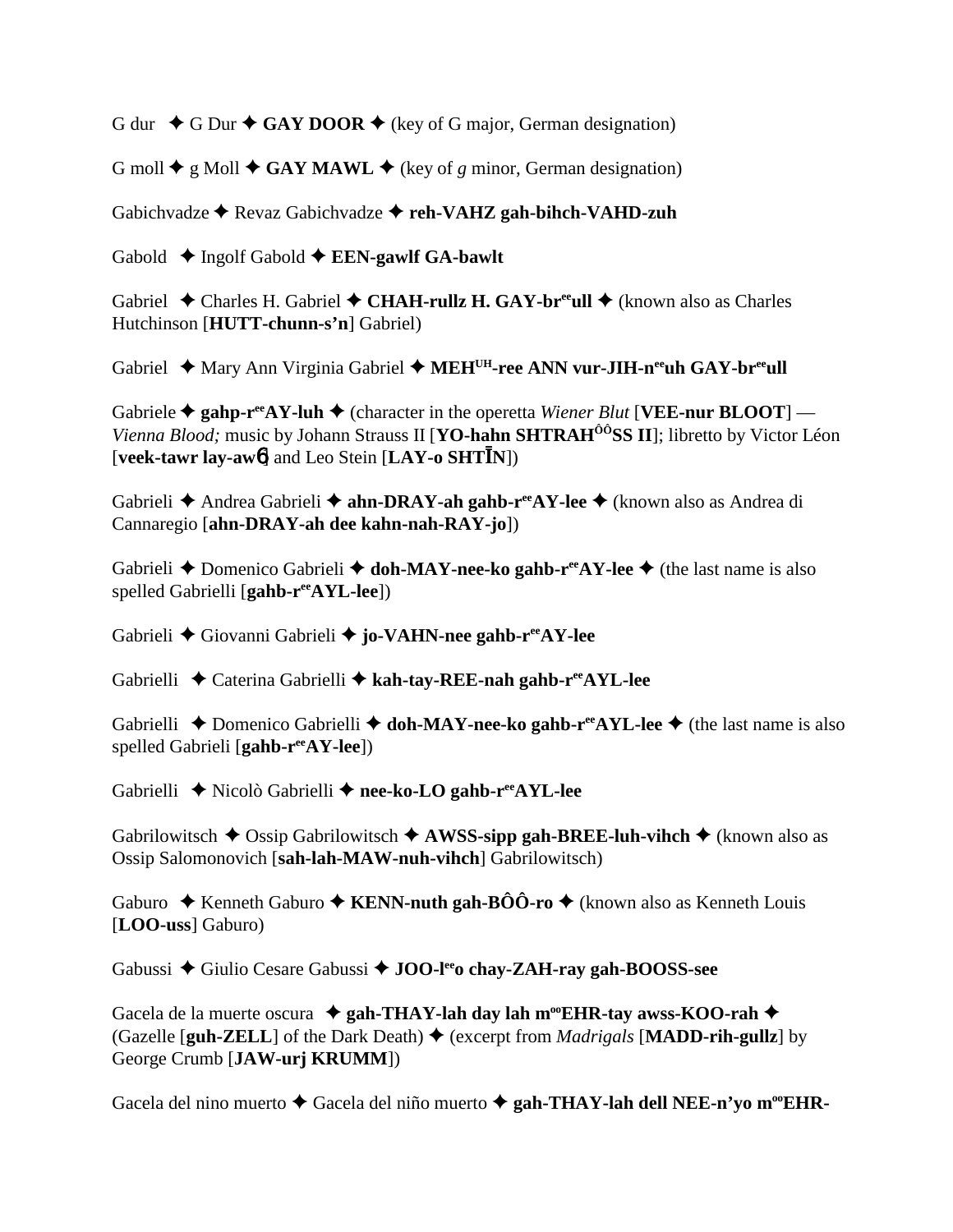$\text{toh} \triangleleft$  (Gazelle [guh-ZELL] of the Dead Child)  $\triangleleft$  (excerpt from *Madrigals* [MADD-rih-gullz] by George Crumb [**JAW-urj KRUMM**])

Gachinger kantorei stuttgart **→** Gächinger Kantorei Stuttgart → GHEH-hihng-ur KAHN-toh- $\overrightarrow{r}$ **SHTOOT-gart**  $\bigstar$  (Kantorei = chorus)

Gade  $\triangle$  Axel Willy Gade  $\triangle$  AHK-sull VEEL-lee GA-thuh

Gade  $\rightarrow$  Jacob Gade  $\rightarrow$  YAH-kawp GA-thuh

Gade  $\triangle$  Niels Gade  $\triangle$  **NEELSS GA-thuh**  $\triangle$  (known also as Niels Wilhelm [**VEEL-hellm**] Gade)

Gaden  $\triangle$  Gerhard Schmidt-Gaden  $\triangle$  GAYR-hart SHMITT-GAH-dunn

Gadski ◆ Johanna Gadski ◆ yo-**HAHN-nah GAHT-skee** ◆ (known also as Johanna Emilia Agnes [**ay-MEE-lihah AHG-nuss**] Gadski)

Gadzhibekov  $\rightarrow$  Sultan Gadzhibekov  $\rightarrow$  sull-TAHN gahd-zhih-BEH-kuff

Gadzhibekov **→** Uzeir Gadzhibekov → **oo-ZAY-ihr gahd-zhih-BEH-kuff** 

Gadzhiev  $\triangle$  Jevdet Gadzhiev  $\triangle$  yeff-DETT gahd-ZHEE-eff  $\triangle$  (known also as Akhmed [ahk-**METT**] Jevdet Gadzhiev)

Gaelic **GAY-lick**

Gaffurio  $\bullet$  (*see* Gaffurius)

Gaffurius **←** Franchino Gaffurius ← frahn-KEE-no gahf-FOO-r<sup>ih</sup>ôôss ← (known also as Franchinus [**frahn-KEE-nôôss**] Gaffurius)  $\blacklozenge$  (the surname is also spelled Gafurius [**gah-FOO** $r<sup>ih</sup>ôôss$ , Gaffurio [gahf-FOO- $r<sup>ee</sup>o$ ], Gafori [gah-FO-ree], and Gafuri [gah-FOO-ree])

Gafori  $\triangle$  (*see* Gaffurius)

Gafuri **→** (*see* Gaffurius)

Gafurius **→** (*see* Gaffurius)

Gagaku orchestra Gagaku Orchestra **gah-gahk (Orchestra)**

Gagliano Alessandro Gagliano **ah-layss-SAHN-dro gah-leeAH-no**

Gagliano **←** Ferdinando Gagliano ← fayr-dee-NAHN-doh gah-l<sup>ee</sup>AH-no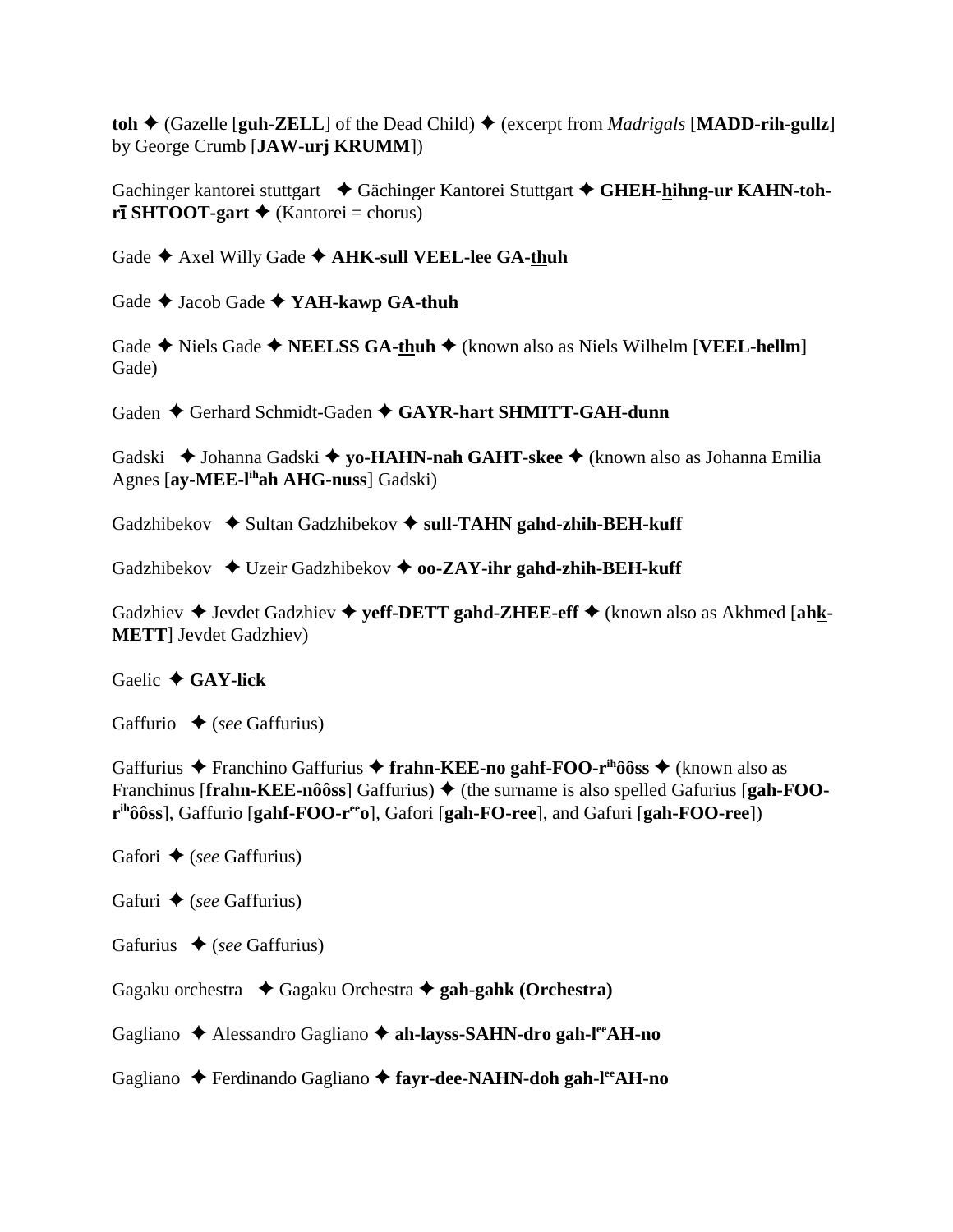Gagliano Gennaro Gagliano **jayn-NAH-ro gah-leeAH-no**

Gagliano Marco da Gagliano **MAR-ko dah gah-leeAH-no**

Gagliano ◆ Nicola Gagliano ◆ nee-KO-lah gah-l<sup>ee</sup>AH-no

Gagliarda **←** Chi la gagliarda ← kee lah gah-l<sup>ee</sup>AR-dah ← (song by Giovanni Domenico da Nola [**jo-VAHN-nee doh-MAY-nee-ko dah NO-lah**])

Gagliarda **↓ gah-l<sup>ee</sup>AR-dah ◆** (dance from *Pargamasca* [par-gah-MAHSS-kah] anonymous 17th-century Hungarian dances)

Gagliarda seconda  $\triangleq$  gah-l<sup>ee</sup>AR-dah say-KOHN-dah  $\triangleq$  (song by Giovanni de Macque [**jo-VAHN-nee deh mack**])

Gagnebin Henri Gagnebin **ah**6**-ree gah-n'yuh-beh**6

Gahmlich ◆ Wilfried Gahmlich ◆ VILL-freet GAHM-lihh

Gai  $\triangle$  gheh  $\triangle$  (Gay)  $\triangle$  (an excerpt from the suite *Souvenirs de l'exposition* [sôô-v'neer duh **luckss-paw-zee-s<sup>ee</sup>aw6**] — *Recollections of the Exposition* — by Federico Mompou [feh-theh-**REE-ko** mawm-PO<sup>OO</sup>])

Gaidamaki  $\triangleq$  gah<sup>ih</sup>-dah-MAH-kee  $\triangleq$  (Russian translation by Mey [MAY] of a text in Ukrainian by Shevchenko [**sheff-CHENN-kuh**] set to music under the title *Gopak* [**gah-PAHK**] by Modest Mussorgsky [**mah-DYESST MOOSS-surk-skee**])

Gaigerova Varvara Gaigerova **var-VAH-ruh gahih-GHYEH-ruh-vuh**

Gailhard  $\triangle$  Pierre Gailhard  $\triangle$  p<sup>ee</sup>ehr geh-yar

Gaillard Marius-François Gaillard **mah-reeüss-frah**6**-swah gheh-yar**

Gaillarde  $\triangle$  gheh-yard  $\triangle$  (excerpt from *Suite* [s<sup>ü</sup>eet] by Nicolas Vallet [nee-kaw-lah vahl-leh])

Gaillarde descosse  $\triangle$  gheh-yard deh-kawss  $\triangle$  (Scottish Gaillard)  $\triangle$  (song by Pierre Phalèse [**peeehr fah-less**]

Gaio **GAHEE-o**

Gaisser ◆ Dom Ugo Atanasio Gaisser ◆ DOHM OO-go ah-tah-NAH-s<sup>ih</sup>o GAH<sup>IH</sup>SS-sur ◆ (known also as Josef Anton [**YOHOH-zeff AHN-tohohn**] Gaisser)

Gaito Constantino Gaito **kawn-stahn-TEE-no GAHEE-toh**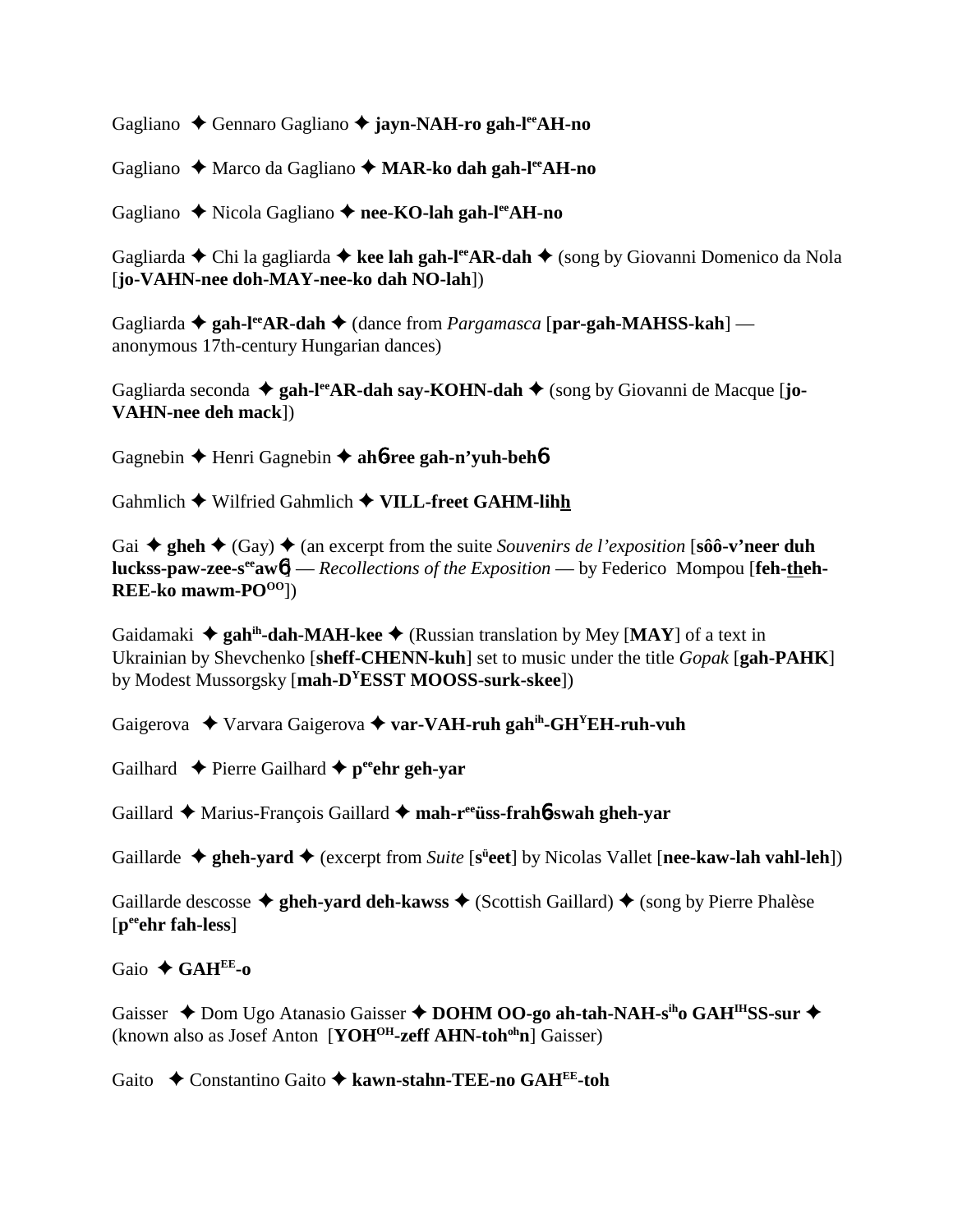Gajdamaki  $\triangleq$  **ghī-dah-MAH-kee**  $\triangleq$  (Russian translation by Mey [MAY] of a text in Ukrainian by Shevchenko [**sheff-CHENN-kuh**] set to music under the title *Gopak* [**gah-PAHK**] by Modest Mussorgsky [**mah-DYESST MOOSS-surk-skee**])

Gal  $\triangle$  Hans Gál  $\triangle$  **HAHNSS GAH<sup>AH</sup>L** 

Galajikian  $\blacklozenge$  Florence Grandland Galajikian  $\blacklozenge$  **FLAW-runntss GRANND-lunnd gah-lah-JIH-kihunn**

Galamian  $\blacklozenge$  Ivan Galamian  $\blacklozenge$  {**I**-vunn gah-LAH-m<sup>ih</sup>unn} ee-VAHN guh-lah-m<sup>ih</sup>AHN  $\blacklozenge$ (known also as Ivan Alexander [**uh-ly ick-SAHN-d'r**] Galamian)

Galas  $\rightarrow$  Diamanda Galas  $\rightarrow$  {d<sup>ih</sup>ah-MANN-dah GA-luss} the <sup>ee</sup>ah-MAHN-dah GAH-lahss  $\rightarrow$ (known also as Diamanda Dimitria Angeliki Elena [**THEE-mee-trah ahn-gay-lee-KEE eh-LEH-neh**] Galas)

Galassi Elvira Galassi **ayl-VEE-rah gah-LAHSS-see**

Galatea  $\triangleq$  gah-lah-TAY-ah  $\triangleq$  (composition by Frank Wedekind [FRAHNGK VAY-duh**kinnt**])

Galbally farmer ◆ GA<sup>L</sup>-ba<sup>l</sup>-lee (farmer) ◆ (traditional Irish song)

Galeffi **←** Carlo Galeffi ← KAR-lo gah-LAYF-fee

Galeotti **←** Cesare Galeotti ← chay-ZAH-ray gah-lay-OHT-tee

Galgenbruders fruhlingslied  $\blacklozenge$  Galgenbrüders Frühlingslied  $\blacklozenge$  GAHL-gunn-brü-durss FRÜ**lihngss-leet** (excerpt from *Galgenliederen* [**GAHL-gunn-lee-duh-runn**] by Henri Zagwijn [**HENN-ree ZAHK-wayn**])

Galgenbruders lied an sophie die henkersmaid  $\blacklozenge$  Galgenbrüders Lied an Sophie, die Henkersmaid ◆ GAHL-gunn-brü-durss LEET ahn zo-FEE-uh, dee HEHNG-kurss-mah<sup>ih</sup>t ◆ (excerpt from *Galgenliederen* [**GAHL-gunn-lee-duh-runn**] by Henri Zagwijn [**HENN-ree ZAHKwayn**])

Galgenliederen  $\triangleleft$  GAHL-gunn-lee-duh-runn  $\triangleq$  (songs by Henri Zagwijn [HENN-ree ZAHK**wayn**])

Galilei **←** Michelangelo Galilei ← mee-kay-LAHN-jay-lo gah-lee-LAY<sup>ee</sup>

Galilei Vincenzo Galilei **veen-CHAYN-tso gah-lee-LAYee**

Galimer Felix Galimer **{FEE-licks GA-lih-mur} FAY-lickss GAH-lee-mur**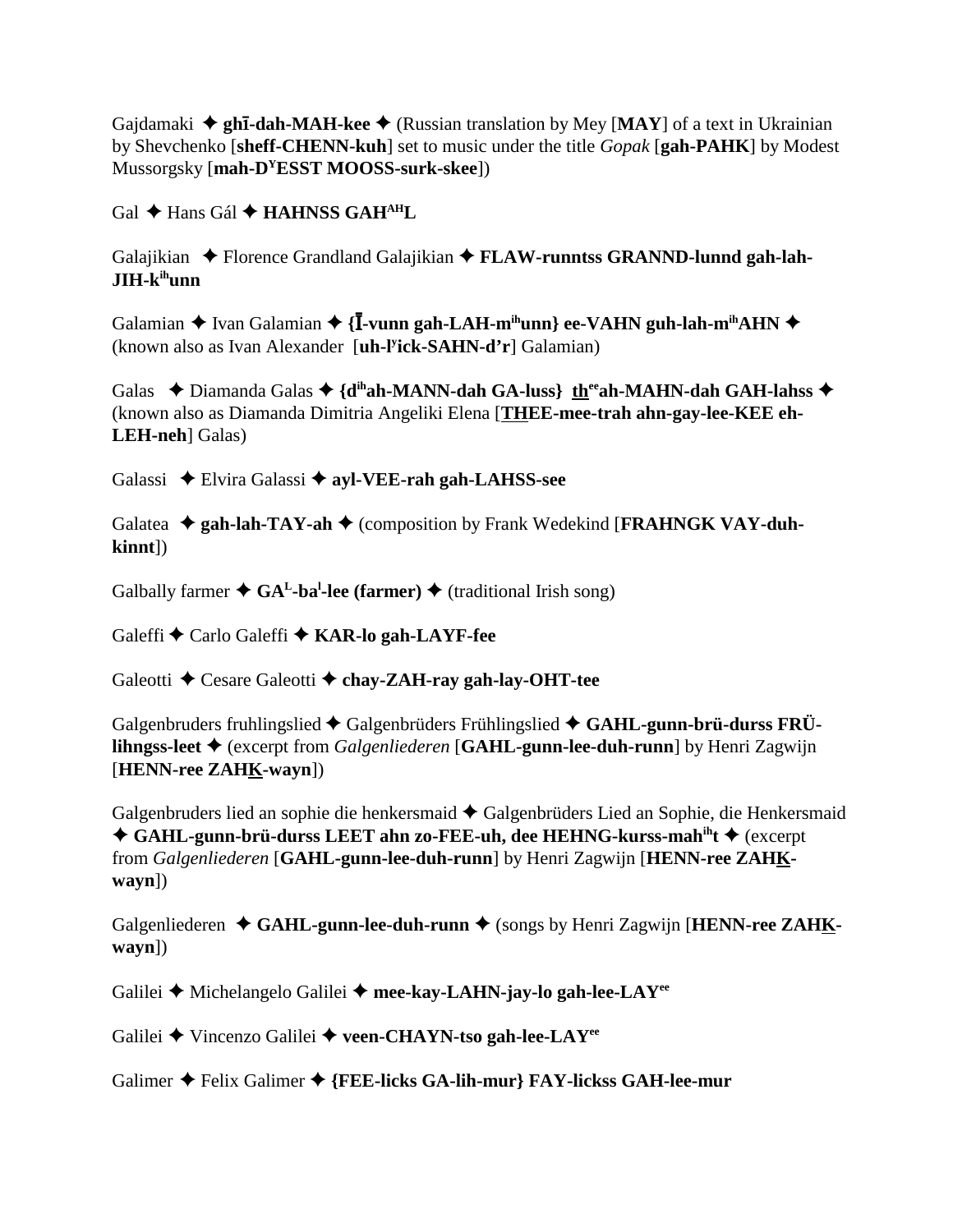Galin  $\triangle$  Pierre Galin  $\triangle$  p<sup>ee</sup>ehr gah-leh**6** 

Galina ◆ Glafira Adol'fovna Galina ◆ glah-FEE-ruh ah-DAWL-fuff-nuh gah-L<sup>Y</sup>EE-nuh

Galindo ◆ Blas Galindo ◆ **BLAHSS gah-LEEN-doh** ◆ (known also as Blas Galindo Dimas [**DEE-mahss**])

Galindo Miguel López Galindo **mee-GHELL LO-pehth gah-LEEN-doh**

Galindo dimas  $\triangle$  Blas Galindo Dimas  $\triangle$  **BLAHSS gah-LEEN-doh DEE-mahss**  $\triangle$  (known also as Blas Galindo)

Galitsky  $\triangle$  gah-L<sup>Y</sup>ITT-skee  $\triangle$  (character in the opera *Prince Igor* [**EE-gur**]; (music and libretto by Alexander Borodin [**uh-ly ick-SAHN-d'r buh-rah-DYEEN**]; libretto by Borodin after Vladimir Stasov [**vlah-DYEE-mihr STAH-suff**])

Galitzkys song  $\triangleleft$  Galitzky's song  $\triangleleft$  gah-L<sup>Y</sup>ITT-skee's (song)  $\triangleleft$  (excerpt from the opera *Prince Igor* [**EE-gur**]; music and libretto by Alexander Borodin [**uh-ly ick-SAHN-d'r buh-rah-D<sup>Y</sup>EEN**]; libretto by Borodin after Vladimir Stasov [vlah-D<sup>Y</sup>EE-mihr STAH-suff])

Galkin **←** Elliott W. Galkin ← **ELL-l<sup>ih</sup>utt W. GAHL-kunn** ← (known also as Elliott Washington [**WAH-shihng-tunn**] Galkin)

Gall  $\rightarrow$  Yvonne Gall  $\rightarrow$  ee-vawn gahl

Galla rini  $\triangle$  Anthony Galla-Rini  $\triangle$  ANN-thuh-nee GA<sup>L</sup>-lah-REE-nee

Gallchobhair Éamonn Ó Gallchobhair **AY-munn o GAH-nuh-hawr**

Gallacher Andrew Gallacher **ANN-droo GAL-luh-kur**

Gallay  $\triangle$  Jules Gallay  $\triangle$  zhül gahl-lay

Gallenberg Wenzel Robert, Graf von Gallenberg **VENN-tsull ROHOH-bert, GRAHF fawn GAHL-lunn-pehrk**

Galles José Gallès **ho-SAY gah-l'YESS**

Gallet Louis Gallet **l ôôee gahl-leh**

Galli **←** Amintore Galli ← ah-meen-TOH-ray GAHL-lee

Galli Filippo Galli **fee-LEEP-po GAHL-lee**

Galli Tullo Galli **TÔÔL-lôô GAL-lee**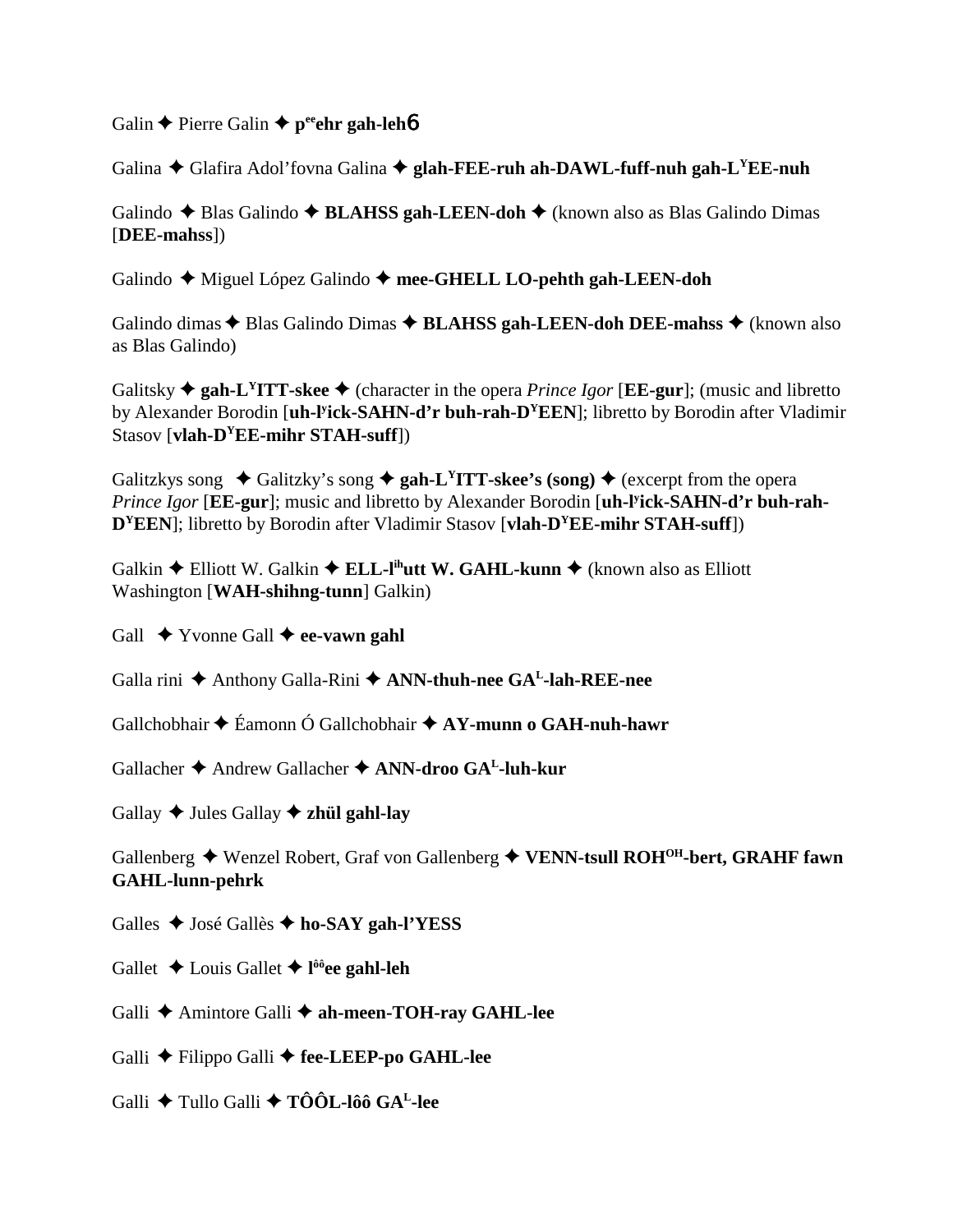Galli  $\blacklozenge$  Wolfgang Alexander Thomas-San-Galli  $\blacklozenge$  VAWLF-gahng ah-leck-SAHN-tur TOH**mahss-SAHN-GAHL-lee**

- Galli curci Amelita Galli-Curci **ah-may-LEE-tah GAHL-lee KOOR-chee**
- Galli marie Célestine Galli-Marié **say-luss-teen gahl-lee-mah-reeay**
- Galliard  $\triangle G A^L$ -l<sup>ih</sup>urd (song by John Dowland [**JAHN DOW-lunnd**])
- Galliard  $\triangle$  Johann Ernst Galliard  $\triangle$  YO-hahn EHRNST GAHL-l<sup>ih</sup>art
- Galliardas  $\triangleleft$  gahl-l<sup>ee</sup>AR-dahss  $\triangleleft$  (composition by Gaspar Sanz [gahss-PAR SAHNTH])
- Gallicia  $\triangle$  gahl-LEE-th<sup>ee</sup>ah  $\triangle$  (Gallicia = Spain)
- Gallician  $\triangleq$  gahl-LEE-th<sup>ee</sup>ahn
- Gallico Paolo Gallico **{PAHO-lo GA-lih-ko} PAHO-lo GAHL-lee-ko**
- Gallien **→** Michèle Gallien → mee-shell gahl-l<sup>ee</sup>ah**6**
- Gallienne ◆ Dorian Le Gallienne ◆ DAW-r<sup>ih</sup>unn luh GA<sup>L</sup>-l<sup>ih</sup>unn
- Galliera **→** Alceo Galliera **→ ahl-CHAY-o gahl-l<sup>ee</sup>AY-rah**
- Gallignani ◆ Giuseppe Gallignani ◆ joo-ZAYP-pay gahl-lee-n'YAH-nee
- Gallo  $\rightarrow$  Domenico Gallo  $\rightarrow$  doh-MAY-nee-ko GAHL-lo
- Gallo **←** Fortune Gallo ← {**FAWR-t'vunn GA<sup>L</sup>-lo**} fohr-TOO-nay GAHL-lo
- Gallo Lucio Gallo **LOO-cho GAHL-lo**
- Gallo  $\rightarrow$  Paul Gallo  $\rightarrow$  **PAWL GA<sup>L</sup>-lo**
- Gallois montbrun **←** Raymond Gallois-Montbrun ← reh-maw<sub>6</sub> gahl-l'wah-maw<sub>6</sub>-brü6
- Gallon **→** Jean Gallon **→ zhahó gahl-lawó**
- Gallon **←** Noël Gallon ← naw-ell gahl-lawb
- Gallos Hermann Gallos **HEHR-mahn GAHL-lawss**
- Gallozzi Walter Gallozzi **WAWL-tur gahl-LOHT-tsee**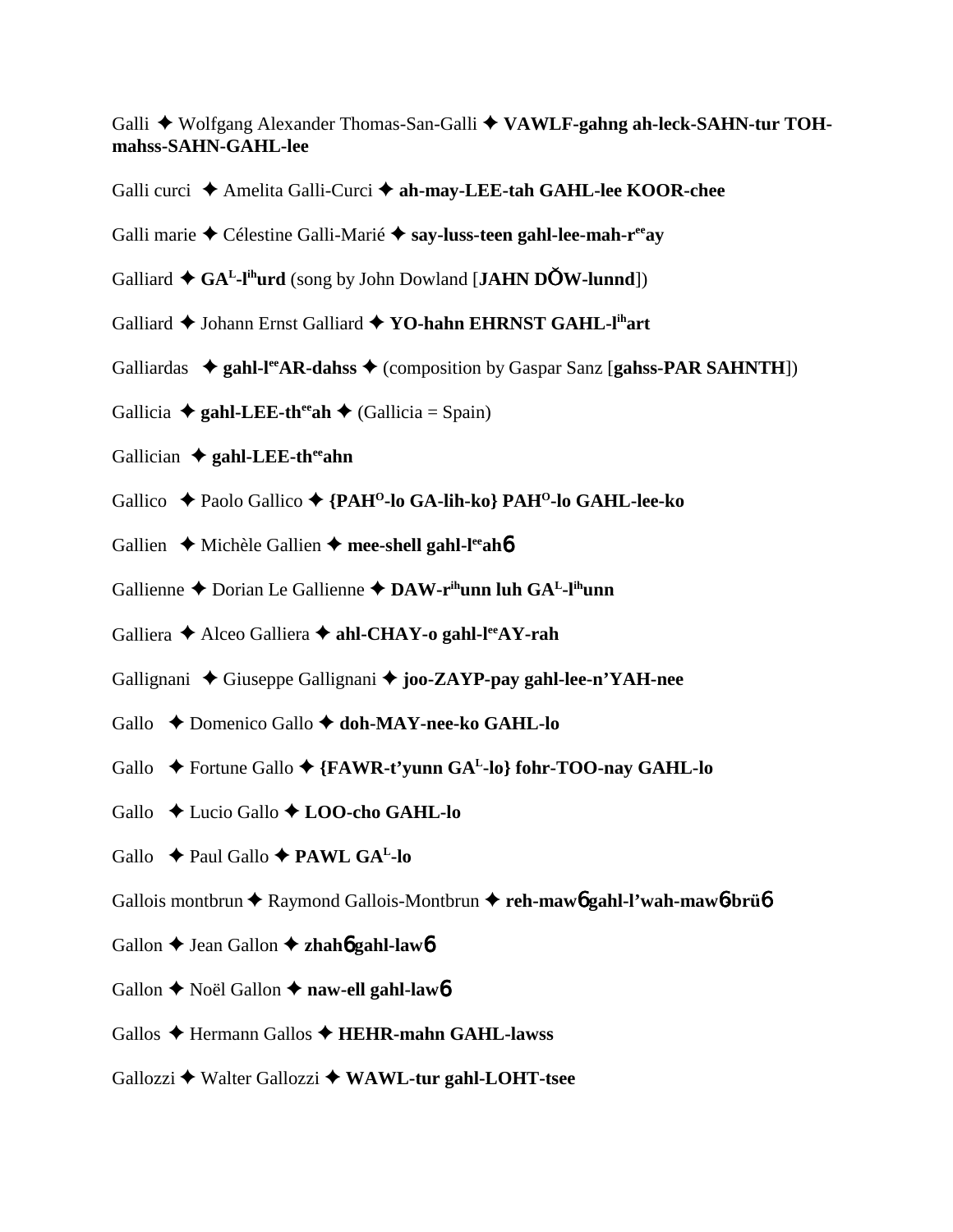Gallus Jacobus Gallus **YAH-kaw-bôôss GAHL-lüss** (known also as Jacobus Petelin [**yah-KO-büss PEH-teh-linn**])

Gallus **→** Johannes Gallus **→ yo-HAHN-nuss GAHL-lüss →** (known also as Jean le Cocq [**zhah**6 **luh kawk**], Maître Jean [**may-tr' zhah**6] Gallus, and Mestre Jhan [**mess-tr' zhah**6] Gallus)

Galop  $\triangle$  Le galop  $\triangle$  luh gah-lo  $\triangle$  (The Gallop)  $\triangle$  (poem by Sully Prudhomme [s**ül-lee prüdawm**] set to music by Henri Duparc [**ah**6**-ree dü-park**])

Galston ◆ Gottfried Galston ◆ {GAHT-freed GAHL-stunn} GAWT-freet GAHL-stohn

Galuppi  $\triangle$  Baldassare Galuppi  $\triangle$  bahl-dahss-SAH-ray gah-LOOP-pee

Galvani Giacomo Galvani **JAH-ko-mo gahl-VAH-nee**

Galway  $\triangle$  James Galway  $\triangle$  **JAYMZ GAWL-way** 

Galway bay  $\leftrightarrow$  Galway Bay  $\leftrightarrow$  **GAWL-way (Bay)** 

Gamba  **→** Piero Gamba →  $p^{ee}AY$ -ro GAHM-bah → (known also as Pierino [ $p^{ee}ay$ -REE-no] Gamba)

Gamlich ◆ Wilfried Gamlich ◆ VILL-freet GAHM-lihh

Gamme  $\triangle$  La gamme  $\triangle$  lah gahm  $\triangle$  (poem by Maurice Carême [**mo-reess kah-remm**] set to music by Jacques Chailley [**zhack shahee-yee**])

Gamucci **→** Baldassare Gamucci → bahl-dahss-SAH-ray gah-MOO-chee

Ganche Édouard Ganche **ay-dôôar gah**6**sh**

Gandhi  $\triangle$  Mahatma Gandhi  $\triangle$  mah-HAHT-mah GAHN-dee  $\triangle$  (character in the opera *Satyagraha* [**saht-yeeAH-grah-hah** — *To Insist on the Truth*; music by Philip Glass [**FIH-lupp GLASS**] and libretto by Constance DeJong [**KAHNT-stunntss duh-ZHAWNG**])

Gandini Gerardo Gandini **hay-RAR-doh gahn-DEE-nee**

Gandolfi ◆ Riccardo Gandolfi ◆ reek-KAR-doh gahn-DOHL-fee ◆ (known also as Riccardo Cristoforo Daniele Diomede Gandolfi [reek-KAR-doh kree-STOH-fo-ro dah-n<sup>ee</sup>AY-lay deeo-**MAY-day gahn-DOHL-fee**])

Gandonniere Gandonnière **gah**6**-dawn-neeehr**

Ganelin  $\triangle$  Viacheslav Ganelin  $\triangle$  v<sup>ih</sup>eh-cheh-SLAHF gah-N<sup>Y</sup>AY-l<sup>y</sup>inn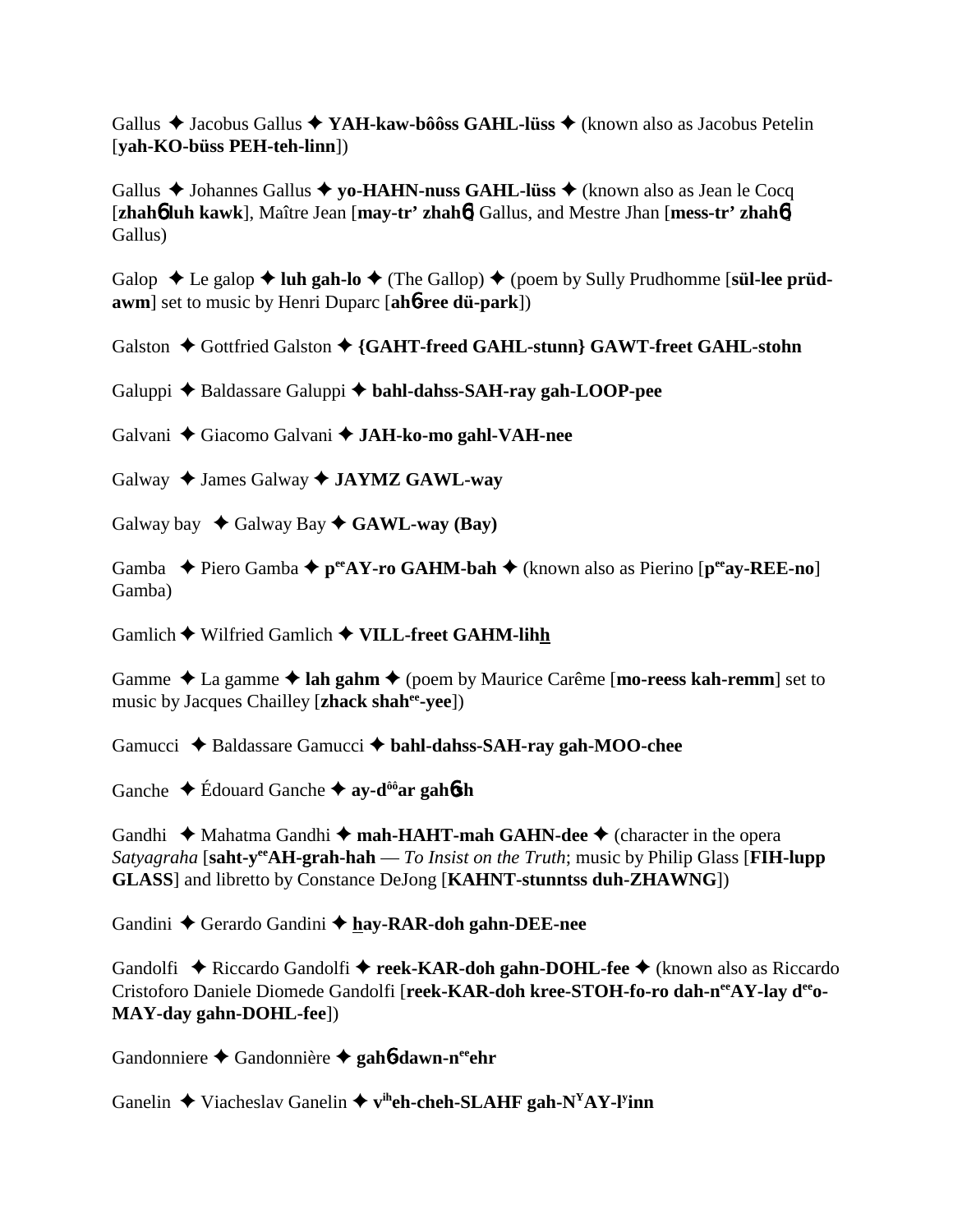Gange Fraser Gange **FRA-zur GANG**

Gann **→** Kyle Gann **→ KĪL GANN** → (known also as Kyle Eugene Gann [KĪL yôô-JEEN] **GANN**])

Ganne  $\triangle$  Louis Ganne  $\triangle$  l<sup>ôô</sup>ee gahn  $\triangle$  (known also as Louis Gaston [gahss-tawb] Ganne and Gustave [**güss-tahv**] Louis Ganne)

Gansbacher **→** Johann Gänsbacher → **YO-hahn GHENNSS-pah-kur** → (known also as Johann Baptist Gänsbacher [**YO-hahn BAHP-tisst GHENNSS-pah-kur**])

Ganymed  $\triangleleft$  GAH-nü-mett  $\triangleleft$  (Ganymede [GA-nih-meed])  $\triangleleft$  (composition by Hugo Wolf [**HOO-go VAWLF**]) ♦ (poem by Johann Wolfgang von Goethe [**YO-hahn VAWLF-gahng**] **fawn GÖ-tuh**] set to music by Franz Schubert [**FRAHNTSS SHOO-bert**])

Ganz  $\triangle$  Rudolph Ganz  $\triangle$  {ROO-dawlf GAHNZ} ROO-dawlf GAHNTSS

Ganz  $\triangle$  Wilhelm Ganz  $\triangle$  {WILL-hellm GAHNZ} VILL-hellm GAHNTSS

Ganzarolli Wladimiro Ganzarolli **vlah-dee-MEE-ro gahn-tsah-ROHL-lee**

Ganze nicht das einzelne  $\triangle$  Das Ganze, nicht das einzelne  $\triangle$  dahss GAHN-tsuh, nihht dahss  $\mathbf{\bar{N}}$ -tsull-nuh  $\blacklozenge$  (The Whole, Not Singly)  $\blacklozenge$  (poem by Friedrich Rückert [FREET-rihh RÜ**kert** set to music by Paul Hindemith **[PAH<sup>ôô</sup>L HINN-tuh-mitt**])

Ganzhorn W. Ganzhorn **(**W.**) GAHNTSS-hawrn**

Gaoler **JAYUH-lur**

Gara ◆ Miklós Gara ◆ **MICK-loh<sup>oh</sup>sh GAH-rah** ◆ (character in the opera *Hunyadi László* [**HÔÔN-yah-dee LAHAHSS-lohoh**]; music by Ferenc Erkel [**FEH-renntss EHR-kell**]; libretto by Béni Egressy [**BAY-nee EGG-rehsh-shee**] after Lőrinc Tóth [**LÖ<sup>Ö</sup>-rinntss TOH<sup>OH</sup>T**])

Gara ◆ Teresa Zylis-Gara ◆{tuh-REE-suh Z**Ī-luss-GAH-rah} teh-REH-sah ZIH-leess-GAH-rah**

Garaguly  $\triangle$  Carl von Garaguly  $\triangle$  KARL fawn GAH-rah-gôô-lee

Garant  $\triangle$  Serge Garant  $\triangle$  sehrzh gah-rah**b**  $\triangle$  (known also as Albert Antonio Serge Garant [**ahl-ber ah**6**-taw-neeo sehrzh gah-rah**6])

Garat  $\rightarrow$  Pierre Garat  $\rightarrow$  p<sup>ee</sup>ehr gah-rah  $\rightarrow$  (known also as Dominique Pierre Jean Garat [daw**mee-neek p<sup>ee</sup>ehr zhah<sup>6</sup> gah-rah**])

Garaude Alexis de Garaudé **ah-leck-see duh gah-ro-day** (known also as Alexis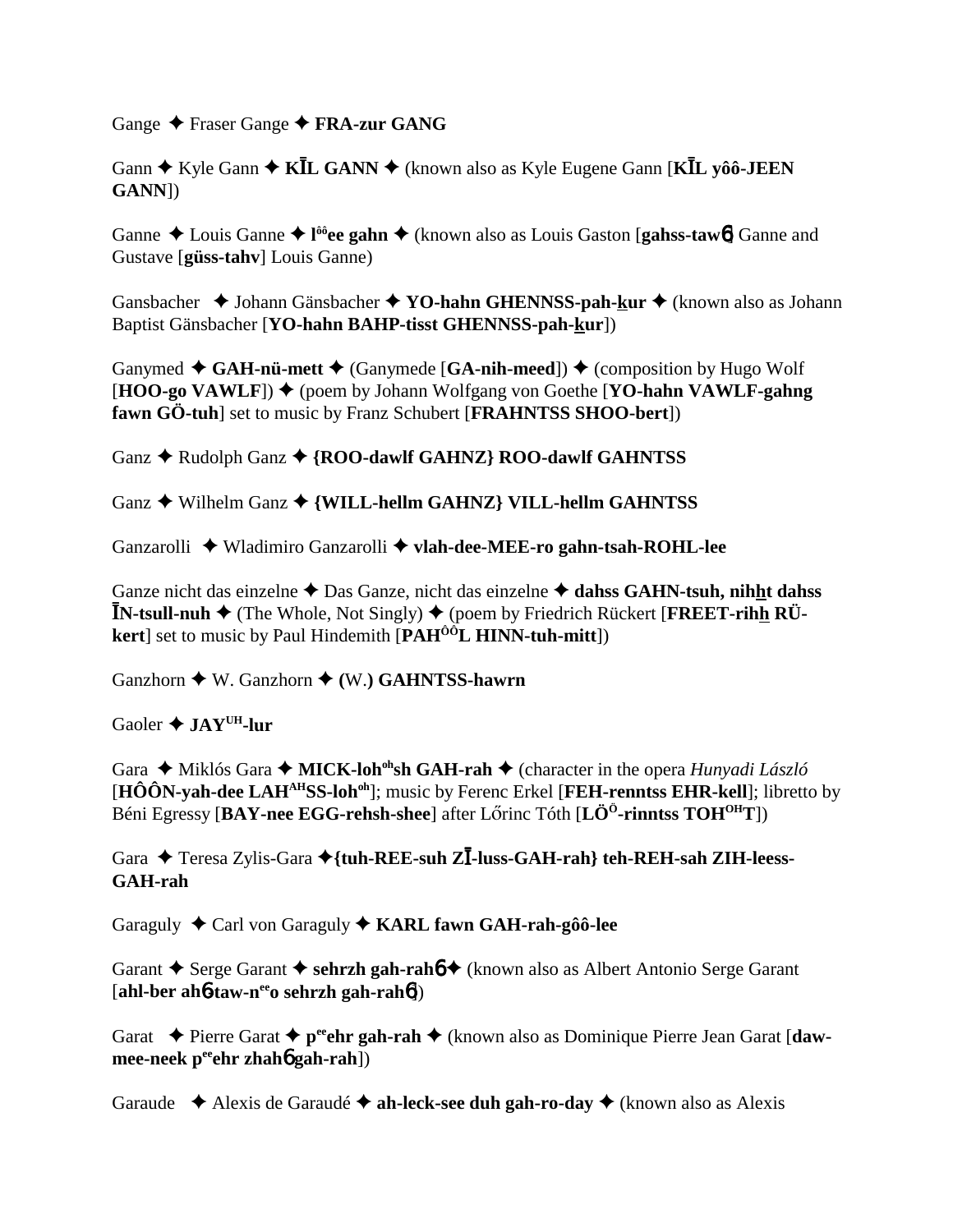Adélaide-Gabriel de Garaudé [**ah-leck-see ah-day-ledd-gah-breeell duh gah-ro-day**])

Garay  $\triangle$  Narciso Garay  $\triangle$  nar-SEE-so gah-RAH<sup>EE</sup>

Garay Vicente Arregui Garay **vee-THAYN-tay ahr-RAY-ghee gah-RAHEE**

Garbarek Jan Garbarek **YAHN GAR-bah-reck**

Garbayo  $\triangleleft$  Joaquín Romualdo Gaztambide y Garbayo  $\triangleleft$  ho-ah-KEEN ro-m<sup>oo</sup>AHL-doh **gahth-tahm-VEE-thay ee gar-BAH-yo ♦** (known also as Joaquín Gaztambide)

Garben  $\triangle$  Cord Garben  $\triangle$  **KAWRT GAR-punn** 

Garbin  $\triangle$  Edoardo Garbin  $\triangle$  ay-doh-AR-doh GAR-been

Garbousova  $\triangle$  Raya Garbousova  $\triangle$  {RAH-yah gar-BOO-suh-vuh} RAH-yuh gar-bah-OO**suh-vuh**

Garbuzov ◆ Nikolai Garbuzov ◆ n<sup>y</sup>ee-kah-LAH<sup>IH</sup> gar-bôô-ZAWF

Garcia Armando Lavalle-García **ar-MAHN-doh lah-VAHL-lay-gar-SEE-ah**

Garcia Arnaldo Garcia **ar-NAHL-doh gar-THEE-ah**

Garcia Carlos Garcia **KAR-lawss gar-THEE-ah**

Garcia **→** Dionisio Aguado y García → dee-o-NEE-s<sup>ee</sup>o ah-g<sup>oo</sup>AH-tho ee gar-THEE-ah → (known also as Dionisio Aguado)

Garcia Eugénie García **ö-zhay-nee gar-see-ah**

Garcia **→** Francisco Javier García → frahn-THEESS-ko hah-veeEHR gar-THEE-ah → (known also as Padre García [**pah-dray gar-THEE-ah**])

Garcia Jerry Garcia **JEHR-ree gar-SEE-ah**

Garcia José Pablo Moncayo García **ho-SAY PAH-vlo mohn-KAH-yo gar-SEE-ah**

Garcia  $\triangle$  José-Luis Garcia  $\triangle$  ho-SAY-l<sup>oo</sup>EESS gar-THEE-ah

Garcia **→** Manuel García → mah-n<sup>oo</sup>ELL gar-THEE-ah → (known also as Manuel del Popolo Vicente Rodríguez García [mah-n<sup>oo</sup>ELL dell po-PO-lo vee-THAYN-tay rohd-REE-ghehth **gar-THEE-ah**])

Garcia **→** Manuel Patricio Rodríguez García → mah-n<sup>oo</sup>ELL pah-TREE-th<sup>ee</sup>o rohd-REE-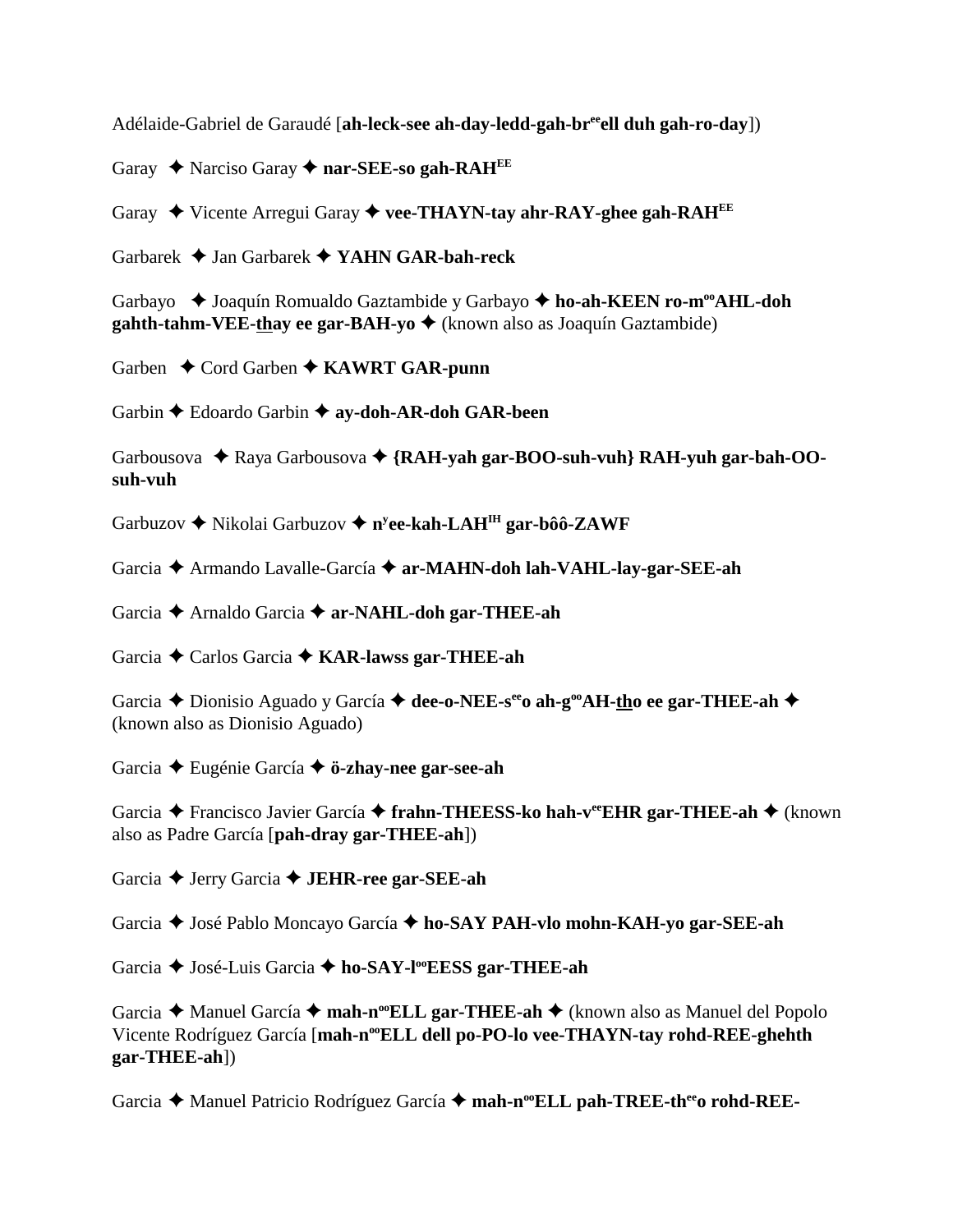#### **ghehth gar-THEE-ah**

Garcia Pauline Viardot-García **po-leen veear-doh-gar-THEE-ah** (known also as Michelle Ferdinande [**mee-shell fehr-dee-nah**6**d**] Pauline Viardot-García)

Garcia Pedro Miguel Marqués y García **PAY-dro mee-GHELL mar-KAYSS ee gar-THEE-ah**

Garcia asensio Enrique Garcia Asensio **ayn-REE-kay gar-THEE-ah ah-SAYN-seeo**

Garcia blanco  $\triangle$  Daniel Garcia Blanco  $\triangle$  dah-n<sup>ee</sup>ELL gar-THEE-ah BLAHN-ko

Garcia fajer  $\triangle$  Francisco Javier García Fajer  $\triangle$  frahn-THEESS-ko hah-vee EHR gar-THEE**ah fah-HEHR**

Garcia lorca Federico García Lorca **fay-thay-REE-ko gar-THEE-ah LAWR-kah**

Garcia lorca Heredos de Federico García Lorca **ay-RAY-thawss day fay-thay-REE-ko gar-THEE-ah LAWR-kah**

Garcia mansilla Eduardo García Mansilla **ay-thooAR-doh gar-SEE-ah mahn-SEE-l'yah**

Garcia morillo Roberto García Morillo **ro-VEHR-toh gar-SEE-ah mo-REE-l'yo**

Garcia navarro Luis A. Garcia Navarro **l ooEESS (**A**.) gar-THEE-ah nah-VAR-ro**

Garcia de la cadena  $\triangle$  Candelario Huízar García de la Cadena  $\triangle$  kahn-day-LAH-r<sup>ee</sup>o <sup>oo</sup>EE-sar **gar-SEE-ah day lah kah-THAY-nah ♦** (known also as Candelario Huízar)

Gardano  $\triangle$  Antonio Gardano  $\triangle$  ahn-TAW-n<sup>ee</sup> o gar-DAH-no

Gardeil Jean-François Gardeil **zhah**6**-frah**6**-swah gar-dehy'**

Gardel  $\blacklozenge$  C. Gardel  $\blacklozenge$  (C.) gar-**DELL** 

Gardel  $\triangle$  Carlos Gardel  $\triangle$  KAR-lawss gar-DELL

Gardelli Else-Margrete Gardelli **ELL-zuh-mar-GRAY-tuh gar-DAYL-lee**

Gardelli Lamberto Gardelli **lahm-BAYR-toh gar-DAYL-lee**

Gardellino  $\blacklozenge$  El gardellino  $\blacklozenge$  ayl gar-dayl-LEE-no  $\blacklozenge$  (The Goldfinch)  $\blacklozenge$  (concerto for flute, strings, and continuo [kunn-TIH-n'yuh-wo] by Antonio Vivaldi [ahn-TAW-n<sup>ee</sup>o vee-VAHL**dee**])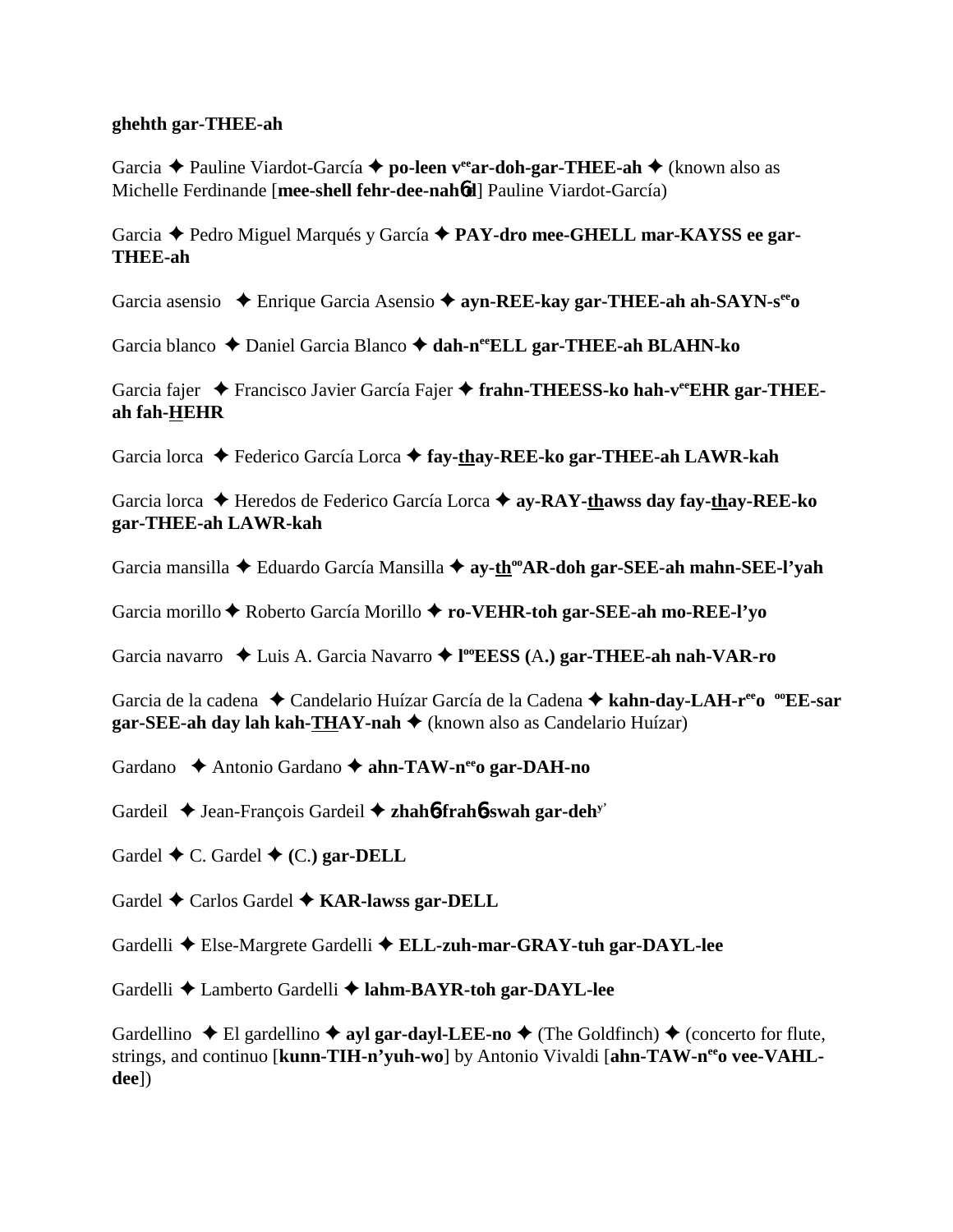Gardes  $\rightarrow$  Roger Gardes  $\rightarrow$  **raw-zhav gard** 

Gardiner  $\blacklozenge$  H. Balfour Gardiner  $\blacklozenge$  **H. BA<sup>L</sup>-fur GAR-d'nur**  $\blacklozenge$  (known also as Henry [**HENNree**] Balfour Gardiner)

Gardiner  $\triangle$  John Eliot Gardiner  $\triangle$  JAHN EH-l<sup>ih</sup>utt GAR-d'nur

Gardini  $\triangle$  Ubaldo Gardini  $\triangle$  **oo-BAHL-doh gar-DEE-nee** 

Gardner  $\triangle$  Stephen Gardner  $\triangle$  **STEE-vunn GARD-nur** 

Garfunkel  $\blacklozenge$  Art Garfunkel  $\blacklozenge$  **ART GAR-fuhng-k'l** 

Garibay  $\triangle$  Minerva Garibay  $\triangle$  mee-NEHR-vah gah-ree-BAH<sup>EE</sup>

Gariel  $\triangle$  Edoardo Gariel  $\triangle$  ay-doh-AR-doh gah-r<sup>ee</sup>ELL

Garifallo stafti  $\blacklozenge$  Garifallo st'aftí  $\blacklozenge$  gah-REE-fah-lo stahf-TEE  $\blacklozenge$  (A Carnation Behind Your Ear) ♦ (lyric by Alekos Sakellarios [ah-LEH-kawss sah-kayl-LAH-r<sup>ee</sup>uss] set to music by Manos Hadjidakis [**MAH-nawss hahth-zee-TH-kiss**])

Garinei **gah-ree-NAY-ee**

Garino  $\triangle$  Gérard Garino  $\triangle$  zhay-rar gah-REE-no

Garlandia  $\triangle$  Johannes de Garlandia  $\triangle$  yo-HAHN-nuss day gar-LAHN-d<sup>ee</sup>ah

Garner  $\triangle$  Erroll Garner  $\triangle$  EHR-rull GAR-nur  $\triangle$  (known also as Erroll Louis [LOO-uss] Garner)

Garratt  $\rightarrow$  Percival Garratt  $\rightarrow$  **PUR-sih-vull GAR-rutt** 

Garratti Maria Teresa Garatti **mah-REE-ah tay-RAY-zah gah-RAHT-tee**

Garreta ◆ Julio Garreta ◆ HOO-l<sup>ee</sup>o gar-REH-tah

Garrett Margo Garrett **MAR-go GAR-rutt**

Garrido Pablo Garrido **PAH-vlo gar-REE-tho**

Garrido lecca ◆ Celso Garrido-Lecca ◆ **SELL-so gar-REE-tho-LECK-kah** 

Garriga Giacomo Aragall y Garriga **JAH-ko-mo ah-rah-GAHL ee gar-REE-gah** (known also as Jaime [**HAHEE-may**] Aragall, Jaime Aragall y Garriga [**ee gar-REE-gah**], and Giacomo Aragall)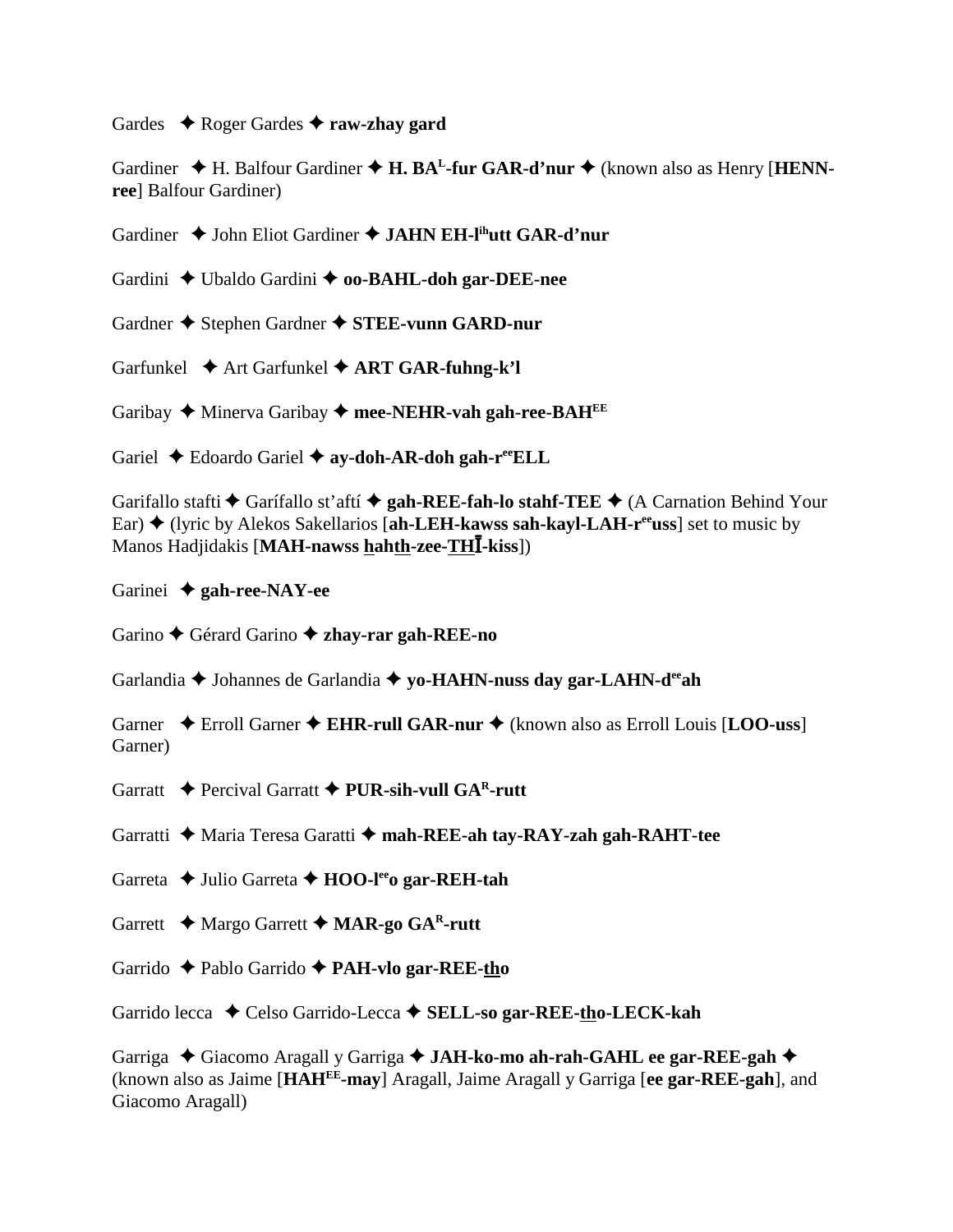Garrigosa Francesco Garrigosa **frahn-CHAY-sko gar-ree-GO-zah**

Garrotin  $\triangle$  gar-RO-teen  $\triangle$  (excerpt from *Homenaje a Tárrega* [o-may-NAH-hay ah TAR**ray-gah**] by Joaquín Turina [**ho-ah-KEEN too-REE-nah**])

Gars qui vont a la fete  $\bullet$  Les gars qui vont à la fête  $\bullet$  leh gar kee vaw**6-tah lah fett**  $\bullet$ (composition by Francis Poulenc [**frah**6**-seess pôô-lah**6**k**])

Gartner  $\triangle$  Der Gärtner  $\triangle$  dayr GHEHRT-nur  $\triangle$  (The Gardener)  $\triangle$  (poem by Joseph von Eichendorff [YOH<sup>OH</sup>-zeff fawn **I**-hunn-tawrf] set to music by Johannes Brahms [vo-HAHNnuss **{BRAHMZ}** BRAH<sup>AH</sup>MSS})

Garzona  $\triangle$  La Garzona  $\triangle$  lah gar-THO-nah  $\triangle$  (excerpt from the suite *Marizápalos* [mah**ree-THAH-pah-lawss**] by Gaspar Sanz [**gahss-PAR SAHNTH**])

Gasdia  $\triangle$  Cecilia Gasdia  $\triangle$  chay-CHEE-l<sup>ee</sup>ah GAHZ-d<sup>ee</sup>ah

Gasie  $\triangle$  Johann Anton Gasie  $\triangle$  YO-hahn AHN-toh<sup>oh</sup>n GAH-zee

Gaspard de la nuit  $\triangleq$  gahss-par duh lah n<sup>u</sup>ee  $\triangleq$  (composition by Maurice Ravel [mo-reess rah**vell**])

Gaspari Gaetano Gaspari **gahay-TAH-no gahss-PAH-ree**

Gasparini Francesco Gasparini **frahn-CHAY-sko gah-spah-REE-nee**

Gasparo da salo  $\rightarrow$  Gasparo da Salò  $\rightarrow$  gah-SPAH-ro dah sah-LO

Gasperini  $\triangle$  Guido Gasperini  $\triangle$  g<sup>oo</sup>EE-doh gah-spay-REE-nee

Gassmann  $\blacklozenge$  Florian Leopold Gassmann  $\blacklozenge$  **FLO-r<sup>ee</sup>ahn LAY-aw-pawlt GAHSS-mahn** 

Gassmann  $\rightarrow$  Frank Gassmann  $\rightarrow$  **FRAHNGK GAHSS-mahn** 

Gassner Ferdinand Simon Gassner **FEHR-tee-nahnt ZEE-mawn GAHSS-nur**

Gastaldon  $\blacklozenge$  Stanislas Gastaldon  $\blacklozenge$  **STAH-nee-slahss gah-STAHL-dohn**  $\blacklozenge$  (*Stanislas* is a modified version of the Polish *Stanisaw* [**stah-NYEESS-wahf**])

Gastinel ◆ Léon-Gustave-Cyprien Gastinel ◆ lay-aw**6-güss-tahv-see-pr<sup>ee</sup>ah6 gahss-tee-nell** 

Gastoldi Giovanni Gastoldi  **jo-VAHN-nee gah-STOHL-dee**

Gastoldi Giovanni Giacomo Gastoldi **jo-VAHN-nee JAH-ko-mo gah-STOHL-dee**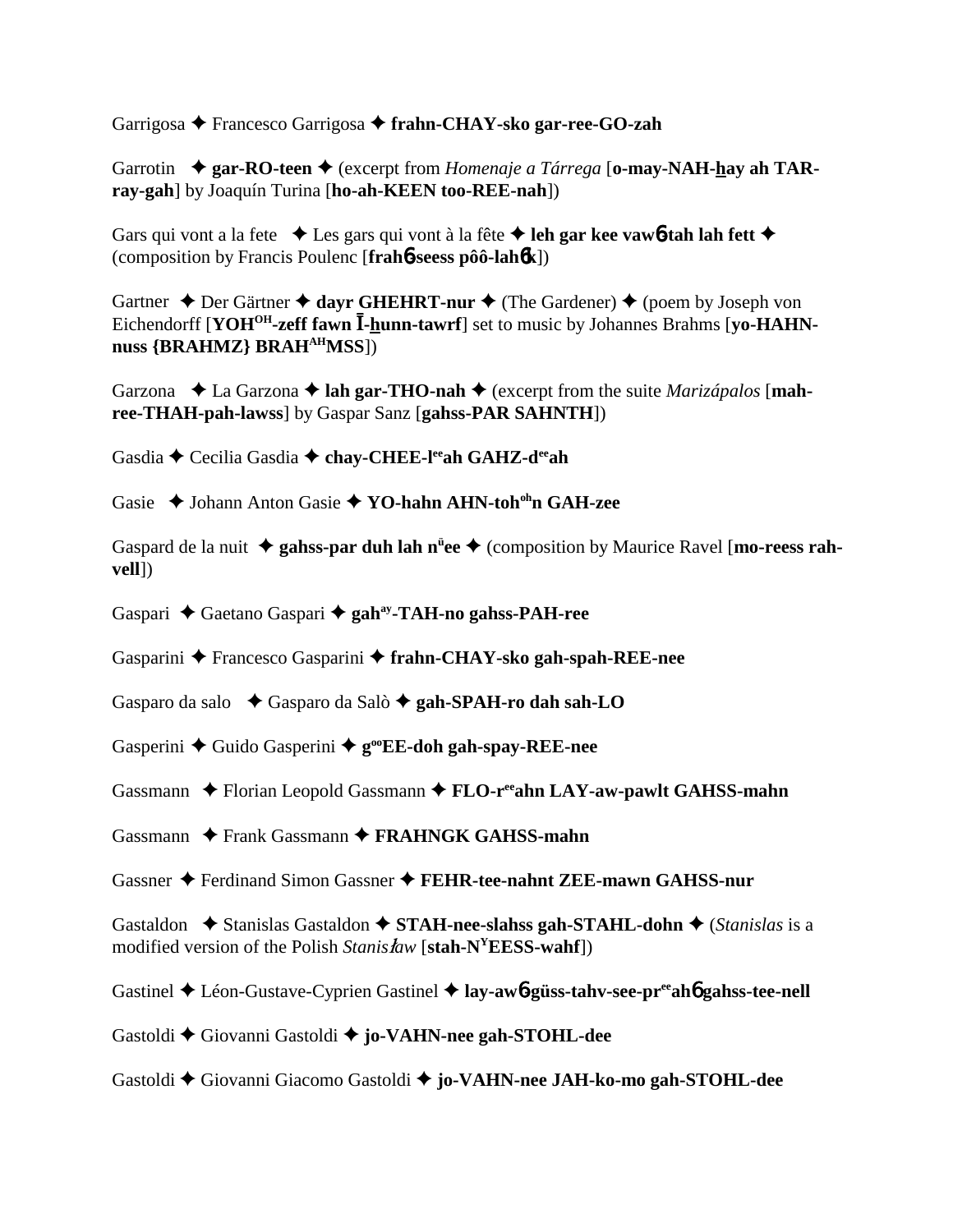Gaston **← E. Thayer Gaston ← E. THAY-ur GASS-tunn** 

Gastone  $\triangle$  gah-STO-nay  $\triangle$  (character in the opera *La traviata* [lah trah-v<sup>ee</sup>AH-tah] — *The Worldly Woman*; music by Giuseppe Verdi [**joo-ZAYP-pay VAYR-dee**]; libretto by Francesco Maria Piave [frahn-CHAY-sko mah-REE-ah perAH-vay] after Alexandre Dumas [ah-leck**sah**6**-dr' dü-mah**])

Gastone  $\triangle$  Gastone, Visconte de Letorieres  $\triangle$  gahss-tawn, vee-kaw6**t** duh leh-taw-r<sup>ee</sup>ehr  $\triangle$ (character in the opera *La traviata* [**lah trah-veeAH-tah**] — *The Worldly Woman*; music by Giuseppe Verdi [**joo-ZAYP-pay VAYR-dee**]; libretto by Francesco Maria Piave [**frahn-CHAYsko mah-REE-ah peeAH-vay**] after Alexandre Dumas [**ah-leck-sah**6**-dr' dü-mah**])

Gastoue ◆ Amédée Gastoué ◆ ah-may-day gahss-t<sup>ôô</sup>ay ◆ (known also as Amédée-Henri-Gustave-Noël Gastoué [**ah-may-day-ah**6**-ree-güss-tahv-naw-ell gahss-tôôay**])

Gati **→** István Gáti → **ISHT-vah<sup>ah</sup>n GAH<sup>AH</sup>-tee** → (character in the opera *Gianni Schicchi* [**JAHN-nee SKEEK-kee**]; music by Giacomo Puccini [**JAH-ko-mo poo-CHEE-nee**] and libretto by Giovacchino Forzano [**jo-vahk-KEE-no fohr-TSAH-no**])

Gatlin **↓** Larry Gatlin **↓ LAR-ree GATT-lunn** 

Gatlinburg **GATT-l'n-burg**

Gato  $\triangleleft$  **GAH-toh**  $\triangleleft$  (The Cat)  $\triangleleft$  (traditional Argentinian song arranged by Alberto Ginastera [**ahl-VEHR-toh hee-nahss-TAY-rah**])

Gato montes  $\triangle$  El gato montés  $\triangle$  ell GAH-toh mawn-TAYSS  $\triangle$  (The Wildcat)  $\triangle$  (an opera, with music and libretto by Manuel Penella [mah-n<sup>oo</sup>ELL pay-NAY-l'vah])

Gatsos Nikos Gatsos **NEE-kuss GAHT-suss**

Gatta  $\rightarrow$  Dora Gatta  $\rightarrow$  **DOH-rah GAHT-tah** 

Gatti **←** Daniele Gatti ← dah-n<sup>ee</sup>AY-lay GAHT-tee

Gatti Enrico Gatti **ayn-REE-ko GAHT-tee**

Gatti **←** Guido M. Gatti ←  $g^{\circ \circ}$ **EE-doh** (M.) **GAHT-tee** ← (known also as Guido Maggiorino [**mahd-jo-REE-no**] Gatti)

Gatti casazza **→** Giulio Gatti-Casazza → **JOO-l<sup>ee</sup>o GAHT-tee-kah-SAHT-tsah** 

Gatty Nicholas Comyn Gatty **NIH-kuh-luss KUH-minn GATT-tee**

Gatz Felix Maria Gatz **FAY-lickss mah-REE-ah GAHTSS**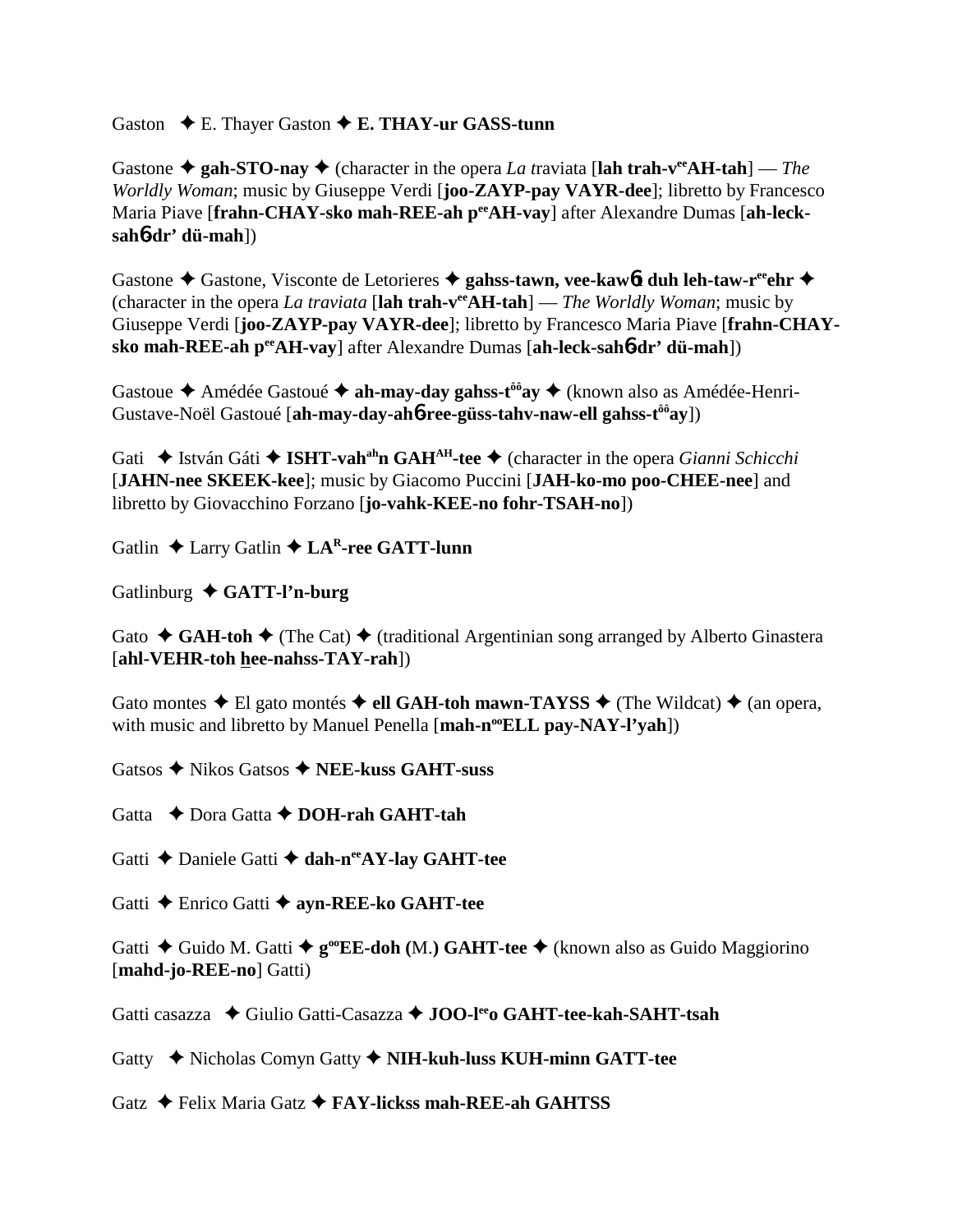Gaubanca **→** La gaubança → lah gah<sup>oo</sup>-BAHN-sah → (Rejoicing) → (excerpt from *Colectici intim* [**ko-leck-TEE-see EEN-teem**] — *Personal Collection* — by Vicente Ascencio [**vee-SENN-teh ahss-SENN-s<sup>ee</sup>o**])

Gaubert  $\triangle$  Philippe Gaubert  $\triangle$  fee-leep go-behr

Gaude et laetare  $\triangleleft$  GAH<sup>00</sup>-day ett lay-TAH-ray  $\triangleleft$  (composition by Jan Pieterszoon Sweelinck [**YAHN PEE-turss-zoh<sup>oh</sup>n SWAY<sup>AY</sup>-lihngk**])

Gaude maria  $\triangle$  Gaude Maria  $\triangle$  GAH<sup>00</sup>-day muh-REE-uh  $\triangle$  (sacred composition by Leoninus [**leh-O-nee-nôôss**])

Gaude plurimum  $\triangleleft$  GAH<sup>00</sup>-day PLOO-rih-môôm  $\triangleq$  (composition by John Taverner [JAHN] **TA-vur-nur**])

Gaude virgo gratiosa  $\triangleleft$  GAH<sup>oo</sup>-day VEER-go grah-t<sup>th</sup>O-zah  $\triangleleft$  (chant from a Latin mass by an anonymous 13th- or 14th-century composer)

Gaude virgo mater christi ◆ Gaude virgo mater Christi ◆ GAH<sup>00</sup>-day VEER-go MAH-tehr **KREE-stih**  $\triangle$  (section of *Stabat Mater* [**STAH-baht MAH-tehr**] set to music by various composers)

Gaude virgo salutata  $\triangleleft$  GAH<sup>00</sup>-day VEER-go suh-loo-TAH-tuh  $\triangleleft$  (anonymous chant from the 13th or 14th century)

Gaudeamus igitur ◆ Gaudeamus Igitur ◆ gah<sup>oo</sup>-day-AH-môôss IH-ghih-tôôr ◆ (traditional song)

Gaudeamus omnes  $\triangleq$  gah<sup>oo</sup>-day-AH-môôss OHM-ness  $\triangleq$  (motet [mo-TETT] by William Byrd [**WILL-lihumm BURD**])

Gaudimel **→** Claude Gaudimel → klohd go-dee-mell → (known also as Claude Goudimel [klohd **gôô-dee-mell**] and Claude Gondimel [**klohd gaw**6**-dee-mell**])

Gauk Alexander Gauk **uh-ly ick-SAHN-d'r GAHÔÔK**

Gaul  $\triangle$  Alfred Gaul  $\triangle$  A<sup>L</sup>-frudd GAWL  $\triangle$  (known also as Alfred Robert [RAH-burt] Gaul)

Gaulthier  $\triangle$  (*see* Gaultier)

Gaultier  $\triangle$  Denis Gaultier  $\triangle$  deh-nee gohl-t<sup>ee</sup> av  $\triangle$  (the last name is also spelled Gautier [go $t^{ee}$ ay] and Gaulthier [gohl-t<sup>ee</sup>ay])

Gaultier  $\triangle$  Ennemond Gaultier  $\triangle$  enn-nuh-maw**6** gohl-t<sup>ee</sup>ay  $\triangle$  (the last name is also spelled Gautier [go-t<sup>ee</sup>ay] and Gaulthier [gohl-t<sup>ee</sup>ay])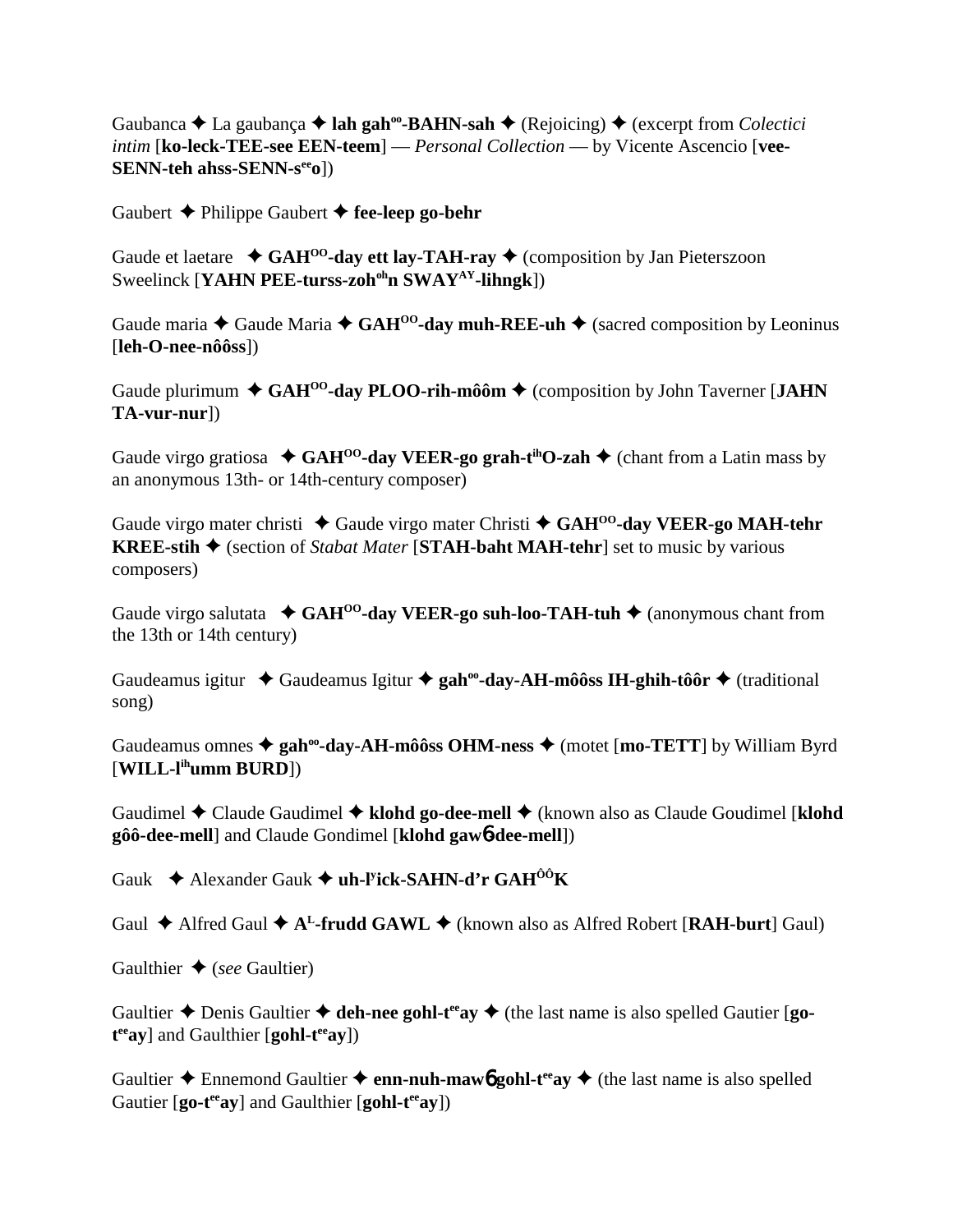Gaunt  $\triangle$  John Gaunt  $\triangle$  **JAHN GAWNT** 

Gautier  $\triangle$  Denis Gautier  $\triangle$  deh-nee go-t<sup>ee</sup> ay  $\triangle$  (the last name is also spelled Gaultier [gohl $t^{ee}$ ay] and Gaulthier [gohl-t<sup>ee</sup>ay])

Gautier  $\triangle$  Ennemond Gautier  $\triangle$  enn-nuh-mawb go-t<sup>ee</sup>ay  $\triangle$  (the last name is also spelled Gaultier [**gohl-t<sup>ee</sup>ay**] and Gaulthier [**gohl-t<sup>ee</sup>ay**])

Gauthier  $\rightarrow$  Eva Gauthier  $\rightarrow$  **eh-vah go-t<sup>ee</sup>ay**  $\rightarrow$  (known also as Ida Josephine Phoebe Eva Gauthier [**ee-dah zhaw-zuh-feen fay-bay eh-vah go-t<sup>ee</sup>ay**])

Gauthier  $\rightarrow$  Philippe Gauthier  $\rightarrow$  fee-leep go-t<sup>ee</sup>ay

Gautier  $\triangle$  (*see* also Gaultier)

Gautier Eugène Gautier **ö-zhenn go-teeay** (known also as Jean- François-Eugène Gautier [**zhah<sup>6</sup>-frah<sup>6</sup>-swah-ö-zhenn go-t<sup>ee</sup>ay**])

Gautier ◆ Georges Gautier ◆ zhawrzh go-t<sup>ee</sup>av

Gautier **→** Théophile Gautier **→ tay-aw-feel go-t<sup>ee</sup>av** 

Gautier villars  $\triangle$  Henri Gauthier-Villars  $\triangle$  ah**6-ree go-t<sup>ee</sup>ay-veel-lar** 

Gavalda ◆ Miguel Querol Gavaldá ◆ mee-GHELL keh-RAWL gah-vahl-DAH ◆ (known also as Miguel Querol)

Gavazzeni Gianandrea Gavazzeni **jah-nahn-DRAY-ah gah-vaht-TSAY-nee**

Gavazzi Ernesto Gavazzi **ayr-NAY-stoh gah-VAHT-tsee**

Gavinies  $\triangle$  Pierre Gaviniès  $\triangle$  p<sup>ee</sup> chr gah-vee-n<sup>ee</sup> ch

Gavotte ◆ gah-vawt ◆ (excerpt from *Partita No. 3 for Solo Violin* by Johann Sebastian Bach  $[YO\text{-}hahn \{sub-BASS-t<sup>ih</sup>unn BAHK}\$  zay-BAH-st<sup>ih</sup>ahn BAHK $]$ )  $\blacklozenge$  (excerpt from the *Suite in g minor* by Johann Sebastian Bach)  $\triangle$  (excerpt from the orchestral suite from the opera-ballet [**BAL-lay**] *Les Indes galantes* [**leh-zeh**6**d gah-lah**6**t**] — *The Amorous Indies*, with music by Jean-**Philippe Rameau [zhah6-fee-leep rah-mo]** and libretto by Louis Fuzelier [l<sup>ôô</sup>ee fü-z'l<sup>ee</sup>ay]) ♦ (excerpt from the *Ouvertüre nach französischer Art* [**ôô-vehr-TÜ-ruh nahk frahn-TSÖ-zihshur ART**] — *Overture in the French Style* — by Johann Sebastian Bach)  $\triangle$  (*Gavottes 1 and 2*, fifth number in each of *Suites 5 and 6 for Unaccompanied Cello* by Johann Sebastian Bach [**YOhahn {suh-BASS-t<sup>ih</sup>unn BAHK} zay-BAH-st<sup>ih</sup>ahn BAHK}}**  $\blacklozenge$  **(composition by François-**Joseph Gossec [**frah<sup>6</sup>-swah zho-zeff gawss-seck**]) ♦ (excerpt from *Englische Suite — English Suite* — No. 3 by Johann Sebastian Bach [**YO-hahn {suh-BASS-tihunn BAHK} zay-BAHstihahn BAHK**])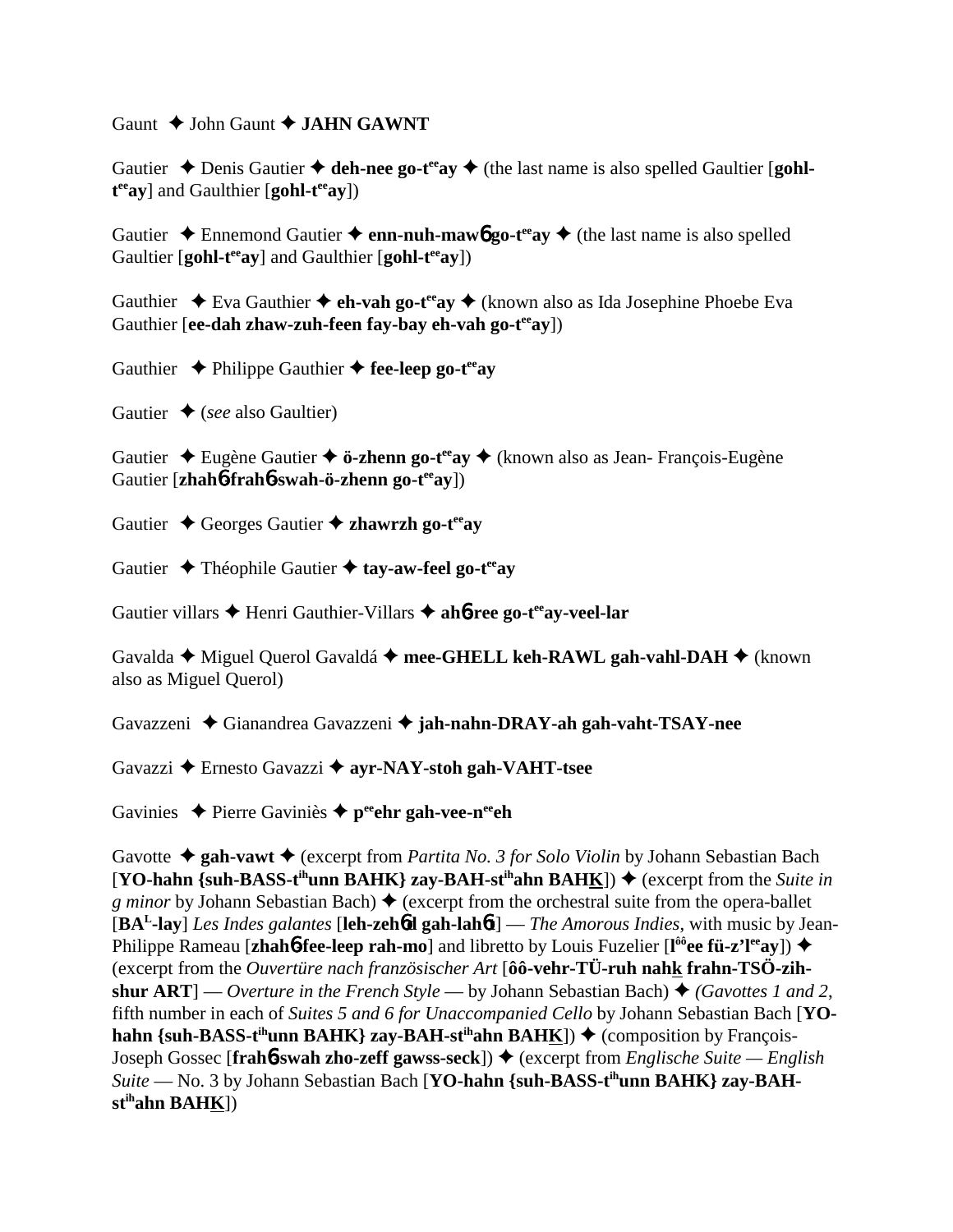Gavotte en rondeau  $\triangle$  Gavotte en Rondeau  $\triangle$  gah-vawt ah**6** rawb-doh  $\triangle$  (composition from the *Partita* [**par-TEE-tah**] *suite in E Major* by Johann Sebastian Bach [**YO-hahn {suh-BASSt ihunn BAHK} zay-BAH-stihahn BAHK**])

Gavoty Bernard Gavoty **behr-nar gah-vaw-tee** / (known also as Bernard Georges Marie [**zhorzh mah-ree**] Gavoty

Gavrilin  $\triangle$  Valery Gavrilin  $\triangle$  vah-LAY-ree gah-VREE-l<sup>y</sup>inn

Gavrilov  $\triangle$  Andrei Gavrilov  $\triangle$  ahn-DRAY<sup>EE</sup> gah-VREE-luff

Gawronski ◆ Adalbert Gawroński ◆ A**H-dahl-bert gah-VROY6-skee** ◆ (known also as Adalbert Wojciech [VOY-ts<sup>ee</sup>ehh] Gawrońsky)

Gay  $\triangle$  Jesús Bal y Gay  $\triangle$  hay-SOOSS BAHL ee GAH<sup>EE</sup>

Gay  $\leftrightarrow$  Maria Gay  $\leftrightarrow$  mah-REE-ah GAH<sup>EE</sup>

Gayaneh  $\triangleq$  gah-YAH-neh  $\triangleq$  (ballet [BA<sup>L</sup>-lay] by Aram Khatchaturian [ah-RAHM kaht**chuh-tôô-rihAHN**

Gayarre Julián Gayarre **hoo-leeAHN gahee-AR-ray**

Gaye  $\triangle$  Marvin Gaye  $\triangle$  **MAR-vunn GAY**  $\triangle$  (known also as Marvin Pentz Gaye [**MAR-vunn PENNTZ GAY**])

Gayer **→** Catherine Gayer **→ KA-thuh-runn GAH-yur →** (known also as Catherine Gayer Ashkenasi [**ahsh-keh-NAH-zee**])

Gayos empesan a cantar  $\triangle$  Los gayos empesan a cantar  $\triangle$  lohss GAH-yohss aym-PAY-sahn **ah kahn-TAR**  $\blacklozenge$  (The Roosters Begin to Sing)  $\blacklozenge$  (traditional song of the Spanish Jews)

Gaztambide ◆ Joaquín Gaztambide ◆ ho-ah-KEEN gahth-tahm-VEE-thay ◆ (known also as Joaquín Romualdo Gaztambide y Garbayo [ho-ah-KEEN ro-m<sup>oo</sup>AHL-doh gahth-tahm-VEE**thay ee gar-BAH-yo**])

Gazza ladra  $\triangle$  La gazza ladra  $\triangle$  lah GAHD-tsah LAHD-rah  $\triangle$  (The Thieving Magpie)  $\triangle$  (an opera, with music by Gioachino Rossini [J<sup>oh</sup>ah-KEE-no rohss-SEE-nee] and libretto by Giovanni Gherardini [**jo-VAHN-nee gay-rar-DEE-nee**])

Gazzaniga Giuseppe Gazzaniga **joo-ZAYP-pay gahd-zah-NEE-gah**

Gazzelloni  $\triangle$  Severino Gazzelloni  $\triangle$  say-vay-REE-no gahd-zayl-LO-nee

Geary  $\triangle$  Bernard Geary  $\triangle$  **BUR-nurd GHIH-ree**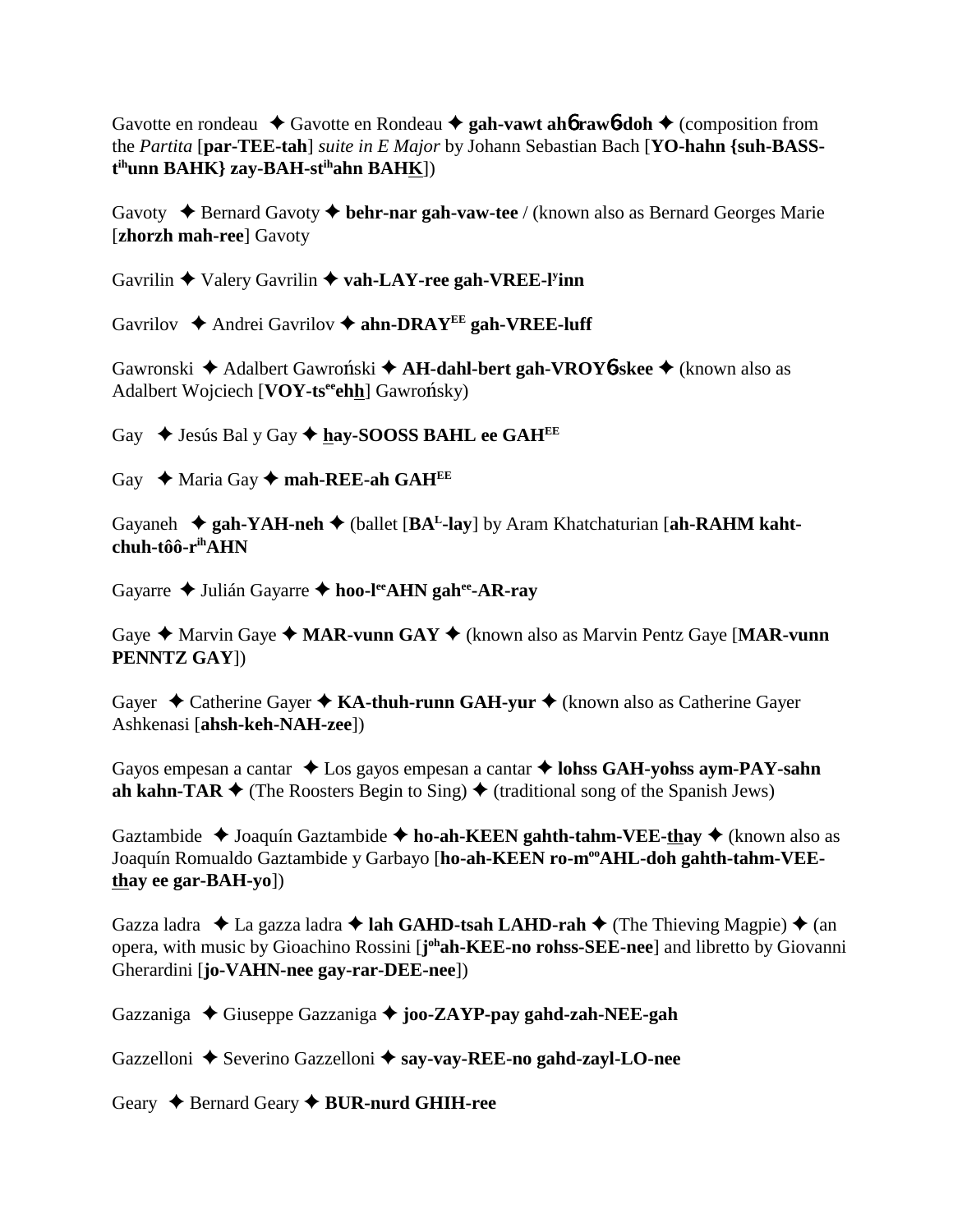### Gebel  $\triangle$  Georg Gebel  $\triangle$  GAY-awrk GHAY-buhl

Geben mir euer gnaden ◆ Geben mir euer Gnaden ◆ GAY-bunn meer OY-yur gh'NAH<sup>AH</sup>**dunn ←** (aria from the opera Der Rosenkavalier [**dayr RO-zunn-kah-fah-leer**] — *The Knight of the Rose*; music by Richard Strauss [**RIH-hart SHTRAHÔÔSS**] and libretto by Hugo von Hofmannsthal [**HOO-go fawn HAWF-mahn-stahl**])

Gebet  $\triangleq$  guh-BAYT  $\triangleq$  (Prayer)  $\triangleq$  (sacred music, title used by various composers)

Gebhard **←** Heinrich Gebhard ← {H**I**N-rick GEBB-hard} HI<sup>N</sup>-rihh GHEPP-hart

Gebusche  $\triangle$  Die Gebüsche  $\triangle$  dee guh-BÜ-shuh  $\triangle$  (The Thicket)  $\triangle$  (poem by Matthäus von Collin [**maht-TAY-ôôss fawn KAWL-linn**] set to music by Franz Schubert [**FRAHNTSS SHOO-bert**])

Gecker Chris Gekker **KRISS GHECK-kur**

Gedalge André Gédalge **ah**6**-dray zhay-dahlzh**

Gedda ◆ Giulio Cesare Gedda ◆ **JOO-l<sup>ee</sup>o chay-ZAH-ray JAYD-dah** 

Gedda  **◆** Nicolai Gedda ◆ {NIH-kuh-lah<sup>ih</sup> GHEDD-duh} NEE-kaw-lah<sup>ih</sup> YETT-tah ◆ (known also as Nicolai Harry Gustav [**HAR-ree GÜSS-tahv**] Gedda)

Gedenke deinem knechte an dein wort  $\triangle$  Gedenke deinem Knechte an dein Wort  $\triangle$  guh-**DEHNG-kuh DI-numm k'NEH-tuh ahn din VAWRT ♦** (motet [mo-TETT] by Heinrich Schütz [**HN-rihh SHÜTSS**])

Gedenke doch mein geist zurucke Gedenke doch, mein Geist, zurücke **guh-DEHNG-kuh dohk, min GHIST, TSOO-rüh-kuh ♦** (anonymous composition)

Gedenktafel fur four thousand soldaten die im krieg gegen norwegen versenkt wurden ◆ Gedenktafel für 4000 Soldaten die im Krieg gegen Norwegen versenkt wurden ◆ guh-**DEHNGK-tah-full für** 4000 **zawl-DAH-tunn dee imm KREEK GAY-gunn NAWR-vaygunn fehr-ZEHNGT VÔÔR-dunn**  $\triangle$  (Commemorative Plaque for the 4000 Soldiers Who Were Sunk in Hitler's War Against Norway)  $\blacklozenge$  (song by Hanns Eisler [HAHNSS **ISS-lur**])

Gedeonis area  $\triangleq$  geh-day-O-niss AH-reh-uh  $\triangleq$  (Gideon's [GHIH-dee-unnz] Threshing Floor) (composition by Philippe le Chancelier [**fee-leep luh shah**6**-s'leeay**])

Gedeonis area  $\triangle$  In Gedeonis area  $\triangle$  inn gheh-day-O-niss AH-reh-uh  $\triangle$  (On Gideon's  $[\text{GHIH-dee-unnz}]$  threshing floor)  $\blacklozenge$  (excerpt from the 13th-century collection *Carmina Burana* [**kar-MEE-nah boo-RAH-nah**])

Gedeonov ◆ Mikhail Alexandrovich Gedeonov ◆ mee-kahEEL uh-l<sup>y</sup>ick-SAHN-druh-vihch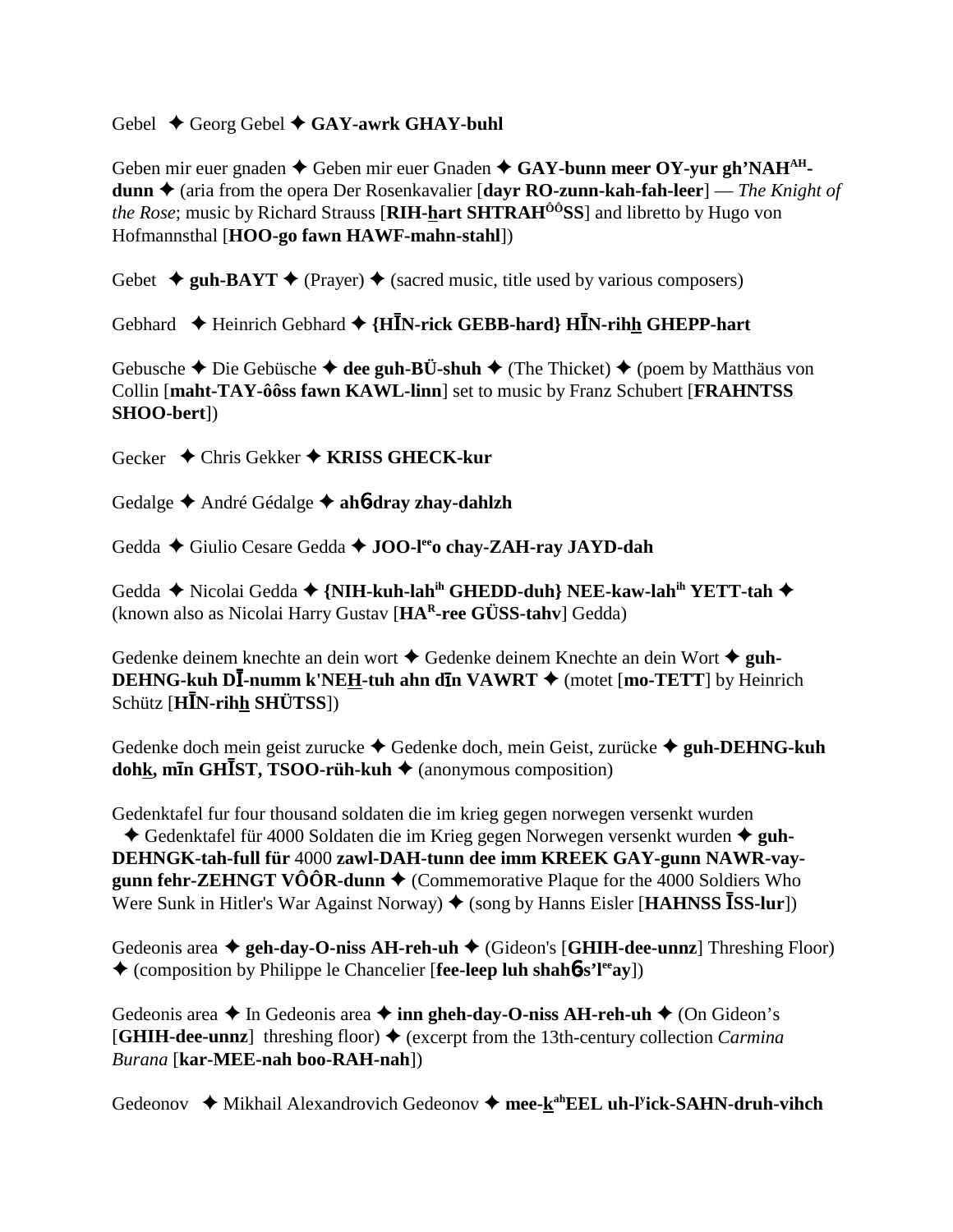### **gheh-dee-AW-nuff**

Gedike ◆ Alexander Gedike ◆ uh-l<sup>y</sup>ick-SAHN-d'r GAY-d<sup>y</sup>ih-kuh ◆ (known also as Alexander Goedike [**ah-leck-SAHN-tur GÖ-dih-kuh**])

Gedzhadze **→** Irakly Gedzhadze → **ih-RAH-klee ghedd-ZHAHD-zuh** 

Geehl ◆ Henry Ernest Geehl ◆ HENN-ree UR-nusst GHEEL

Gefangene ◆ Die Gefangene ◆ dee guh-FAHNG-uh-nuh ◆ (The Captured Maiden) ◆ (excerpt from *Mährische Duette* [**MAY-rih-shuh doo-ETT-tuh**] — *Moravian Duets* — by Antonín Dvoák [**AHN-taw-ny eeeen d'VAW-r shahahk**])

Gefangene admiral **→** Der gefangene Admiral **→ dayr guh-FAHNG-uh-nuh aht-mih-RAH**<sup>AH</sup>L (The Captured Admiral) (composition by Carl Loewe [**KARL LÖ-vuh**])

Gefasster abschied  $\triangleq$  guh-FAHSS-stur AHP-sheet  $\triangleq$  (Resigned Parting)  $\triangleq$  (poem by Ernst Lothar [**EHRNST LAW-tar**] set to music by Erich Wolfgang Korngold [**{EH-rick WÔÔLFgang KAWRN-gohld} AY-rihh VAWLF-gahng KAWRN-gawlt**])

Gefors **→ Hans Gefors → HAHNSS GHEE<sup>UH</sup>-fawss** 

Gefreut hat sich mein herz und muth  $\triangle$  Gefreut hat sich mein Herz und Muth  $\triangle$  guh-FROYT **haht zih<u>h</u> min HERTSS ôônt MOOT ♦** (I Was Glad When They Said unto me) ♦ (psalm set to music by Jan Pieterszoon Sweelinck [YAHN PEE-turss-zoh<sup>oh</sup>n SWAY<sup>AY</sup>-lihngk])

Gefrorene tranen ◆ Gefrorene Tränen ◆ guh-FRO-ruh-nuh TRAY-nunn ◆ (Frozen Tears) ◆ (poem by Wilhelm Müller [**VILL-hellm MÜL-lur**] set to music by Franz Schubert [**FRAHNTSS SHOO-bert**] in the song cycle *Winterreise* [**VINN-tur-rī-zuh**] — *The Winter's Journey*)

Geh nicht fort  $\triangle$  O geh nicht fort  $\triangle$  **o gay nihht fawrt**  $\triangle$  (aria featuring Belfoiore [**bayl-fo**<sup>ee</sup>-O**ray**] in the opera *La finta giardiniera* [lah FEEN-tah jar-dee-n<sup>ee</sup>AY-rah] — *The Pretended Garden Girl*; music by Wolfgang Amadeus Mozart [**VAWLF-gahng ah-mah-DAY-ôôss MOtsart**]; libretto by Ranieri Calzabigi(?) [rah-n<sup>ee</sup>AY-ree kahl-tsah-BEE-jee], revised by Marco Coltellini [**MAR-ko kohl-tayl-LEE-nee**])

Geha ◆ Mary Westbrook-Geha ◆ MEH<sup>UH</sup>-ree WESST-brôôk-GAY-uh

Geheimem waldespfade ◆ Auf geheimem Waldespfade ◆ ah<sup>ôô</sup>f guh-H**I**-mumm VAHL-tuss**p'fah-duh ♦** (By a Secret Forest Pathway) ♦ (poem by Nikolaus Lenau [**NEE-ko-lah<sup>ôô</sup>ss lay-NAHÔÔ**] set to music by Charles Tomlinson Griffes [**CHAH-rullz TAHM-l'n-s'n GRIFF-fuss**])

Geheimes  $\triangleq$  guh-HI<sup>-</sup>muss  $\triangleq$  (The Secret)  $\triangleq$  (poem from *Westöstlicher Divan* [veh-STÖST**lih-hur DEE-fahn**] by Johann Wolfgang von Goethe [**YO-hahn VAWLF-gahng fawn GÖtuh**] set to music by Franz Schubert [**FRAHNTSS SHOO-bert**])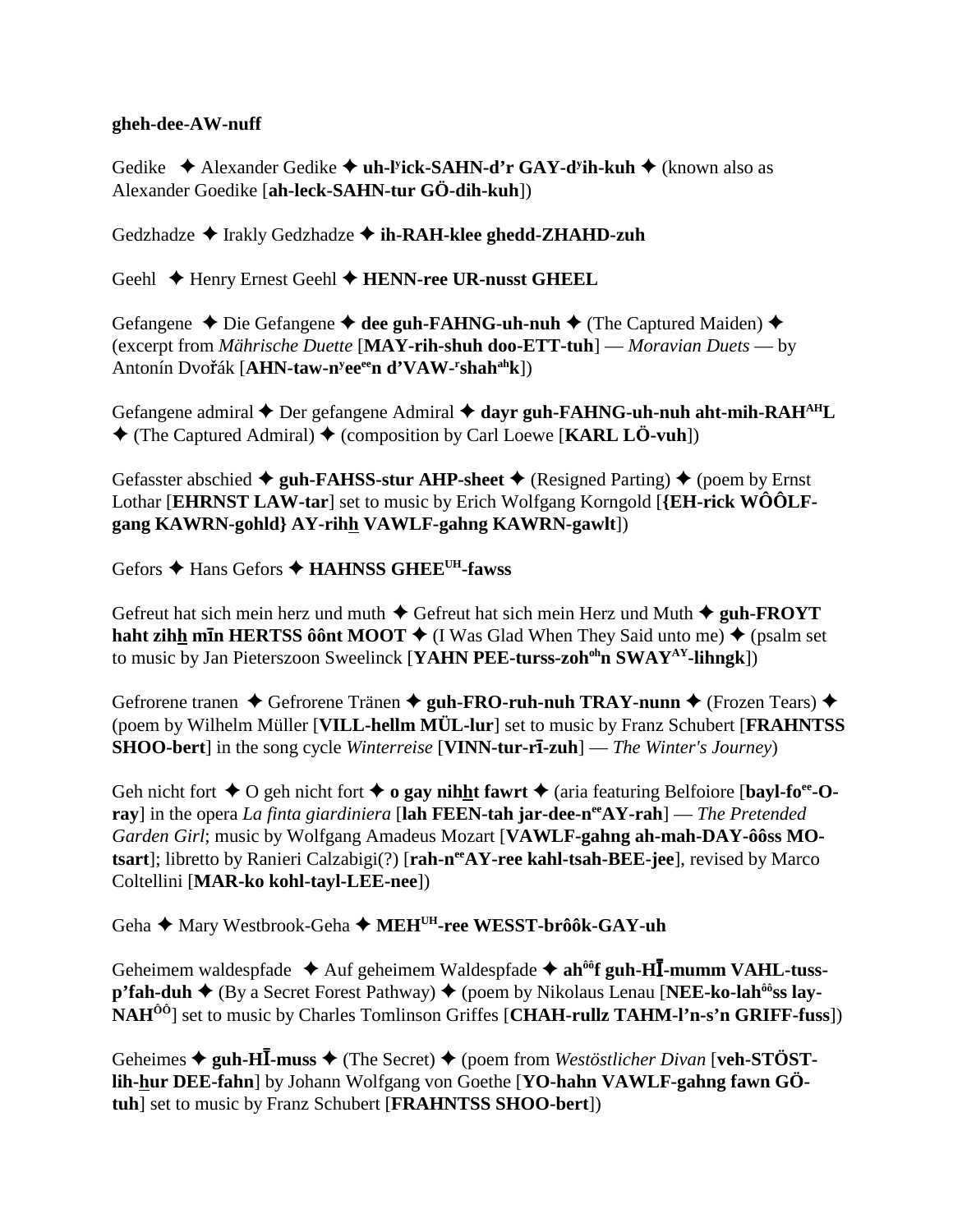Geheimnis  $\triangle$  Das Geheimnis  $\triangle$  dahss guh-H**IM-niss**  $\triangle$  (The Secret)  $\triangle$  (poem by Friedrich von Schiller [**FREET-rihh fawn SHILL-lur**] set to music by Franz Schubert [**FRAHNTSS SHOO-bert**])

Gehlhaar ◆ Rolf Gehlhaar ◆ {RAHLF GHELL-har} RAHLF GHELL-hah<sup>ah</sup>r ◆ (known also as Rolf Rainer [**RAHIH-ner**] Gehlhaar)

Gehot  $\blacklozenge$  Jean Gehot  $\blacklozenge$  **zhahó gay-o**  $\blacklozenge$  (known also as Joseph Gehot) [**zho-zeff gay-o**])

Gehrkens  $\triangle$  Karl Gehrkens  $\triangle$  KARL GHEHR-kunnz  $\triangle$  (known also as Karl Wilson [WILL**sunn**] Gehrkens)

Gehrman **→** Shura Gehrman → SHOO-ruh GHEHR-mahn

Gehst du uber den kirchhof ◆ Und gehst du über den Kirchhof ◆ ôônt GAYST doo Ü-bur **dayn KIHRH-hawf** (song from *Vier Lieder aus dem Jungbrunnen* [**FEER LEE-dur ahôôss daym YÔÔNG-brôô-nunn**] — *Four Songs From 'The Well of Youth'*)  $\triangle$  (compositions by Johannes Brahms [**yo-HAHN-nuss {BRAHMZ} BRAHAHMSS**])

Geibel **→** Emanuel Geibel → ay-MAH<sup>AH</sup>-n<sup>oo</sup>ayl GH**I**-buhl

Geiringer ◆ Karl Geiringer ◆ {KARL GHEH-rinn-jur} KARL GH**I**-rihng-ur ◆ (known also as Karl Johannes [**yo-HAHN-nuss**] Geiringer)

Geise Jürgen Geise **YÜR-gunn GH-zuh**

Geiser Walther Geiser **VAHL-tur GH-zur**

Geisha  $\triangle$  GAY-shah  $\triangle$  (character in the opera *Iris* [{**I**-russ} **EE-reess**]; music by Pietro Mascagni [**peeAY-tro mah-SKAH-n'yee**] and libretto by Luigi Illica [**l ooEE-jee eel-LEE-kah**])

Geisha  $\blacklozenge$  The Geisha  $\blacklozenge$  (The) GAY-shuh  $\blacklozenge$  (an operetta, with music by Sidney Jones [SIDD**nee JOHNZ**] and lyrics by Harry Greenbank [**HAR-ree GREEN-bank**])

Geisler Paul Geisler **PAHÔÔL GHSS-lur**

Geissler Fritz Geissler **FRITTSS GHSS-lur**

Geist hilft unsrer schwachheit auf  $\triangle$  Der Geist hilft unsrer Schwachheit auf  $\triangle$  dayr GH**I**ST **hillft ÔÔN-srur SHVAHK-hīt ah<sup>ôô</sup>f ◆** (motet [**mo-TETT**] by Johann Sebastian Bach [**YOhahn {suh-BASS-tihunn BAHK} zay-BAH-stihahn BAHK**])

Geistinger  $\triangle$  Maria Charlotte Cäcilia Geistinger  $\triangle$  MAH-r<sup>ee</sup>ah shar-LAWT-teh tseh-TSEE**l eeah GH-stihng-gher**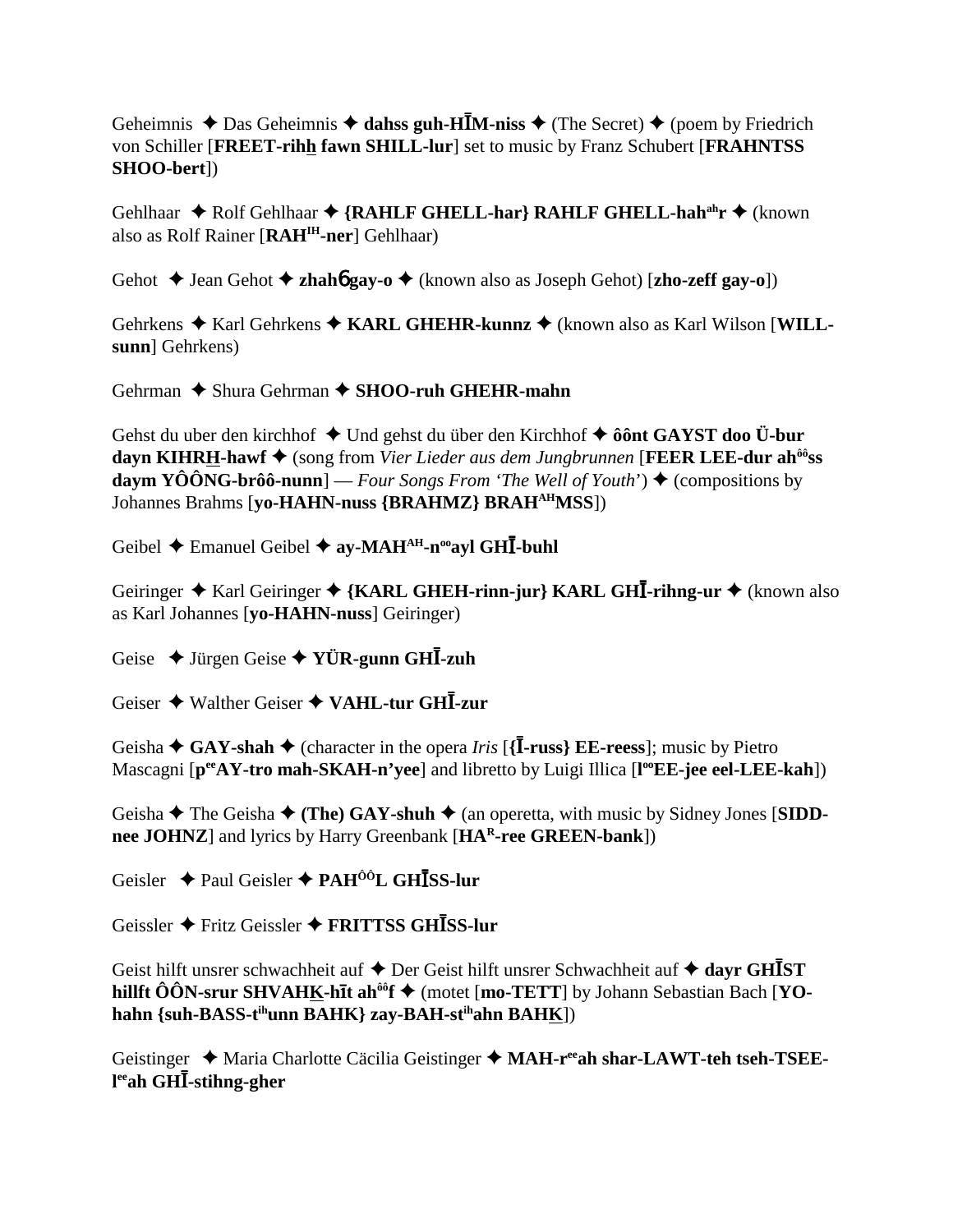Geistliche lieder ◆ Geistliche Lieder ◆ GH**IST-lih-huh LEE-dur** ◆ (*Sacred Songs* composed by Hugo Wolf [**HOO-go VAWLF**])

Geistliches wiegenlied **→** Geistliches Wiegenlied **→ GHIST-lih-huss VEE-gunn-leet** → (Sacred Lullaby)  $\blacklozenge$  (Spanish poem by Lope de Vega [LO-pay day VAY-gah] translated to German by Emanuel Geibel [ay-MAH<sup>AH</sup>-n<sup>oo</sup>ayl GH<sub>I</sub>-buhl] and set to music by Johannes Brahms [**yo-HAHN-nuss {BRAHMZ} BRAHAHMSS**])

Gekker Chris Gekker **KRISS GHECK-kur**

Gelatt  $\triangle$  Roland Gelatt  $\triangle$  **RO-lunnd juh-LAHT** 

Gelbart **←** Michel Gelbart ← mee-shell zhell-bar

Gelber Bruno-Leonardo Gelber **BROO-no lay-o-NAR-doh ghell-VEHR**

Gelbrun Artur Gelbrun **AR-tôôr GHELL-brôôn**

Gelineau ◆ Joseph Gelineau ◆ zho-zeff zhuh-lee-no

Gelinek  $\blacklozenge$  Joseph Gelinek  $\blacklozenge$  **YO-seff GHEH-lih-neck**  $\blacklozenge$  (the last name is also spelled Jelinek [**YEH-lih-neck**])

Gellman **→** Steven Gellman → **STEE-vunn GHELL-munn** 

Gelmetti  **←** Gianluigi Gelmetti ← jahn-l<sup>oo</sup>EE-jee jayl-MAYT-tee

Gelosia  $\triangleq$  **jay-LAW-z<sup>ee</sup>ah**  $\triangleq$  (cantata [kunn-TAH-tuh] by Luigi Rossi [l<sup>oo</sup>EE-jee ROHSS**see**])

Geloso amor sprezzato  $\blacklozenge$  Di geloso amor sprezzato  $\blacklozenge$  dee jay-LO-zo ah-MOR sprayt-TSAH**toh**  $\triangle$  (trio from the opera *Il trovatore* [**eel tro-vah-TOH-ray**] — *The Troubadour*; music by Giuseppe Verdi [**joo-ZAYP-pay VAYR-dee**]; libretto by Salvadore Cammarano [**sahl-vah-DOH-ray kahm-mah-RAH-no**] and Leone Emanuele Bardare [lay-O-nay ay-mah-n<sup>oo</sup>AY-lay bar-DAH-ray] after Antonio García Gutiérrez [ahn-TOH-n<sup>ee</sup>o gar-THEE-ah goo-t<sup>ee</sup>AYR**rehth**])

Gelsomino ◆ jayl-so-MEE-no ◆ (character in *Il viaggio a Reims* [eel v<sup>ee</sup>AHD-jo ah reh6ss] — *The Journey to Rheims* [**REEMZ**] — a stage cantata [**kunn-TAH-tuh**] with ballet  $[\mathbf{BA}^L$ -lay]; music by Gioachino Rossini [joh**ah-KEE-no rohss-SEE-nee**] and libretto by Luigi Balocchi [**l ooEE-jee bah-LOHK-kee**])

Geminiani ◆ Francesco Geminiani ◆ frahn-CHAY-sko jay-mee-n<sup>ee</sup>AH-nee ◆ (known also as Francesco Xaverio [**sah-VAY-reeo**] Geminiani)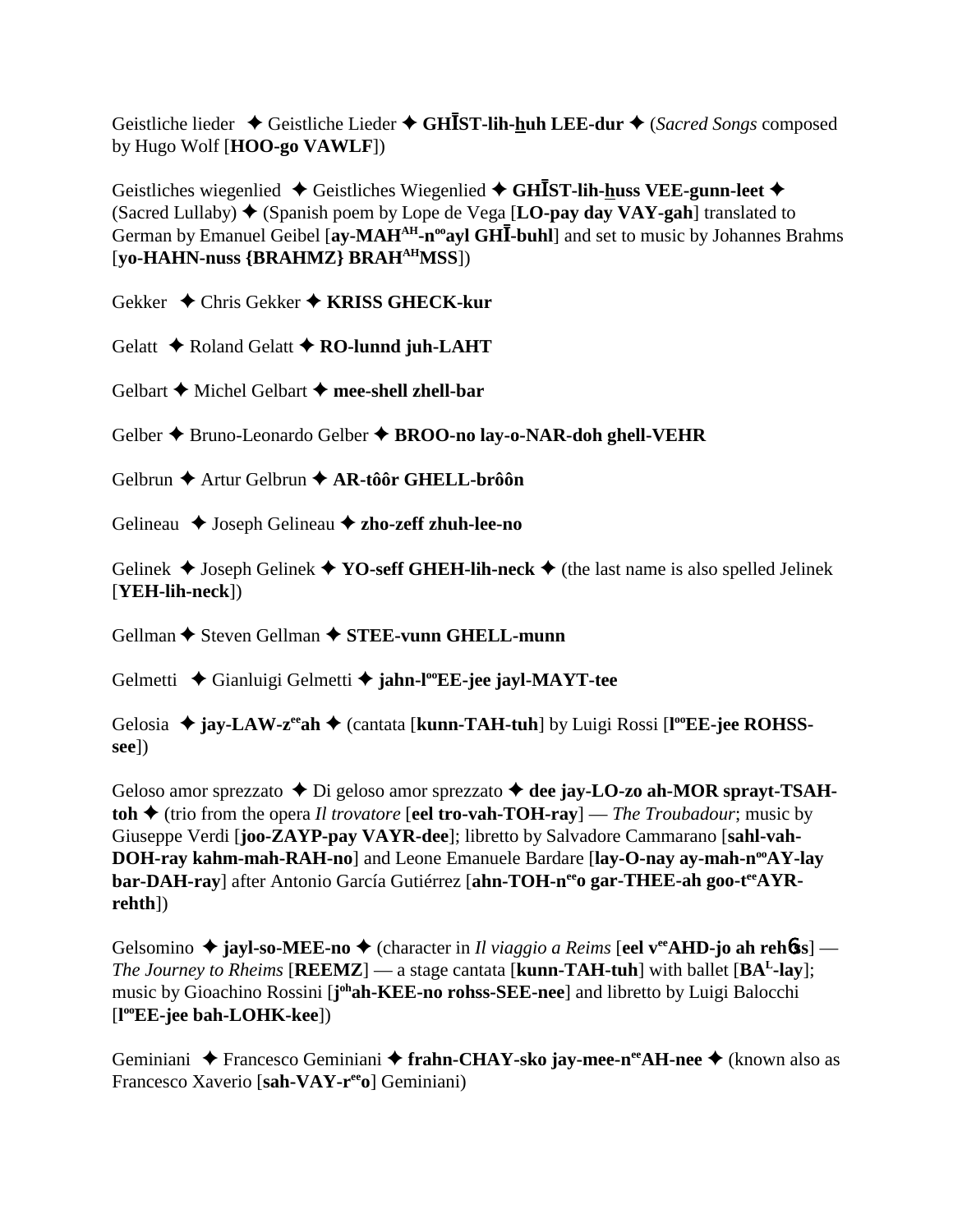Gemmell  $\triangleq$  James Gemmell  $\triangleq$  **JAYMZ GHEMM-m'l** 

Gemshorn  $\triangle$  **GHEMMZ-hawrn**  $\triangle$  (a medieval predecessor of the recorder, made from an animal horn; also an organ stop)

Gemunder August Gemünder **{AW-gusst guh-MOON-dur} AHÔÔ-gôôst guh-MÜN-tur** (known also as August Martin Ludwig Gemünder [**AHÔÔ-gôôst MAR-teen LOOT-vihh guh-MÜN-tur**])

Gencer Leyla Gencer **LAY-lah GHENN-jahsh**

Gendron ◆ Maurice Gendron ◆ mo-reess zhah**6-draw6** 

Genee **→** Richard Genée → RIH-hart zhuh-nay → (known also as Franz Friedrich Richard Genée [**FRAHNTSS FREET-rihh RIH-hart zhuh-nay**])

Genensky Marsha Genensky **MAR-shuh juh-NENN-skee**

Generali **◆** Pietro Generali ◆ p<sup>ee</sup>AY-tro jay-nay-RAH-lee

Genet Patrick Genet **PATT-rick zhuh-neh**

Genetz Emil Genetz **AY-mill GAY-naytz**

Genevieve ◆ Geneviève ◆ **zhenn'-v<sup>ee</sup>evv ◆** (character in the opera *Pelléas et Mélisande* [**puhl-lay-ahss ay may-lee-zah**6**d**]; music by Claude Debussy [**klohd deh-büss-see**]; libretto by Debussy after Maurice Maeterlinck [**mo-reess MAHAH-tur-lihngk**])

Gennrich Friedrich Gennrich **FREET-rihh GHENN-rihh**

Genovese **→** Alfred Genovese **→ A<sup>L</sup>-frudd JEH-nuh-veez** 

Gens **↓** Veronique Gens **✦ veh-raw-neek zhahó** 

Gent **→** Willemijn van Gent ◆ WILL-luh-mayn funn KENNT

Gente bergere **→** Une gente bergère → **ün zhah6t behr-zhehr** → (excerpt from *Chants d'Auvergne* [**shah**6 **doh-vehrny'**] — *Songs of the Auvergne* [**o-vehrny** '], French folk songs collected by Joseph Canteloube [**zho-zeff kah**6**-t'lôôb**])

Gente gente allarmi allarmi  $\blacklozenge$  Gente, gente, all'armi, all'armi!  $\blacklozenge$  **JAYN-tay, JAYN-tay, ahl-LAR-mee, ahl-LAR-mee!**  $\blacklozenge$  (excerpt from the opera *Le nozze di Figaro* [lay NOHT-tsay dee **FEE-gah-ro**] — *The Marriage of Figaro*; music by Wolfgang Amadeus Mozart [**VAWLFgahng ah-mah-DAY-ôôss MO-tsart**]; libretto by Lorenzo da Ponte [**lo-RAYN-tso dah POHNtay**] after Pierre-Augustin Caron de Beaumarchais [**peeehr-o-güss-teh**6 **kah-raw**6 **duh bo-mar-**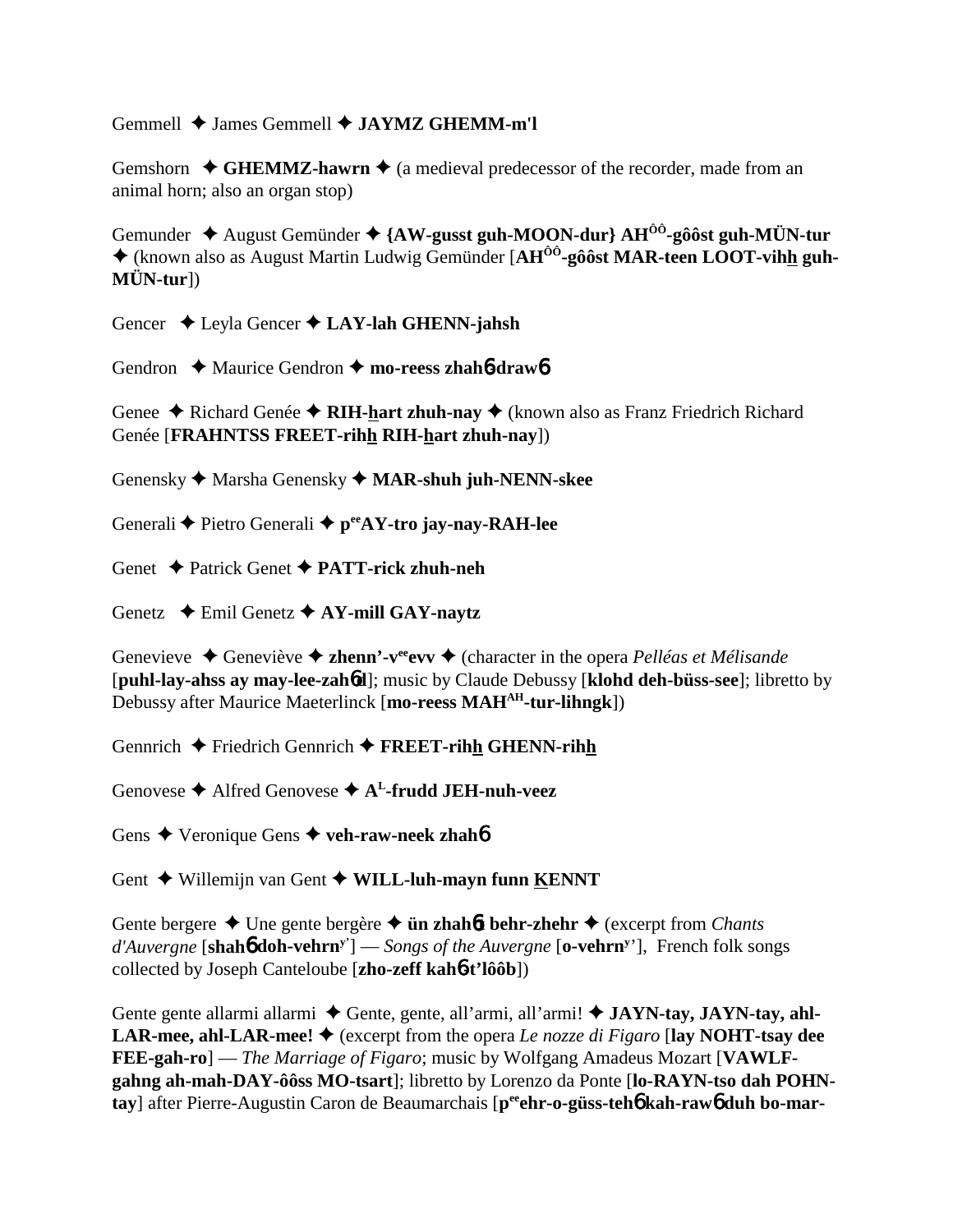### **sheh**])

Gente indiscreta  $\blacklozenge$  Gente indiscreta!  $\blacklozenge$  **JAYN-tay een-deess-KRAY-tah!**  $\blacklozenge$  (excerpt from the opera *Il barbiere di Siviglia* [**eel bar-beeAY-ray dee see-VEE-leeah**] — *The Barber of Seville* [suh-VILL]; music by Gioachino Rossini [j<sup>oh</sup>ah-KEE-no rohss-SEE-nee]; libretto by Cesare Sterbini [chay-ZAH-ray stayr-BEE-nee] after Pierre-Augustin Caron de Beaumarchais [p<sup>ee</sup>ehr**o-güss-teh**6 **kah-raw**6 **duh bo-mar-sheh**] and Giuseppe Petrosellini [**joo-ZAYP-pay pay-trozayl-LEE-nee**])

Gente la dentro mario mario mario  $\triangle$  Gente là dentro! ... Mario! Mario! Mario!  $\triangle$  JAYN-tay **lah DAYN-tro!** ... MAH- $r^{ee}$ yo! MAH- $r^{ee}$ o! MAH- $r^{ee}$ o!  $\blacklozenge$  (excerpt from the opera *Tosca* [**TOH-skah**]; music by Giacomo Puccini [**JAH-ko-mo poo-CHEE-nee**]; libretto by Luigi Illica [**l ooEE-jee eel-LEE-kah**] and Giuseppe Giacosa [**joo-ZAYP-pay jah-KO-zah**] after Henri Murger [**ah**6**-ree mür-zhay**])

Gentele Goeran Gentele **YÖ-rahn YENN-tuh-luh**

Gentil coquelicot **→** Gentil Coquelicot **→ zhah<sup>6</sup>-teel kaw-kuh-lee-ko →** (a song)

Gentry  $\triangle$  Bobbie Gentry  $\triangle$  **BAHB-bee JENN-tree** 

Genug damit genug  $\triangle$  Genug damit, genug  $\triangle$  guh-NOOK dah-MITT, guh-NOOK  $\triangle$ (excerpt from the operetta *Die Fledermaus* [**dee FLAY-dur-mahooss**] —*The Bat*; music by Johann Strauss II [**YO-hahn SHTRAHÔÔSS II**]; libretto by Carl Haffner [**KARL HAHF-nur**] and Richard Genée [**RIH-hart zhuh-nay**] after Henri Meilhac [**ah**6**-ree meh-yack**] and Ludovic Halévy [**lü-daw-veek ah-lay-vee**])

Genugsame liebhaber  $\triangle$  Der genügsame Liebhaber  $\triangle$  dayr guh-NÜK-zah-muh LEEP-hah**bur**  $\triangle$  (The Contented Lover)  $\triangle$  (song, title used by various composers)

Genuit puerpera regem **→ JEH-nôô-eet p<sup>oo</sup>AYR-peh-ruh REH-jemm →** (anonymous sacred composition)

Genzmer Harald Genzmer **HAH-rahlt GHENNTSS-mur**

Geolier  $\triangle$  Le Geolier  $\triangle$  luh zho-l<sup>ee</sup>ay  $\triangle$  (The jailer)  $\triangle$  (character in the opera *Dialogues des Carmélites* [**d<sup>ee</sup>ah-lawg day kar-may-leet**] — *Dialogues of the Carmelites* [KAR-muh-litss]; music by Francis Poulenc [**frah**6**-seess pôô-lah**6**k**]; libretto by Poulenc after Georges Bernanos [**zhawrzh behr-nah-nawss**])

Geordie  $\triangleleft$  **JOR-dee**  $\triangleleft$  (Scottish ballad [BA<sup>L</sup>-ludd] from the compendium *The English and Scottish Popular Ballads* by Francis James Child [**FRANN-suss JAYMZ CHLD**])

George  $\triangle$  Joseph Boulogne, Chevalier de Saint-Georges  $\triangle$  zho-zeff bôô-law-n<sup>y</sup>, shuh-vah**l eeay duh seh**6**-zhorzh**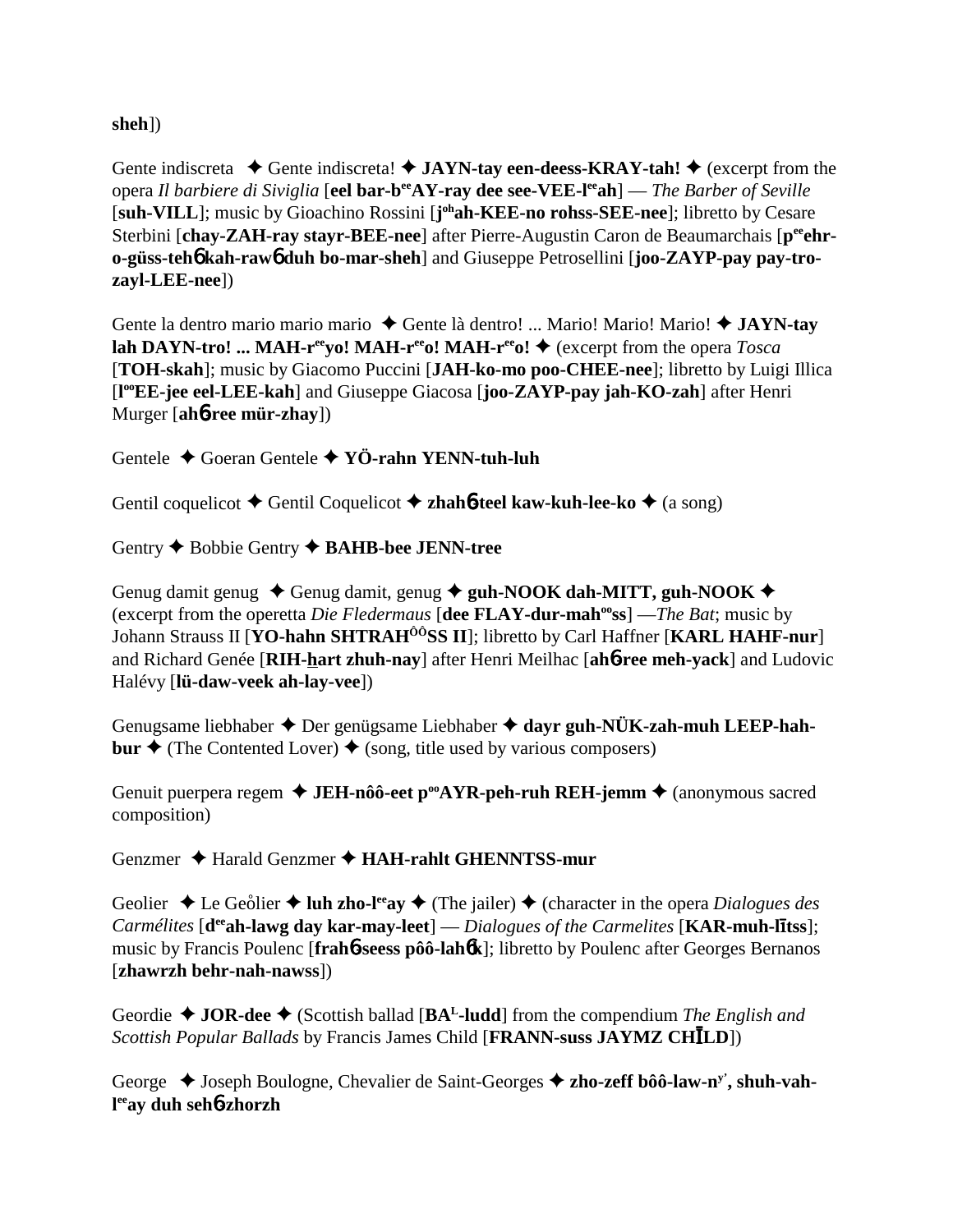Georges Alexandre Georges **ah-leck-sah**6**-dr' zhorzh**

Georges Vernoy de Saint-Georges **vehr-n'wah duh seh**6**-zhawrzh**

Georgescu **→** Dan Corneliu Georgescu → DAHN kawr-NEH-l<sup>ee</sup>00 j<sup>eh</sup>awr-JESS-koo

Georgescu Dumitru Kiriac-Georgescu **doo-MEE-troo kee-reeAHK-jehawr-JESS-koo**

Georgescu ◆ Georges Georgescu ◆ j<sup>eh</sup>awr-JESS j<sup>eh</sup>awr-JESS-koo / (the first name has also been transcribed as George, reason unknown)

Georgiades Thrasybulos Georgiades **thrah-SEE-voo-luss yehawr-hyihAH-thuss**

Georgiadis  $\triangle$  Georges Georgiadis  $\triangle$  YOHR-guss y<sup>eh</sup>awr-hy<sup>ih</sup>AH-thuss

Georgii Walter Georgii **VAHL-tur gay-AWR-ghee**

Gerardy Jean Gérardy **zhah**6 **zhay-rar-dee**

Gerber  $\triangle$  Ernst Ludwig Gerber  $\triangle$  **EHRNST LOOT-vihh GHEHR-pur** 

Gerber  $\rightarrow$  René Gerber  $\rightarrow$  **ruh-nay zhur-bay** 

Gerber  $\rightarrow$  Rudolf Gerber  $\rightarrow$  ROO-dawlf GHEHR-pur

Gerbert Martin Gerbert, Freiherr von Hornau **MAR-teen GHEHR-pert, FR-hehr fawn HAWR-nahôô**

Gerbino Giuse Gerbino **JOO-zay jayr-BEE-no**

Gerechter gott  $\blacklozenge$  Gerechter Gott!  $\blacklozenge$  guh-REH-tur GAWT!  $\blacklozenge$  (excerpt from the opera *Rienzi* [**ree-ENN-tsee**], with music and libretto by Richard Wagner [**RIH-hart VAHG-nur**]; libretto after E. Bulwer Lytton [**E. BÔÔL-wur LITT-tunn**] and M. R. Mitford [**M. R. MITT-furd**])

Gerechter gott ach rechnest du  $\blacklozenge$  Gerechter Gott, ach, rechnest du  $\blacklozenge$  guh-REH-tur GAWT, ahk, REH-nusst doo  $\blacklozenge$  (Righteous God, oh, if you are reckoning)  $\blacklozenge$  (recitative [reh-suh-tuh-**TEEV**] and aria from Cantata [**kunn-TAH-tuh**] No. 89 by Johann Sebastian Bach [**YO-hahn {suh-BASS-tihunn BAHK} zay-BAH-stihahn BAHK**])

Gerelli Ennio Gerelli **AYN-neeo jay-RAYL-lee**

Geretsried **guh-RETTS-reet**

Gergiev Valéry Gergiev **vah-LAY-ree GHEHR-ghiheff** (known also as Valéry Abissalovich [**ah-biss-SAH-luh-vihch**] Gergiev)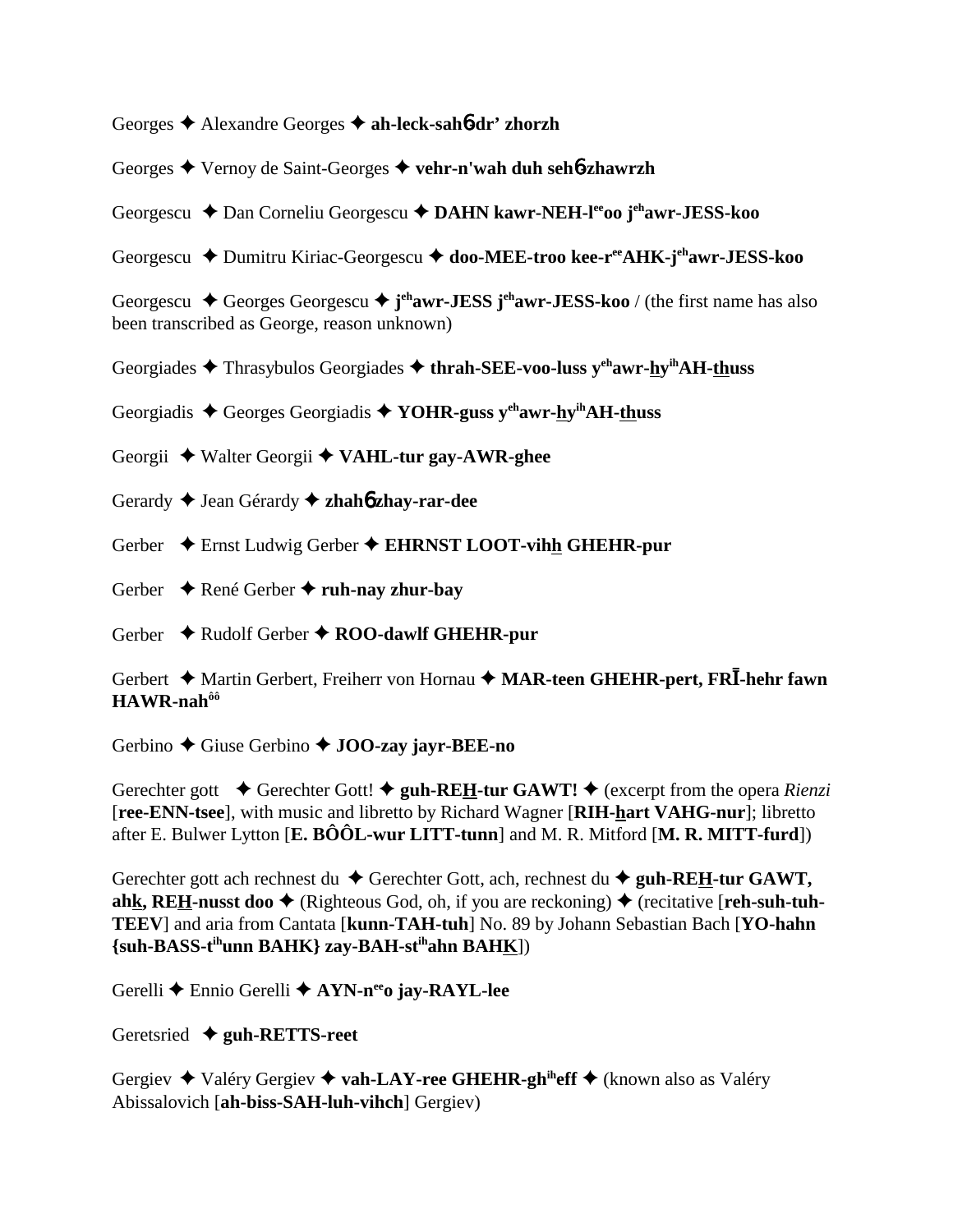Gerhard  $\triangle$  Roberto Gerhard  $\triangle$  {ro-BEHR-toh GHEHR-hard} raw-BEHR-toh DZUR-hard

Gerhardt Charles Gerhardt **CHAH-rullz GHEHR-hart**

Gerhardt Elena Gerhardt **ay-LAY-nah GAYR-hart**

Gerhardt Emil Gerhardt **AY-meel GAYR-hart**

Gerhardt Paul Gerhardt **PAHÔÔL GAYR-hart**

Gerhilde  $\triangle$  ghehr-HILL-tuh  $\triangle$  (one of the *Walküren* [vahl-KÜ-runn] — mythical maidens of Odin who choose the heroes to be slain in battle and who conduct their souls into the hall of Odin — a character in the opera *Die Walküre* [**dee vahl-KÜ-ruh**], music and libretto by Richard Wagner [**RIH-hart VAHG-nur**])

Gericke Wilhelm Gericke **VILL-hellm GAY-rih-kuh**

Gerl ◆ Franz Xaver Gerl ◆ FRAHNTSS kSAH-vur GHEHRL

Gerlach Theodor Gerlach **TAY-o-dohohr GHEHR-lahk**

Gerle  $\rightarrow$  Hans Gerle  $\rightarrow$  **HAHNSS GHEHR-luh** 

Gerle Robert Gerle **ROH-behrt GHEHR-leh**

German  $\triangle$  Sir Edward German  $\triangle$  (Sir) EDD-wurd JUR-munn

Germani Fernando Germani **fayr-NAHN-doh jayr-MAH-nee**

Germont  $\triangle$  Alfredo Germont  $\triangle$  ahl-FRAY-doh zhehr-mawb  $\triangle$  (character in the opera *La traviata* [**lah trah-veeAH-tah**] — *The Worldly Woman*; music by Giuseppe Verdi [**joo-ZAYP**pay VAYR-dee]; libretto by Francesco Maria Piave [frahn-CHAY-sko mah-REE-ah peeAH**vay**] after Alexandre Dumas [**ah-leck-sah**6**-dr' dü-mah**])

Germont  $\triangle$  Giorgio Germont  $\triangle$  **JOHR-jo zhehr-mawb**  $\triangle$  (character in the opera *La traviata* [**lah trah-veeAH-tah**] — *The Worldly Woman*; music by Giuseppe Verdi [**joo-ZAYP-pay VAYR-dee**]; libretto by Francesco Maria Piave [**frahn-CHAY-sko mah-REE-ah peeAH-vay**] after Alexandre Dumas [**ah-leck-sah**6**-dr' dü-mah**])

Gern hab ich die fraun gekusst ◆ Gern hab' ich die Frau'n geküsst ◆ GHEHRN HAHP ihh **dee FRAHÔÔ'n guh-KÜST** (excerpt from the operetta *Paganini* [**pah-gah-NEE-nee**]; music by Franz Lehár [**FRAHNZ leh-HAHAHR**]; libretto by P. Knepler [**k'NEPP-lur**] and Jenbach [**YENN-bahk**])

Gernsheim ◆ Friedrich Gernsheim ◆ FREET-rihh GHEHRNSS-him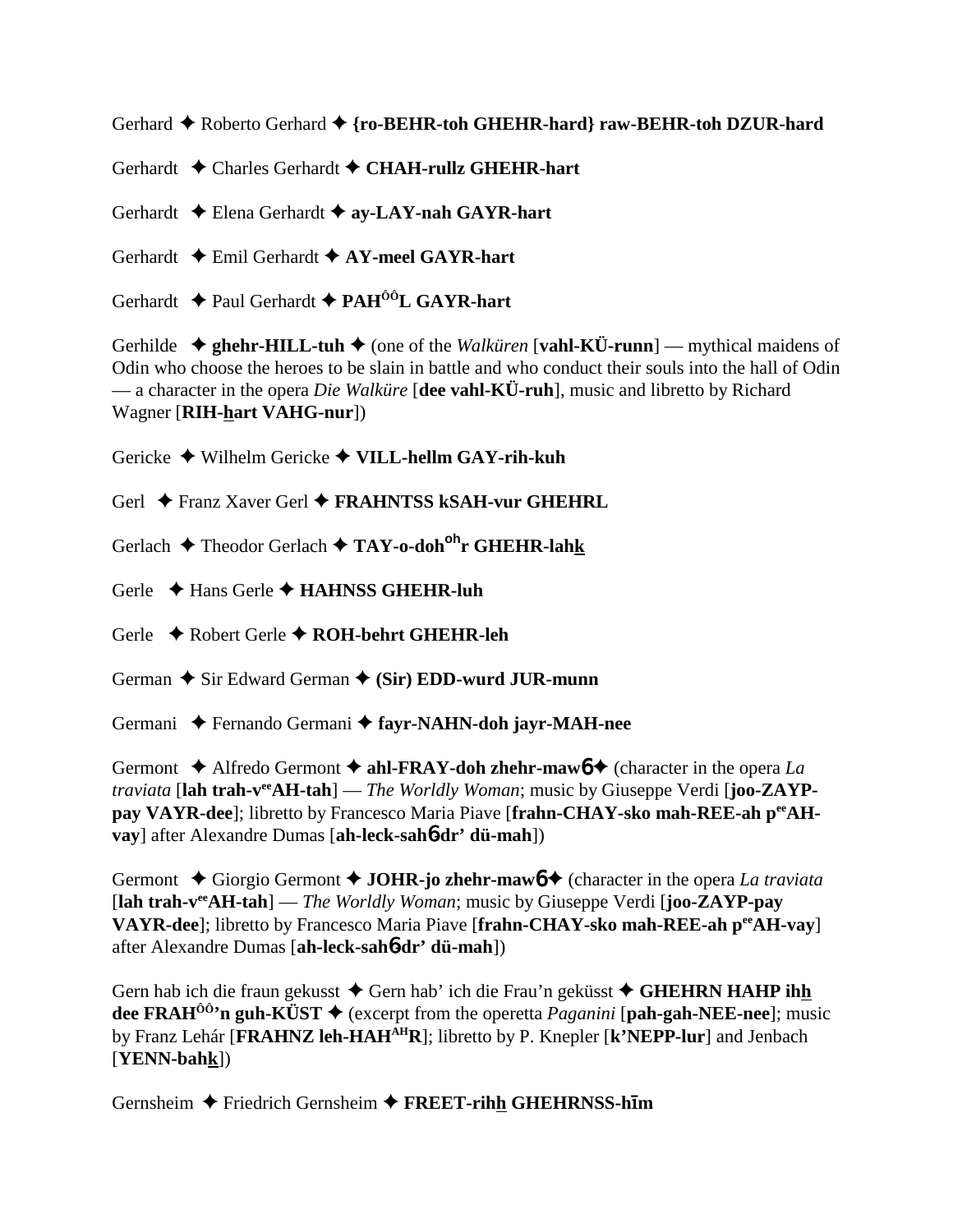Gero  $\triangle$  Jhan Gero  $\triangle$  **zhahó zhay-ro**  $\triangle$  (the first name is also spelled Jehan [**zh**<sup>ch</sup>**ahó**])

Gerold  $\blacklozenge$  Théodore Gérold  $\blacklozenge$  **tay-aw-dawr zhay-rawl**  $\blacklozenge$  (known also as Jean [**zhah**6] Théodore Gérold)

Geronio  $\triangle$  **jay-RAW-n<sup>ee</sup>**  $\triangle$  (character in the opera *Il Turco in Italia* [eel **TOOR-ko een ee-TAH-leeah**] — *The Turk in Italy*; music by Gioachino Rossini [**j ohah-KEE-no rohss-SEE-nee**] and libretto by Felice Romani [**fay-LEE-chay ro-MAH-nee**])

Gerschefski Edwin Gerschefski **EDD-wunn gur-SHEFF-skee**

Gershfeld  $\blacklozenge$  David Gershfeld  $\blacklozenge$  DAH-veet GHERSH-fellt

Gershkovitch  $\rightarrow$  Jacques Gershkovitch  $\rightarrow$  {**ZHAHK GURSH-kuh-vihch**} zhack ghersh-**KAW-vihch**

Gershwin George Gershwin **JAW-urj GURSH-wunn**

Gershwin  $\triangle$  Ira Gershwin  $\triangle$  **I**-ruh GURSH-wunn

Gerson kiwi **→** Edith Gerson-Kiwi **→ AY-ditt GHEHR-sawn-KEE-vee** → (known also as Esther [**ESS-tur**] Edith Gerson-Kiwi)

Gerstberger Karl Gerstberger **KARL GHEHRST-pehr-gur**

Gerster Etelka Gerster  **EH-tell-kah GHEHRSH-tehr**

Gerster Ottmar Gerster **AWT-mar GHEHR-stur**

Gerstman Blanche Gerstman **BLAH**6**SH KEHRST-mahn**

Gertler  $\triangle$  André Gertler  $\triangle$  AHN-dray GHEHRT-lehr

Gervaise Claude Gervaise **klohd zhehr-vezz**

Gerville reache Jeanne Gerville-Réache **zhahn zhehr-veel-ray-ahsh**

Ges dur  $\triangle$  Ges Dur  $\triangle$  GHESS DOOR  $\triangle$  (key of G flat major, German designation)

Ges moll  $\triangleq$  ges Moll  $\triangleq$  GHESS MAWL  $\triangleq$  (key of *g* flat minor, German designation)

Gesang aus ossians fingal  $\blacklozenge$  Gesang aus Ossians "Fingal"  $\blacklozenge$  guh-ZAHNG ah<sup>ôô</sup>ss AWSSs<sup>ih</sup>ahn'ss "FIHNG-ahl" ♦ (Song From Ossian's "Fingal") ♦ (song by Johannes Brahms [**vo**-**HAHN-nuss {BRAHMZ} BRAHAHMSS**])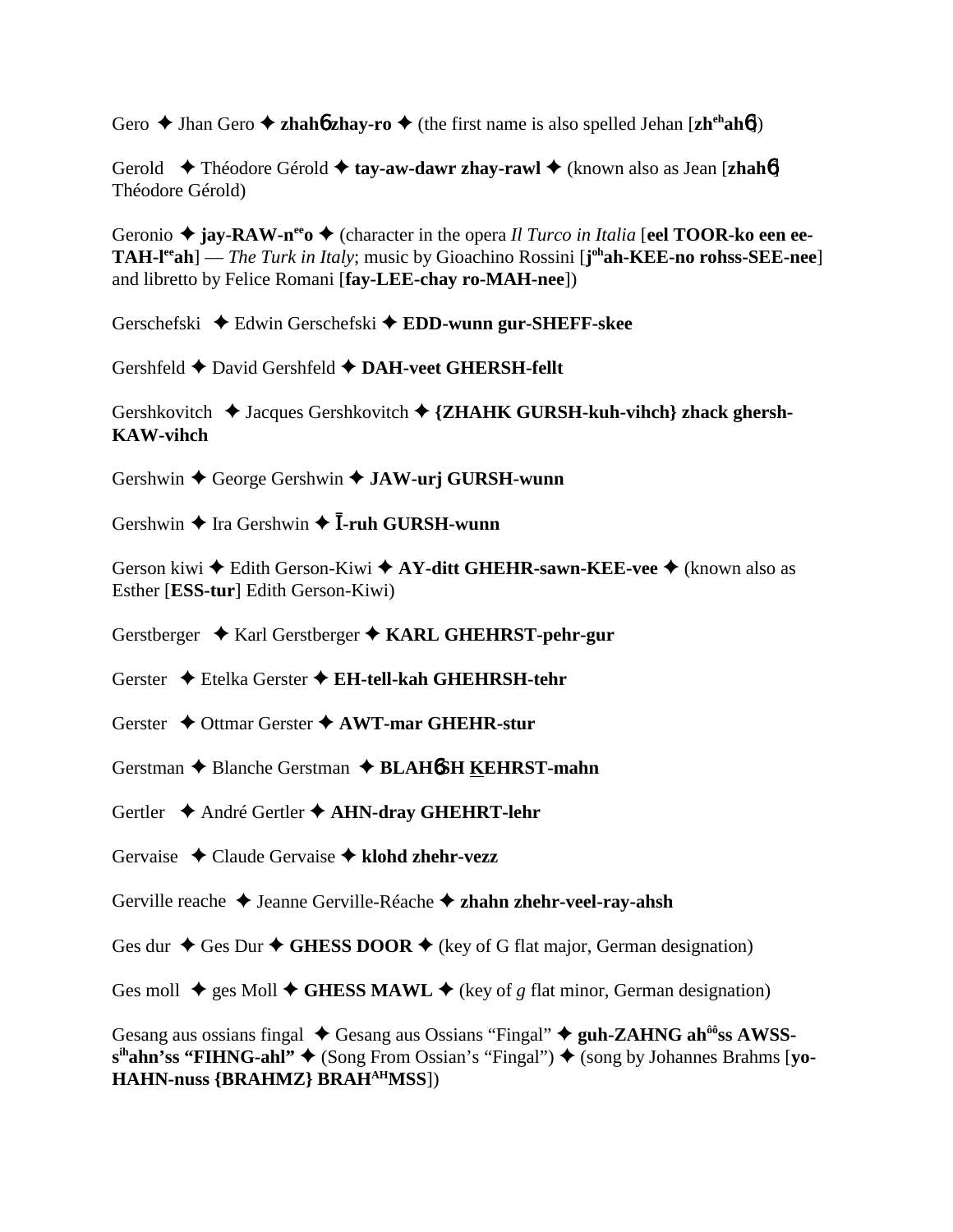Gesang der parzen  $\triangle$  Gesang der Parzen  $\triangle$  guh-ZAHNG dayr PAR-tsunn  $\triangle$  (Song of the Fates) ◆ (poem by Johann Wolfgang von Goethe [YO-hahn VAWLF-gahng fawn GÖ-tuh] set to music by Johannes Brahms [**yo-HAHN-nuss {BRAHMZ} BRAHAHMSS**])

Gesang weylas  $\triangle$  Gesang Weylas  $\triangle$  guh-ZAHNG V<sup>I</sup>-lahss  $\triangle$  (Weyla's Song)  $\triangle$  (poem by Eduard Mörike [AY-d<sup>oo</sup>art MÖ-rih-kuh] set to music by Hugo Wolf [HOO-go VAWLF])

Gesange fur frauenchor mit zwei hornern und harfe ◆ Gesänge für Frauenchor mit zwei Hörnern und Harfe ◆ gu**h-ZEHNG-uh für FRAH0-unn-kohr mitt tsvī HÖR-nurn ôônt HAR-fuh ◆** (songs for female chorus with two horns and harp)  $\triangle$  (compositions by Johannes Brahms [**yo**-**HAHN-nuss {BRAHMZ} BRAHAHMSS**])

Gesangvoll mit innigster empfindung  $\blacklozenge$  guh-ZAHNG-fawl mitt INN-nick-stur emmp-FINN**tôông ♦** (section of the *Sonate E-Dur* [**zo-NAH-tuh E-DOOR**] — *Sonata in E Major* — by Ludwig van Beethoven [**LOOT-vihh funn BAYAY-toh-funn**])

Geschichten aus dem wienerwald  $\triangle$  Geschichten aus dem Wienerwald  $\triangle$  guh-SHIHH-tunn **ah<sup>ôô</sup>ss daym VEE-nur-vahlt**  $\blacklozenge$  (Tales From the Vienna Woods)  $\blacklozenge$  (waltz by Johann Strauss [**YO-hahn SHTRAHÔÔSS**])

Gesegnet song  $\blacklozenge$  Gesegnet Song  $\blacklozenge$  guh-ZEGG-nutt (song)  $\blacklozenge$  (excerpt from the opera *Valis* [**VA-luss**]; music by Tod Machover [**TAHD MA-kuh-vur**]; libretto by Tod Machover and Patrick Mason [**PATT-rick MAY-sunn**] after a novel by Philip K. Dick [**FIH-lupp K. DICK**])

Gesellenreise freimaurerlied die ihr einem neuen grade Gesellenreise Freimaurerlied: "Die ihr  $\overline{P}$ einem neuen Grade" ◆ guh-ZELL-lunn-r**ī-zuh FRĪ-mah<sup>ôô</sup>-rur-leet: "dee eer Ī-numm NOYunn GRAH-duh"** (excerpt from the cantata [**kunn-TAH-tuh**] *Dir, Seele des Weltalls* [**DEER, ZAY-luh dess VELL-tahlss**] by Wolfgang Amadeus Mozart [**VAWLF-gahng ahmah-DAY-ôôss MO-tsart**])

Gesensway Louis Gesensway **LOO-iss GHESS-sunnz-way**

Gestandnis  $\triangle$  Geständnis  $\triangle$  guh-SHTENNT-niss  $\triangle$  (Confession)  $\triangle$  (composition by Robert Schumann [ROH<sup>OH</sup>-bert SHOO-mahn])

Gestern bei mondenschein  $\triangle$  Gestern bei Mondenschein  $\triangle$  guh-SHTERN bī MAWN-tunn**shīn ◆** (Austrian folk song)

Gestillte sehnsucht Gestillte Sehnsucht **guh-SHTILL-tuh ZAYN-zôôht** (Yearning Appeased)  $\blacklozenge$  (poem by Friedrich Rückert [**FREET-rihh RÜ-kert**] set to music by Johannes Brahms [**yo-HAHN-nuss {BRAHMZ} BRAHAHMSS**])

Gesu Giuseppe Guarneri del Gesù **joo-ZAYP-pay gooar-NAY-ree dayl jay-ZOO**

Gesu bambino  $\triangle$  Gesù bambino  $\triangle$  **jay-ZOO bahm-BEE-no**  $\triangle$  (composition by Pietro Yon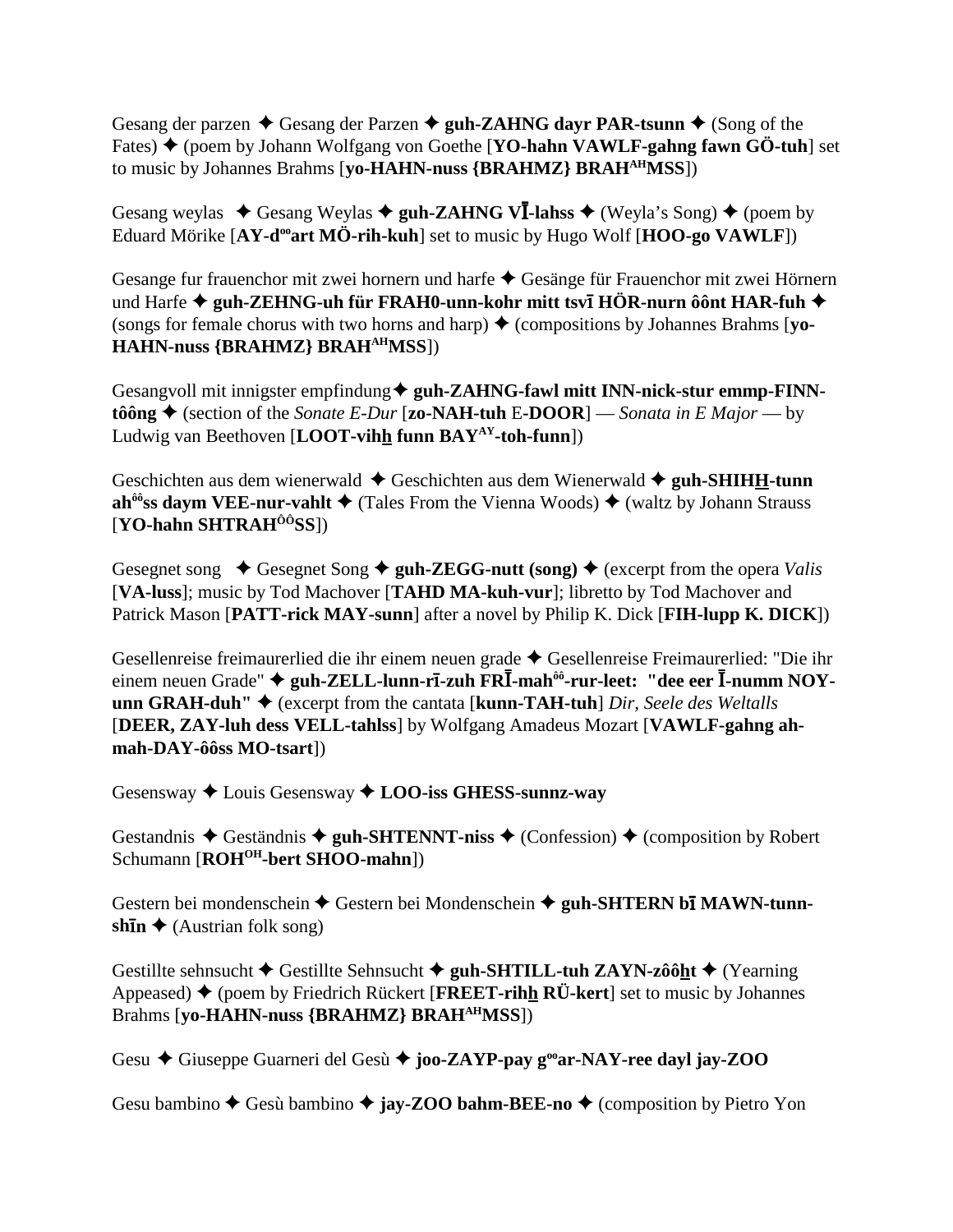# [**peeAY-tro YOHN**])

Gesualdo **←** Carlo Gesualdo ← KAR-lo jay-z<sup>oo</sup>AHL-doh ← (known also as Carlo Gesualdo, Prince of Venosa [**vay-NO-zah**] and Count of Conza [**KOHN-tsah**])

Geszty  $\blacklozenge$  Sylvia Geszty  $\blacklozenge$  **SILL-v<sup>ih</sup>ah GHESS-tee** 

Gevaert François Auguste Gevaert **frah**6**-swah o-güst gay-vart**

Gevers ◆ Myriam Gevers ◆ MIH-rih-ahm KAY<sup>AY</sup>-ferss

Gewandhaus kinderchor ◆ Gewandhaus-Kinderchor ◆ guh-VAHNT-hah<sup>ôô</sup>ss-KINN-tur-kohr (Drapers' Guild Hall Children's Chorus)

Gewandhausorchester leipzig  $\triangle$  Gewandhausorchester Leipzig  $\triangle$  guh-VAHNT-hah<sup>ôô</sup>ss-awr-**KEH-stur LP-tsihh** (Leipzig [**LP-zigg**] Drapers' Guild Hall Orchestra)

Geyer **→** Stefi Geyer ◆ SHTEH-fee GHI-ehr

Ghedini Giorgio Federico Ghedini **JOHR-jo fay-day-REE-ko gay-DEE-nee**

Gheluwe Leon van Gheluwe **lay-oh**6 **vunn gay-lü-wuh**

Ghent  $\triangle$  Emmanuel Ghent  $\triangle$  **ih-MANN-yoo-ull GHENNT**  $\triangle$  (known also as Emmanuel Robert [**RAH-burt**] Ghent)

Gheorghiu ◆ Valentin Gheorghiu ◆ vah-lenn-TEEN gh<sup>eh</sup>AWR-gh<sup>ee</sup>oo

Gherardino **gay-rar-DEE-no** (character in the opera *Gianni Schicchi* [**JAHN-nee SKEEK-kee**]; music by Giacomo Puccini [**JAH-ko-mo poo-CHEE-nee**] and libretto by Giovacchino Forzano [**jo-vahk-KEE-no fohr-TSAH-no**])

Gherardo  $\triangle$  gay-RAR-doh  $\triangle$  (character in the opera *Gianni Schicchi* [JAHN-nee SKEEK**kee**]; music by Giacomo Puccini [**JAH-ko-mo poo-CHEE-nee**] and libretto by Giovacchino Forzano [**jo-vahk-KEE-no fohr-TSAH-no**])

Gherl  $\triangle$  Johann Kaspar Gherl  $\triangle$  YO-hahn KAHSS-par GHEHRL  $\triangle$  (the last name is also spelled Kerl, Kerll, Kherl, and Cherl, all pronounced **KHEHRL**)

Gheyn ◆ Matthias van den Gheyn ◆ MAHT-t<sup>ih</sup>ahss vunn denn GAYN

Ghezzo **→** Dinu Ghezzo → {DEE-noo GHEZZ-zo} DEE-noo GHEZZ-zaw

Ghiaurov ◆ Nicolai Ghiaurov ◆ n<sup>y</sup>ee-kah-LAH<sup>IH</sup> gh<sup>ih</sup>ah-RAWF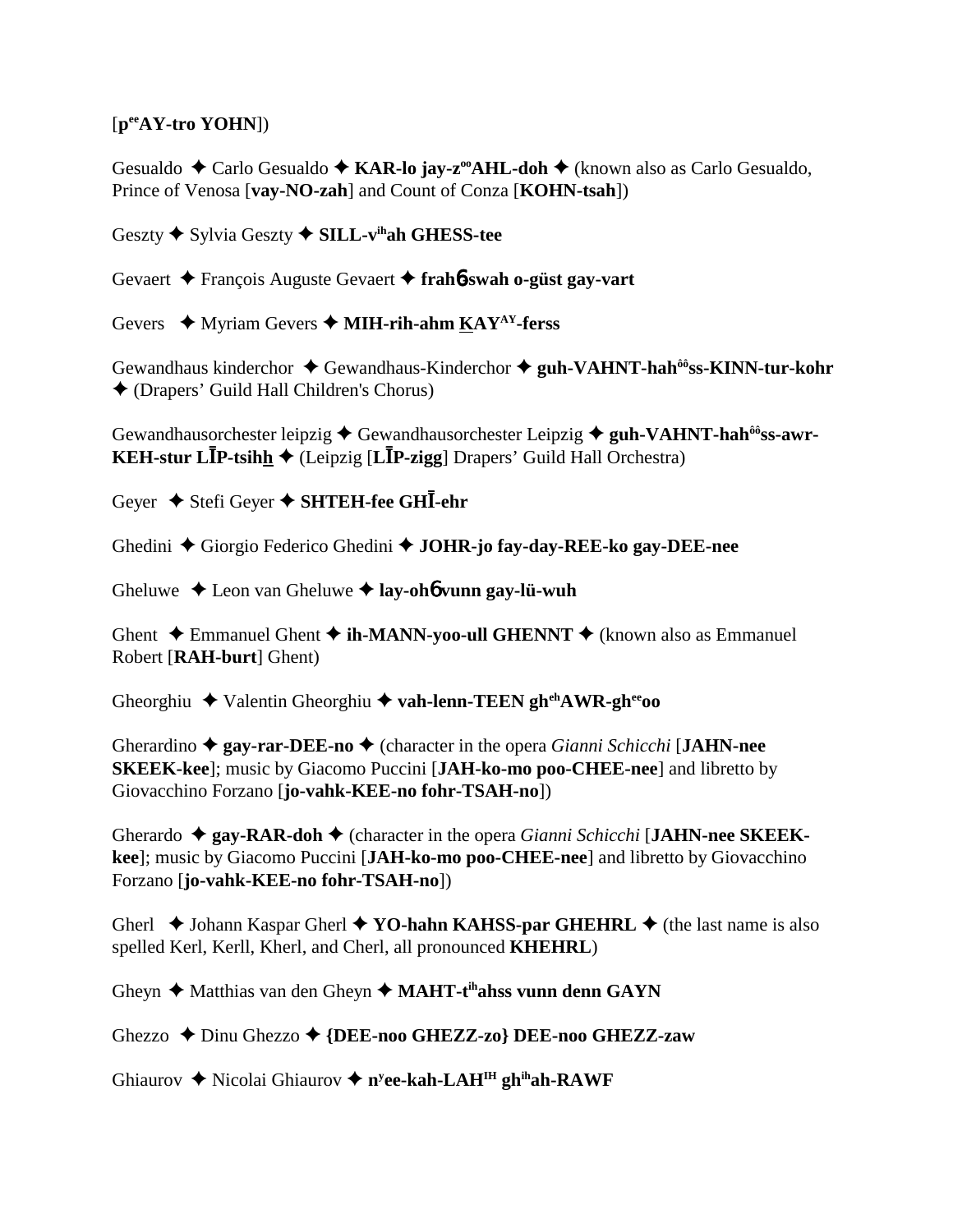Ghiglia ◆ Oscar Ghiglia ◆ OHSS-kar GHEE-l<sup>ee</sup>ah

Ghignone **←** Giovanni Pietro Ghignone ← jo-VAHN-nee p<sup>ee</sup>AY-tro ghee-n'YO-nay ← (known also as Jean-Pierre Guignon [**zhah**6**-peeehr ghee-n'yaw**6])

Ghione Franco Ghione **FRAHN-ko ghee-O-nay**

Ghis  $\triangle$  Henri Ghis  $\triangle$  ah**6-ree ghee** 

Ghiselin Johannes Ghiselin **yo-HAHN-nuss ghee-zuh-leh**6

Ghisi Federico Ghisi **fay-day-REE-ko GHEE-zee**

Ghislanzoni Antonio Ghislanzoni **ahn-TAW-neeo ghee-zlahn-TSO-nee**

Ghitalla Armando Ghitalla **ar-MAHN-doh ghee-TAHL-lah**

Ghys Joseph Ghys **zho-zeff gayss**

Gia il sole dal gange Già il sole dal Gange **JAH eel SO-lay dahl GAHN-jay** (Already the Sun Is Sparkling) ♦ (song by Alessandro Scarlatti [**ah-layss-SAHN-dro skar-LAHT-tee**])

Gia mi dicon venal  $\blacklozenge$  Già, mi dicon venal  $\blacklozenge$  **JAH, mee DEE-kohn vay-NAHL**  $\blacklozenge$  (excerpt from the opera *Tosca* [**TOH-skah**]; music by Giacomo Puccini [**JAH-ko-mo poo-CHEE-nee**]; libretto by Luigi Illica [l<sup>oo</sup>EE-jee eel-LEE-kah] and Giuseppe Giacosa [joo-ZAYP-pay jah-KO**zah**] after Henri Murger [**ah**6**-ree mür-zhay**])

Gia nella notte densa  $\blacklozenge$  Già nella notte densa  $\blacklozenge$  JAH NAYL-lah NOHT-tay DAYN-sah  $\blacklozenge$ (duet from the opera *Otello* [**o-TAYL-lo**]; music by Giuseppe Verdi [**joo-ZAYP-pay VAYRdee**]; libretto by Arrigo Boito [**ar-REE-go bo-EE-toh**] after William Shakespeare [**WILLl ihumm SHAYK-spihuhr**])

Giacomelli Geminiano Giacomelli **jay-mee-neeAH-no jah-ko-MAYL-lee**

Giacomini Giuseppe Giacomini **joo-ZAYP-pay jah-ko-MEE-nee**

Giacomo **→** di Giacomo → dee JAH-ko-mo

Giacomo  $\triangleleft$  JAH-ko-mo  $\triangleleft$  (James V)  $\triangleleft$  (character in the opera *La donna del lago* [lah **DOHN-nah dayl LAH-go**] — *The Lady of the Lake*; music by Gioachino Rossini [j<sup>oh</sup>ah-KEE**no rohss-SEE-nee**]; libretto by Andrea Leone Tottola [**ahn-DRAY-ah lay-O-nay toht-TOHlah**] after Sir Walter Scott [**WAWL-tur SKAHT**])

Giacosa Giuseppe Giacosa **joo-ZAYP-pay jah-KO-zah**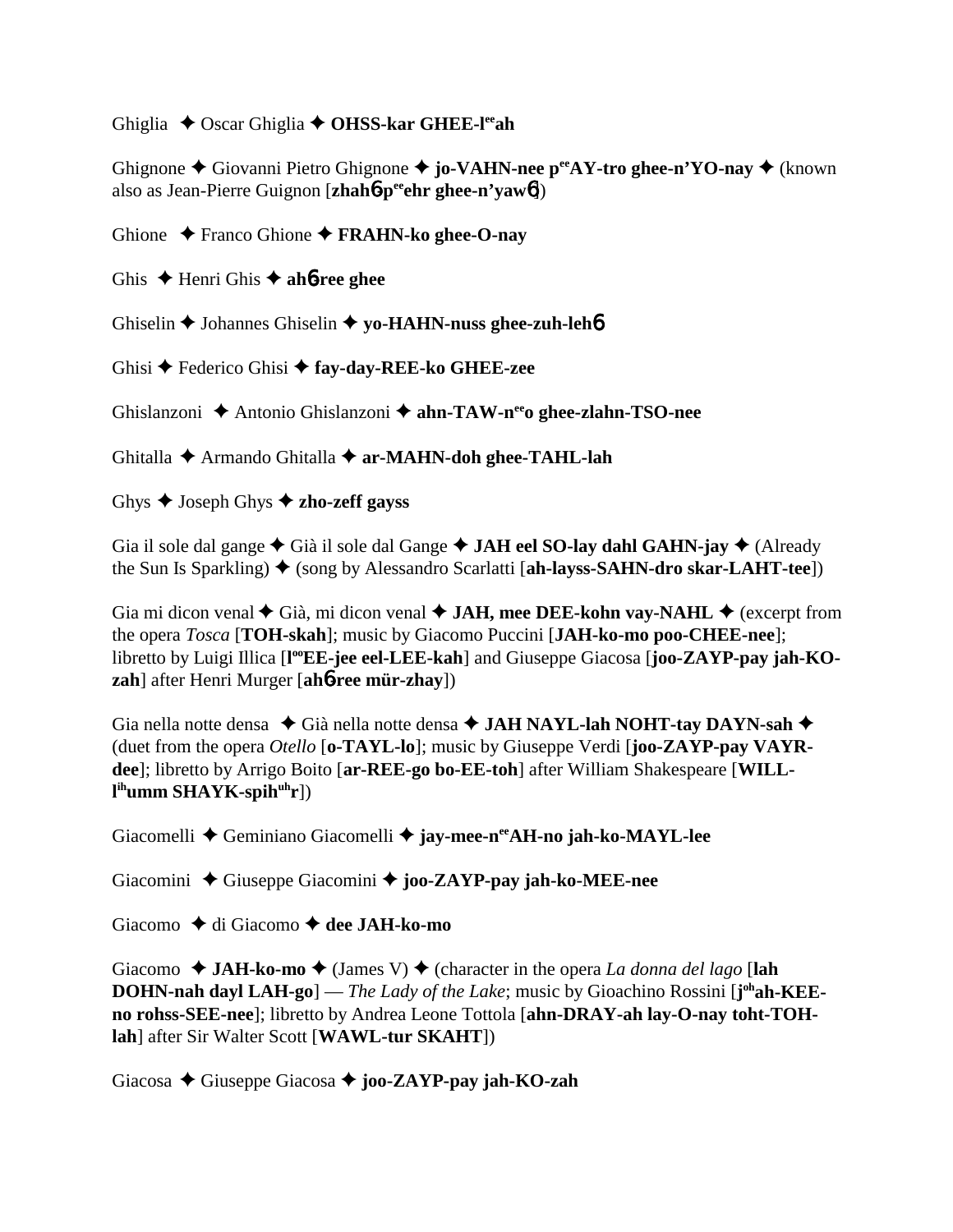Giaiotti Bonaldo Giaiotti **bo-NAHL-doh jah-EEOHT-tee**

Gialdini Gialdino Gialdini **jahl-DEE-no jahl-DEE-nee**

Gianettini  $\triangle$  Antonio Gianettini  $\triangle$  ahn-TAW-n<sup>ee</sup>o jah-nayt-TEE-nee  $\triangle$  (the last name is also spelled Zanettini [**dzah-nayt-TEE-nee**])

Giangiulio Richard Giangiulio **RIH-churd jahn-JOO-leeo**

Gianneo Luis Gianneo **l ooEESS jahn-NAY-o**

Giannetta  $\triangle$  jahn-NAY-tah  $\triangle$  (character in the opera *L'elisir d'amore* [lay-lee-ZEER dah-**MO-ray**] — *The Elixir of Love*; music by Gaetano Donizetti [**gahay-TAH-no doh-nee-TSAYTtee**]; libretto by Felice Romani [**fay-LEE-chay ro-MAH-nee**] after Eugène Scribe [**ö-zhenn skreeb**])

Giannetti Giovanni Giannetti **jo-VAHN-nee jahn-NAYT-tee**

Giannetto  $\triangle$  **jahn-NAYT-toh**  $\triangle$  (character in the opera *La gazza ladra* [**lah GAHD-tsah**] LAHD-rah] — *The Thieving Magpie*; music by Gioachino Rossini [j<sup>oh</sup>ah-KEE-no rohss-SEE**nee**] and libretto by Giovanni Gherardini [**jo-VAHN-nee gay-rar-DEE-nee**])

Gianni schicchi **→** Gianni Schicchi **→ JAHN-nee SKEEK-kee** → (an opera, with music by Giacomo Puccini [**JAH-ko-mo poo-CHEE-nee**] and libretto by Giovacchino Forzano [**jo-vahk-KEE-no fohr-TSAH-no**])

Giannina mia  $\triangle$  jahn-NEE-nah MEE-ah  $\triangle$  (song from *The Firefly* by Rudolf Friml [FRIH**m'l**] and Otto Harbach [**AHT-toh HAR-bahk**])

Giannini  $\triangle$  Dusolina Giannini  $\triangle$  {doo-so-LEE-nah jee-ahn-NEE-nee} doo-so-LEE-nah jahn-**NEE-nee**

Giannini ◆ Ferruccio Giannini ◆ {fehr-ROO-cho jee-ahn-NEE-nee} fayr-ROO-cho jahn-**NEE-nee**

Giannini  $\blacklozenge$  Vittorio Giannini  $\blacklozenge$  {vitt-TAW-r<sup>ee</sup>o jee-ahn-NEE-nee} veet-TOH-r<sup>ee</sup>o jahn-NEE**nee**

Giarda Luigi Stefano Giarda **l ooEE-jee stay-FAH-no JAR-dah**

Giardini  $\triangle$  Felice de' Giardini  $\triangle$  fay-LEE-chay day jar-DEE-nee

Giazotto Remo Giazotto **RAY-mo jah-TSOHT-toh**

Gib dich zufrieden und sei stille ◆ GHIPP dihh tsoo-FREE-dunn ôônt zī SHTILL-luh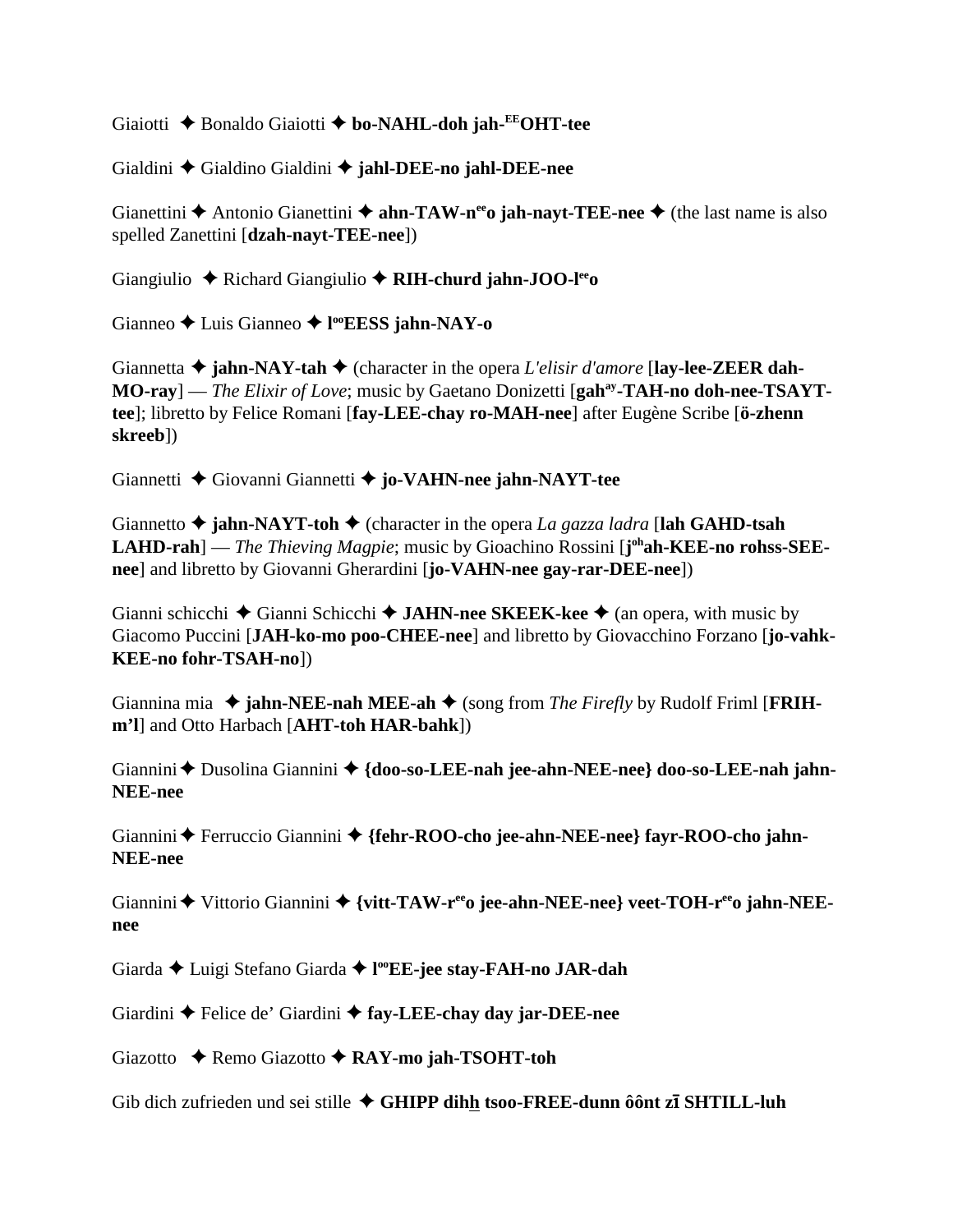Gibberish  $\triangleleft$  JIBB-buh-rihsh  $\triangleleft$  (composition by Stanley Wilson [STANN-lee WILL-sunn] and Mary Coleridge [**MEHUH-ree KOHL-ridj**])

Gideon  $\triangleq$  Miriam Gideon  $\triangleq$  **MIH-r<sup>ih</sup>ahm GHEE-dawn** 

Giebel **→** Agnes Giebel **→ AH-n'yess <u>K</u>EE-buhl →** (known also as Agnes Giebel Kanders [**KAHN-derss**])

Gieburowski  $\blacklozenge$  Wacław Gieburowski  $\blacklozenge$  VAHTSS-wahf gh<sup>ee</sup>eh-bôô-RAWF-skee

Giegling Franz Giegling **FRAHNTSS GHEEG-lihng**

Gielen **→** Michael Gielen → **MIH-hah-ell GHEE-lunn** → (known also as Michael Andreas Gielen [**MIH-hah-ell ahn-DRAY-ahss GHEE-lunn**])

Gielgud **→** Sir John Gielgud ◆ (Sir) JAHN GHEEL-gôôd

Gienger  $\blacklozenge$  Stefan Gienger  $\blacklozenge$  SHTEH-fahn GHEENG-ur

Gieseking ◆ Walter Gieseking ◆ VAHL-tur GHEE-zuh-kihng ◆ (known also as Walter Wilhelm Gieseking [**VAHL-tur VILL-hellm GHEE-zuh-kihng**])

Giga  $\blacklozenge$  **JEE-gah**  $\blacklozenge$  (Jig)  $\blacklozenge$  (composition from *Partita No. 1* by Johann Sebastian Bach [**YOhahn {suh-BASS-tihunn BAHK} zay-BAH-stihahn BAHK**])

Gigerlette **→ ghee-gur-LETT-tuh →** (song from *Brettl-Lieder* [**BRETT-t'l LEE-dur**] — *Cabaret* [**ka-buh-RAY**] *Songs* — by Arnold Schoenberg [**AR-nawlt SHÖN-pehrk**])

Gigli Beniamino Gigli **bay-neeAH-mee-no JEE-l'yee**

Gigolette  $\triangle$  ghee-go-LETT-tuh  $\triangle$  (composition by Otto Julius Bierbaum [AWT-toh YOO**l ihôôss BEER-pahôôm**])

Gigout Eugène Gigout **ö-zhehn zhee-goo**

Gigue  $\triangle$  **zheeg**  $\triangle$  (composition from the *Partita* [par-TEE-tah] *Suite in E Major* by Johann Sebastian Bach [**YO-hahn {suh-BASS-t<sup>ih</sup>unn BAHK} zay-BAH-st<sup>ih</sup>ahn BAHK]) ◆** (composition from the *Suite in g Minor* by Johann Sebastian Bach [**YO-hahn {suh-BASS-tihunn BAHK**} zay-BAH-st<sup>ih</sup>ahn BAHK])  $\blacklozenge$  (composition from the *Cello Suite in C Major* by Johann Pachelbel [**YO-hahn pah-KELL-b'l**]) ♦ (composition from the *Ouvertüre nach französischer Art* [**ôô-vehr-TÜ-ruh nahk frahn-TSÖ-zih-shur ART**] — *Overture in the French Style* — by Johann Sebastian Bach [**YO-hahn {suh-BASS-t<sup>ih</sup>unn BAHK} zay-BAH-st<sup>ih</sup>ahn BAHK]) ◆** (composition from the *Suite in D Major* by J. Clarke [**J. KLARK**])  $\blacklozenge$  (composition from *Partitas 3-6* by Johann Sebastian Bach [**YO-hahn** {suh-BASS-t<sup>ih</sup>unn BAHK} zay-BAH-st<sup>ih</sup>ahn **BAHK**)  $\blacklozenge$  (composition by George Perle [**JAW-urj PURL**])  $\blacklozenge$  (sixth number in each of *Suites*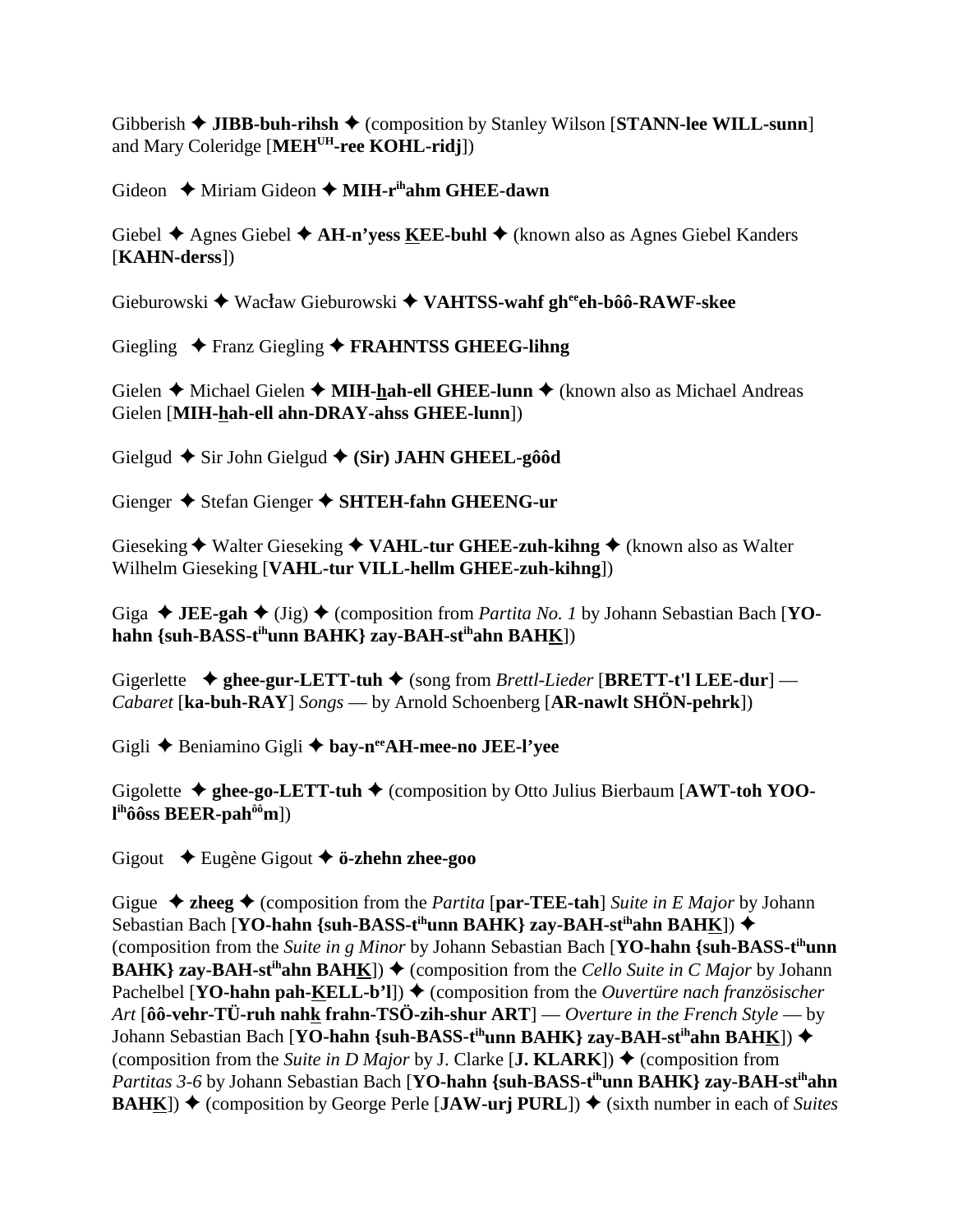*1-6 for Unaccompanied Cello* by Johann Sebastian Bach [**YO-hahn {suh-BASS-tihunn BAHK} zay-BAH-st<sup>ih</sup>ahn BAHK**])  $\blacklozenge$  (excerpt from each of *Suites V, XI, and XIX* by Dietrich Buxtehude [DEE-trih<u>h</u> BÔÔK-stuh-hoo-duh]) ♦ (excerpt from each of *Englisch Suites* — *English Suites* — No. 2 and 3 by Johann Sebastian Bach [**YO-hahn {suh-BASS-tihunn BAHK} zay-BAH-stihahn BAHK**])

Gigue allegro  $\triangle$  Gigue. Allegro  $\triangle$  zheeg. ahl-LAY-gro

Gigue en rondeau i  $\blacklozenge$  Gigue en rondeau I  $\blacklozenge$  **zheeg ahó raw**6**-doh I**  $\blacklozenge$  (excerpt from the *Suite en mi mineur* [s<sup>ü</sup>eet ah6 mee mee-nör] — *Suite in e Minor* — by Jean-Philippe Rameau [zhah6**fee-leep rah-mo**])

Gigue en rondeau ii  $\blacklozenge$  Gigue en rondeau II  $\blacklozenge$  **zheeg ahó rawó-doh II**  $\blacklozenge$  (excerpt from the *Suite en mi mineur* [s<sup>ü</sup>eet ah6 mee mee-nör] — *Suite in e Minor* — by Jean-Philippe Rameau [zhah6**fee-leep rah-mo**])

Gil Jean-Louis Gil **zhah**6**-lôôee zheel**

Gil  $\triangle$  Manuel Gil  $\triangle$  mah-n<sup>oo</sup>ELL HEEL

Gil marchex Henri Gil-Marchex **ah**6**-ree zheel-mar-shay**

Gilardi Gilardo Gilardi **hee-LAR-doh hee-LAR-dee**

Gilbert  $\rightarrow$  Jean Gilbert  $\rightarrow$  **zhahó zheel-behr** 

- Gilbert  $\rightarrow$  Pia Gilbert  $\rightarrow$  {PEE-uh GHILL-burt} PEE-ah GHILL-pert
- Gilbert Robert Gilbert **ro-behr zheel-behr**

Gilberte Hallett Gilberté **HAL-lutt GHILL-bur-tay**

Gilboa Jacob Gilboa **YAH-kawp GHILL-bo-uh**

Gilda **JEEL-dah** (character in the opera *Rigoletto* [**ree-go-LAYT-toh**]; music by Giuseppe Verdi [**joo-ZAYP-pay VAYR-dee**]; libretto by Francesco Maria Piave [**frahn-CHAY-sko mah-REE-ah peeAH-vay**] after Victor Hugo [**{VICK-tur h'YOO-go} veek-tawr ü-go**])

Gilead  $\triangle$  GHILL-ee-add  $\triangle$  (Biblical character)

Gilels Elizabeta Gilels **eh-ly ih-zah-BEH-tah GHEE-ly ellss**

Gilels  $\triangle$  Emil Gilels  $\triangle$  yeh-MEEL GHEE-l<sup>y</sup>ellss  $\triangle$  (known also as Emil Grigorievich [gree-**GAW-riheh-vihch**] Gilels)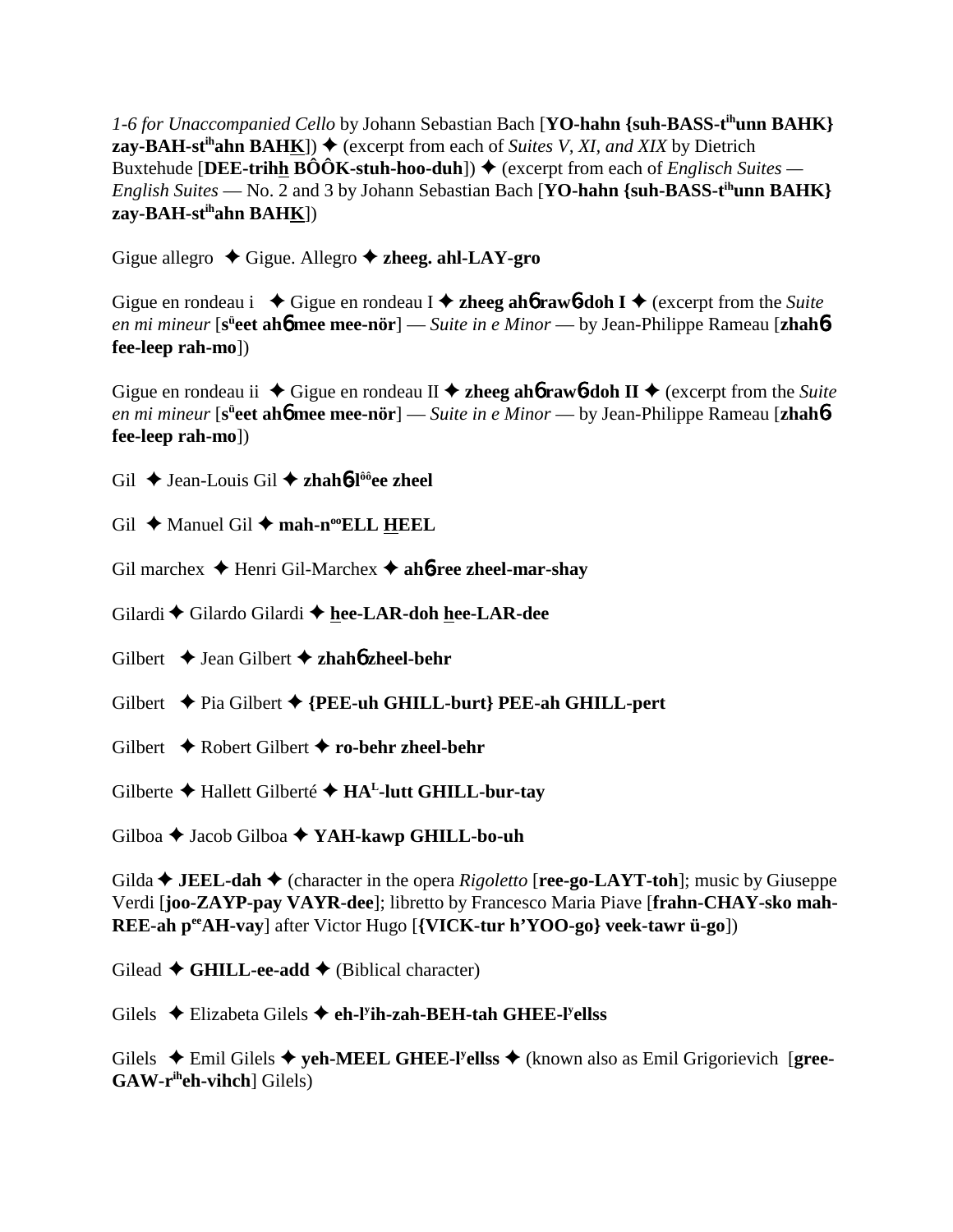- Giles  $\triangle$  Andrew Giles  $\triangle$  **ANN-droo JILZ**
- Giles Nathaniel Giles **nuh-THANN-yull JLZ**
- Giles Peter Giles **PEE-tur JLZ**
- Gilfry  $\triangle$  Rodney Gilfry  $\triangle$  RAHD-nee GHILL-free
- Gilibert  $\triangle$  Charles Gilibert  $\triangle$  sharl zhee-lee-behr
- Gille  $\triangle$  Jacob Edvard Gille  $\triangle$  YAH-kawb EDD-vard YEEL-luh
- Gille Philippe Gille  $\blacklozenge$  fee-leep zheel
- Gilles  $\triangle$  Jean Gilles  $\triangle$  **zhahó** zheel
- Gillesberger Hans Gillesberger **HAHNSS GHILL-luss-pehr-gur**
- Gillespie Dizzy Gillespie **DIZZ-zee jill-LESS-pee**
- Gillet Ernest Gillet **ehr-nesst zheel-leh**
- Gillett Christopher Gillett **KRISS-tuh-fur jill-LETT**
- Gillingham ◆ Diana Gillingham ◆ **dī-A-nuh GHILL-lihng-umm**
- Gillis  $\bigstar$  Don Gillis  $\bigstar$  **DAHN GHILL-luss**
- Gillock William L. Gillock **WILL-lihumm L. GHILL-luck**
- Gilly  $\triangle$  Dinh Gilly  $\triangle$  deen zhee-lee
- Gilm **→** Hermann von Gilm → HEHR-mahn fawn GHILLM
- Gilma ◆ Sylvaine Gilma ◆ seel-venn zheel-mah
- Gilse  $\triangle$  Jan van Gilse  $\triangle$  YAHN funn KILL-suh
- Gilson  $\triangle$  Paul Gilson  $\triangle$  **pohl zhill-sohb**
- Giltay  $\triangle$  Berend Giltay  $\triangle$  **BEH-rennt HILL-ti**
- Gimenez  $\triangle$  Edoardo Gimenez  $\triangle$  ayth-o-AR-doh hee-may-NEHTH
- Gimenez **→** Jerónimo Giménez → hay-RO-nee-mo hee-MAY-nehth → (known also as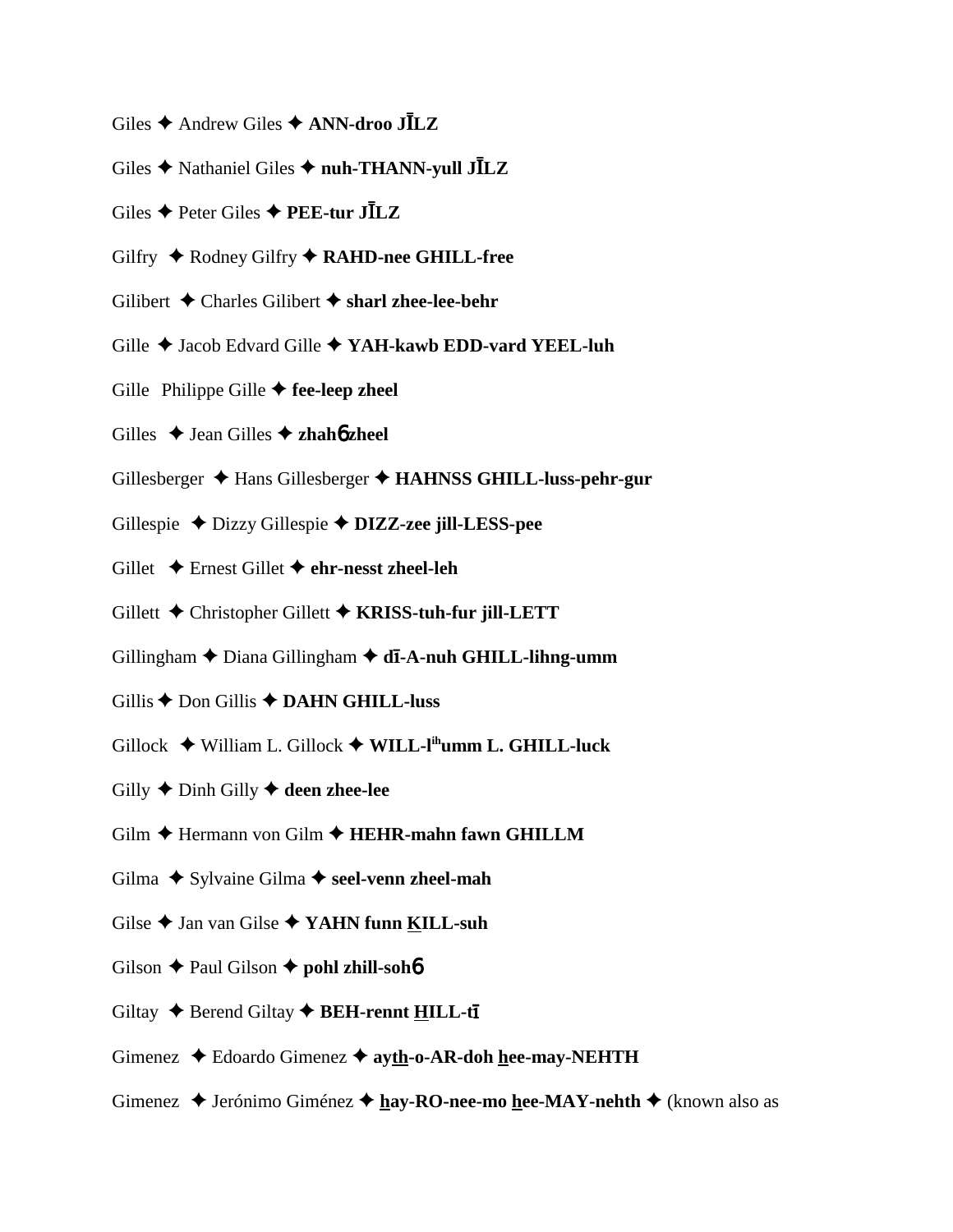Jerónimo Giménez y Bellido [ee bay-l'YEE-tho]) ♦ (Giménez is also spelled Jiménez [hee-**MAY-nehth**])

# Gimenez Raúl Giménez **rah-OOL hee-MAY-nehth**

Gimenez y bellido  $\triangle$  Jerónimo Giménez y Bellido  $\triangle$  hay-RO-nee-mo hee-MAY-nehth ee bay**l'YEE-tho ♦** (Giménez is also spelled Jiménez)

Gimpel ◆ Bronisław Gimpel ◆ {BRAH-nuss-law GHIMM-puhl} brah-NEESS-wahf **GHIMM-puhl**

Gimpel  $\triangleleft$  Jakob Gimpel  $\triangleleft$  {JAY-kubb GHIMM-puhl} YAH<sup>AH</sup>-kawp GHIMM-puhl

Ginastera **→** Alberto Ginastera → ahl-VEHR-toh hee-nahss-TAY-rah → (known also as Alberto Evaristo [**ay-vah-REESS-toh**] Ginastera)

Gingold  $\blacklozenge$  Josef Gingold  $\blacklozenge$  {JO-zuff GHINN-gohld} YAW-seff GHINN-gullt

Ginguene Pierre Louis Ginguené **peeehr lôôee zheh**6**-gö-nay**

Ginn  $\triangle$  Michael Ginn  $\triangle$  M**I**-kull GHINN

Ginsburg  $\triangle$  Lev Ginsburg  $\triangle$  L<sup>Y</sup>EFF GHINNSS-bôôrk  $\triangle$  (known also as Lev Solomonovich [**sah-lah-MAW-nuh-vihch**] Ginsburg)

Ginsburg ◆ Semion Ginsburg ◆ see-m<sup>ih</sup>AWN GHINNSS-bôôrk

Gioconda **→** La Gioconda **→ lah jo-KOHN-dah** → (Variously represented in English as *The Smiling One, The Joyful Girl, and The Ballad Singer*  $\triangleleft$  (an opera, with music by Amilcare Ponchielli [ah-meel-KAH-ray pohn-k<sup>ee</sup>AYL-lee] and libretto by Arrigo Boito [ar-REE-go bo-**EE-toh**] under the pseudonym Tobia Gorrio [**TAW-b<sup>ee</sup>ah GAWR-r<sup>ee</sup>o**]; also a character in the opera)

Gioielli della madonna  $\blacklozenge$  I gioielli della Madonna  $\blacklozenge$  ee jo-<sup>ee</sup>AYL-lee dayl-lah mah-DOHNnah  $\triangle$  (an opera, with music by Ermanno Wolf-Ferrari [ayr-MAHN-no VAWLF-fayr-RAH**ree**]; libretto by Enrico Golisciani [**ayn-REE-ko go-lee-SHAH-nee**] and Carlo Zangarini [**KARlo dzahn-gah-REE-nee**])

Giordani  $\triangle$  Giuseppe Giordani  $\triangle$  joo-ZAYP-pay johr-DAH-nee

Giordani  $\triangle$  Tommaso Giordani  $\triangle$  tohm-MAH-zo johr-DAH-nee

Giordano Umberto Giordano **oom-BAYR-toh johr-DAH-no**

Giorgetta **johr-JAYT-tah** (character in the opera *Il tabarro* [**eel tah-BAR-ro**] — *The*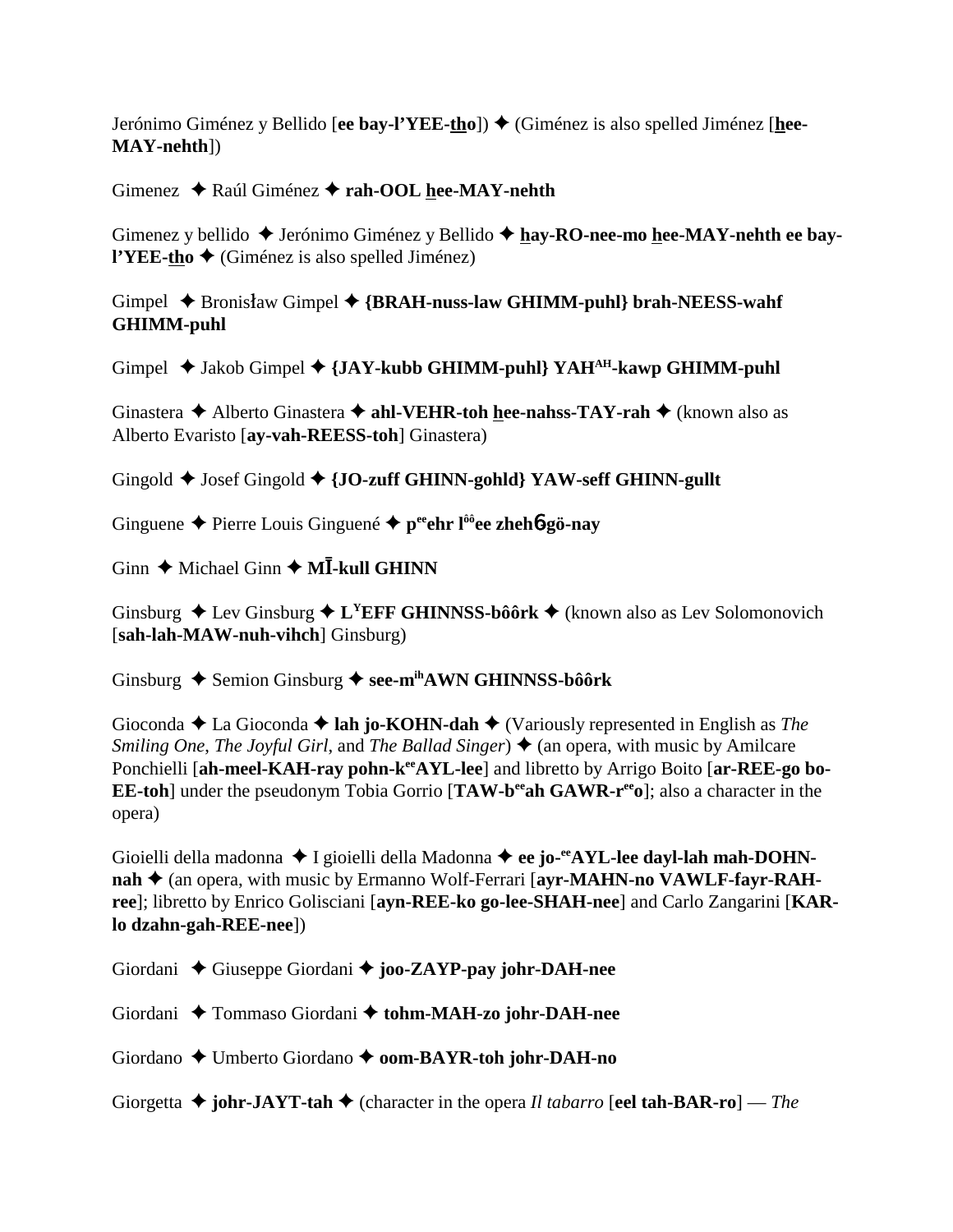*Cloak*; music by Giacomo Puccini [**JAH-ko-mo poo-CHEE-nee**]; libretto by Giuseppe Adami [**joo-ZAYP-pay ah-DAH-mee**] after Didier Gold [**dee-deeay gawld**])

Giorgi  $\triangle$  Teresa Belloc-Giorgi  $\triangle$  tay-RAY-zah BAYL-lohk-JOHR-jee

Giorgio **JOHR-jo** (character in the opera *I puritani* [**ee poo-ree-TAH-nee**] — *The Puritans*; music by Vincenzo Bellini [**veen-CHAYN-tso bayl-LEE-nee**] and libretto by Carlo Pepoli [**KAR-lo pay-PO-lee**])

Giorgiones serenade  $\triangle$  Giorgione's Serenade  $\triangle$  johr-JO-nay'z (Serenade)  $\triangle$  (composition by Tor Aulin [**TOOR ahü -LEEN**]

Giorni **→** Aurelio Giorni → ah<sup>oo</sup>-RAY-l<sup>ee</sup>o JOHR-nee

Giorno di regno  $\triangleleft$  Un giorno di regno  $\triangleleft$  **oon JOHR-no dee RAY-n'yo**  $\triangleleft$  (King for a Day)  $\triangleleft$ (an opera, with music by Giuseppe Verdi [**joo-ZAYP-pay VAYR-dee**]; libretto by Felice Romani [**fay-LEE-chay ro-MAH-nee**] after A. V. Pineu-Duval [**(**A. V.**) pee-nö dü-vahl**])

Giornovichi Giovanni Mane Giornovichi **jo-VAHN-nee MAH-nay johr-no-VEE-kee**

Giorza Paolo Giorza **PAHO-lo JOHR-tsah**

Giovani lieti  $\blacklozenge$  Giovani lieti  $\blacklozenge$  **jo-VAH-nee l<sup>ee</sup>AY-tee**  $\blacklozenge$  (choral number from the opera *Le nozze di Figaro* [**lay NOHT-tsay dee FEE-gah-ro**] — *The Marriage of Figaro*; music by Wolfgang Amadeus Mozart [**VAWLF-gahng ah-mah-DAY-ôôss MO-tsart**]; libretto by Lorenzo da Ponte [**lo-RAYN-tso dah POHN-tay**] after Pierre-Augustin Caron de Beaumarchais [**peeehr-o-güss-teh**6 **kah-raw**6 **duh bo-mar-sheh**])

Giovanna  $\triangleq$  jo-VAHN-nah  $\triangleq$  (character in the opera *Rigoletto* [**ree-go-LAYT-toh**]; music by Giuseppe Verdi [**joo-ZAYP-pay VAYR-dee**]; libretto by Francesco Maria Piave [**frahn-CHAYsko mah-REE-ah peeAH-vay**] after Victor Hugo [**{VICK-tur h'YOO-go} veek-tawr ü-go**])

Giovanna  $\triangleq$  jo-VAHN-nah  $\triangleq$  (character in the opera *Anna Bolena* [AHN-nah bo-LAY-nuh] *— Anne Bolyn* [**bo-LINN**]; music by Gaetano Donizetti [**gahay-TAH-no doh-nee-TSAYT-tee**] and libretto by Felice Romani [**fay-LEE-chay ro-MAH-nee**])

Giovanna darco  $\blacklozenge$  Giovanna d'Arco  $\blacklozenge$  jo-VAHN-nah DAR-ko  $\blacklozenge$  (Joan of Arc)  $\blacklozenge$  (an opera, with music by Giuseppe Verdi [**joo-ZAYP-pay VAYR-dee**]; libretto by Temistocle Solera [**tay-MEE-stoh-klay so-LAY-rah**] after Friedrich von Schiller [**FREET-rihh fawn SHILL-lur**]) (song by Gioachino Rossini [**j ohah-KEE-no rohss-SEE-nee**])

Giovannelli Ruggiero Giovannelli **rood-JAY-ro jo-vahn-NAYL-lee**

Giovanni  $\triangle$  Don Giovanni  $\triangle$  **dohn jo-VAHN-nee**  $\triangle$  (an opera, with music by Wolfgang Amadeus Mozart [**VAWLF-gahng ah-mah-DAY-ôôss MO-tsart**] and libretto by Lorenzo da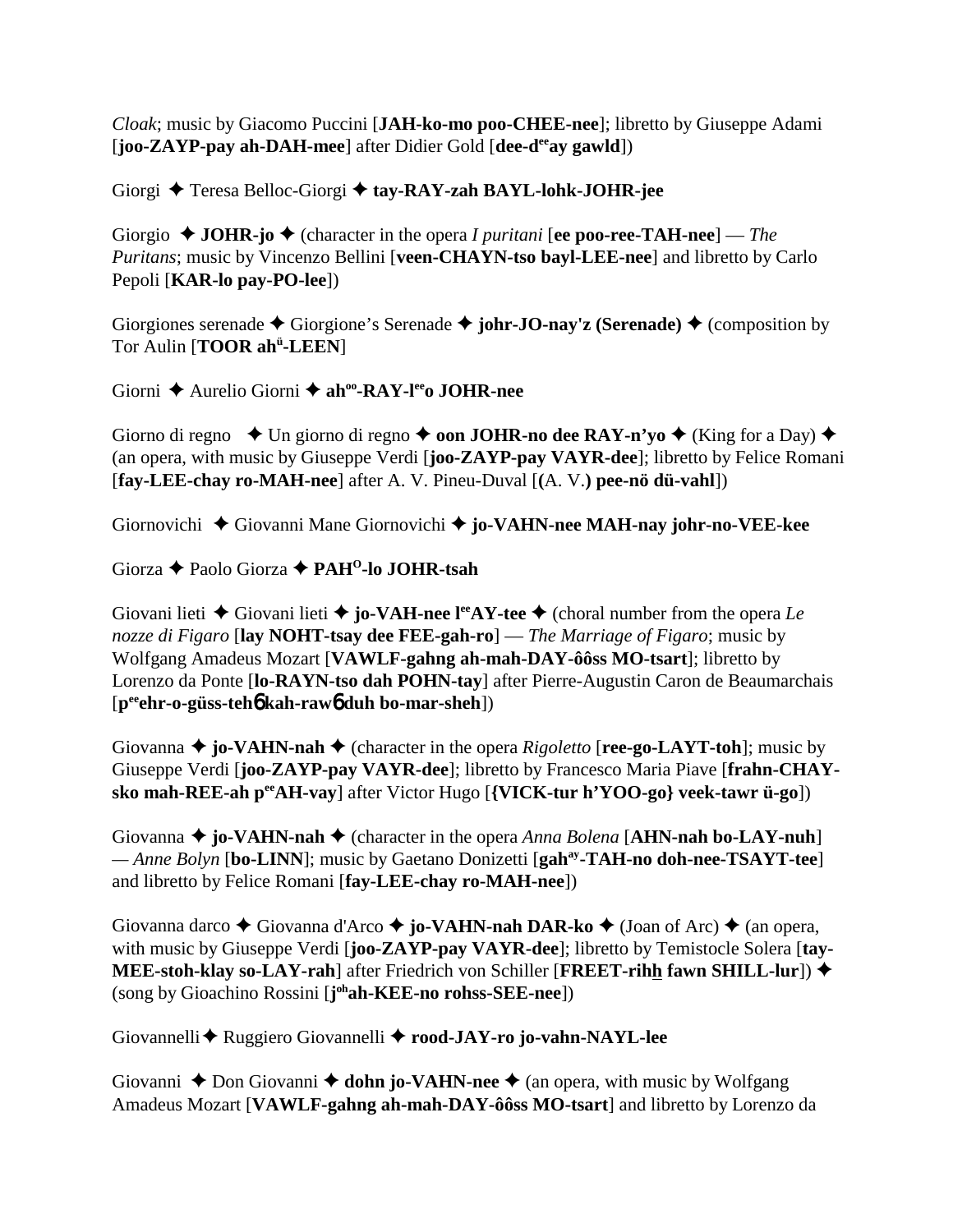Ponte [**lo-RAYN-tso dah POHN-tay**])

Giovanni da cascia Giovanni da Cascia **jo-VAHN-nee dah KAH-shah** (known also as Giovanni de Florentia [**jo-VAHN-nee day flo-RAYN-teeah**])

Giovannini **jo-vahn-NEE-nee**

Giovinezza  $\triangle$  **jo-vee-NAYT-tsah**  $\triangle$  (song by Giuseppe Blanc [**joo-ZAYP-pay BLAHNK**])

Gipps  $\triangle$  Ruth Gipps  $\triangle$  **ROOTH GHIPPSS**  $\triangle$  (known also as Ruth Dorothy Louisa [DAW**ruh-thee luh-WEE-zuh**] Gipps)

Giraldi  $\blacklozenge$  Sulie Giraldi  $\blacklozenge$  **SÔÔ-l<sup>ee</sup>ch ghee-RAHL-dee** 

Giraldoni Eugenio Giraldoni **ayoo-JAY-neeo jee-rahl-DOH-nee**

Giraldoni  $\triangle$  Leone Giraldoni  $\triangle$  lay-O-nay jee-rahl-DOH-nee

Giramo Pietro Antonio Giramo **peeAY-tro ahn-TAW-neeo jee-RAH-mo**

Girard ◆ Juliette Simon-Girard ◆ zhü-l<sup>ee</sup>ett see-maw**6-zhee-rar** 

Giraud ◆ Fiorello Giraud ◆ f<sup>ee</sup>o-RAYL-lo jee-RO

Giraudet Alfred-Auguste Giraudet **ahl-fredd-o-güst zhee-ro-deh**

Girls  $\triangle$  Les girls  $\triangle$  leh görl  $\triangle$  (excerpt from the *Music Hall Suite* by Joseph Horovitz [**JO-zuff HAW-ruh-vittz**])

Giro  $\rightarrow$  Manuel Giro  $\rightarrow$  **mah-n<sup>oo</sup>ELL HEE-ro** 

Girometta  $\triangle$  La Girometta  $\triangle$  **lah jee-ro-MAYT-tah**  $\triangle$  (song by Sibella [**see-BAYL-lah**] and an anonymous person)

Gis dur  $\triangle$  Gis Dur  $\triangle$  GHISS DOOR  $\triangle$  (key of G sharp major, German designation)

Gis moll  $\blacklozenge$  gis Moll  $\blacklozenge$  GHISS MAWL  $\blacklozenge$  (key of *g* sharp minor, German designation)

Gistelinck Elias Gistelinck **EH-lihahss GHISS-tuh-lihngk**

Gitana  $\triangle$  hee-TAH-nah  $\triangle$  (character in the opera *El gato montés* [ell GAH-toh mawn-TAYSS] — *The Wildcat* — music and libretto by Manuel Penella [mah-n<sup>oo</sup>ELL pay-NAY**l'yah**])

Gitana  $\triangle$  La gitana  $\triangle$  **lah ghee-TAH-nah**  $\triangle$  (The Gypsy)  $\triangle$  (composition by Fritz Kreisler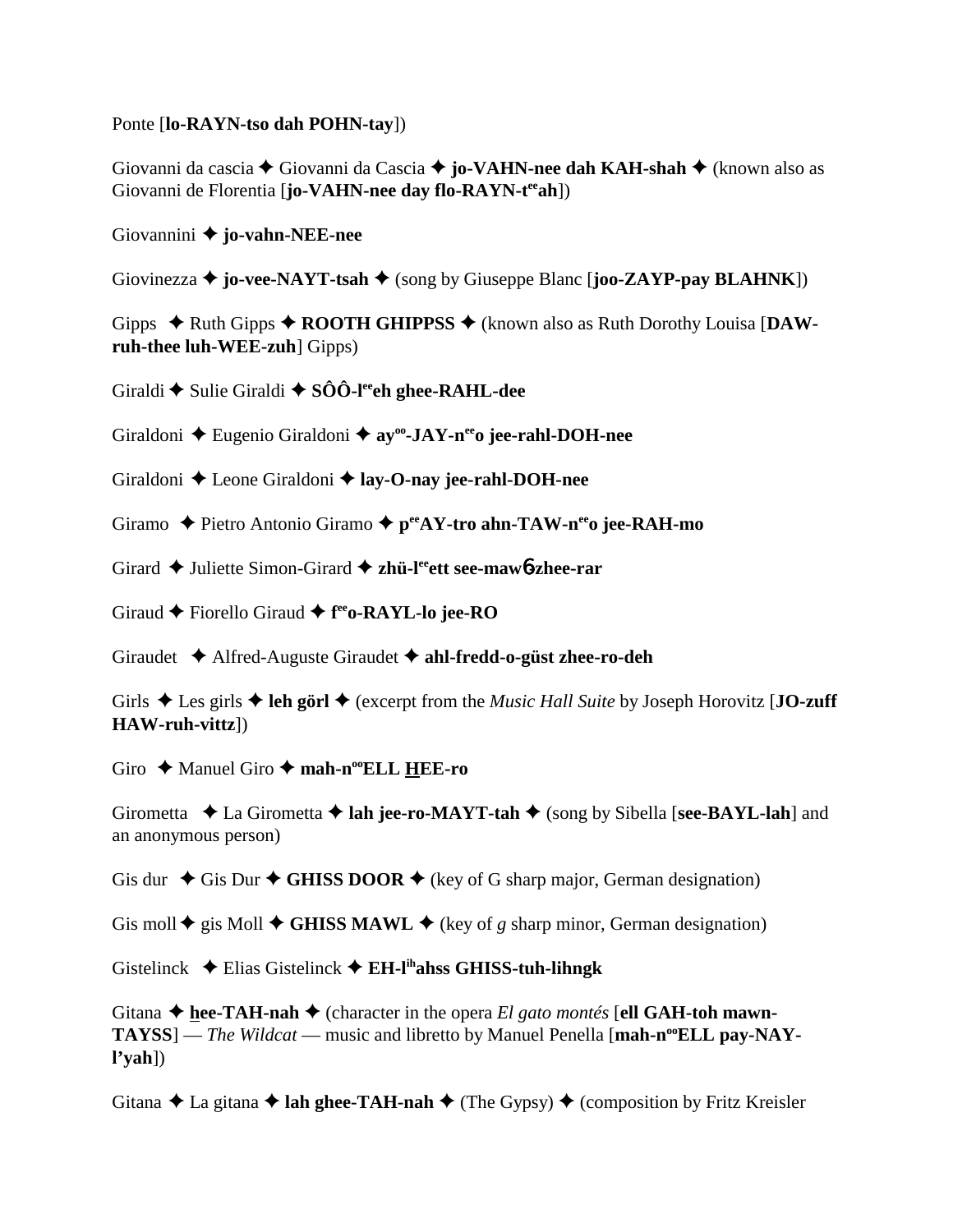# [**FRITTSS KRSS-lur**])

Gitanes i  $\triangle$  Gitanes I  $\triangle$  zhee-TAH-nayss I  $\triangle$  (Gypsies I)  $\triangle$  (an excerpt from the suite *Suburbis* [**soo-BÔÔR-biss**] — *Suburbs* — by Federico Mompou [**feh-theh-REE-ko mawm-POOO**])

Gitanes ii  $\blacklozenge$  Gitanes II  $\blacklozenge$  **zhee-TAH-nayss II**  $\blacklozenge$  (Gypsies II)  $\blacklozenge$  (an excerpt from the suite *Suburbis* [**soo-BÔÔR-biss**] — *Suburbs* — by Federico Mompou [**feh-theh-REE-ko mawm-POOO**])

Gitanillos  $\triangle$  hee-tah-NEE-l'yohss  $\triangle$  (gypsy children)  $\triangle$  (characters in the opera *El gato montés* [**ell GAH-toh mawn-TAYSS**] — *The Wildcat* — music and libretto by Manuel Penella [**mah-nooELL pay-NAY-l'yah**])

Gitano  $\triangle$  **hee-TAH-no**  $\triangle$  (Gypsy)  $\triangle$  an excerpt from the suite *Impresiones intimas* [eem**prayss-YO-nayss een-TEE-mahss**] — *Intimate Impressions* — by Federico Mompou [**fehtheh-REE-ko** mawm-PO<sup>OO</sup>])

Gitano porque vas preso  $\blacklozenge$  Gitano, porque vas preso?  $\blacklozenge$  hee-TAH-no, por-KAY vahss **PRAY-so?**  $\blacklozenge$  (Gypsy, why were you arrested?)  $\blacklozenge$  (excerpt from *Coplas* [**KAWP-lahss**] by Mario Castelnuovo-Tedesco [{MEH-r<sup>ee</sup>o kass-t'l-n<sup>ôô</sup>O-vo-tuh-DESS-ko} MAH-r<sup>ee</sup>o kah-stayl**nooO-vo-tay-DAY-sko**])

Gitarre  $\triangleq$  ghee-TAR-ruh  $\triangleq$  (guitar)  $\triangleq$  (German spelling and pronunciation)

Gitarren spielt auf  $\triangleq$  ghee-TAR-runn shpeelt ah<sup> $\delta$ o</sup>f  $\triangleq$  (composition by Ludwig Smidseder [**LOOT-vihh SHMITT-zuh-dur**] and Ralph Maria Siegel [**RAHLF mah-REE-ah ZEE-gull**])

Giteck Janice Giteck **JA-nuss GHEE-teck**

Gitlis ◆ Ivry Gitlis ◆ **EEV-ree GHITT-liss** 

Gittern  **GHITT-turn**

Giuditta  $\triangle$  **joo-DEET-tah**  $\triangle$  (an operetta; music by Franz Lehár [**FRAHNZ leh-HAH<sup>AH</sup>R**]; lyrics by P. Knepler [**k'NEPP-lur**] and Fritz Löhner [**FRITTSS LÖ-nur**])

Giuffre  $\triangle$  Jimmy Giuffre  $\triangle$  **JIMM-mee JUFF-free**  $\triangle$  (known also as James Peter [**JAYMZ PEE-tur**] Giuffre)

Giuglini Antonio Giuglini **ahn-TAW-neeo joo-l'YEE-nee**

Giuliani ◆ Mauro Giuliani ◆ MAH<sup>00</sup>-ro joo-l<sup>ee</sup>AH-nee ◆ (known also as Mauro Giuseppe Sergio Pantaleo [**joo-ZAYP-pay SAYR-jo pahn-tah-LAY-o**] Giuliani)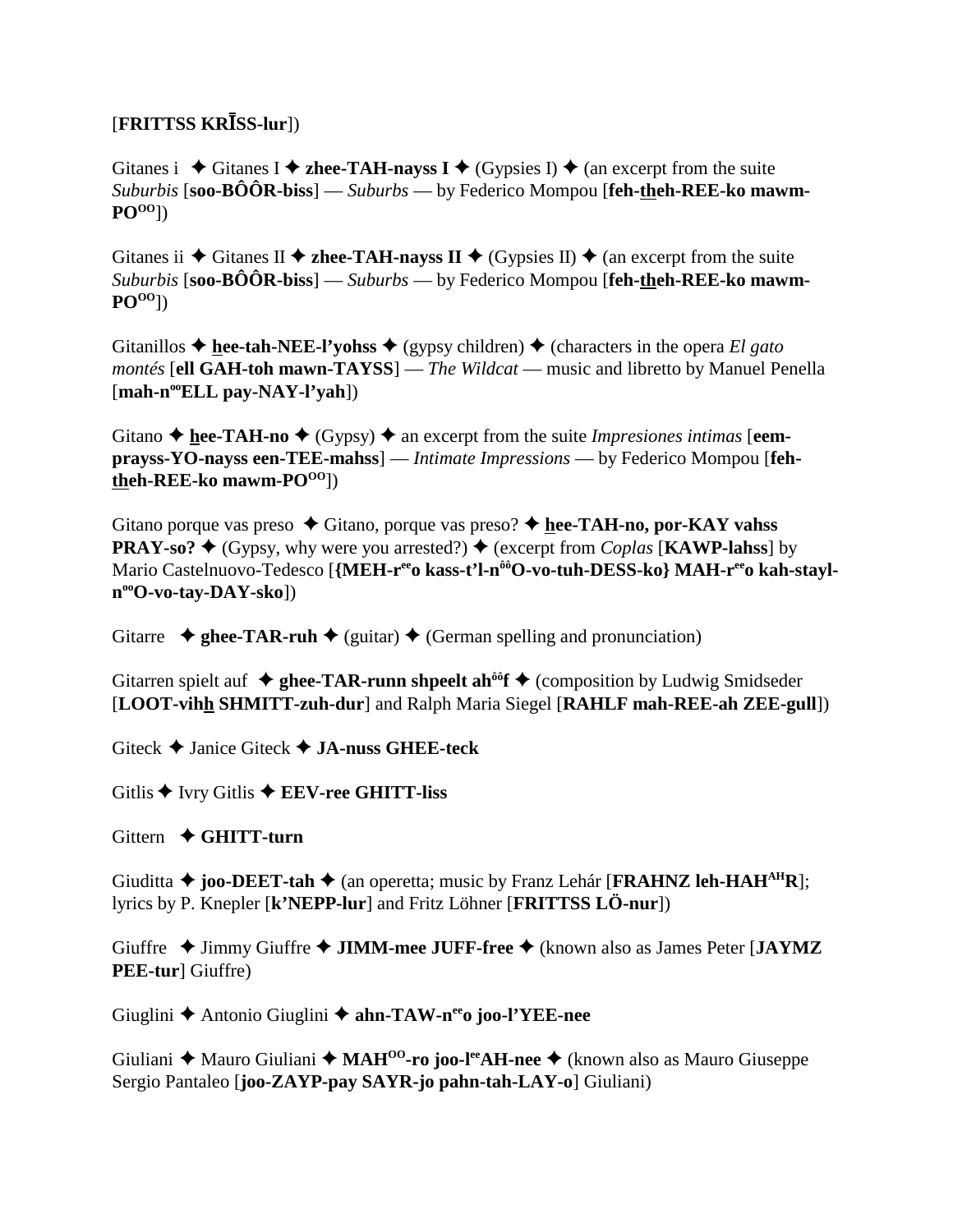Giulietta  $\rightarrow$  **joo-l<sup>ee</sup>AYT-tah**  $\rightarrow$  (Juliet)  $\rightarrow$  (character in the opera *I Capuleti e i Montecchi* [ee **kah-poo-LAY-tee ay ee mohn-TAYK-kee**] — *The Capulets* [**KA-p'yuh-luttss**] *and the Montagues* [**MAHN-tuh-gh'yooz**]; music by Vincenzo Bellini [**veen-CHAYN-tso bayl-LEEnee**]; libretto by Felice Romani [**fay-LEE-chay ro-MAH-nee**] after William Shakespeare [**WILL-lihumm SHAYK-spihuhr**])

Giulietta  $\rightarrow$  **joo-l<sup>ee</sup>AYT-tah**  $\rightarrow$  (Juliet)  $\rightarrow$  (character in the opera *Les contes d'Hoffmann* [**leh kaw**6**t dawf-mahn**] — *The Tales of Hoffmann*; music by Jacques Offenbach [**ZHACK AWFfunn-bahk**]; libretto by Jules Barbier [**zhül bar-beeay**] and Michel Carré [**mee-shell kar-ray**])

Giulini ◆ Carlo Maria Giulini ◆ KAR-lo mah-REE-ah joo-LEE-nee ◆ (the second name is also spelled Mario [**MAH-reeo**])

Giulini Giorgio Giulini **JOHR-jo joo-LEE-nee**

Giulio cesare in egitto **→** Giulio Cesare in Egitto **→ JOO-l<sup>ee</sup>o chay-ZAH-ray een ay-JEET-toh**  $\triangle$  (Julius Caesar [**JOO-l<sup>ee</sup>uss SEE-zur**] in Egypt)  $\triangle$  (an opera, with music by George Frideric Handel [**JAW-urj FRIH-duh-rick HANN-d'l**]; libretto by Nicola Francesco Haym [**nee-KOlah frahn-CHAY-sko M**] after Giacomo Francesco Bussani [**JAH-ko-mo frahn-CHAY-sko booss-SAH-nee**])

Giunge uman pensiero Ah! non giunge uman pensiero **AH! nohn JOON-jay OO-mahn payn-s<sup>ee</sup>AY-ro**  $\triangle$  (aria from the opera *La sonnambula* [lah sohn-NAHM-boo-lah] — *The Sleepwalker*; music by Vincenzo Bellini [**veen-CHAYN-tso bayl-LEE-nee**] and libretto by Felice Romani [**fay-LEE-chay ro-MAH-nee**])

Giunse alfin il momento  $\triangle$  **JOON-say ahl-FEEN eel mo-MAYN-toh**  $\triangle$  (excerpt from the opera *Le nozze de Figaro* [**lay NOHT-tsay day FEE-gah-ro**] — *The Marriage of Figaro*; music by Wolfgang Amadeus Mozart [**VAWLF-gahng ah-mah-DAY-ôôss MO-tsart**]; libretto by Lorenzo da Ponte [**lo-RAYN-tso dah POHN-tay**] after Pierre-Augustin Caron de Beaumarchais [**peeehr-o-güss-teh**6 **kah-raw**6 **duh bo-mar-sheh**])

Giunse alfin il momento deh vieni non tardar $\blacklozenge$  Giunse alfin il momento; Deh vieni, non tardar  $\blacklozenge$ **JOON-say ahl-FEEN eel mo-MAYN-toh; day**  $v^{ee}AY$ **-nee, nohn tar-DAR**  $\blacklozenge$  (At last comes the moment; Come, do not delay)  $\blacklozenge$  (excerpt from the opera *Le nozze di Figaro* [lay NOHT**tsay dee FEE-gah-ro**] — *The Marriage of Figaro*; music by Wolfgang Amadeus Mozart [**VAWLF-gahng ah-mah-DAY-ôôss MO-tsart**]; libretto by Lorenzo da Ponte [**lo-RAYN-tso dah POHN-tay**] after Pierre-Augustin Caron de Beaumarchais [peen-o-güss-teh**6** kah-raw6 **duh bo-mar-sheh**])

Giunt e la primavera  $\triangle$  Giunt è la primavera  $\triangle$  **JOONT ay lah pree-mah-VAY-rah**  $\triangle$  (allegro [**ahl-LAY-gro**] number in *La primavera* [**lah pree-mah-VAY-rah**] — *Spring* — from *Le guattro stagioni* [lay k<sup>oo</sup>AHT-tro stah-JO-nee] — *The Four Seasons* — by Antonio Vivaldi [ahn-TAW-n<sup>ee</sup>o vee-VAHL-dee])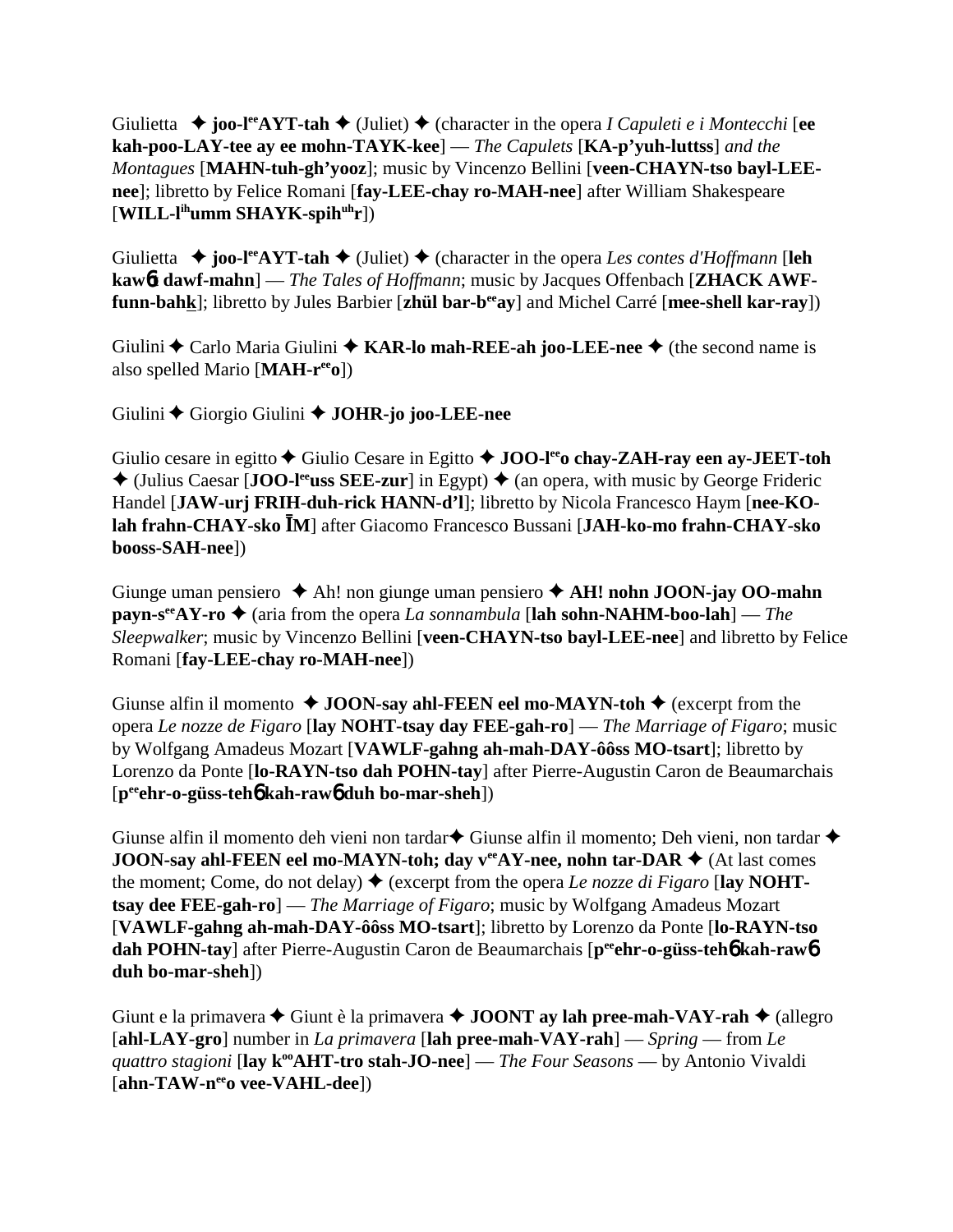Giunta vaga bilta Giunta vaga biltà **JOON-tah VAH-gah beel-TAH** (Excellent beauty allied with nobility)  $\blacklozenge$  (ballad [ $BA<sup>L</sup>$ -ludd] by Francesco Landini [frahn-CHAY-sko lahn-DEE**nee**])

Giunto sul passo estremo  $\triangleleft$  **JOON-toh sool PAHSS-so ay-STRAY-mo**  $\triangleleft$  (aria from the opera *Mefistofele* [**{meh-fuh-STAH-fuh-lee} may-fee-STAW-fay-lay**]; music and libretto by Arrigo Boito [**ar-REE-go bo-EE-toh**])

Giuocatori  $\triangle$  joo-o-kah-TOH-ree  $\triangle$  (Monks)  $\triangle$  (characters in the opera *La forza del destino* [**lah FOHR-tsah dayl day-STEE-no**] — *The Force of Destiny*; music by Giuseppe Verdi [**joo-ZAYP-pay VAYR-dee**]; libretto by Francesco Maria Piave [**frahn-CHAY-sko mah-REE-ah peeAH-vay**] after Angel P. De Saavedra [**ahn-HELL (**P.**) day sah-VAY-drah**])

Giurleo  $\triangle$  Ulisse Prota-Giurleo  $\triangle$  **oo-LEESS-say PRO-tah-JOOR-lay-o** 

Giuseppe Enrico di Giuseppe **enn-REE-ko dee joo-SEPP-pee**

Giuseppe  $\triangle$  joo-ZAYP-pay  $\triangle$  (character in the opera *La traviata* [lah trah-v<sup>ee</sup>AH-tah] — *the Worldly Woman*; music by Giuseppe Verdi [**joo-ZAYP-pay VAYR-dee**]; libretto by Francesco Maria Piave [frahn-CHAY-sko mah-REE-ah perAH-vay] after Alexandre Dumas [ah-leck**sah**6**-dr' dü-mah**])

Giuseppini Giorgio Giuseppini **JOHR-jo joo-zayp-PEE-nee**

Giusti Blando Giusti **BLAHN-doh JOO-stee**

Giustini Lodovico Giustini **lo-doh-VEE-ko joo-STEE-nee**

Giusto ciel in tal periglio  $\triangle$  Giusto ciel, in tal periglio  $\triangle$  **JOO-stoh chayl, een tahl pay-REEl<sup>ee</sup>o ◆ (passage featuring Anna [AHN-nah] and le donne [luh DOHN-nay] — Women — in the** drama *Maometto II* [mah-o-MAYT-toh II]; music by Gioachino Rossini [j<sup>oh</sup>ah-KEE-no rohss-**SEE-nee**] and libretto by Cesare della Valle [**chay-ZAH-ray dayl-lah VAHL-lay**])

Giusto cielo respondete  $\rightarrow$  Giusto cielo! Respondete  $\rightarrow$  **JOO-sto CHAY-lo! ray-SPAWN-day-** $\mathbf{t}$ ay  $\blacklozenge$  (aria from the opera *Lucia di Lammermoor* [**loo-CHEE-ah dee LAHM-mer-môô**<sup>uh</sup>**r**] — Lucy of Lammermoor [LOO-see of LAMM-mur-môô<sup>uh</sup>r]; music by Gaetano Donizetti [gah<sup>ay</sup>-**TAH-no doh-nee-TSAYT-tee**]; libretto by Salvadore Cammarano [**sahl-vah-DOH-ray kahmmah-RAH-no**] based on the novel *The Bride of Lammermoor* by Sir Walter Scott [**WAWL-tur SKAHT**])

Gjevang **←** Anne Gjevang ← **ANN g'yeh-VAYNG** 

Glaetzner  $\triangle$  Burkhard Glaetzner  $\triangle$  BÔÔRK-hart GLETTSS-nur

Glagolitic mass  $\triangleleft$  GLA-go-LIH-tick (mass)  $\triangleleft$  (Mass set to music by Leos Janáček [LEH-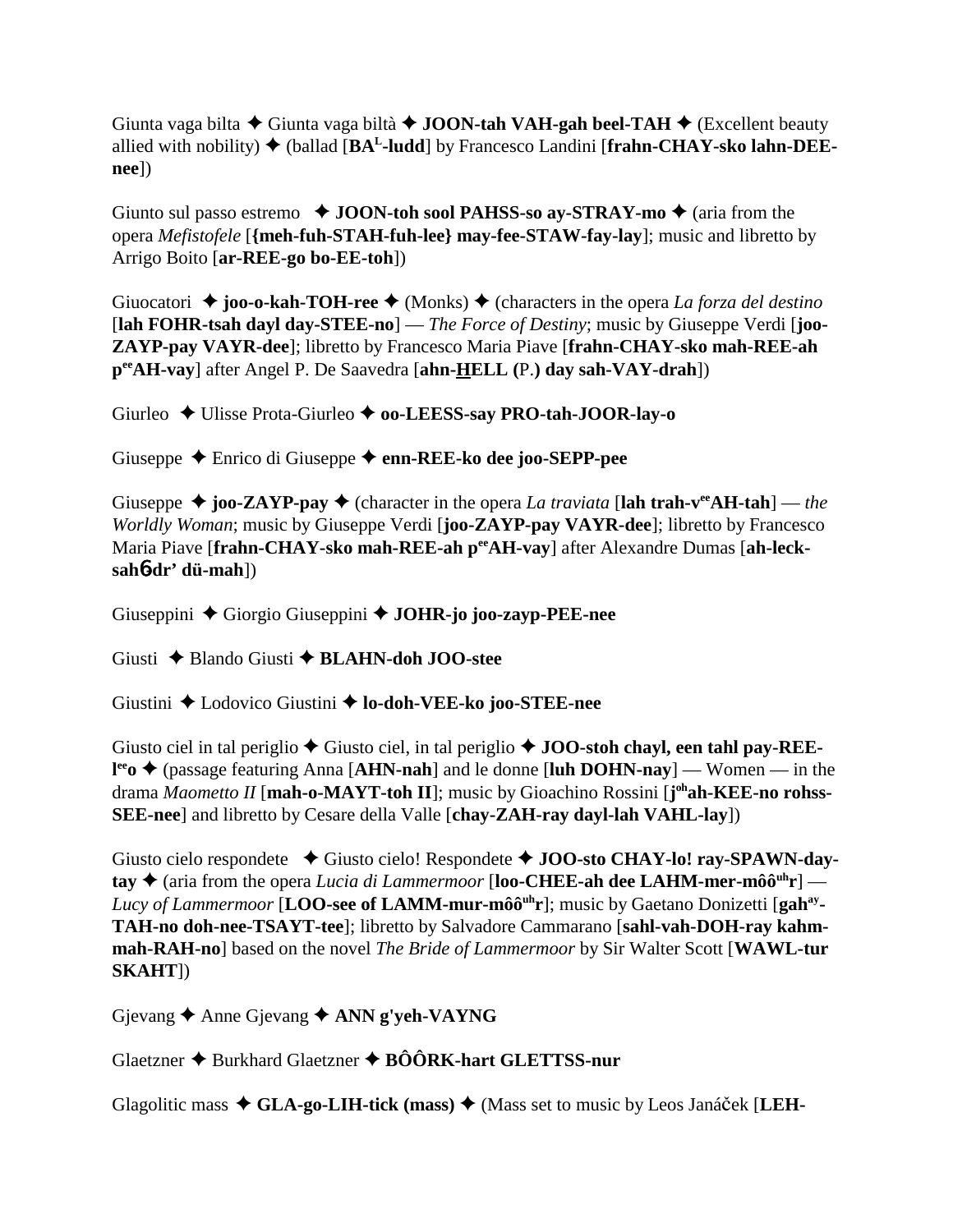awsh vah-NA $H^{AH}$ -check])

Glagolitische messe  $\triangle$  Glagolitische Messe  $\triangle$  GLAH-go-lih-tih-shuh MESS-suh  $\triangle$ (Glagolitic [gla-go-LIH-tick] Mass)  $\triangleq$  (Mass set to music by Leoš Janàček [LEH-awsh yuh-NAH-check])

Glarean  $\triangle$  Heinrich Glarean  $\triangle$  HIN-rihh GLAH-ray-ahn  $\triangle$  (known also as Henricus Glareanus [henn-REE-kôôss glah-ray-AH-nôôss])

Glareanus  $\blacklozenge$  Henricus Glareanus  $\blacklozenge$  henn-REE-kôôss glah-ray-AH-nôôss  $\blacklozenge$  (known also as Heinrich Glarean [HIN-rihh GLAH-ray-ahn])

Glasenapp ◆ Carl Friedrich Glasenapp ◆ KARL FREET-rihh GLAH-zuh-nahp

Glaser  $\triangle$  Franz Gläser  $\triangle$  FRAHNTSS GLAY-zur  $\triangle$  (known also as Franz Joseph [YOH<sup>OH</sup>**zeff** Gläser)

Glaser ◆ Matt Glaser ◆ MATT GLAY-zur

Glaser ◆ Michael Gläser ◆ MIH-hah-ell GLAY-zur

Glaser ♦ Werner Wolf Glaser ♦ VEHR-nur VAWLF GLAH-zur

Glasgow  $\triangleleft$  GLASS-ko  $\triangleleft$  (city in Scotland)

Glass  $\triangle$  Louis Glass  $\triangle$  LOO-iss GLASS  $\triangle$  (known also as Louis Christian August [KRISS- $\mathbf{t}^{\text{ih}}$ unn A $\mathbf{H}^{\hat{O}\hat{O}}$ -gôôst] Glass)

Glatard  $\triangle$  Raymond Glatard  $\triangle$  reh-maw glah-tar

Glatz  $\triangle$  Herta Glatz  $\triangle$  HURR-tah GLATTZ  $\triangle$  (known also as Herta Glaz [HEHR-tah **GLAHTSS**])

Glaubst du dass ich  $\triangle$  Glaubst du, dass ich  $\triangle$  GLAH<sup>00</sup>PST doo, dahss ihh  $\triangle$  (song by Bohuslav Martinů [BO-hôô-slahf MAR-t<sup>y</sup>ih-noo<sup>oo</sup>])

Glaz  $\triangle$  Herta Glaz  $\triangle$  {HURR-tah GLATTZ} HEHR-tah GLAHTSS  $\triangle$  (the last name is spelled Glatz in the United States)

Glazer  $\bigstar$  David Glazer  $\bigstar$  DAY-vudd GLAY-zur

Glazounov → Alexander Glazounov → uh-Fick-SAHN-d'r gluh-zôô-NAWF

Glazunov  $\triangle$  Alexander Glazunov  $\triangle$  uh-Fick-SAHN-d'r gluh-zôô-NAWF  $\triangle$  (known also as Alexander Konstantinovich [ $kunn-stahn-T<sup>Y</sup>EE-nuh-vihch$ ] Glazunov)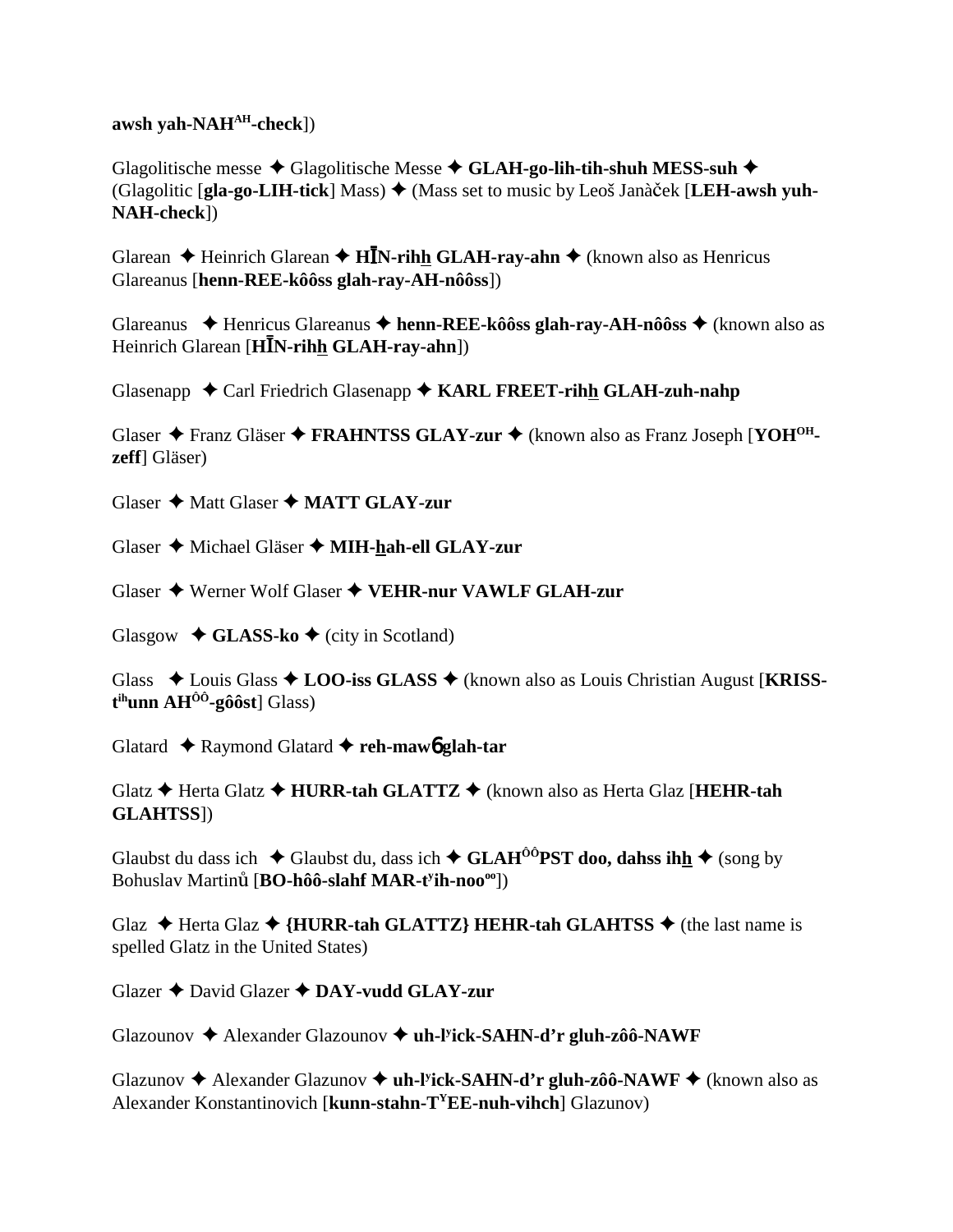Glazunov Liadov-Glazunov  **lihAH-duff-gluh-zôô-NAWF**

Glebov Evgeny Glebov **yevv-GAY-nee GLAYY'-buff**

Glebov  $\triangle$  Igor Glebov  $\triangle$  **EE-gur GLAY<sup>Y</sup>**-buff  $\triangle$  (pen name of Boris Asafiev [bah-REESS] **ah-SAH-fiheff**])

Gleich und gleich  $\blacklozenge$  Gleich und Gleich  $\blacklozenge$  GL**IH**  $\hat{\theta}$  ont GL**IH**  $\blacklozenge$  (The Ones Alike)  $\blacklozenge$ (composition by Hugo Wolf [**HOO-go VAWLF**])

Glen ellyn childrens chorus ◆ Glen Ellyn Children's Chorus ◆ GLENN ELL-linn (Children's **Chorus)**

Gli amori di teolinda ◆ Gli Amori di Teolinda ◆ l'yee ah-MO-ree dee tay-o-LEEN-dah ◆ (The Amours of Teolinda) ♦ (scenic cantata [kunn-TAH-tuh] by Giacomo Meyerbeer [JAH**ko-mo M-ur-bayr**])

Gli aranci olezzano **l'yee ah-RAHN-chee o-layd-TSAH-no** (*Peasants' Chorus* from the opera *Cavalleria rusticana* [**kah-vahl-lay-REE-ah roo-stee-KAH-nah**] — *Rustic Chivalry*; music by Pietro Mascagni [ $p^{ee}AY$ -tro mah-SKAH-n'yee]; libretto by Guido Menasci [ $g^{oe}EE$ **doh may-NAH-shee**] and Giovanni Targioni-Tozzetti [**jo-VAH-nee tar-JO-nee-toht-TSAYTtee**] after Giovanni Verga [**jo-VAHN-nee VAYR-gah**])

Gli arredi festivi giu cadano infranti<sup>+</sup> Gli arredi festivi giù cadano infranti <sup>+</sup> l'yee ar-RAY-dee **fay-STEE-vee joo kah-DAH-no een-FRAHN-tee** (Throw down and destroy all festive decorations) (choral excerpt from Act I of the opera *Nabucco* [**nah-BOOK-ko**] — *King of Babylon*; music by Giuseppe Verdi [**joo-ZAYP-pay VAYR-dee**]; libretto by Temistocle Solera [tay-MEE-stoh-klay so-LAY-rah] after Antonio Cortesi [ahn-TAW-n<sup>ee</sup>o kohr-TAY-zee], Auguste Anicet-Bourgeois [**o-güst ah-nih-seh-bôôr-zhwah**], and Francis Cornu [**frah**6**-see kawr-nü**])

Gli sguardi trattieni  $\blacklozenge$  **l'yee zg<sup>oo</sup>AR-dee traht-t<sup>ee</sup>AY-nee**  $\blacklozenge$  (excerpt from the opera *Orfeo ed Euridice* [ohr-FAY-oh ayd ay<sup>oo</sup>-ree-DEE-chay]; music by Christoph Willibald von Gluck [**KRIH-stawf VILL-lee-bahlt fawn GLÔÔK**] and libretto by Ranieri de' Calzabigi [**rah-neeAYree day kahl-tsah-BEE-jee**])

Glick  $\blacklozenge$  Srul Irving Glick  $\blacklozenge$  **SRULL UR-vihng GLICK** 

Gliere ◆ Reinhold Glière ◆ RAY<sup>EE</sup>N-hullt gl<sup>ih</sup>EHR ◆ (known also as Reinhold Moritsovich [**mah-RITT-suh-vihch**] Glière)

Glinka Ludmilla I. Shestakova-Glinka **lôôd-MEEL-luh (**I.**) shess-tah-KAW-vuh GLYINN-kuh**

Glinka **→** Mikhail Glinka → mee-k<sup>ah</sup>EEL GL<sup>Y</sup>INN-kuh → (known also as Mikhail Ivanovich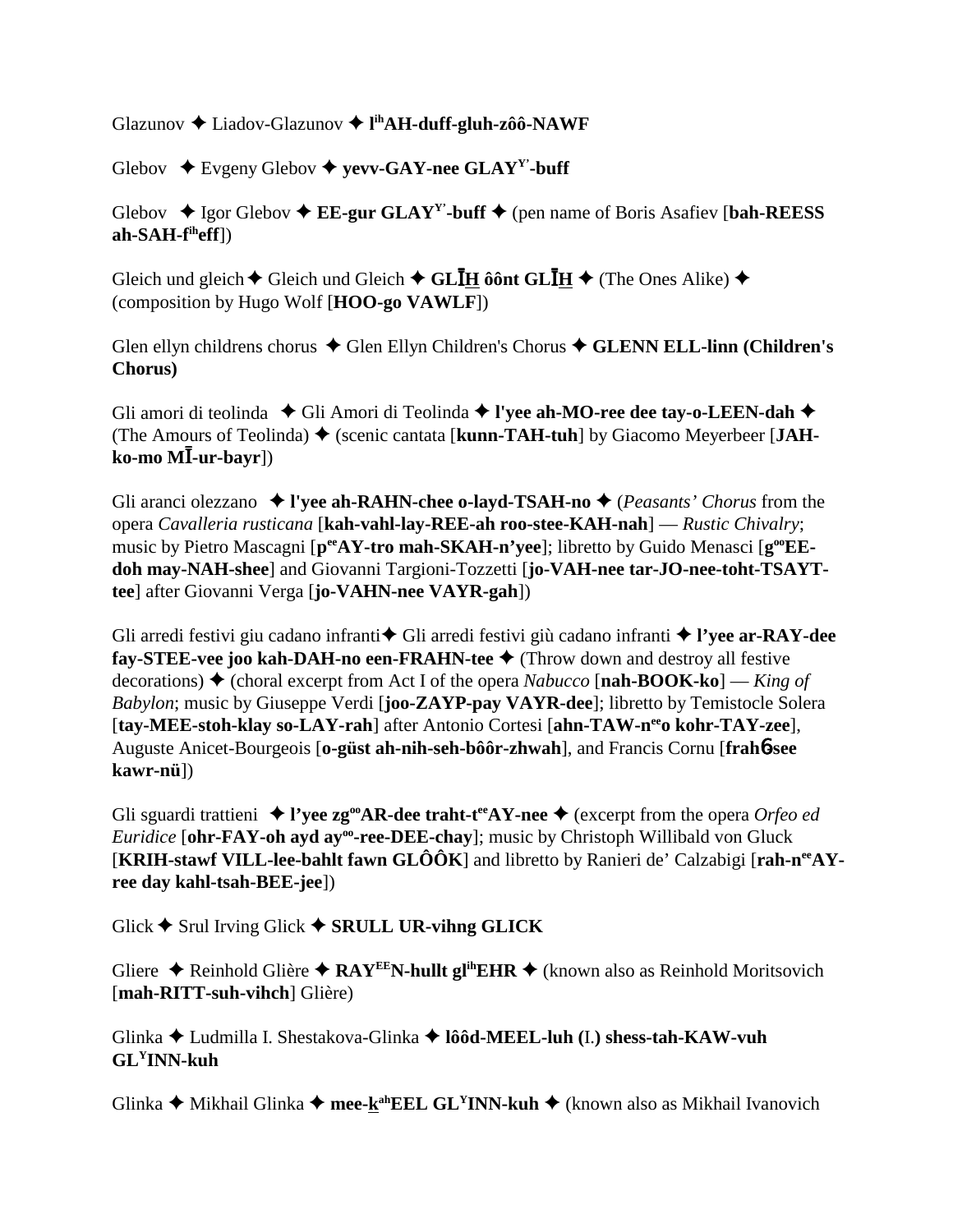## [**ee-VAH-nuh-vihch**] Glinka)

Glinski Mateusz Gli-ski **mah-TEH-ôôsh GLEE**6**-skee**

Globokar Vinko Globokar **VIHNG-ko GLO-bo-kar**

Glockenspiel **GLAW-kunn-shpeel**

Glodeanu Liviu Glodeanu **LEE-veeoo glaw-deeAH-noo**

Gloire  $\triangle$  La Gloire  $\triangle$  lah gl'war (Glory)  $\triangle$  (character in the opera *Médée* [**may-day**]; music by Marc Antoine Charpentier [mark ah**6**-twahn shar-pah**6**-t<sup>ee</sup>ay] and libretto by Pierre Corneille [**peeehr kawr-nehy'**])

Gloria  $\triangle$  **GLO-ree-uh**  $\triangle$  (female given name, American pronunciation)

Gloria all egitto  $\triangle$  Gloria all' Egitto  $\triangle$  GLO-r<sup>ee</sup>ah ahl ay-JEET-toh  $\triangle$  (Glory to Egypt)  $\triangle$ (triumphal march and chorus from the opera *Aida* [**ah-EE-dah**]; music by Giuseppe Verdi [**joo-ZAYP-pay VAYR-dee**]; libretto by Antonio Ghislanzoni [ahn-TAW-n<sup>ee</sup>o ghee-zlahn-TSO-nee] after Auguste Mariette [**o-güst mah-reeett**] and Camille Du Locle [**{kah-meel dü law-kl'} kahmeey' dü law-kl'**])

Gloria allegitto ad iside  $\blacklozenge$  Gloria all'Egitto, ad Iside  $\blacklozenge$  GLO-r<sup>ee</sup>ah ahl ay-JEET-toh, ahd ee-**ZEE-day**  $\triangleleft$  (*Triumphal March and Chorus* from the opera *Aida* [ah-**EE-dah**]; music by Giuseppe Verdi [**joo-ZAYP-pay VAYR-dee**]; libretto by Antonio Ghislanzoni [**ahn-TAW-neeo ghee-zlahn-TSO-nee**] after Auguste Mariette [**o-güst mah-reeett**] and Camille Du Locle [**{kahmeel dü law-kl'} kah-meey' dü law-kl'**])

Gloria cassis ◆ Le Comte de Gloria Cassis ◆ luh kaw6**t duh glaw-r<sup>ee</sup>ah kahss-see** ◆ (character in the opera *Les brigands* [**leh bree-gah**6] — *The Brigands* [**BRIH-gunndz**]; music by Jacques Offenbach [**ZHACK AWF-funn-bahk**]; libretto by Henri Meilhac [**ah**6**-ree meh-yack**] and Ludovic Halévy [**lü-daw-veek ah-lay-vee**])

Gloria dadorarvi  $\rightarrow$  Per la gloria d'adorarvi  $\rightarrow$  payr lah GLAW-r<sup>ee</sup>ah dah-doh-RAR-vee  $\rightarrow$ (excerpt from *Griselda* [**gree-ZAYL-dah**], a dramatic work with music by Giovanni Bononcini [jo-VAHN-nee bo-nohn-CHEE-nee] and libretto by Paolo Antonio Rolli [PAH<sup>O</sup>-lo ahn-TAW**neeo ROHL-lee**])

Gloria fandangos  $\triangle$  Gloria — Fandangos  $\triangle$  GLO-r<sup>ee</sup>ah — fahn-DAHN-gawss  $\triangle$  (section of the *Misa flamenca* [**MEE-sah flah-MAYN-kah**] — *Flamenco* [**flah-MENN-ko**] *Mass* — set to music by Paco Peña [**PAH-ko PAY-n'yah**])

Gloria patri **GLO-rihuh PAH-trih** (section of the Latin *Dixit Dominus* [**DEEK-sitt DAW-mih-nôôss**] set to music by George Frideric Handel [**JAW-urj FRIH-duh-rick HANNd'l**])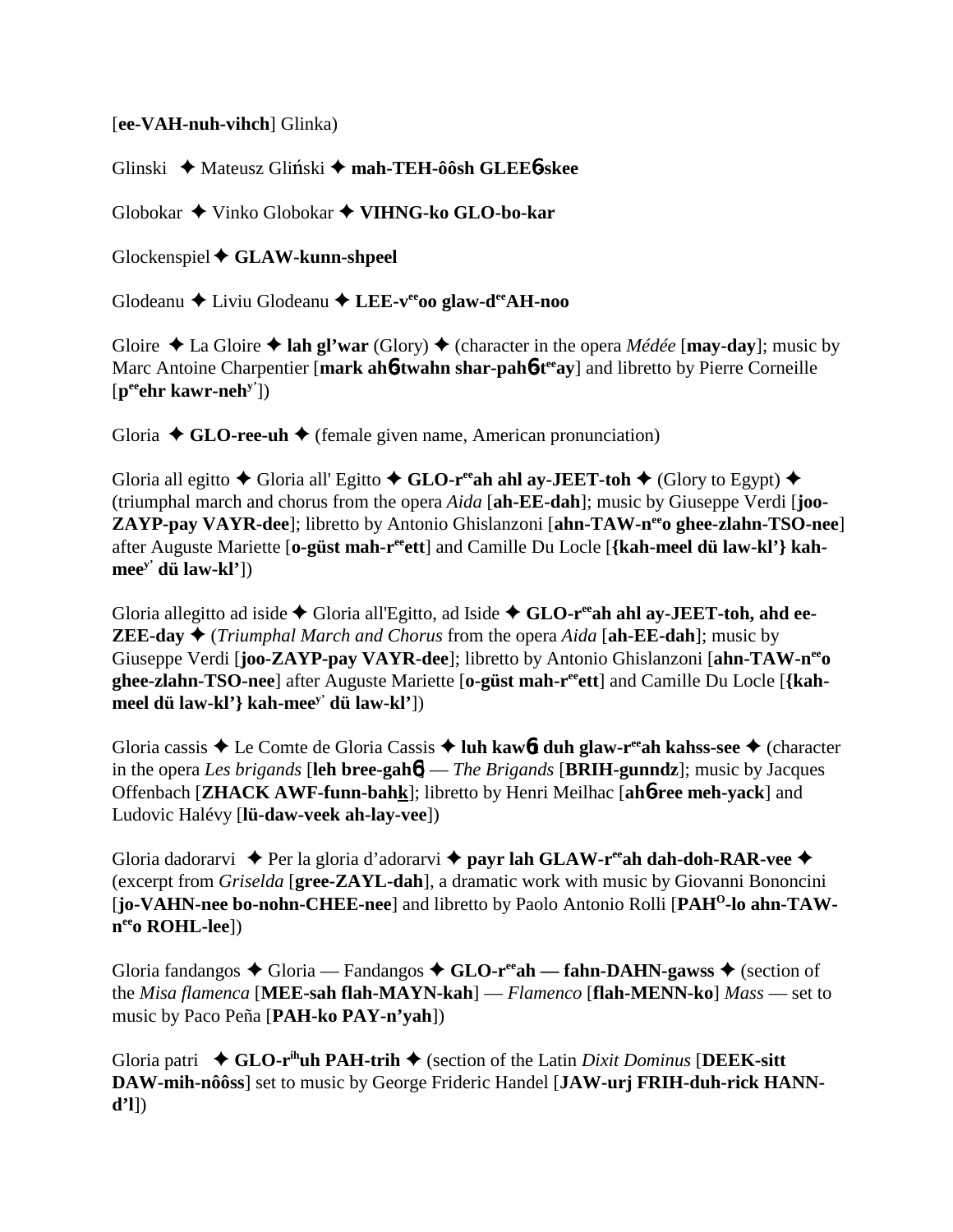Gloria patri  $\bullet$  GLO-r<sup>ih</sup>uh PAH-trih  $\bullet$  (section of the Latin *magnificat* [mah-n'YIH-fih**kaht**] set to music by various composers)

Gloria tibi trinitas  $\triangleleft$  GLO-r<sup>ih</sup>uh tih-bih TREE-nih-tahss  $\triangleleft$  (motet [mo-TETT] by William Byrd [**WILL-lihumm BURD**]

Glorieux François Glorieux **frah**6**-swah glaw-reeö**

Gloriosa domina  $\triangle$  O gloriosa domina  $\triangle$  O glo-r<sup>ih</sup>O-suh DAW-mih-nuh  $\triangle$  (anonymous 17thcentury Hungarian dance)

Glory to czar boris  $\triangle$  Glory to Czar Boris  $\triangle$  (Glory to) ZAR {BAW-riss} bah-REESS  $\triangle$ (excerpt from the opera *Boris Godunov* [**{BAW-riss} bah-REESS gah-DOO-nuff**]; music and libretto by Modest Mussorgsky [**mah-DYESST MOOSS-surk-skee**]; libretto after Alexander Sergeyevich Pushkin [**uh-l<sup>y</sup>ick-SAHN-d'r sehr-GAY-yeh-vihch POOSH-kinn**]) ♦ (*Godunov* is also transliterated as *Godounov*)

Glossop Peter Glossop **PEE-tur GLAHSS-supp**

Gloucester  $\triangleleft$  **GLAHSS-tur**  $\triangleleft$  (city in England and Massachusetts)

Gluck  $\triangle$  Alma Gluck  $\triangle$  A<sup>L</sup>-muh GLOOK

Gluck  $\blacklozenge$  Christoph Willibald von Gluck  $\blacklozenge$  **KRIH-stawf VILL-lee-bahlt fawn GLÔÔK**  $\blacklozenge$ (known also as Christoph Willibald, Ritter von Gluck [**KRIH-stawf VILL-lee-bahlt, RITT-tur fawn GLÔÔK**])

Gluck  $\triangle$  Das Glück  $\triangle$  dahss GLÜK  $\triangle$  (Fortune)  $\triangle$  (vocal duet by Robert Schumann [**ROHOH-bert SHOO-mahn**])

Gluck  $\blacklozenge$  Glück  $\blacklozenge$  **GLÜK**  $\blacklozenge$  (Fortune)  $\blacklozenge$  (song by Georg Philipp Telemann [GAY-awrk FEE**lipp TAY-luh-mahn**])

Gluck das mir verblieb ◆ Glück das mir verblieb ◆ GLÜK dahss MEER fehr-BLEEP ◆ (duet from the opera *Die Tote Stadt* [**dee TOH-tuh SHTAHT**] — *The Dead City*; music by Erich Wolfgang Korngold [**{EH-rick WÔÔLF-gang KAWRN-gohld} AY-rihh VAWLFgahng KAWRN-gawlt**]; libretto by Paul Schott [**PAHÔÔL SHAWT**] after Georges Rodenbach [**zhawrzh RO-dunn-pahk**])

Gluckwunsch  $\blacklozenge$  Glückwunsch  $\blacklozenge$  GLÜK-vôônsh  $\blacklozenge$  (Congratulation)  $\blacklozenge$  (poem by Richard Dehmel [**RIH-hart DAY-mull**] set to music by Erich Wolfgang Korngold [**{EH-rick WÔÔLFgang KAWRN-gohld} AY-rihh VAWLF-gahng KAWRN-gawlt**])

Glyn  $\triangle$  Margaret H. Glyn  $\triangle$  **MAR-guh-rutt H. GLINN**  $\triangle$  (known also as Margaret Henrietta [**henn-ree-ETT-tuh**] Glyn)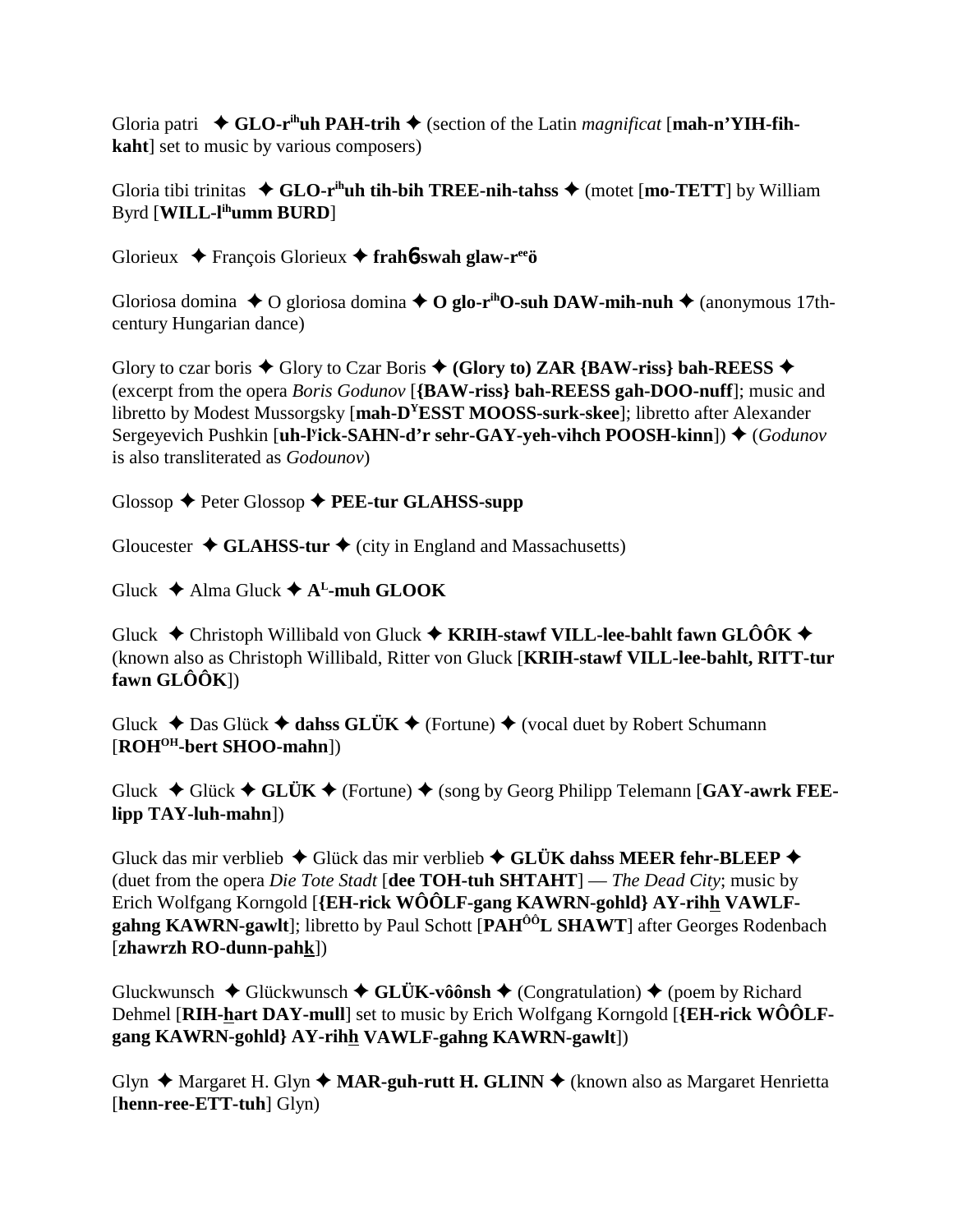Glyndebourne chorus Glyndebourne Chorus **GLND-bawrn (Chorus)**

Glyndebourne festival orchestra Glyndbourne Festival Orchestra **GLND-bawrn (Festival Orchestra)**

Gmeiner Lula Mysz-Gmeiner **LÔÔ-lah MISS-gh'M-nehr**

Gnadig und barmherzig ist der herr  $\triangle$  Gnädig und barmherzig ist der Herr  $\triangle$  **g'NAY-dihh ôônt barm-HEHR-tsihh isst dayr HEHR**  $\blacklozenge$  (The Lord Is Gracious and Full of Compassion)  $\blacklozenge$ (cantata [**kunn-TAH-tuh**] by Carl Philipp Emanuel Bach [**KARL FEE-lipp ay-MAHAH-nooayl BAHK**])

Gnattali Radamés Gnattali **hah-dah-MAYSS naht-TAH-lee**

Gnazzo **→** Anthony J. Gnazzo **→ ANN-thuh-nee J. gh'NAHZZ-zo →** (known also as Anthony Joseph [**JO-zuff**] Gnazzo)

Gnecchi Vittorio Gnecchi **veet-TAW-reeo n'YECK-kee**

Gnessin ◆ Mikhail Gnessin ◆ mee-kahEEL gh'NAYSS-sinn ◆ (known also as Mikhail Fabianovich [**fah-b<sup>ih</sup>AH-nuh-vihch**] Gnessin)

Gnomenreigen  $\triangleq$  gh'NO-munn-r**ī**-gunn  $\triangleq$  (composition by Franz Liszt [FRAHNZ LISST])

Gobbaerts Jean-Louis Gobbaerts **zhah**6**-lôôee gohb-bartss**

Gobbi Tito Gobbi **TEE-toh GOHB-bee**

Goberman **→** Max Goberman → MACKSS GO-bur-m'n

Gobrias  $\triangle$  go-BREE-ahss  $\triangle$  (character in the opera *Nerone* [nay-RO-nay]; music and libretto by Arrigo Boito [**ar-REE-go bo-EE-toh**])

Godard Benjamin Godard **bah**6**-zhah-meh**6 **gaw-dar** (known also as Benjamin Louis Paul [l<sup>ôô</sup>ee pohl] Godard)

Goddard Arabella Goddard **ah-rah-bell-lah gawd-dar**

Godde  $\triangle$  Paul Goddé  $\triangle$  pohl gawd-day

Godfrey  $\blacklozenge$  Isidore Godfrey  $\blacklozenge$  IH-zih-dawr GAHD-free

Godimel  $\triangle$  Claude Godimel  $\triangle$  klohd gaw-dee-mell  $\triangle$  (the last name is also spelled Gaudimel [**go-dee-mell**])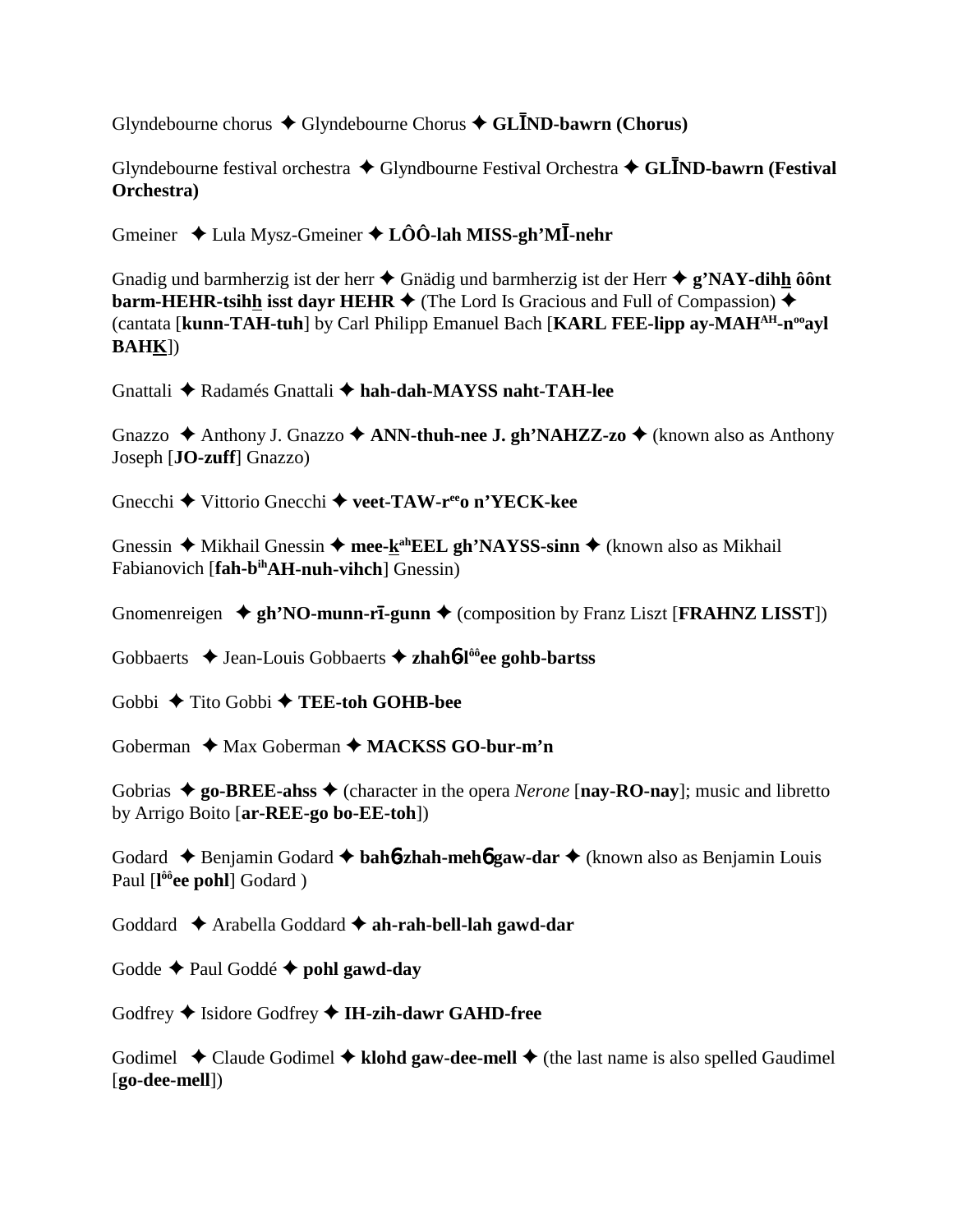Godounov  $\triangle$  Boris Godounov  $\triangle$  {BAW-riss} bah-REESS gah-DOO-nuff  $\triangle$  (an opera, with music by Modest Mussorgsky [**mah-DYESST MOOSS-surk-skee**]; libretto after Alexander Sergeyevich Pushkin [**uh-ly ick-SAHN-d'r sehr-GAY-yeh-vihch POOSH-kinn**] and Nikolay Karamzin [**n<sup>y</sup>ee-kah-LĪ kah-rahm-ZEEN**]) ◆ (*Godounov* is also transliterated as *Godunov*)

Godowski Leopold Godowski **{LEE-uh-pohld guh-DW-skee} leh-O-pahlt gaw-DAWF-skee**  $\blacklozenge$  (the last name is also spelled Godowsky [**gaw-DAWF-skih**])

Godowsky Leopold Godowsky **{LEE-uh-pohld guh-DW-skee} leh-O-pahlt gaw-DAWF-skih**  $\blacklozenge$  (the last name is also spelled Godowski [**gaw-DAWF-skee**])

Godron **←** Hugo Godron ← **Ü-ko kaw-DRAWN** 

Godunov  $\triangle$  Boris Godunov  $\triangle$  {BAW-riss} bah-REESS gah-DOO-nuff  $\triangle$  (an opera, with music by Modest Mussorgsky [**mah-DYESST MOOSS-surk-skee**]; libretto after Alexander Sergeyevich Pushkin [**uh-ly ick-SAHN-d'r sehr-GAY-yeh-vihch POOSH-kinn**] and Nikolay Karamzin [**n<sup>y</sup>ee-kah-LĪ kah-rahm-ZEEN**]) ♦ (*Godunov* is also transliterated as *Godounov*)

Godwin  $\triangle$  Joscelyn Godwin  $\triangle$  **JAHSS-linn GAHD-wunn** 

Godzinsky G. Godzinsky **(**G.**) gahd-ZINN-skee**

Goeb ◆ Roger Goeb ◆ RAH-jur GEBB ◆ (known also as Roger John [JAHN] Goeb

Goebel  $\rightarrow$  Reinhard Goebel  $\rightarrow$  R**I**N-hart GÖ-buhl

Goedicke Kurt Goedicke **KÔÔRT GÖ-dih-kuh**

Goedike  **→** Alexander Goedike **→ ah-leck-SAHN-tur GÖ-dih-kuh →** (known also as Alexander Gedike [**uh-ly ick-SAHN-d'r GAY-dy ih-kuh**])

Goehr **→** Alexander Goehr **→ a-ligg-ZANN-dur GURR** → (known also as Peter Alexander Goehr [**PAY-tur ah-leck-SAHN-tur GÖR**])

Goehr Walter Goehr **{Walter GURR} VAHL-tur GÖR**

Goepfart  $\triangle$  Karl Eduard Goepfart  $\triangle$  KARL AY-d<sup>oo</sup>art GÖP-fart

Goepp **→** Philip H. Goepp → **FIH-lupp H. GHEPP** → (known also as Philip Henry [**HENNree**] Goepp)

Goeres **→** Lucille Goeres → **loo-SEE<sup>UH</sup>L GHEHR-uss** 

Goethals  $\triangle$  Lucien Goethals  $\triangle$  l**ü-s<sup>ee</sup>ahb goo-tahlss**  $\triangle$  (known also as Lucien Gustave Georges [**gü-stahv zhawrzh**] Goethals)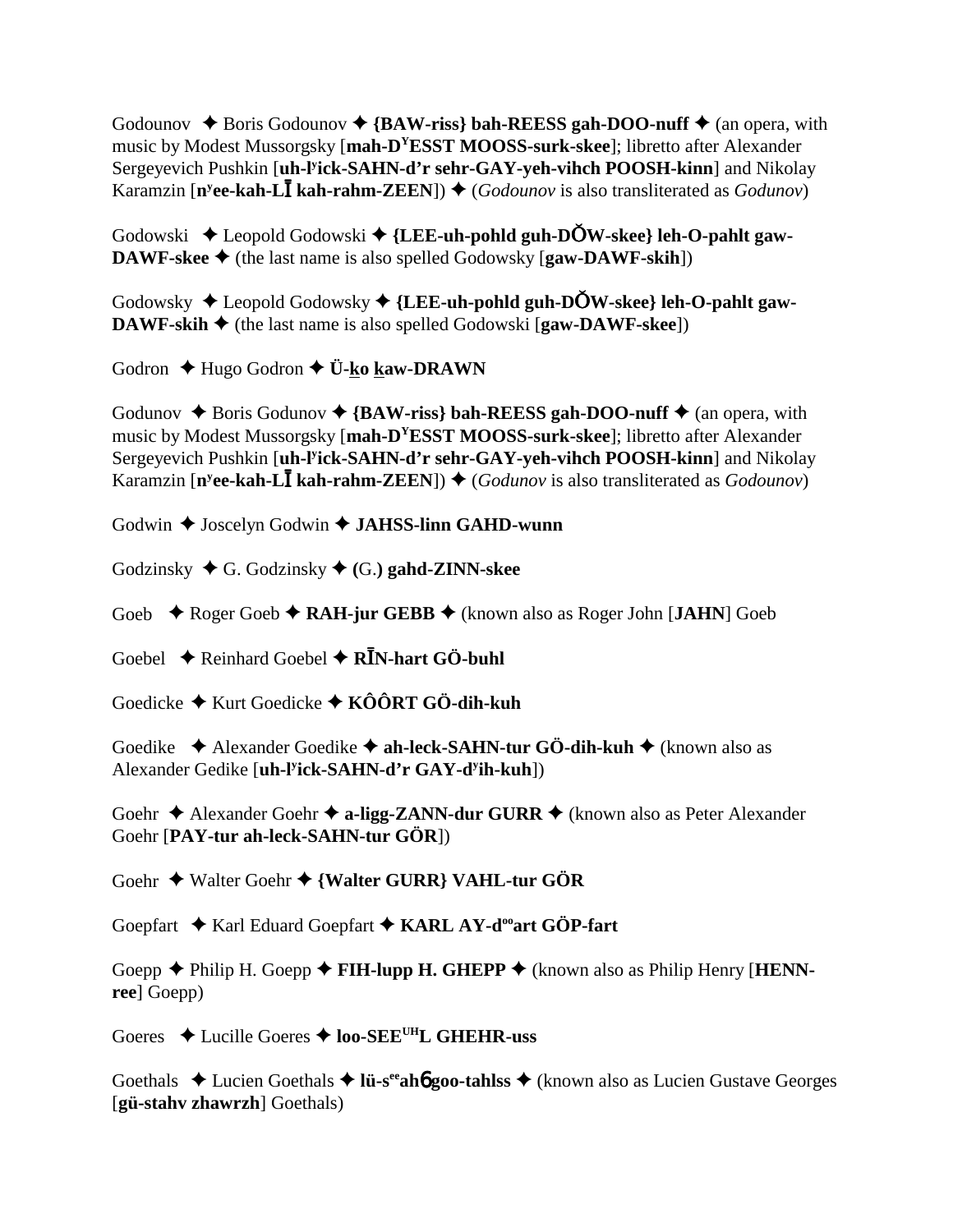Goethe  $\triangle$  Johann Wolfgang von Goethe  $\triangle$  YO-hahn VAWLF-gahng fawn GÖ-tuh

Goetschius ◆ Percy Goetschius ◆ PUR-see GHETT-shuss

Goetz  $\triangle$  Hermann Goetz  $\triangle$  HEHR-mahn GÖTSS  $\triangle$  (known also as Hermann Gustav [GÔÔstahf Goetz)

Goetze  $\rightarrow$  Walter W. Goetze  $\rightarrow$  VAHL-tur (W.) GÖT-tsuh  $\rightarrow$  (known also as Walter Wilhelm [VILL-hellm] Goetze)

Goetzl  $\triangle$  Anselm Goetzl  $\triangle$  AHN-sellm GÖT-z'l

Goeyvaerts  $\triangle$  Karel Goeyvaerts  $\triangle$  KAH-rell GOO<sup>EE</sup>-vartss  $\triangle$  (known also as Karel August [AW-güst] Goeyyaerts)

Goffin  $\blacklozenge$  G. Goffin  $\blacklozenge$  (G.) GAWF-finn

Gogol  $\triangle$  Nikolaj V. Gogol  $\triangle$  n<sup>y</sup>ee-kah-L**I** (V.) GAW-gull

Gogorza  $\triangle$  Emilio de Gogorza  $\triangle$  eh-MEE-l<sup>ee</sup> duh go-GAWR-zah  $\triangle$  (known also as Emilio Edoardo [eh-d<sup>aw</sup>AR-doh] de Gogorza)

Goh  $\triangle$  Taijiro Goh  $\triangle$  tahee-jee-law gaw

Gohler  $\blacklozenge$  Georg Göhler  $\blacklozenge$  GAY-awrk GÖ-lur  $\blacklozenge$  (known also as Karl [KARL] Georg Göhler)

Golaud  $\triangleq$  gaw-lo  $\triangleq$  (character in the opera *Pelléas et Mélisande* [puhl-lay-ahss ay may-leezahod]; music by Claude Debussy [klohd deh-büss-see], libretto by Debussy after Maurice Maeterlinck [mo-reess MAH<sup>AH</sup>-tur-lihngk])

Goldbach  $\triangle$  Stanislaw Goldbach  $\triangle$  STAH-n<sup>y</sup>iss-lahf GAWLT-pahk

Goldbeck  $\blacklozenge$  Fred Goldbeck  $\blacklozenge$  FRETT KAWLT-beck

Goldbeck  $\blacklozenge$  Robert Goldbeck  $\blacklozenge$  {RAH-burt GOHLD-beck} ROH<sup>OH</sup>-bert GAWLT-peck

- Goldberg  $\triangle$  Albert Goldberg  $\triangle$  A<sup>L</sup>-burt GOHLD-burg
- Goldberg ♦ Johann Gottlieb Goldberg ♦ YO-hahn GAWT-leep GAWLT-pehrk
- Goldberg  $\triangle$  Leah Goldberg  $\triangle$  LEE-uh GOHLD-burg
- Goldberg  $\triangle$  Reiner Goldberg  $\triangle$  RI-nur GAWLT-pehrk
- Goldberg ♦ Szymon Goldberg ♦ {SEE-munn GOHLD-burg} SHIH-mawn GOHLD-berk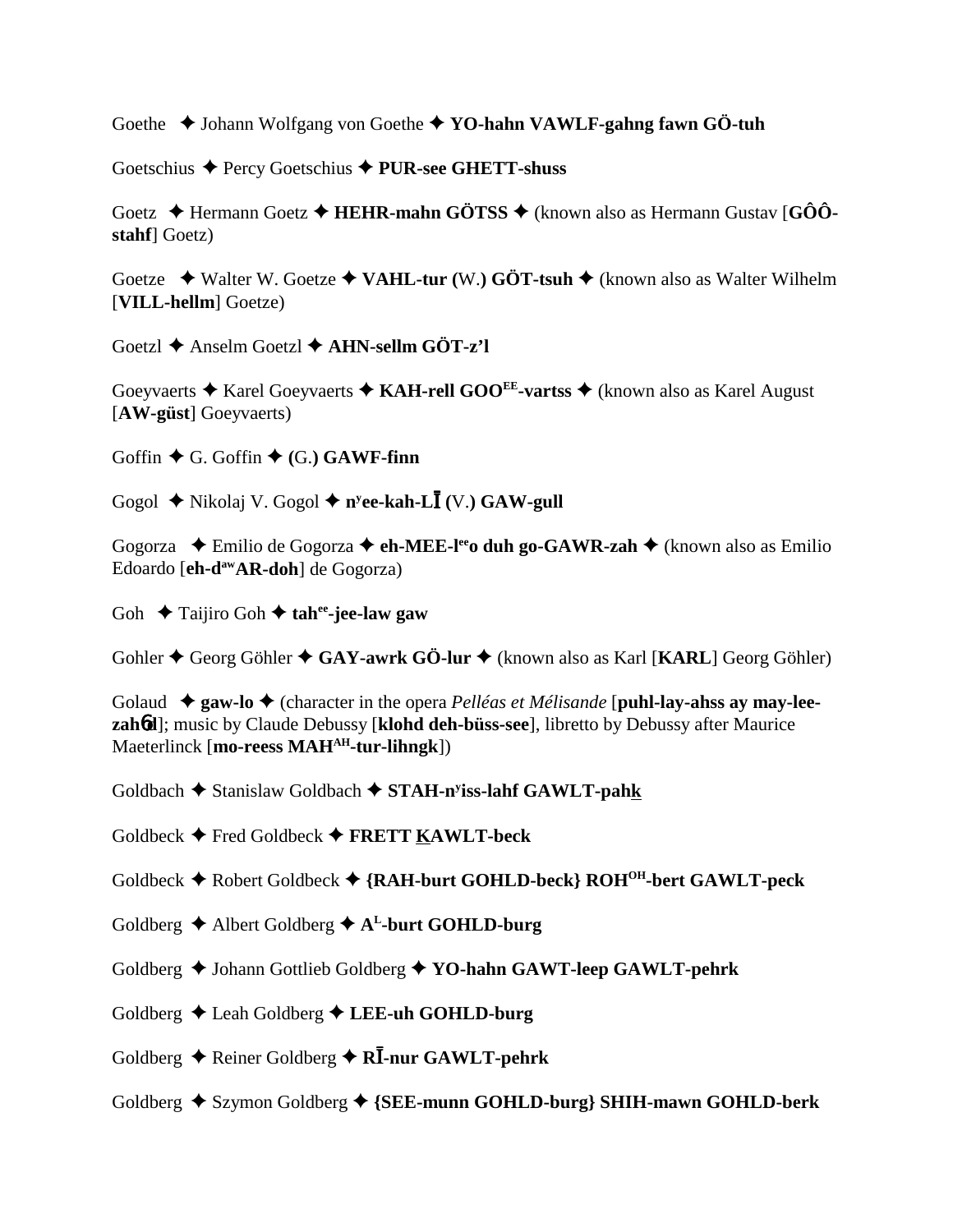Goldberg  $\triangle$  Theo Goldberg  $\triangle$  {THEE-0 GOHLD-burg} TAY-0 GAWLT-pehrk

Golde  $\triangle$  Walter Golde  $\triangle$  WAWL-tur GOHLD

Goldener fulle  $\triangle$  In goldener Fülle  $\triangle$  inn GAWL-tuh-nur FÜL-luh  $\triangle$  (In Golden Contentment)  $\triangle$  (poem by Paul Remer [PAH<sup> $\hat{0}$ ôL RAY-mur] set to music by Richard Strauss</sup>  $[RIH$ -hart SHTRA $H^{00}$ SS]

Goldenweiser → Alexander Goldenweiser → uh-Fick-SAHN-d'r GAWL-dunn-vay-ser → (known also as Alexander Borisovich [bah-REE-suh-vihch] Goldenweiser)

Goldfaden ♦ Avrom Goldfaden ♦ AHV-rawm GOHLD-fa-dunn

Goldmann  $\triangle$  Friedrich Goldmann  $\triangle$  FREET-rihh GAWLT-mahn

Goldmark ◆ Károly Goldmark ◆ KAH<sup>AH</sup>-raw-vee GOHLD-mark ◆ (known also as Karl Goldmark [KARL GAWLT-mark])

Goldoni  $\triangle$  Carlo Goldoni  $\triangle$  KAR-lo gohl-DOH-nee

Goldovsky  $\triangle$  Boris Goldovsky  $\triangle$  {BAW-riss gohl-DAWV-skee} bah-REESS gahl-DAWFskee

Goldsand ◆ Robert Goldsand ◆ {RAH-burt GOHLD-sannd} ROH<sup>OH</sup>-bert GAWLT-zahnt

Goldschmidt ◆ Adalbert von Goldschmidt ◆ AH<sup>AH</sup>-dahl-pert fawn GAWLT-shmitt

Goldschmidt ♦ Berthold Goldschmidt ♦ {BUR-thohld GOHLD-shmitt} BEHR-tawlt **GAWLT-shmitt** 

Goldschmidt → Hugo Goldschmidt → HOO-go GAWLT-shmitt

Goldschmidt  $\triangle$  Otto Goldschmidt  $\triangle$  AWT-toh GAWLT-shmitt  $\triangle$  (known also as Otto Moritz David [MO-rittss DAH-feet] Goldschmidt)

Goldstein ◆ Mikhail Goldstein ◆ mee-k<sup>ah</sup>EEL GAWLT-shtayn

Golea  $\triangle$  Antoine Goléa  $\triangle$  ahb-twahn gaw-lay-ah

Goleminov  $\triangle$  Marin Goleminov  $\triangle$  mah-RINN go-lay-MEE-nawf

Golenischtschev kutusov  $\blacklozenge$  Golenischtschev-Kutusov  $\blacklozenge$  (see Golenistchev Koutousov and Golenistchev-Koutouzov)

Golenistchev koutousov  $\triangle$  Arsenyi Golenistchev-Koutousov  $\triangle$  ar-SAY-n<sup>y</sup>ee gah-leh-N<sup>Y</sup>ISHT-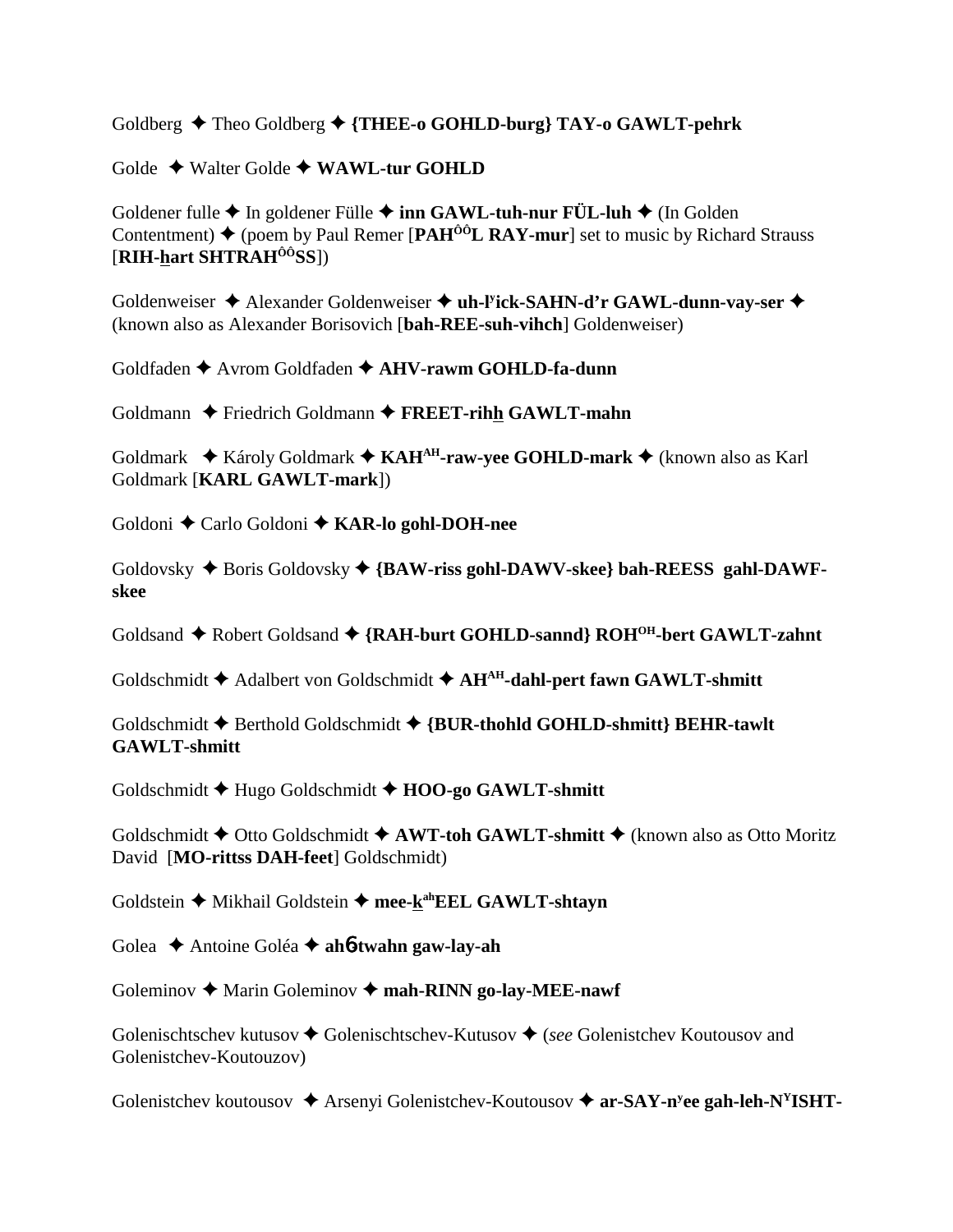## **cheff-kôô-TOO-suff**

Golenistchev koutouzov  $\triangleleft$  Olga Golenistchev-Koutouzov  $\triangleleft$  AWL-guh gah-leh-N<sup>Y</sup>ISHT**cheff-kôô-TOO-zuff**

Golestan  $\triangle$  Stan Golestan  $\triangle$  **STAHN gaw-less-TAHN** 

Golfier Françoise Golfier **frah**6**-swah gawl-feeay**

Golisciani Enrico Golisciani **ayn-REE-ko go-lee-SHAH-nee**

Golitzin ◆ Nikolai Golitzin ◆ n<sup>y</sup>ee-kah-LAH<sup>EE</sup> gah-L<sup>Y</sup>EET-zinn ◆ (known also as Nikolai Borisovich [**bah-REE-suh-vihch**] Golitzin)

Gollerich  $\triangle$  August Göllerich  $\triangle$  AH<sup> $\hat{0}$ o<sup>0</sup>-gôôst GÖL-luh-rihh</sup>

Golliwogs cake walk  $\triangleleft$  Golliwog's Cake-Walk  $\triangleleft$  gawl-lee-wawgz (Cake-Walk)  $\triangleleft$ (composition by Claude Debussy [**klohd deh-büss-see**])

Gollmick Adolf Gollmick **AHAH-dawlf GAWL-mick**

Gollmick Karl Gollmick **KARL GAWL-mick**

Golondrina  $\triangle$  La golondrina  $\triangle$  **lah go-lawn-DREE-nah**  $\triangle$  (The Swallow)  $\triangle$  (song by Niceto de Zamacois [**nee-THAY-toh day thah-mah-KO-eess**] and Narciso Serradell [**nar-THEE-so sayr-rah-DELL**])

Golondrinas  $\triangle$  Las golondrinas  $\triangle$  **lahss go-lawn-DREE-nahss**  $\triangle$  (The Swallows)  $\triangle$  (poem by Jaime Davalos [HAH<sup>EE</sup>-may dah-VAH-lawss] set to music by Eduardo Falú [ay-th<sup>oo</sup>AR-doh **fah-LOO**])

Goloopchik  $\triangleq$  go-LOOP-chick  $\triangleq$  (theater work with music by Marc Blitzstein [MARK] **BLITT-shtīn**])

Golovanov ◆ Nikolai Golovanov ◆ n<sup>y</sup>ee-kah-LAH<sup>EE</sup> gah-lah-VAH-nuff ◆ (known also as Nikolai Semyonovich [**seem-YAW-nuh-vihch**] Golovanov)

Golschmann ◆ Vladimir Golschmann ◆ {**VLA-duh-mihr GOHLSH-munn**} vlah-D<sup>Y</sup>EE-mihr **GAWLSH-munn**

Goltermann  $\triangle$  Georg Goltermann  $\triangle$  GAY-awrk GAWL-tur-mahn  $\triangle$  (known also as Georg Eduard [AY-d<sup>oo</sup>art] Goltermann)

Golther **→** Wolfgang Golther ◆ VAWLF-gahng GAWL-tur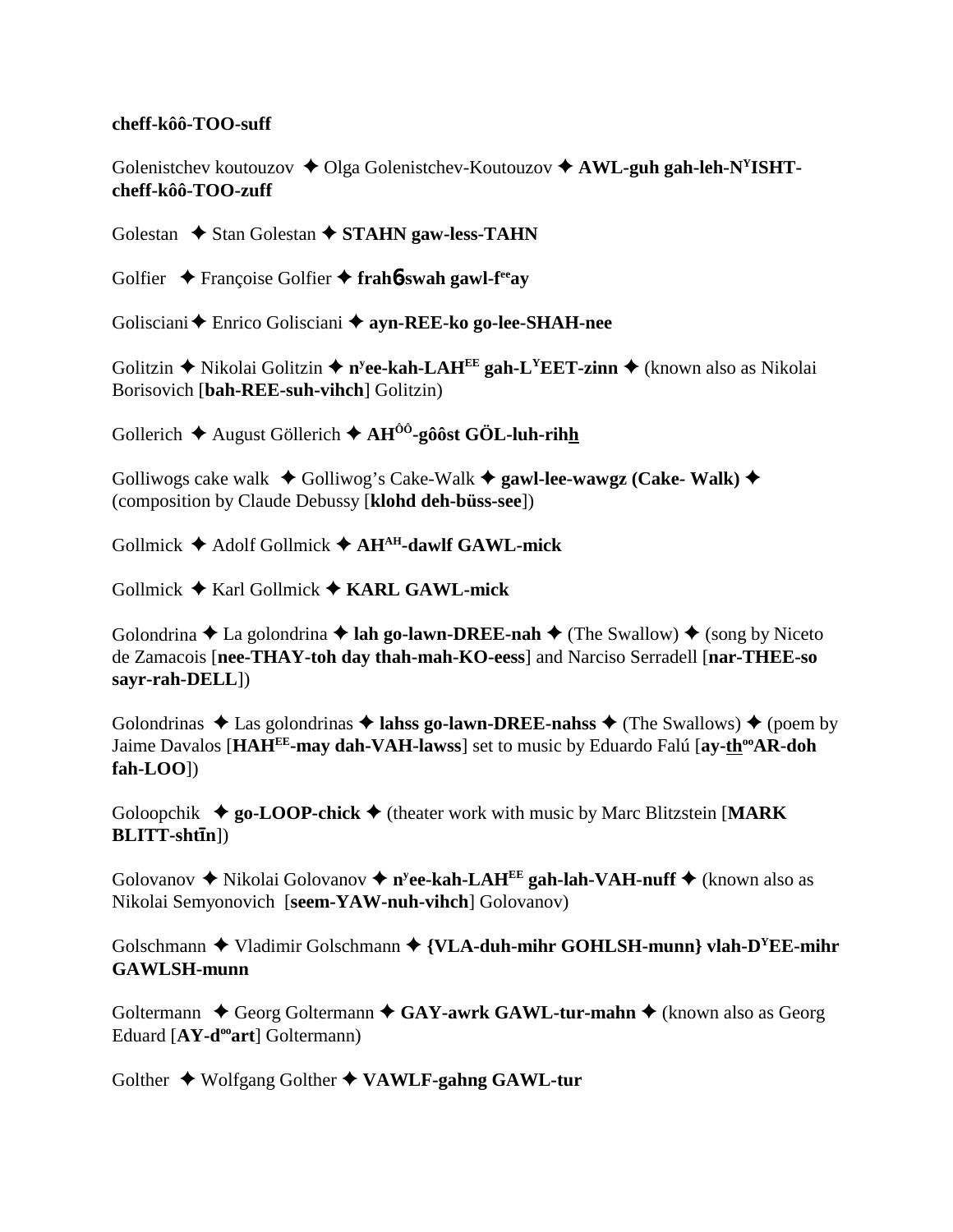Goltz **→** Christel Goltz **→ KRIH-stull GAWLTSS** 

Goltz  **→** Joachim Freiherr von der Goltz **→ YOH<sup>OH</sup>-ah-kimm FRI**-hehr fawn dayr **GAWLTSS**

Golub Solomon Golub **SAH-law-munn GAW-lôôb** or **SHLO-mo GAW-lôôb**

Golubev Evgeny Golubev **yevv-GAY-nee GAW-lôô-beff**

Golyscheff Jefim Golyscheff **yeh-FEEM gah-lih-SHEFF**

Gombert Nicolas Gombert **NEE-ko-lahss GAWM-burt**

Gombosi ◆ Otto Gombosi ◆ **AHT-toh gahm-BO-see** ◆ (known also as Otto János Gombosi [**AWT-toh YAHAH-nawsh GAHM-bo-shee**])

Gomes  $\triangle$  Carlos Gomes  $\triangle$  KAH-lôôss GO-meess  $\triangle$  (known also as Antônio [ah6-TOH**nihôô**] Carlos Gomes)

Gomes de araujo ◆ João Gomes de Araújo ◆ zh<sup>ôô</sup>AH6ôô GAW-meess jah-r<sup>ah</sup>ÔÔ-zhôô

Gomez  $\rightarrow$  Jill Gomez  $\rightarrow$  **JILL GO-mezz** 

Gomez **→** Julio Gómez → **HOO-l<sup>ee</sup>o GO-mehth** 

Gomez martinez  $\triangleleft$  Miguel Angel Gomez Martínez  $\triangleleft$  mee-GHELL ahn-HELL go-MEHTH **mar-TEE-nehth**  $\triangle$  (known also as Miguel Gomez Martínez)

Gomezanda **→** Antonio Gomezanda → ahn-TOH-n<sup>ee</sup>o go-may-SAHN-dah

Gomolka ◆ Michał Gomółka ◆ **MEE-hah<sup>w'</sup> gaw-MÔÔ<sup>w'</sup>-kah** 

Gomolka ◆ Mikołaj Gomółka ◆ **mee-KO-wī gaw-MÔÔ'''-kah** 

Gonat  $\blacklozenge$  J. Gonat  $\blacklozenge$  (J.) **GO-naht** 

Gondelfahrer  $\triangle$  Der Gondelfahrer  $\triangle$  dayr GAWN-dull-fah<sup>ah</sup>-rur  $\triangle$  (The Gondolier [gahn- $\text{duh-LIH}^{\text{UH}}R$ )  $\blacklozenge$  (poem by Johann Mayrhofer [**YO-hahn MR**-ho-fur] set to music by Franz Schubert [**FRAHNTSS SHOO-bert**])

Gondelfahrer ◆ GAWN-tull-fah<sup>ah</sup>-rur ◆ (The Gondolier [gahn-duh-LIH<sup>UH</sup>R]) ◆ (composition by Franz Schubert [**FRAHNTSS SHOO-bert**])

Gondimel **←** Claude Gondimel ← klohd gawb-dee-mell ← (known also as Claude Goudimel [**klohd gôô-dee-mell**] and Claude Gaudimel [**klohd go-dee-mell**])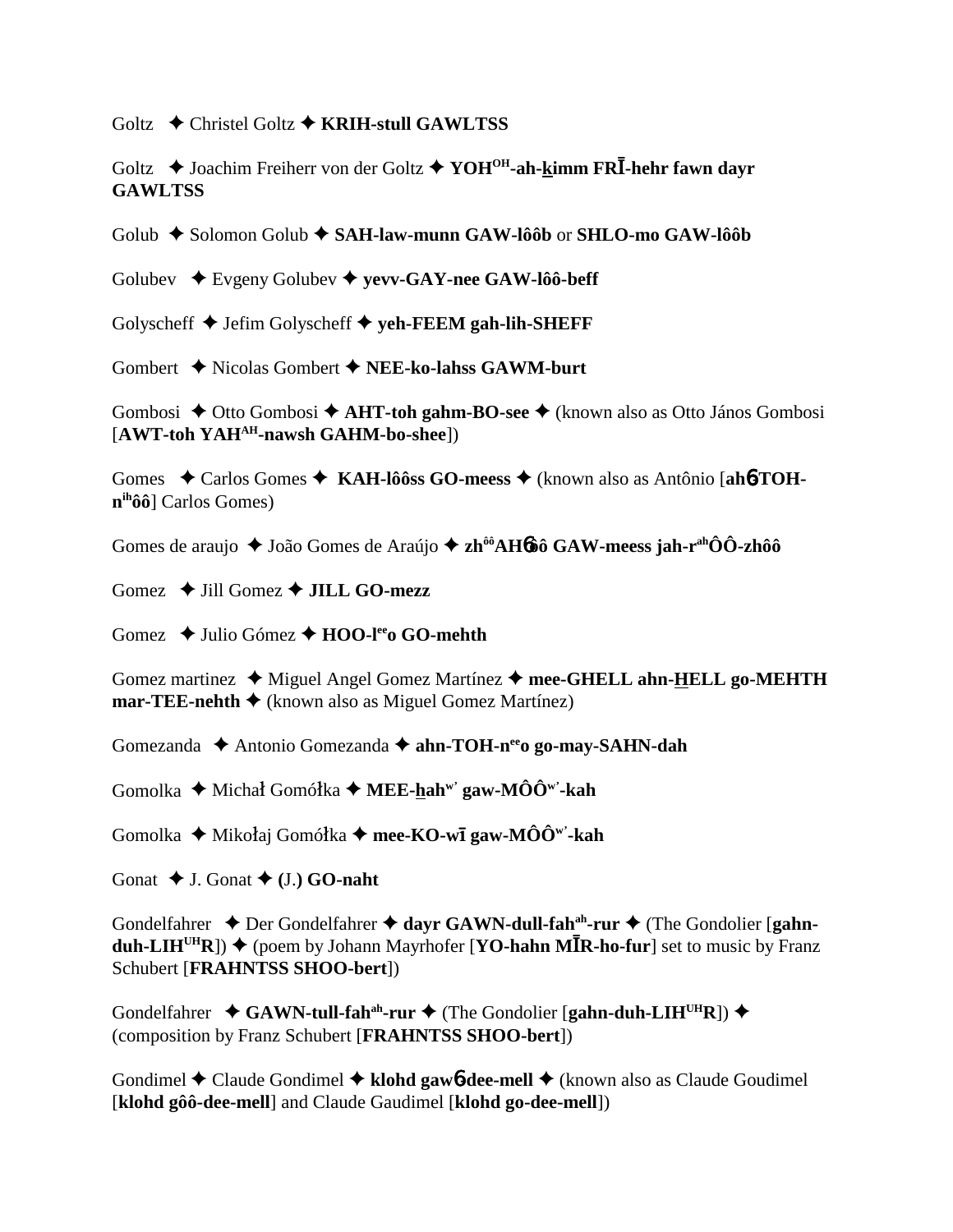Gondoliers  $\triangle$  The Gondoliers  $\triangle$  (The) gahn-duh-LIH<sup>UH</sup>RZ  $\triangle$  (an opera, with music by Arthur Sullivan [AR-thur SULL-lih-vunn] and libretto by William S. Gilbert [WILL-l<sup>ih</sup>umm S. GHILL-burt])

Goni ◆ Antonio Peña y Goñi ◆ ahn-TOH-n<sup>ee</sup>o PAY-n'yah ee GO-n'yee

Gonnenwein  $\blacklozenge$  Wolfgang Gönnenwein  $\blacklozenge$  VAWLF-gahng GÖN-nunn-v $\bar{\mathbf{u}}$ n

Gonzales  $\triangle$  Dalmacio Gonzales  $\triangle$  dahl-MAH-th<sup>ee</sup> gawn-THAH-layss

Gonzalez  $\triangle$  Ruben Gonzalez  $\triangle$  ROO-bunn gawn-ZAH-lezz

Gonzalez avila ◆ Jorge González-Avila ◆ HAWR-hay gawn-SAH-less-ah-VEE-lah

Gonzalo  $\triangle$  Ángel Gonzalo  $\triangle$  AHN-hell gawn-THAH-lo

Goode  $\triangle$  Richard Goode  $\triangle$  RIH-churd GÔÔD

Goossens  $\triangle$  Eugène Goossens  $\triangle$  {vôô-ZHAYN GOOSS-sunnz} ö-zhavn GOH<sup>OH</sup>SS-sennss

Goossens  $\triangle$  Léon Goossens  $\triangle$  LAY-ahn GOOSS-sunnz

Goossens  $\triangle$  Marie Goossens  $\triangle$  muh-REE GOOSS-sunnz  $\triangle$  (known also as Marie Henriette [henn-ree-ETT-tuh] Goossens)

Goossens  $\triangle$  Sidonie Goossens  $\triangle$  SIH-doh-nee GOOSS-sunnz

Goossens  $\triangle$  Sir Eugène Goossens  $\triangle$  (Sir) {vôô-ZHAYN GOOSS-sunnz} ö-zhavn goh<sup>oh</sup>sssennss ◆ (known also as Sir Aynsley [AYNZ-lih] Eugéne Goosens)

Goosses  $\triangle$  Christian Goosses  $\triangle$  KRIH-st<sup>ih</sup>ahn GOHSS-sess

Goovaerts  $\triangle$  Alphonse Goovaerts  $\triangle$  ahl-fawbes GOH<sup>OH</sup>-varts  $\triangle$  (known also as Alphonse Jean Marie André [zhaho mah-ree aho-dray] Goovaerts)

Gopak  $\triangle$  gah-PAHK  $\triangle$  (Russian translation by Mey [MAY] of a text in Ukrainian by Shevchenko [sheff-CHENN-kuh] set to music under the title *Gopak* [gah-PAHK] by Modest Mussorgsky [mah-D<sup>Y</sup>ESST MOOSS-surk-skee])

Gorchakov  $\triangle$  Sergei Gorchakov  $\triangle$  sehr-GAY<sup>EE</sup> gar-chah-KAWF

Gorczycki ◆ Grzegorz Gerwazy Gorczycki ◆ JEH-gawrsh ghehr-VAH-zih gawr-CHITTSSkee

Gordeli  $\triangle$  Otar Gordeli  $\triangle$  ah-TAR gar-DAY-Ivee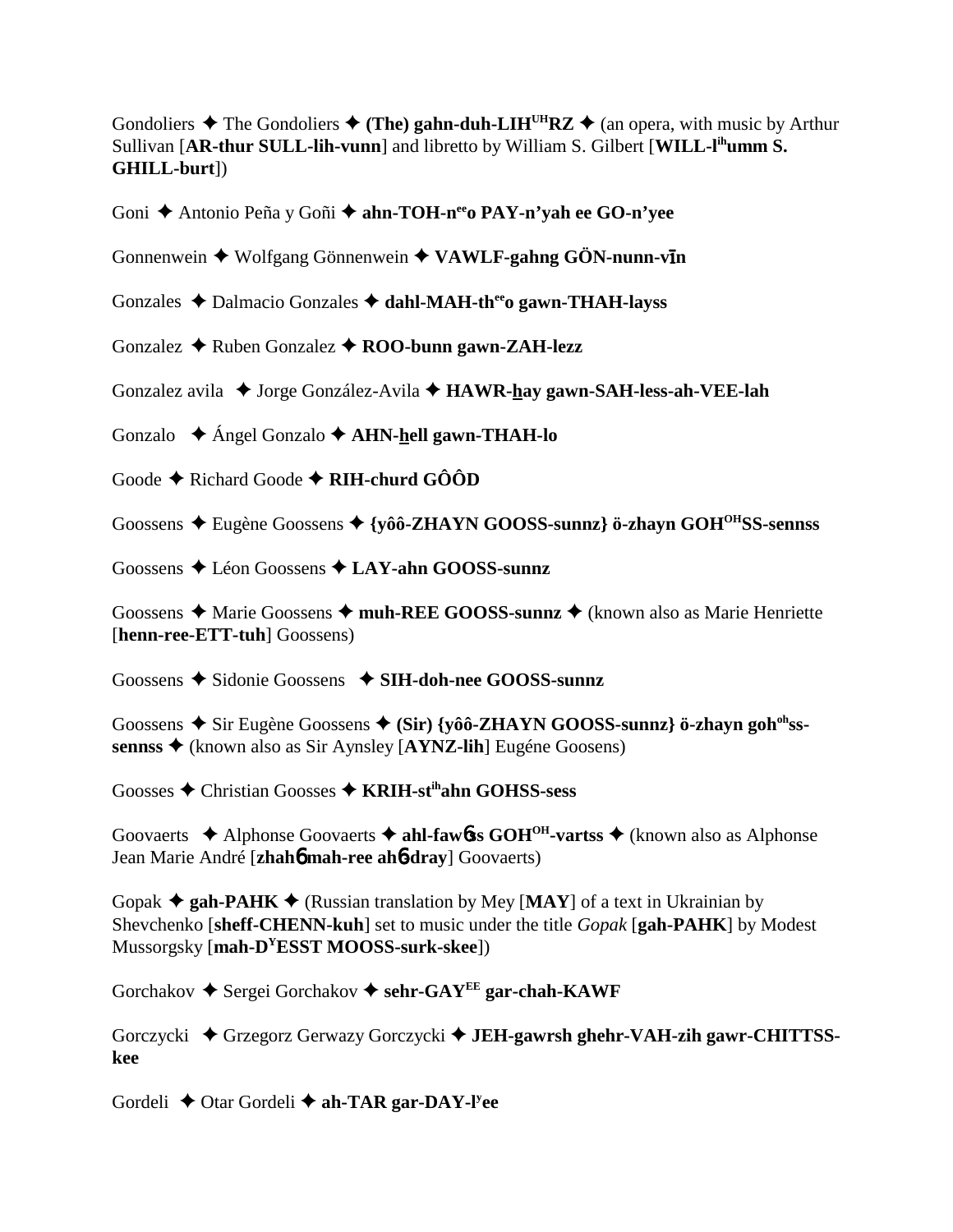Gordigiani ◆ Luigi Gordigiani ◆ l<sup>oo</sup>EE-jee gohr-dee-JAH-nee

Gordon  $\triangle$  Jacques Gordon  $\triangle$  **ZHACK GAWR-dunn** 

Gordon  $\triangle$  James Carel Gerhard Gordon  $\triangle$  JAYMZ KAH-rull GHEHR-hart GAWR-dawn

Gordon ◆ Rafael Mitjana y Gordón ◆ rah-fah-ELL meet-HAH-nah ee gawr-DAWN

Gorecki Henryk Górecki **HENN-rick gôô-RETTSS-kee** (known also as Henryk Mikołaj [**mee-KO-wī**] Górecki)

Gorg  $\bigstar$  Joseph Schmidt-Görg  $\bigstar$  YOH<sup>OH</sup>-zeff SHMITT-GÖRK

Gorin  $\triangle$  Igor Gorin  $\triangle$  {**EE-gohr GO-rinn**} **EE-gur GAW-rinn** 

Gorini Gino Gorini **JEE-no go-REE-nee**

Goritz **→** Otto Goritz **→ AWT-toh GO-rittss** 

Gorme  $\rightarrow$  Eydie Gorme  $\rightarrow$  **EE-dee gawr-MAY** 

Gorney  $\triangleq$  Jay Gorney  $\triangleq$  **JAY GAWR-nee** 

Gorno Albino Gorno **ahl-BEE-no GOHR-no**

Gorno Romeo Gorno **ro-MAY-o GOHR-no**

Goro  $\triangleq$  gaw-law  $\triangleq$  (character in the opera *Madama Butterfly* [**mah-DAH-mah** (**Butterfly**)] — *Madam* [**MA-dumm**] *Butterfly*; music by Giacomo Puccini [**JAH-ko-mo poo-CHEE-nee**]; libretto by Luigi Illica [l<sup>oo</sup>EE-jee eel-LEE-kah] and Giuseppe Giacosa [joo-ZAYP-pay jah-KO**zah**] after David Belasco [**buh-LASS-ko**] and John Luther Long [**JAHN LOO-thur LAWNG**])

Gorodnitzki  $\triangleq$  Sascha Gorodnitzki  $\triangleq$  {SA-shuh gaw-rawd-NITTZ-kee} SAH-shuh gah**rahd-NYITTZ-kee**

Gorokhovskaia Eugenya Gorokhovskaia **yevv-GAYN-yuh gah-rah-KAWF-skuh-ihuh**

Gorr  $\triangle$  Rita Gorr  $\triangle$  **REE-tah GAWR** 

Gorrio  $\triangle$  Tobia Gorrio  $\triangle$  TAW-b<sup>ee</sup>ah GAWR-r<sup>ee</sup>  $\triangle$  (pseudonym used by Arrigo Boito [ar-**REE-go bo-EE-toh**])

Gorter  $\triangle$  Albert Gorter  $\triangle$  AHL-pert GAWR-tur

Goscalch **gaw-skahlsh**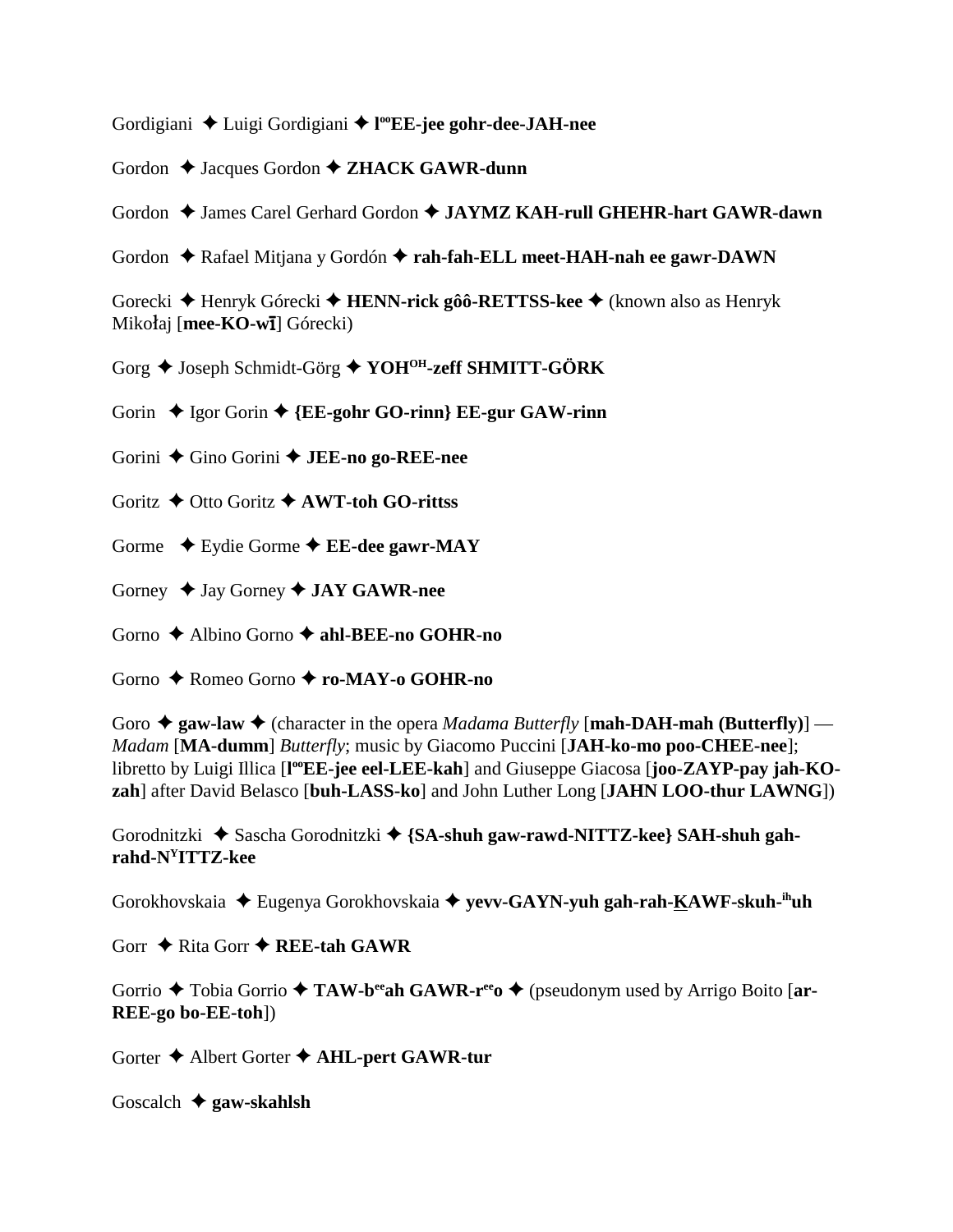Gospodi pomiluj  $\triangle$  Gospodi Pomiluj  $\triangle$  GAWSS-paw-d<sup>y</sup>ee PAW-mih-lôô<sup>ee</sup>  $\triangle$  (*Kyrie* [KÜreay] from the Glagolitic [gla-go-LIH-tick] mass by Leoš Janáček [LEH-awsh yah-NAH<sup>AH</sup> $check)$ 

Goss  $\triangle$  John Goss  $\triangle$  JAHN GAWSS

Gossage  $\triangleleft$  Julie Gossage  $\triangleleft$  JOO-lee GAHSS-sihj

Gossec  $\triangle$  François-Joseph Gossec  $\triangle$  frah**6-swah zho-zeff gawss-seck** 

Gostuski  $\triangle$  Dragutin Gostuški  $\triangle$  drah-GÔÔ-tinn gawss-TÔÔSH-kee

Gothenburg symphony orchestra  $\bullet$  Gothenburg Symphony Orchestra  $\bullet$  GAH-thunn-burg **(Symphony Orchestra)**  $\blacklozenge$  (Gothenburg is an Americanized version of the Swedish Göteborg  $[$ gö-tuh-BAW<sup>UH</sup>R<sup>y'</sup>])

Gothoni ◆ Ralf Gothoni ◆ RAHLF GAW-toh-nee

Gotovac  $\triangleleft$  Jakov Gotovac  $\triangleleft$  YAH-kawy GAW-taw-vahtss

Gott der herr ist hirte mir  $\triangleleft$  Gott, der Herr ist Hirte mir  $\triangleleft$  GAWT, dayr HEHR isst HIHRtuh meer  $\triangle$  (The Lord is My Shepherd)  $\triangle$  (song from *Biblische Lieder* [BIPP-lih-shuh LEE $dur$ ] — Biblical Songs — by Antonín Dvořák [AHN-taw-n<sup>y</sup>ee<sup>ee</sup>n d'VAW-'shah<sup>ah</sup>k])

Gott erhor mit langmut mein flehn  $\triangle$  Gott, erhör' mit Langmut mein Flehn  $\triangle$  GAWT, ehr- $\angle$ HÖR mitt LAHNG-môôt m $\overline{\text{In FLAYN}}$   $\triangle$  (Hear My Cry)  $\triangle$  (song from *Biblische Lieder*) [BIPP-lih-shuh LEE-dur] — Biblical Songs — by Antonín Dvořák [AHN-taw-n<sup>y</sup>ee<sup>ee</sup>n]  $d'VAW-rshah<sup>ah</sup>k$ ])

Gott hat den herrn auferwecket  $\triangleleft$  Gott hat den Herrn auferwecket  $\triangleleft$  GAWT HAHT dayn **HEHRN AH<sup>** $\hat{0}$ **<sup>0</sup>-fur-veh-kutt**  $\blacklozenge$  (God Has Resurrected the Lord)  $\blacklozenge$  (cantata [kunn-TAH-tuh]</sup> by Carl Philipp Emanuel Bach [KARL FEE-lipp ay-MAH<sup>AH</sup>-n<sup>oo</sup>ayl BAHK])

Gott ist unsre zuversicht  $\triangle$  Gott ist unsre Zuversicht  $\triangle$  GAWT isst  $\hat{O}$ ONSS-ruh TSOO-fehr**zihht**  $\triangle$  (Rest Thy Faith on God)  $\triangle$  (cantata [**kunn-TAH-tuh**] by Johann Sebastian Bach [YOhahn {suh-BASS-t<sup>ih</sup>unn BAHK} zay-BAH-st<sup>ih</sup>ahn BAH<u>K</u>])

Gott o hore hor auf mein gebet  $\triangle$  Gott, o höre, hör' auf mein Gebet  $\triangle$  GAWT, O HÖ-ruh, HÖR ah<sup>ôô</sup>f min guh-BAYT (God, Hear My Prayer)  $\blacklozenge$  (song from *Biblische Lieder* [BIPP-lihshuh LEE-dur]— Biblical Songs — by Antonín Dvořák [AHN-taw-n<sup>y</sup>ee<sup>ee</sup>n d'VAW-'shah<sup>ah</sup>k])

Gott soll allein mein herze haben  $\triangle$  Gott soll allein mein Herze haben  $\triangle$  GAWT zawl ahl-LIN min HEHR-tsuh HAH-bunn  $\blacklozenge$  (God Alone Must Have My Heart)  $\blacklozenge$  (cantata [kunn-TAHtuh] by Johann Sebastian Bach [YO-hahn {suh-BASS-t<sup>ih</sup>unn BAHK} zay-BAH-st<sup>ih</sup>ahn **BAHK])**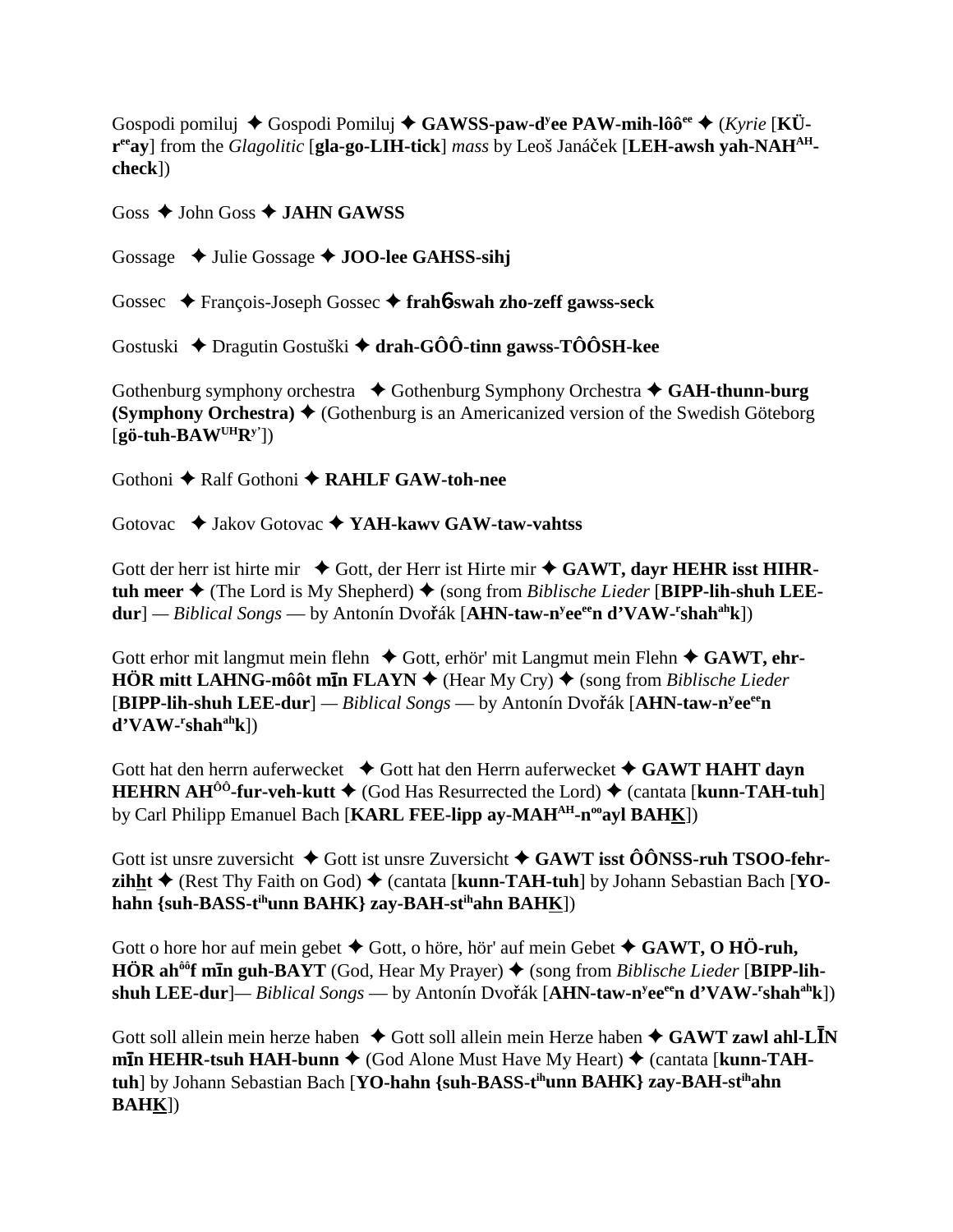Gott versorget alles leben  $\triangle$  Gott versorget alles Leben  $\triangle$  GAWT fehr-ZAWR-gutt AHL-luss **LAY-bunn**  $\triangle$  (God supports all life)  $\triangle$  (aria from the cantata [**kunn-TAH-tuh**] *Es wartet alles* auf dich [ess VAR-tutt AHL-luss ah<sup>ôô</sup>f DIHH] by Johann Sebastian Bach [YO-hahn {suh-**BASS-tihunn BAHK} zay-BAH-stihahn BAHK**])

Gott wie dein name so ist auch dein ruhm  $\triangle$  Gott, wie dein Name, so ist auch dein Ruhm  $\triangle$ **GAWT, vee din NAH-muh, ZO isst ah<sup>** $00$ **</sup>k din ROOM**  $\blacklozenge$  **(God, as Thy Name Is, So Is Thy** Praise) ◆ (cantata [kunn-TAH-tuh] by Johann Sebastian Bach [YO-hahn {suh-BASS-t<sup>ih</sup>unn **BAHK} zay-BAH-stihahn BAHK**])

Gotterdammerung  $\blacklozenge$  Die Götterdämmerung  $\blacklozenge$  dee GÖT-tur-temm-muh-rôông  $\blacklozenge$  (Twilight of the Gods)  $\triangleq$  (an opera, with music and libretto by Richard Wagner [**RIH-hart VAHG-nur**]; libretto after *Siegfrieds Tod* [**ZEEK-freetss TOHT**] — *Siegfried's* [**SEEG-freedz**] *Death*)

Gotterdammerung  $\blacklozenge$  Götterdämmerung  $\blacklozenge$  GÖT-tur-temm-muh-rôông  $\blacklozenge$  (Twilight of the Gods)  $\triangle$  (an opera, with music and libretto by Richard Wagner [**RIH-hart VAHG-nur**]; libretto after *Siegfrieds Tod* [**ZEEK-freetss TOHT**] — *Siegfried's* [**SEEG-freedz**] *Death*)

Gottes zeit ist die allerbeste zeit actus tragicus  $\triangle$  Gottes Zeit ist die allerbeste Zeit /Actus Tragicus/ **GAWT-tuss TST isst dee AHL-lur-beh-stuh TST /AHK-tôôss TRAH-jihkôôss/ ♦ (cantata [kunn-TAH-tuh**] by Johann Sebastian Bach [**YO-hahn {suh-BASS-t<sup>ih</sup>unn BAHK} zay-BAH-stihahn BAHK**])

Gottfried **GAWT-freet**

Gotthelf  $\blacklozenge$  Felix Gotthelf  $\blacklozenge$  FAY-lickss GAWT-hellf

Gottlieb Gordon Gottlieb **GAWR-d'n GAHT-leeb**

Gottlieb Jack Gottlieb **JACK GAHT-leeb**

Gottschalg  $\triangle$  Alexander Wilhelm Gottschalg  $\triangle$  ah-leck-SAHN-tur VILL-hellm GAWT**shahlk**

Gottschalk Louis Moreau Gottschalk **LOO-uss maw-RO GAWT-shawlk**

Gottwald Clytus Gottwald **KLÜ-tôôss GAWT-vahlt**

Gotz  $\rightarrow$  Ralf Götz  $\rightarrow$  RAHLF GÖTSS

Gotze Emil Gotze **AY-meel GAWT-tsuh**

Gotze  $\triangle$  Johann Nikolaus Konrad Götze  $\triangle$  YO-hahn NEE-ko-lah<sup>ôô</sup>ss KAWN-raht GÖT**tsuh**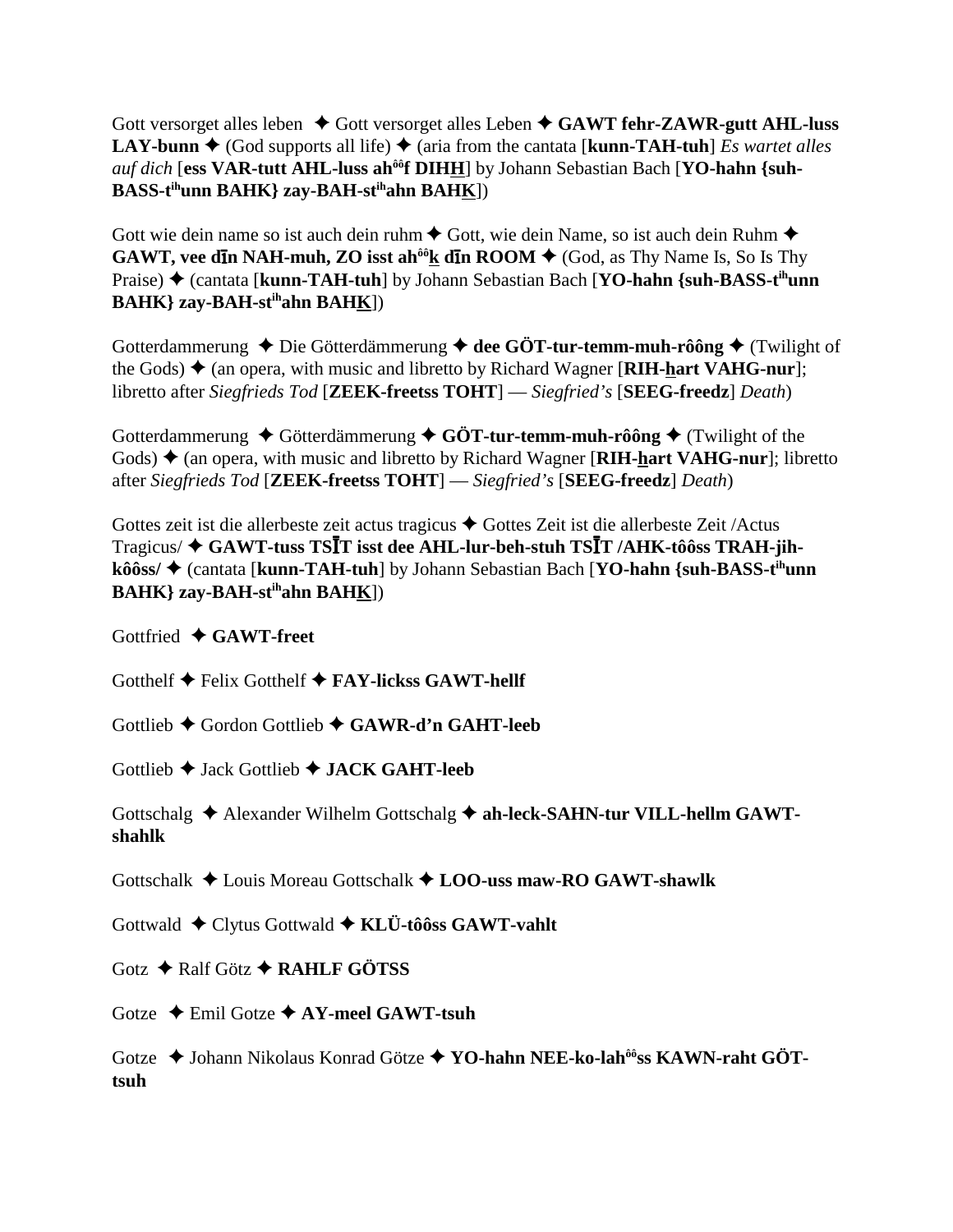Gotze **→** Karl Götze **→ KARL GÖT-tsuh** 

Goudimel  $\triangle$  Claude Goudimel  $\triangle$  klohd gôô-dee-mell  $\triangle$  (the last name is also spelled Gaudimel, Gaudiomel, Godimel, Gondimel, Goudmel, and Gudmel)

Goudoever Henri Daniel van Goudoever **HENN-ree DA-nihull funn KO-doo-vur**

Goufas Vangelis Goufas **vah-GAY-liss GOO-fahss**

Goujon swanen Goujon-Swanen **gôô-zhaw**6**-svah-nah**6

Gould ◆ Glenn Gould ◆ GLENN GOOLD ◆ (known also as Glenn Herbert [**HUR-burt**] Gould)

Gould **←** Martin Gould ← MAR-t'n GOOLD

Gould **←** Morton Gould ← **MAWR-t'n GOOLD** 

Gould ◆ Nathaniel Duren Gould ◆ nuh-THA-n<sup>ih</sup>ull DÔÔ-runn GOOLD

Goulet **→** Robert Goulet **→ RAH-burt gôô-lay** ◆ (known also as Robert Gerard [**juh-RARD**] Goulet)

Goulut Philippe Goulut **fee-leep gôô-lü**

Gounet Thomas Gounet **taw-mah gôô-neh**

Gounod  $\triangle$  Charles Gounod  $\triangle$  sharl gôô-no  $\triangle$  (known also as Charles François [frah**6**-swah] Gounod)

Gouverneur  $\triangle$  Le Gouverneur  $\triangle$  luh gôô-vehr-nör  $\triangle$  (Tutor)  $\triangle$  (character in the opera *Le Comte Ory* [**luh kaw**6**-taw-ree**] — *Count Ory*; music by Gioachino Rossini [**j ohah-KEE-no rohss-SEE-nee**]; libretto by Eugène Scribe [**ö-zhenn skreeb**] and Charles-Gaspard Delestre-Poirson [**sharl-gahss-par d'less-tr'-pwar-saw**6])

Gouvy Louis Théodore Gouvy **l ôôee tay-aw-dawr gôô-vee**

Gow ♦ George Coleman Gow ♦ **JAW-urj KOHL-munn GOW** 

Gow  $\triangle$  Nathaniel Gow  $\triangle$  nuh-THA-n<sup>ih</sup>ull GOW

 $Gow \triangleleft$  Niel  $Gow \triangleleft$  **NEEL GOW** 

Goyescas / **go-YAYSS-kahss** / (an opera, with music by Enrique Granados [**ayn-REE-kay grah-NAH-thawss**] and libretto by Fernando Periquet y Zuaznabar [**fehr-NAHN-doh pay-ree-**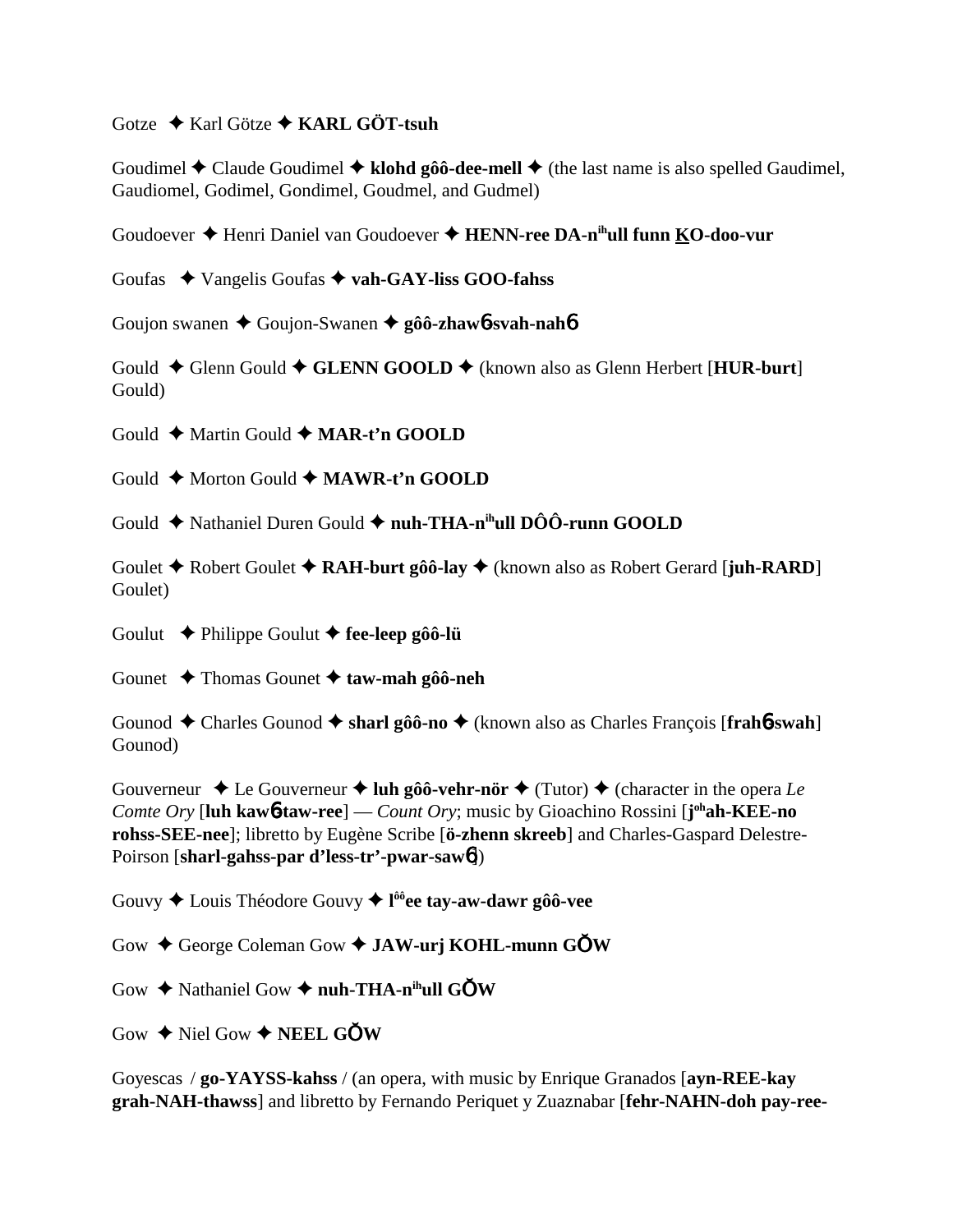## **KETT** ee th<sup>oo</sup>ath-nah-VAR])

Gozzi ◆ Carlo Gozzi ◆ KAR-lo GOHT-tsee

Grab und mond  $\blacklozenge$  GRAHP ô ônt MAWNT  $\blacklozenge$  (Grave and Moon)  $\blacklozenge$  (poem by Johann Seidl [YO-hahn ZI-t'l] set to music by Franz Schubert [FRAHNTSS SHOO-bert])

Grabbe  $\triangle$  Johann Grabbe  $\triangle$  YO-hahn GRAHB-buh

Graben hoffmann  $\blacklozenge$  Gustav Graben-Hoffmann  $\blacklozenge$  GÔÔ-stahf GRAH-bunn-HAWFF-mahn  $\blacklozenge$ (known also as Gustav Heinrich Graben-Hoffmann  $[G\hat{O}\hat{O}$ -stahf  $H\overline{I}N$ -rihh GRAH-bunn-HAWFF-mahn])

Grabert  $\triangleleft$  Martin Grabert  $\triangleleft$  MAR-teen GRAH-bert

Grabmusik  $\blacklozenge$  GRAHP-moo-zeek  $\blacklozenge$  (Funeral Music)  $\blacklozenge$  (composition by Wolfgang Amadeus Mozart [VAWLF-gahng ah-mah-DAY-ôôss MO-tsart])

Grabner  $\triangle$  Hermann Grabner  $\triangle$  HEHR-mahn GRAHP-nur

Grabois  $\triangle$  Daniel Grabois  $\triangle$  DA-n<sup>ih</sup>ull grah-bwah

Grabovsky  $\triangleleft$  Leonid Grabovsky  $\triangleleft$  lay-ah-N<sup>Y</sup>ITT grah-BAWF-skee

Grabowski  $\triangle$  Anjuta Grabowski  $\triangle$  ahn-YOO-tuh grah-BAWF-skee

Graca ← Fernando Lopes-Graça ← fer-NA**6-dôô LAWPSS-GRA-suh** 

Grace  $\triangle$  La grace  $\triangle$  lah grahss  $\triangle$  (march by Georg Philipp Telemann [GAY-awrk FEE-lipp] TAY-luh-mahn])

Gracias agimus tibi  $\triangleleft$  GRUH-sih-uss UH-jih-môôss TEE-bih  $\triangleleft$  (section of the Latin *Messa* solenne [MAYSS-sah so-LAYN-neh] — Solemn Mass — set to music by Giovanni Baptista Pergolesi [jo-VAHN-nee bahp-TEE-stah payr-go-LAY-zee])

Gracis  $\triangle$  Ettore Gracis  $\triangle$  ayt-TOH-ray GRAH-cheess

Grad  $\triangle$  Gabriel Grad  $\triangle$  gahb-r<sup>ee</sup>AYL GRAHD

Gradener  $\triangle$  Carl Grädener  $\triangle$  KARL GRAY-duh-nur  $\triangle$  (known also as Carl Georg Peter Grädener [KARL GAY-awrk PAY-tur GRAY-duh-nur])

Gradener ◆ Hermann Grädener ◆ HEHR-mahn GRAY-duh-nur ◆ (known also as Hermann Theodor Otto [TAY-o-doh<sup>oh</sup>r AWT-toh] Grädener)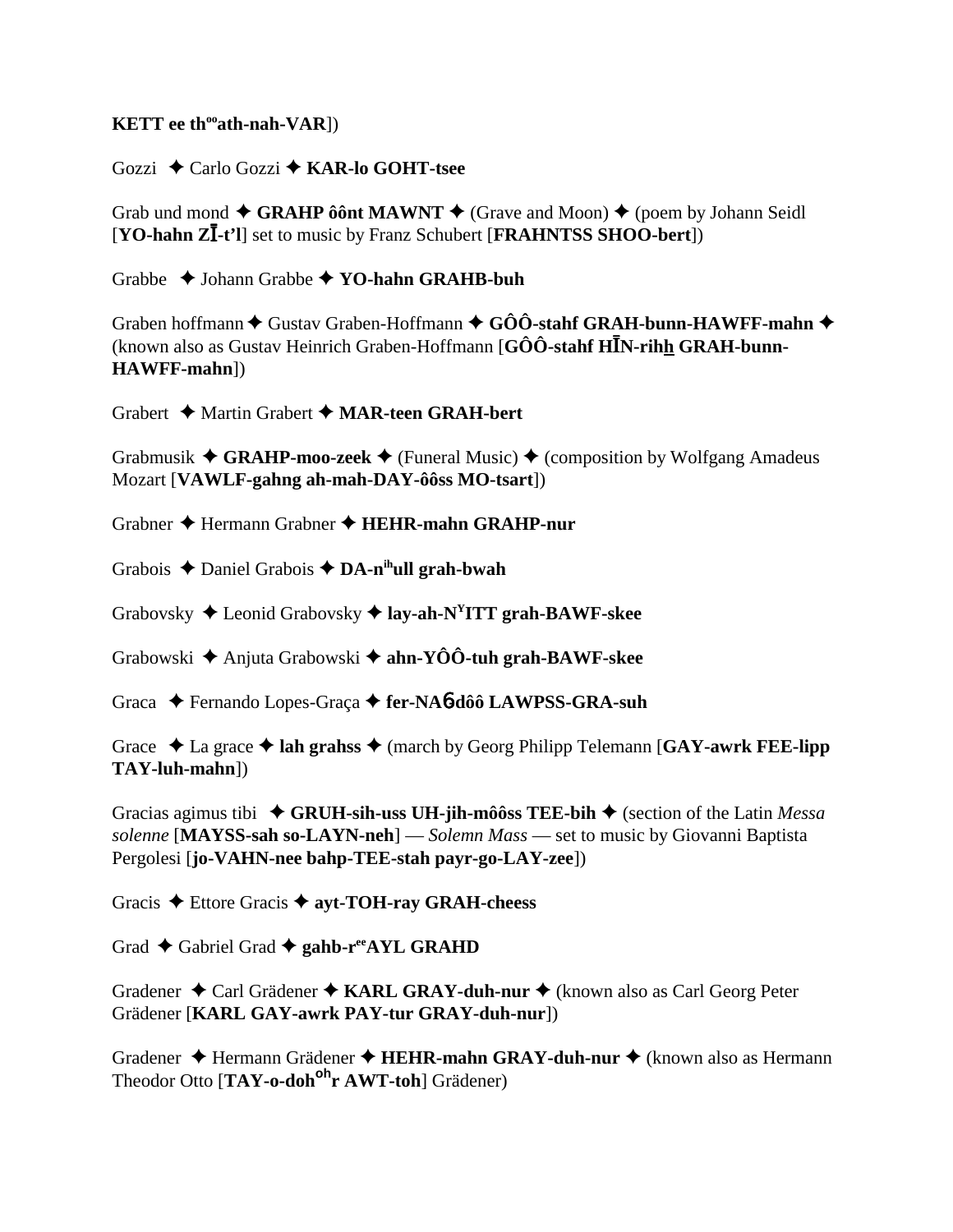Gradenwitz  $\triangleq$  Peter Gradenwitz  $\triangleq$  PAY-tur GRAH<sup>AH</sup>-dunn-vittss  $\triangleq$  (known also as Peter Werner Emanuel [VEHR-nur ay-MAH<sup>AH</sup>-n<sup>oo</sup>ayl] Gradenwitz)

Gradstein ◆ Alfred Gradstein ◆ AHL-frett GRAHT-shtin

Graduale  $\rightarrow$  gruh-dôô-AH-leh  $\rightarrow$  (Gradual)  $\rightarrow$  (section of the Latin mass set to music by various composers)

Graef  $\triangle$  Richard Graef  $\triangle$  RIH-churd GRAYF

Graener ◆ Paul Graener ◆ PAH<sup>ÔÔ</sup>L GRAY-nur

Graeser  $\blacklozenge$  Wolfgang Graeser  $\blacklozenge$  VAWLF-gahng GRAY-zur

Graetzer ◆ Guillermo Graetzer ◆ ghee-ZHEHR-mo GRETT-tsur

Graf ◆ Herbert Graf ◆ {HUR-burt GRAFF} HEHR-pert GRAHF

Graf  $\triangle$  Kathrin Graf  $\triangle$  KAHT-rinn GRAHF

Graf  $\triangle$  Max Graf  $\triangle$  MAHKSS GRAHF

Graf  $\triangle$  Walter Graf  $\triangle$  VAHL-tur GRAHF

Graf eberstein  $\blacklozenge$  Graf Eberstein  $\blacklozenge$  GRAHF AY-bur-shtin  $\blacklozenge$  (Count Eberstein)  $\blacklozenge$ (composition by Carl Loewe [KARL LÖ-vuh])

Graf peter homonay  $\triangle$  Graf Peter Homonay  $\triangle$  GRAHF PAY-tur HO-mo-nī  $\triangle$  (character in the operetta Der Zigeunerbaron [dayr tsee-GOY-nur-pah-rohn] — The Gypsy Baron; music by Johann Strauss II [YO-hahn SHTRAH<sup>ÔÔ</sup>SS II]; libretto by Ignaz Schnitzer [IGG-nahtss **SHNITT-tsur** after Mor Jókai [MOHR YOH<sup>OH</sup>-kah<sup>ih</sup>])  $\blacklozenge$  (Graf = Count)

Graf von gallenberg  $\blacklozenge$  Wenzel Robert, Graf von Gallenberg  $\blacklozenge$  VENN-tsull ROH<sup>OH</sup>-bert, **GRAHF fawn GAHL-lunn-pehrk**  $\triangleleft$  (Graf = Count)

Graf von hochberg  $\triangle$  Hans Heinrich, XIV, Bolko Graf von Hochberg  $\triangle$  HAHNSS HIN-rihh, XIV, BAWL-ko GRAHF fawn HOHK-perk  $\blacklozenge$  (Graf = Count)

Graf zedlau  $\triangle$  Graf Zedlau  $\triangle$  GRAHF TSETT-lah<sup> $\delta \hat{\theta}$ </sup> (character in the operetta Wiener Blut [VEE-nur BLOOT] — Vienna Blood; music by Johann Strauss II [YO-hahn SHTRAH<sup>00</sup>SS] II]; libretto by Victor Léon [veek-tawr lay-awol] and Leo Stein [LAY-o SHTIN])  $\blacklozenge$  (Graf = Count)

Graffigna  $\triangle$  Achille Graffigna  $\triangle$  ah-KEEL-lay grahf-FEE-n'vah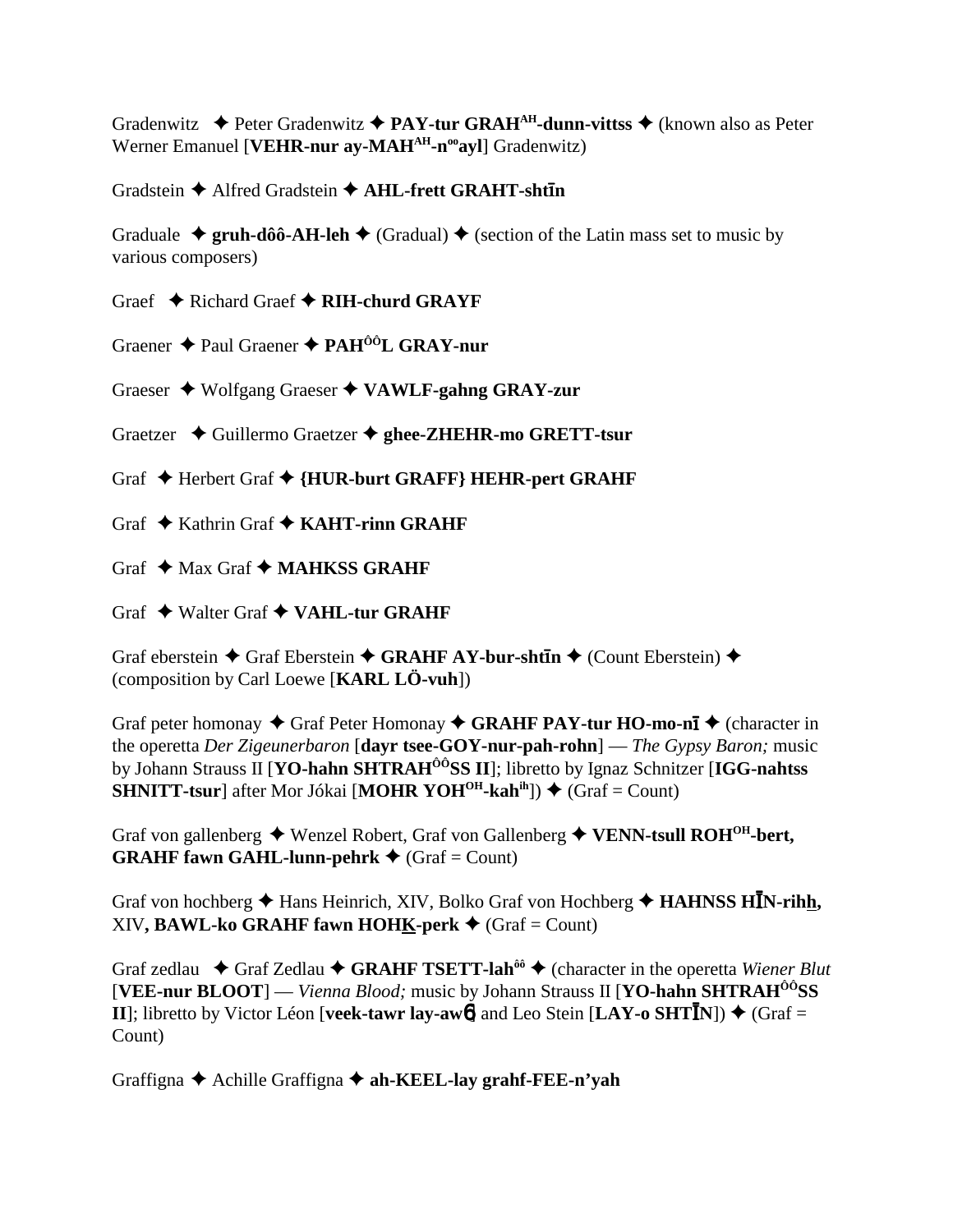Graffman  $\blacklozenge$  Gary Graffman  $\blacklozenge$  GA-ree GRAFF-munn

Grafin mariza  $\rightarrow$  Gräfin Mariza  $\rightarrow$  **GRAY-finn mah-REE-tsah**  $\rightarrow$  (Countess Mariza)  $\rightarrow$  (an operetta, with music by Imre [**IMM-reh**] Kálmán [**KAHAHL-mahahn**]; libretto by Julius Brammer [**YOO-lihôôss BRAHM-mur**] and Alfred Grünwald [**AHL-frayt GRÜN-vahlt**]); also a character in the operetta)  $\triangleleft$  (Imre is known also as Emmerich [**EMM-meh-rihh**])

Grafinya mnogo **grah-FEEN-yuh m'NAW-guh** (ballad [**BAL-ludd**] featuring Tomsky [**TAWM-skee**] in the opera *Pique dame* [**peek dahm**] — *The Queen of Spades*; music by Peter Ilyich Tchaikovsky [**p'YAW-t'r ill-YEECH {chahih-KAWF-skee} chay-KAWF-skee**]; libretto by Modest Tchaikovsky [**mah-DYESST {chahih-KAWF-skee} chay-KAWF-skee**] after Alexander Sergeyevich Pushkin [**uh-ly ick-SAHN-d'r sehr-GAY-yeh-vihch POOSH-kinn**])

Graflinger Franz Gräflinger **FRAHNTSS GREH-flihng-ur**

Grahame  $\triangle$  Kenneth Grahame  $\triangle$  KENN-nuth GRAY-umm

Grahn  $\triangle$  Ulf Grahn  $\triangle$  **ÜLF GRAHN** 

Grainger ◆ Percy Grainger ◆ PUR-see GRAYN-jur ◆ (known also as George Percy Aldridge Grainger [**JAW-urj PUR-see AWL-drihj GRAYN-jur**])

Grajnert J. Grajnert wg J. W. Goethego **(**J.**) GR-nert VED-wôôk (**J. W.**) goht-VEH-go** (J. Grajnert according to Johann Wolfgang von Goethe [**YO-hahn VAWLF-gahng fawn GÖ-tuh**])

Gram  $\triangle$  Hans Gram  $\triangle$  {HANNZ GRAMM} HANNSS GRAHM

Gram  $\rightarrow$  Peder Gram  $\rightarrow$  **PEE-thuh GRAHM** 

Gramatges  $\triangle$  Harold Gramatges  $\triangle$  AH-rawld grah-MAHT-hayss

Gramm  $\triangle$  Donald Gramm  $\triangle$  DAH-nulld GRAMM  $\triangle$  (known also as Donald John [JAHN] Gramm)

Grammann  $\triangle$  Karl Gramman  $\triangle$  KARL GRAHM-mahn

Gran concerto sopra motivi dell opera i vespri siciliani di verdi  $\triangle$  Gran concerto sopra motivi dell opera 'I vespri siciliani' di Verdi **GRAHN kohn-CHAYR-toh SO-prah mo-TEE-vee dell Opay-rah EE VAY-spree see-chee-l<sup>ee</sup>AH-nee dee VAYR-dee ◆** (compositions by Antonio Pasculli [**ahn-TAW-n<sup>ee</sup>o pah-SKOOL-lee**])

Gran dereit  $\blacklozenge$  Gran dereit'  $\blacklozenge$  **GRAHN day-RAY<sup>EE</sup>T**  $\blacklozenge$  (sacred music from 13th-century Spain)

Gran dio  $\blacklozenge$  Gran Dio!  $\blacklozenge$  GRAHN DEE-o!  $\blacklozenge$  (Great God!)  $\blacklozenge$  (recitative [**reh-suh-tuh-**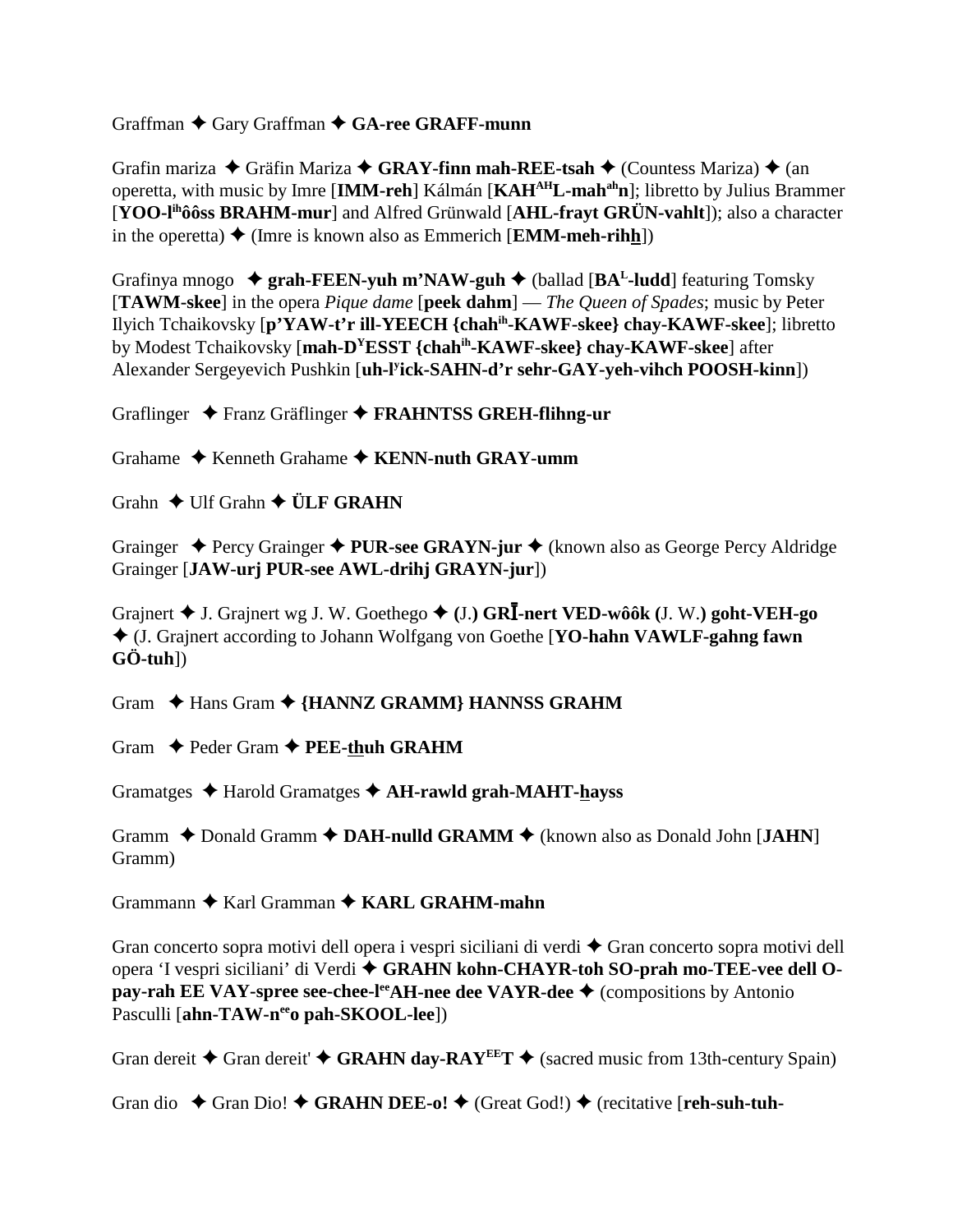**TEEV**] from the opera *Tancredi* [tahn-KRAY-dee]; music by Gioachino Rossini [j<sup>oh</sup>ah-KEEno rohss-SEE-nee]; libretto by Gaetano Rossi [gah<sup>ay</sup>-tah-no ROHSS-see] after Voltaire [vawl**tehr**])

Gran dio giusto dio che umile adoro ◆ Gran Dio! Giusto Dio che umile adoro ◆ GRAHN **DEE-o! JOO-stoh DEE-o kay oo-MEE-lay ah-DOH-ro ♦** (recitative [**reh-suh-tuh-TEEV**] and aria, with chorus, from the opera *Tancredi* [**tahn-KRAY-dee**]; music by Gioachino Rossini [j<sup>oh</sup>ah-KEE-no rohss-SEE-nee]; libretto by Gaetano Rossi [gah<sup>ay</sup>-tah-no ROHSS-see] after Voltaire [**vawl-tehr**])

Gran duetto concertante  $\triangle$  **GRAHN doo-AYT-toh kohn-chayr-TAHN-tay**  $\triangle$  (composition by Mauro Giuliani [**MAHOO-ro joo-leeAH-nee**])

Gran duo concertant  $\rightarrow$  grahn DOO-oh kohn-chayr-TAHNT  $\rightarrow$  (composition by Mauro Giuliani **+** [MAH<sup>00</sup>-ro joo-l<sup>ee</sup>AH-nee])

Gran partita **← GRAHN par-TEE-tah ←** (*Serenade in B Flat Major* by Wolfgang Amadeus Mozart [**VAWLF-gahng ah-mah-DAY-ôôss MO-tsart**])

Granada  $\rightarrow$  grah-NAH-thah  $\rightarrow$  (excerpt from *Suite española* [s<sup>ü</sup>eet ayss-pah-n'YO-lah] — *Spanish Suite* — by Isaac Albéniz [**ee-SAHK ahl-VAY-neeth**]) ♦ (*Spanish Fantasy* by Agustín Lara [**ah-goo-STEEN LAH-rah**])

Granados **→** Eduardo Granados → ay-th<sup>oo</sup>AR-doh grah-NAH-thawss → (known also as Eduardo Granados y Campiña [ay-th<sup>oo</sup>AR-doh grah-NAH-thawss ee kahm-PEE-n'yah])

Granados **→** Enrique Granados → **ayn-REE-keh grah-NAH-thawss** → (known also as Enrique Granados y Campiña [**ayn-REE-keh grah-NAH-thawss ee kahm-PEE-n'yah**])

Grancini ◆ Michel'Angelo Grancini ◆ mee-kayl-AHN-jay-lo grahn-CHEE-nee ◆ (known also as Michel'Angelo Grancino [**grahn-CHEE-no**])

Grancino Andrea Grancino **ahn-DRAY-ah grahn-CHEE-no**

Grancino Francesco Grancino **frahn-CHAY-sko grahn-CHEE-no**

Grancino ◆ Giovanni Grancino ◆ jo-VA**HN-nee grahn-CHEE-no** ◆ (known also as Giovanni Battista [**baht-TEE-stah**] Grancino)

Grancino **→** Michel'Angelo Grancino → mee-kayl-AHN-jay-lo grahn-CHEE-no → (known also as Michel'Angelo Grancini [**grahn-CHEE-nee**])

Grancino Paolo Grancino **PAHO-lo grahn-CHEE-no**

Grand choeur dialogue  $\triangle$  Grand choeur dialogué  $\triangle$  grah**6** kör d<sup>ee</sup>ah-lawg  $\triangle$  (Grand Chorus in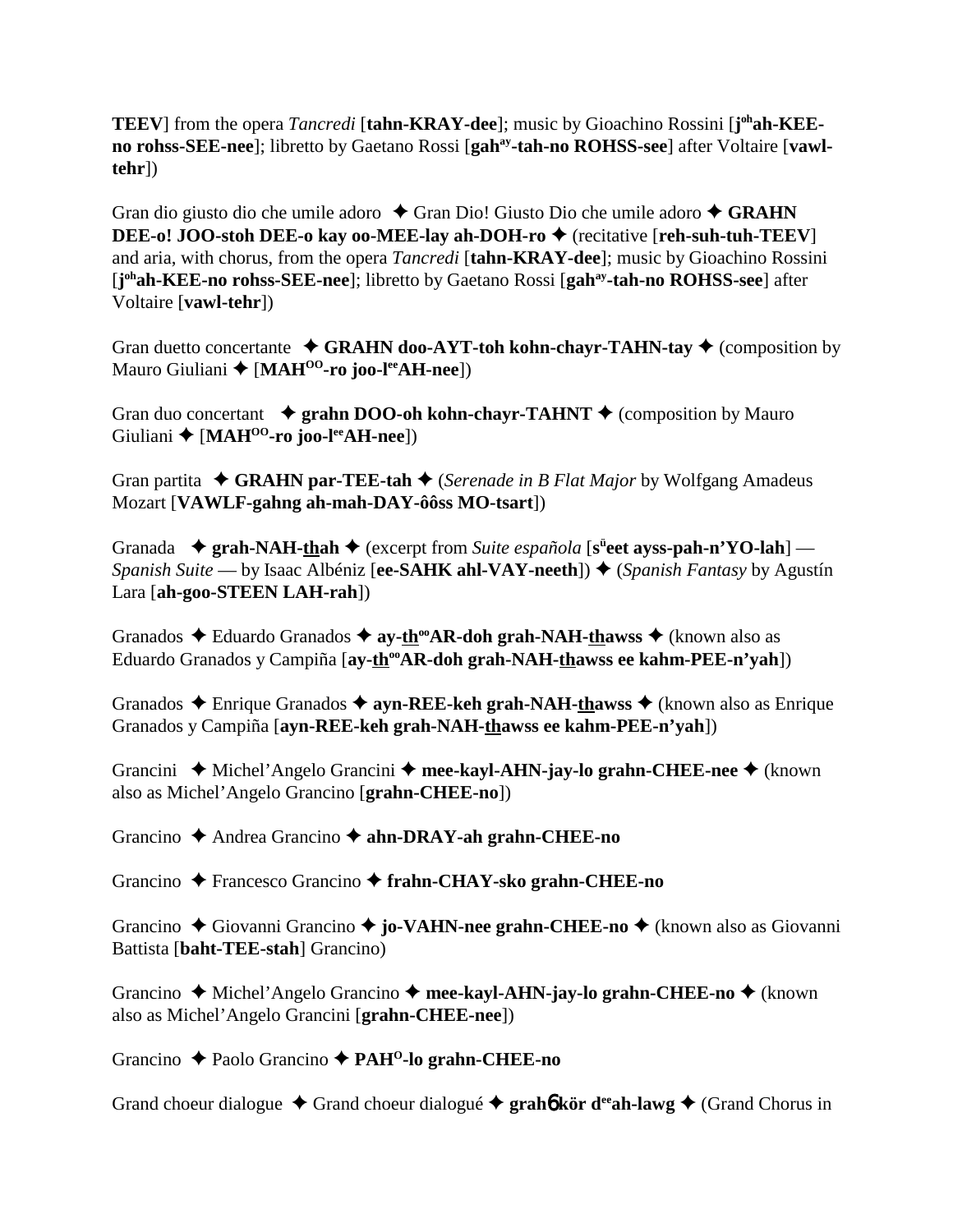Dialogue) (sacred music by Eugène Gigout [**ö-zhenn zhee-gôô**])

Grand duo concertant in a  $\triangle$  Grand duo concertant in A  $\triangle$  grah**6** d<sup>i</sup>o kaw**6-ser-tah6** (in A)  $\triangle$ (composition in sonata form by Mauro Giuliani [**MAHOO-ro joo-leeAH-nee**])

Grand fantasia triumfal  $\blacklozenge$  GRAND fann-TAY-z<sup>ee</sup>ah tree-oom-FAHL  $\blacklozenge$  (composition by Louis Moreau Gottschalk [**LOO-uss maw-RO GAWT-shawlk**])  $\blacklozenge$  *(triumfal* probably should be *triunfal*)

Grand fantasia triunfal  $\blacklozenge$  **GRAND fann-TAY-z<sup>ee</sup>ah tree-oon-FAHL**  $\blacklozenge$  (composition by Louis Moreau Gottschalk [**LOO-uss maw-RO GAWT-shawlk**])

Grand lustucru  $\triangle$  Le grand lustucru  $\triangle$  luh grah**6** lüs-tü-krü  $\triangle$  (The Big Bogeyman)  $\triangle$  (song from the opera *Marie Galante* [**mah-ree gah-lah**6**t**]; music by Kurt Weill [**KÔÔRT VL**]; libretto by Jacques Déval [**zhahk day-vahl**] and Fernay [**fehr-nay**])

Grande coquette  $\triangle$  La grande coquette  $\triangle$  lah grahod kaw-kett  $\triangle$  (The Great Coquette)  $\triangle$ (poem by Emilien Pacini [eh-mee-l<sup>ee</sup>ah**6** pah-chee-nee] set to music by Gioachino Rossini [j<sup>oh</sup>ah-**KEE-no rohss-SEE-nee**])

Grande inquisitore  $\triangle$  Il grande inquisitore  $\triangle$  eel GRAHN-day een-k<sup>oo</sup>ee-zee-TOH-ray  $\triangle$  (The Grand Inquisitor)  $\triangle$  (character in the opera *Don Carlo* [**dohn KAR-lo**]; music by Giuseppe Verdi [**joo-ZAYP-pay VAYR-dee**]; libretto by François Méry [**frah**6**-swah may-ree**] and Camille Du Locle [**{kah-meel dü law-kl'} kah-meey' dü law-kl'**] after Friedrich von Schiller [**FREET-rihh fawn SHILL-lur**])

Grande scene du triomphe  $\triangle$  Grande scène du triomphe  $\triangle$  **grah<sup>6</sup>d senn dü tree-awmf** (Grand Triumphal March)  $\blacklozenge$  (choral excerpt from the opera *Aïda* [ah-**EE-dah**]; music by Giuseppe Verdi [**joo-ZAYP-pay VAYR-dee**]; libretto by Antonio Ghislanzoni [**ahn-TAW-neeo ghee-zlahn-TSO-nee**] after A. Mariette [**mah-reeett**] and Camille Du Locle [**{kah-meel dü lawkl'} kah-meey' dü law-kl'**])

Grandert Johnny Grandert **YAWN-nü GRAHN-dert**

Grandi Alessandro Grandi **ah-layss-SAHN-dro GRAHN-dee**

Grandi  $\triangle$  Margherita Grandi  $\triangle$  mahr-guh-REE-tuh GRANN-dee

Grandioso liberamente Grandioso, liberamente **grahn-deeO-zo, lee-bay-rah-MAYN-tay**

Grandjany Marcel Grandjany **{mar-SELL grahnd-JAH-nee} mar-sell grah**6**-zhah**6**-nee** (known also as Marcel Georges Lucien [**zhawrzh lü-seeah**6] Grandjany)

Grandjean  $\triangle$  Axel Karl William Grandjean  $\triangle$  ACK-sull KARL VEE-l<sup>ee</sup>umm GRAHNT**zhahn**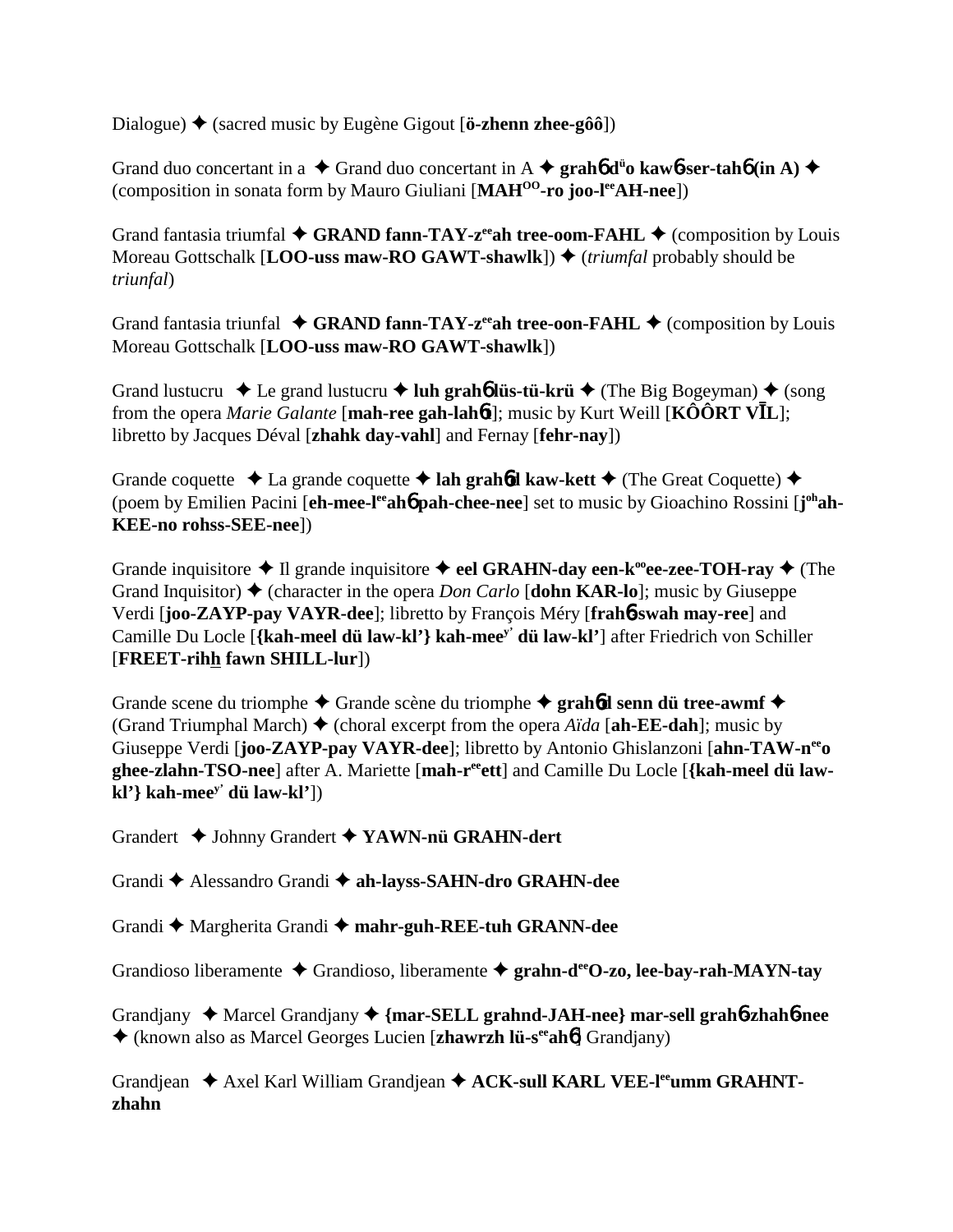Grandmother buryja  $\blacklozenge$  Grandmother Buryja  $\blacklozenge$  (Grandmother)  $B\hat{O}\hat{O}$ -r<sup>ih</sup>vah  $\blacklozenge$  (character in the opera *Jen*-*fa* [**yeh-NOOOO-fah**]; music by Leoš Janáek [**LEH-awsh yah-NAHAH-check**]; libretto by Janáček after Gabriela Preissová [GAH-pr<sup>ih</sup>eh-lah PR**ISS-saw-vah**<sup>ah</sup>])

Grandmougin Charles Grandmougin **sharl grah**6**-môô-zheh**6

Grandval Marie Félicie Clémence de Reiset Grandval **mah-ree fay-lee-see klay-mah**6**ss duh reh-zeh grah**6**d-vahl**

Grange Henry-Louis de la Grange **ah**6**-ree-lôôee duh lah grah**6**zh**

Granichstaedten **→** Bruno Granichstaedten → BROO-no GRAH-nihh-shteh-tunn

Grappelli Stéphane Grappelli **stay-fahn grahp-pell-lee** (known also as Stéphane Grappelly [**grahp-pell-lee**])

Grasbeck **→** Gottfrid Gräsbeck **→ GAWT-fridd GRASS-bayk** → (known also as Gottfrid Gustaf Unosson [**GOOSS-tahf OO-nawss-sawn**] Gräsbeck)

Grasse  $\triangle$  Edwin Grasse  $\triangle$  **EDD-wunn GRASS** 

Grassi Alex de Grassi **A-lickss duh GRASS-see**

Grassi Eugène Grassi **ö-zhenn grahss-see**

Grassini Josephina Grassini **jo-zeh-FEE-nah grahss-SEE-nee** (known also as Giuseppina Maria Camilla Grassini [**joo-zayp-PEE-nah mah-REE-ah kah-MEEL-lah grahss-SEE-nee**])

Graswurm Claudia Graswurm **KLAHOO-dihah GRAHSS-vôôrm**

Gratia plena  $\triangle$  GRAH-t<sup>ee</sup>ah PLAY-nah  $\triangle$  (Mexican song by Amadó Nervo [ah-mah-THO **NEHR-vo**] and Mario Talavera [MAH-re<sup>e</sup>o tah-lah-VAY-rah])

Gratiana dancing and singing  $\triangle$  To Gratiana Dancing and Singing  $\triangle$  (To) grah-ts<sup>ee</sup>AH-nah **(Dancing and Singing)**  $\blacklozenge$  (poem by Richard Lovelace [RIH-churd LUV-luss] set to music by W. Denis Browne [**W. DEH-nuss BRWN**])

Gratias  $\triangleleft$  GRAH-t<sup>ih</sup>uss  $\triangleleft$  (section of the Latin mass set to music by various composers)

Grau **←** Maurice Grau ← MAW-russ GRAH<sup>ÔÔ</sup>

Graudan ◆ Nicolai Graudan ◆ n<sup>y</sup>ee-kah-LAH<sup>IH</sup> GRAH<sup>00</sup>-dunn

Graun  $\triangle$  August Friedrich Graun  $\triangle$  AH<sup>ÔÔ</sup>-gôôst FREET-rihh GRAH<sup>ÔÔ</sup>N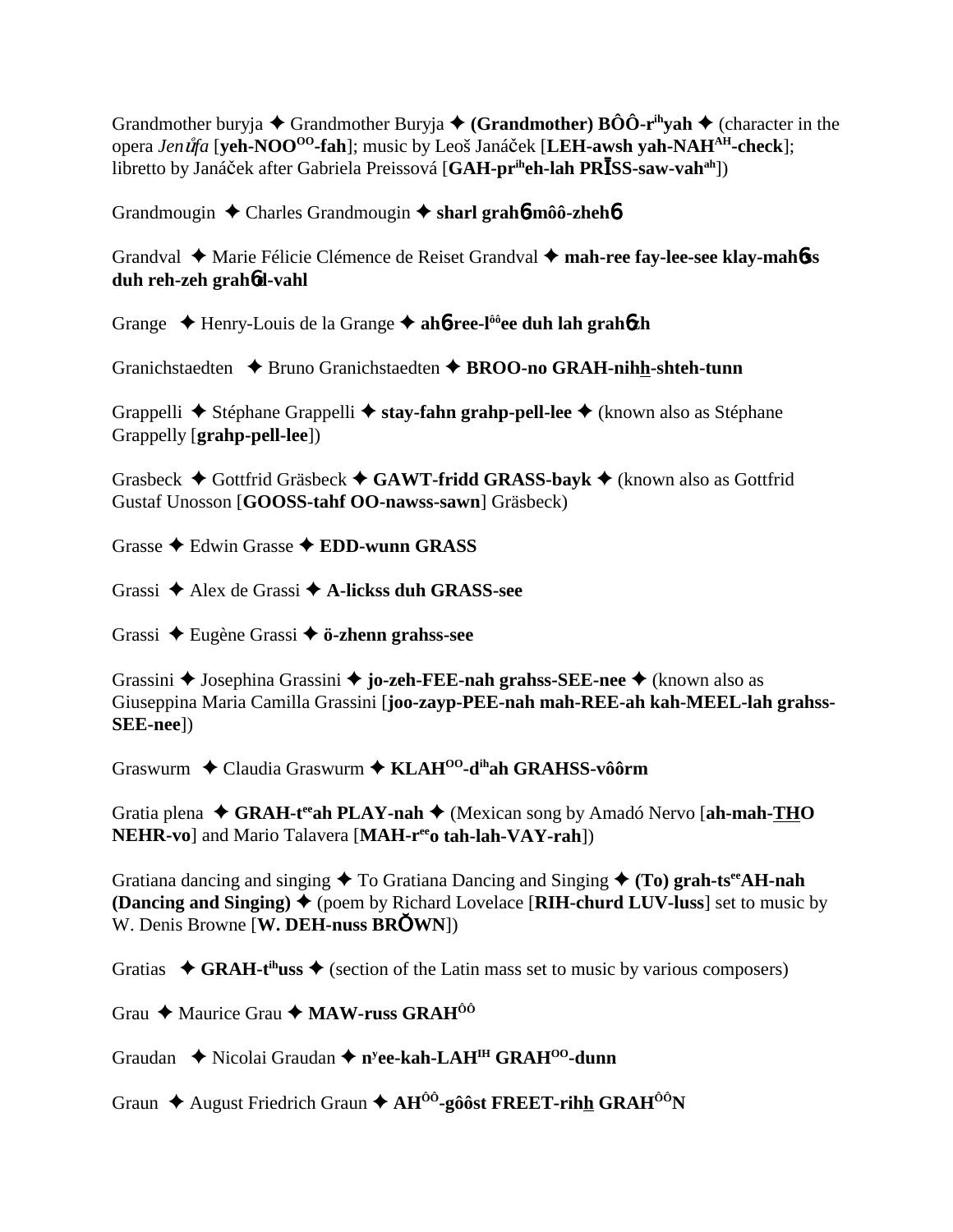Graun ◆ Carl Heinrich Graun ◆ KARL H**I**N-rihh GRAH<sup>ÔÔ</sup>N

Graun  $\blacklozenge$  Johann Gottlieb Graun  $\blacklozenge$  YO-hahn GAWT-leep GRAH<sup>ÔÔ</sup>N

Graunke **→** Kurt Graunke ◆ KÔÔRT GRAH<sup>ÔÔ</sup>NG-kuh ◆ (known also as Kurt Karl Wilhelm [**KARL VILL-hellm**] Graunke)

Graupner **→** Christoph Graupner → **KRIH-stawf GRAH<sup>ÔÔ</sup>P-nur →** (known also as Johann [**YO-hahn**] Christoph Graupner)

Graupner Gottlieb Graupner **{GAHT-leeb GRAHÔÔP-nur} GAWT-leep GRAHÔÔP-nur** (known also as Johann Christian [**YO-hahn KRIH-stihahn**] Gottlieb Graupner)

Grave  $\triangleleft$  **GRAH-vav**  $\triangleleft$  (Italian pronunciation)

Grave  $\triangle$  grahv  $\triangle$  (excerpt from the *Concert pour violon, piano et quatuor a cordes* [**kaw6sehr pôôr veeaw-law**6**, peeah-no ay kôôah-tü awr ah kawrd**] — *Concert for Violin, Piano and String Quartet* — by Ernest Chausson [**ehr-nesst shohss-saw**6])

Grave a core innamorato  $\triangleleft$  GRAH-vay ah KO-ray een-nah-mo-RAH-toh  $\triangleq$  (aria from the opera *Un giorno di regno* [**oon JOR-no dee RAY-n'yo**] — *King for a Day*; music by Giuseppe Verdi [**joo-ZAYP-pay VAYR-dee**]; libretto by Felice Romani [**fay-LEE-chay ro-MAH-nee**] after A. V. Pineu-Duval [**pih-nö-dü-vahl**])

Grave doppio movimento  $\blacklozenge$  Grave - Doppio movimento  $\blacklozenge$  GRAH-vay - DAWP-p<sup>ee</sup>o mo-vee-**MAYN-toh** (excerpt from *Klaviersonate* [**klah-FEER-zo-nah-tuh**] *Nr. 2* — *Piano Sonata No. 2* — by Frédéric Chopin [**fray-day-reek shaw-peh**6])

Grave e maestoso **GRAH-vay ay mah-ay-STOH-zo**

Grave ma non troppo tratto **GRAH-vay mah nohn TROHP-po TRAHT-toh**

Gravement  $\triangle$  grah-v'mah $\phi$  (excerpt from the *Fantasia in G Major* [fahn-tah-ZEE-ah (in G **Major)**] by Johann Sebastian Bach [**YO-hahn {suh-BASS-tihunn BAHK} zay-BAH-stihahn BAHK**])

Graveure Louis Graveure **l ôôee grah-vör**

Grawe Karl Dietrich Gräwe **KARL DEE-trihh GRAY-vuh**

Graziani Bonifazio Graziani **bo-nee-FAH-tseeo grah-tseeAH-nee**

Graziani **←** Francesco Graziani ← frahn-CHAY-sko grah-ts<sup>ee</sup>AH-nee

Graziani ◆ Lodovico Graziani ◆ lo-doh-VEE-ko grah-ts<sup>ee</sup>AH-nee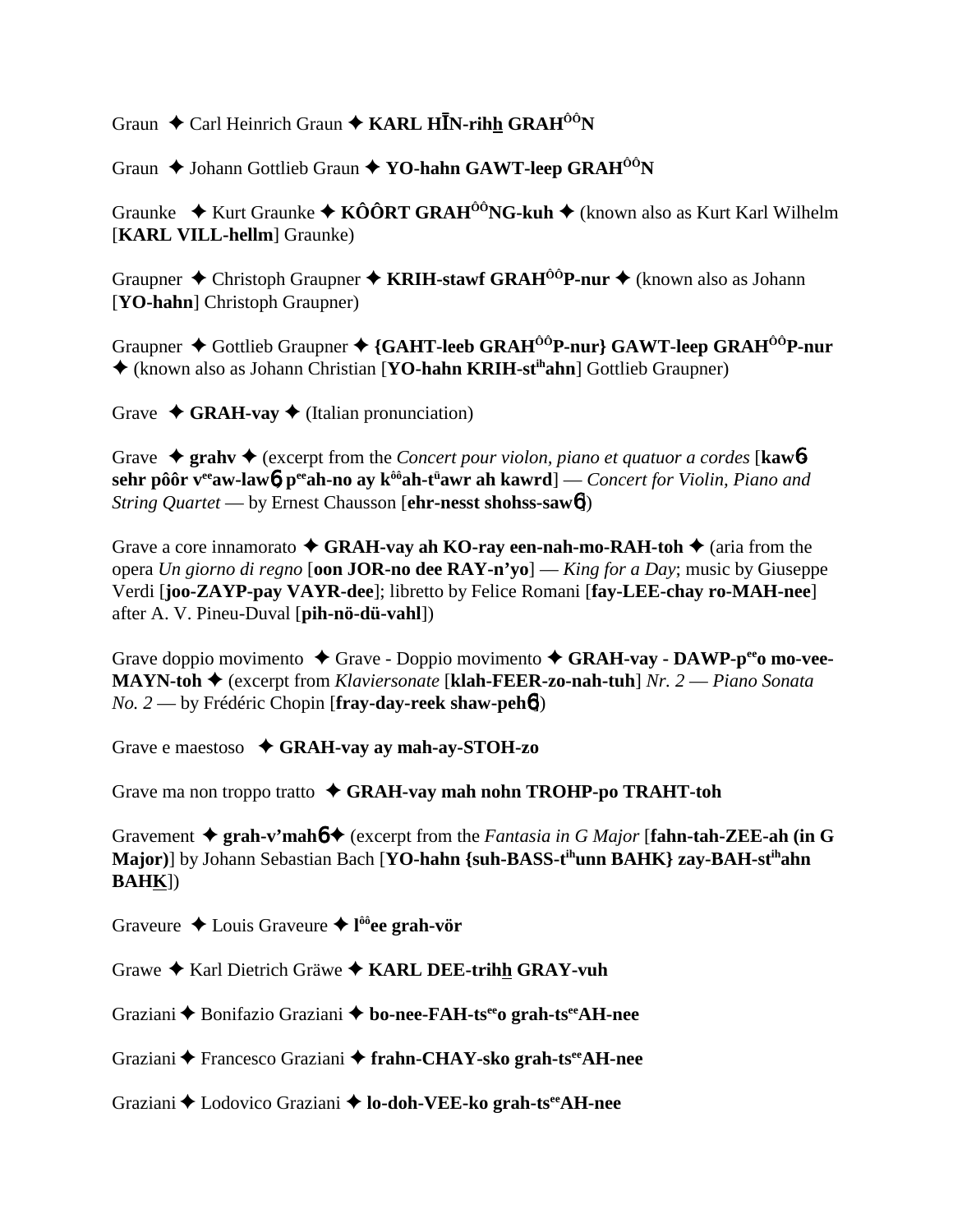Grazioso  $\triangle$  grah-ts<sup>ee</sup>O-zo  $\triangle$  (excerpt from *Notturni per due flauti e due corni* [noht-TOOR**nee payr DOO-way flah<sup>oo</sup>-tee ay DOO-ay KOHR-nee**] — (Nocturnes for Two Flutes and Two Horns) — by Franz Joseph Haydn [**FRAHNTSS YOH<sup>OH</sup>-zeff HI**-d'n])

Grazioso e giocoso **grah-tseeO-zo ay jo-KO-zo**

Great gate of kiev  $\blacklozenge$  The Great Gate of Kiev  $\blacklozenge$  (The Great Gate of) KEE-eff  $\blacklozenge$  (composition by Modest Mussorgsky [**mah-DYESST MOOSS-surk-skee**])

Greatorex Thomas Greatorex **TAH-muss GRAY-taw-reckss**

Grechaninoff  $\triangle$  Alexander Grechaninoff  $\triangle$  uh-l<sup>y</sup>ick-SAHN-d'r greh-CHAH-n<sup>y</sup>ih-nuff  $\triangle$ (known also as Alexandr Tikhonovich [**uh-ly ick-SAHN-d'r TYEE-kuh-nuh-vihch**] Grechaninoff)

Gretchaninov / Alexander Gretchaninov / uh-l<sup>y</sup>ick-SAHN-d'r greh-CHAH-n<sup>y</sup>ih-nuff / (known also as Alexander Tikhonovich [**TYEE-kuh-nuh-vihch**] Grechaninov)

Grecque  $\rightarrow$  greck  $\rightarrow$  (Greek)  $\rightarrow$  (character in the opera *Iphigénie en Tauride* [ee-fee-zhay-nee **ah**6 **toh-reed**; music by Christoph Willibald von Gluck [**KRIH-stawf VILL-lee-bahlt fawn GLÔÔK**]; libretto by Nicolas-François Guillard [**nee-ko-lah-frah**6**-swah ghee-yar**], based on Euripides [**yôô-RIH-puh-deez**])

Grecque  $\rightarrow$  Une Grecque  $\rightarrow$  **ün greck**  $\rightarrow$  (A Greek)  $\rightarrow$  (character in the opera *Iphigénie en Tauride* [**ee-fee-zhay-nee ah**6 **toh-reed**]; music by Christoph Willibald von Gluck [**KRIH-stawf VILL-lee-bahlt fawn GLÔÔK**]; libretto by Nicolas-François Guillard [**nee-ko-lah-frah**6**-swah ghee-yar**], based on Euripides [**yôô-RIH-puh-deez**])

Greef  $\triangle$  Arthur de Greef  $\triangle$  ar-TUR duh GRAY<sup>AY</sup>F

Greefe even on the bud  $\blacklozenge$  O Greefe Even on the Bud  $\blacklozenge$  (oh) GREEF (Even on the Bud)  $\blacklozenge$ (madrigal [**MADD-rih-gull**] by Thomas Morley [**TAH-muss MAWR-lih**])

Greenawald ◆ Sheri Greenawald ◆ SHEH-ree GREE-nah-wahld ◆ (known also as Sheri Kay [**KAY**] Greenawald)

Grefinger Wolfgang Grefinger **VAWLF-gahng GRAY-fihng-ur**

Gregh  $\triangle$  Louis Gregh  $\triangle$  l<sup>ôô</sup>ee gregg

Gregoir  $\triangle$  Édouard Gregoir  $\triangle$  eh-d<sup>ôô</sup>ar gray-gwar  $\triangle$  (known also as Édouard Georghes Jacques [**zhawrzh zhack**] Gregoir)

Gregoir  $\triangle$  Jacques Gregoir  $\triangle$  **zhack gray-gwar**  $\triangle$  (known also as Jacques Mathieu Joseph [mah-t<sup>ee</sup>yö zho-zeff] Gregoir)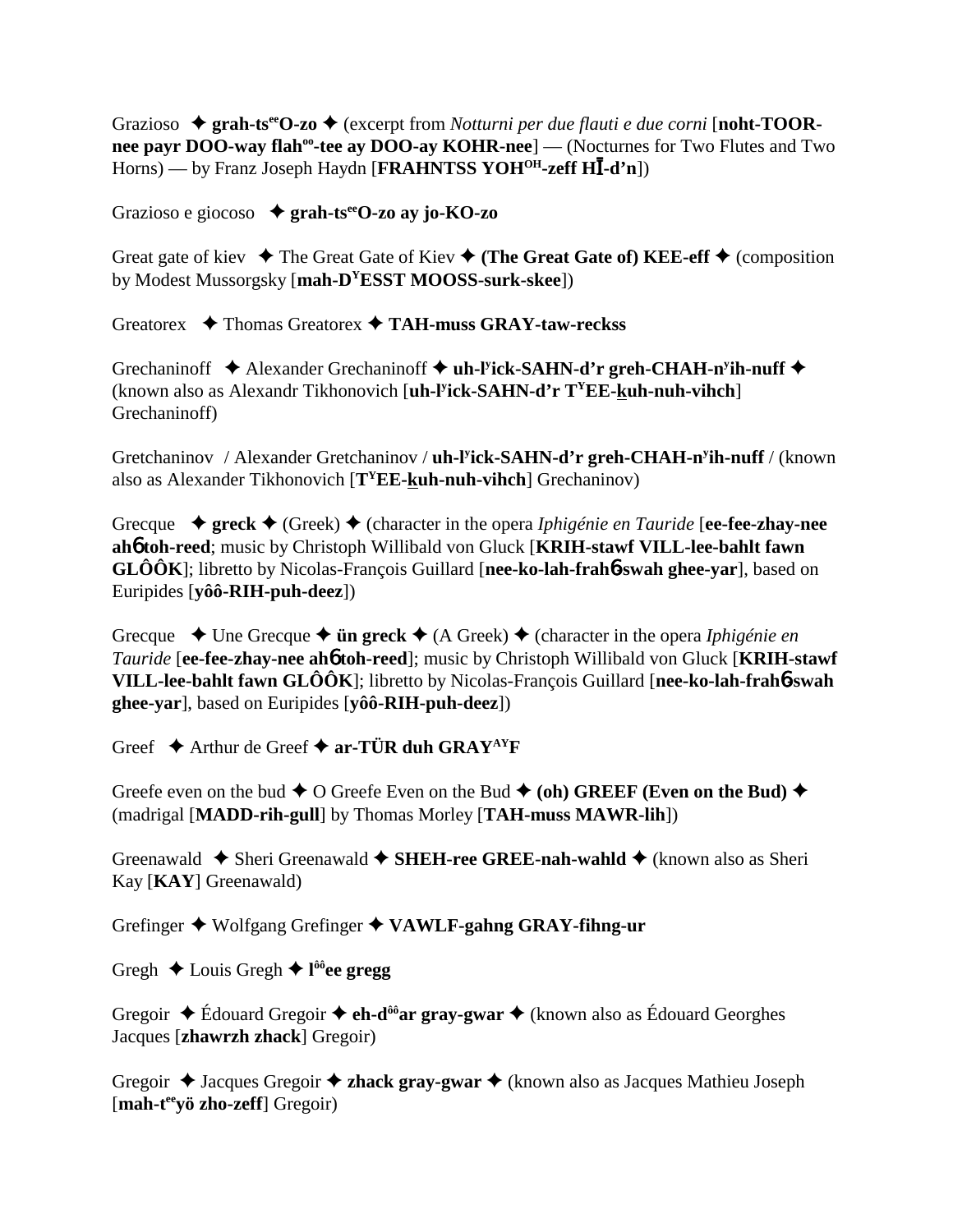Gregor Bohumil Gregor **BO-hôô-mill GREH-gawr**

Gregor  $\div$  Čestmír Gregor  $\div$  CHESST-mee<sup>ee</sup>r GREH-gawr

Gregor Christian Friedrich Gregor **KRIH-stihahn FREET-rihh GREH-gawr**

Gregor József Gregor **YOHOH-zheff GREH-gawr**

Gregorian chant  $\triangle$  Gregorian Chant  $\triangle$  grih-GO-ree-unn (chant)

Gregorianischer gesang plainchant ◆ Gregorianischer Gesang plainchant ◆ gray-go-r<sup>ih</sup>AH-nih**shur guh-ZAHNG pleh<sup>6</sup>-shah<sup>6</sup> <del>♦</del> (Gregorian Chant)**  $\blacklozenge$  **(composition by Claudio Monteverdi**) [**KLAHOO-deeo mohn-tay-VAYR-dee**])

Greifet an und ruhrt die hande  $\triangle$  Greifet an und rührt die Hände  $\triangle$  GRI-futt AHN ôônt RÜRT **dee HENN-tuh ◆** (aria from the opera *Zar und Zimmermann* [**TSAR ôônt TSIMM-murmahn**] *— Tsar and Carpenter;* music and libretto by Albert Lortzing [**AHL-pert LAWRTtsihng**] after Georg Christian Römer [**GAY-awrk KRIH-stihahn RÖ-mur**], E. C. de Boirie [**(**E. C.**) duh bwah-ree**] and J. T. Merle [**(**J. T.**) mehrl**])

Greig  $\triangle$  Donald Greig  $\triangle$  DAH-nulld GREGG

Greindl  $\triangle$  Josef Greindl  $\triangle$  YOH<sup>OH</sup>-zeff GR**I**N-d'l

Greiner Frank Greiner **FRANGK GR-nur**

Greiner Gottfried Greiner **GAWT-freet GR-nur**

Greis Der Greis **dayr GRSS** (song by Franz Joseph Haydn [**FRAHNTSS YOHOH-zeff**  $H\bar{L}$ -d'n])

Greise kopf  $\triangle$  Der greise Kopf  $\triangle$  dayr GR**I**-zuh KAWPF  $\triangle$  (The Gray Head)  $\triangle$  (poem by Wilhelm Müller [**VILL-hellm MÜL-lur**] set to music by Franz Schubert [**FRAHNTSS SHOObert**] in the song cycle *Winterreise* [**VINN-tur-rī-zuh**] — *The Winter's Journey*)

Greissle ◆ Felix Greissle ◆ {FEE-lickss GR**I**-s'l} FAY-lickss GR**I**SS-luh

Greiter ◆ Matthaeus Greiter ◆ maht-TAY-ôôss GR**I**-tur ◆ (known also as Matthias Greiter [**maht-TEE-ahss GR-tur**])

Greitzer Ian Greitzer **EE-unn GRT-zur**

Grekov  $\triangleleft$  I. Grekov  $\triangleleft$  (I.) GREH<sup>UH</sup>-kuff

Grell **←** Eduard Grell **← AY-d<sup>oo</sup>art GRELL** ← (known also as August [AH<sup>ÔÔ</sup>-gôôst] Eduard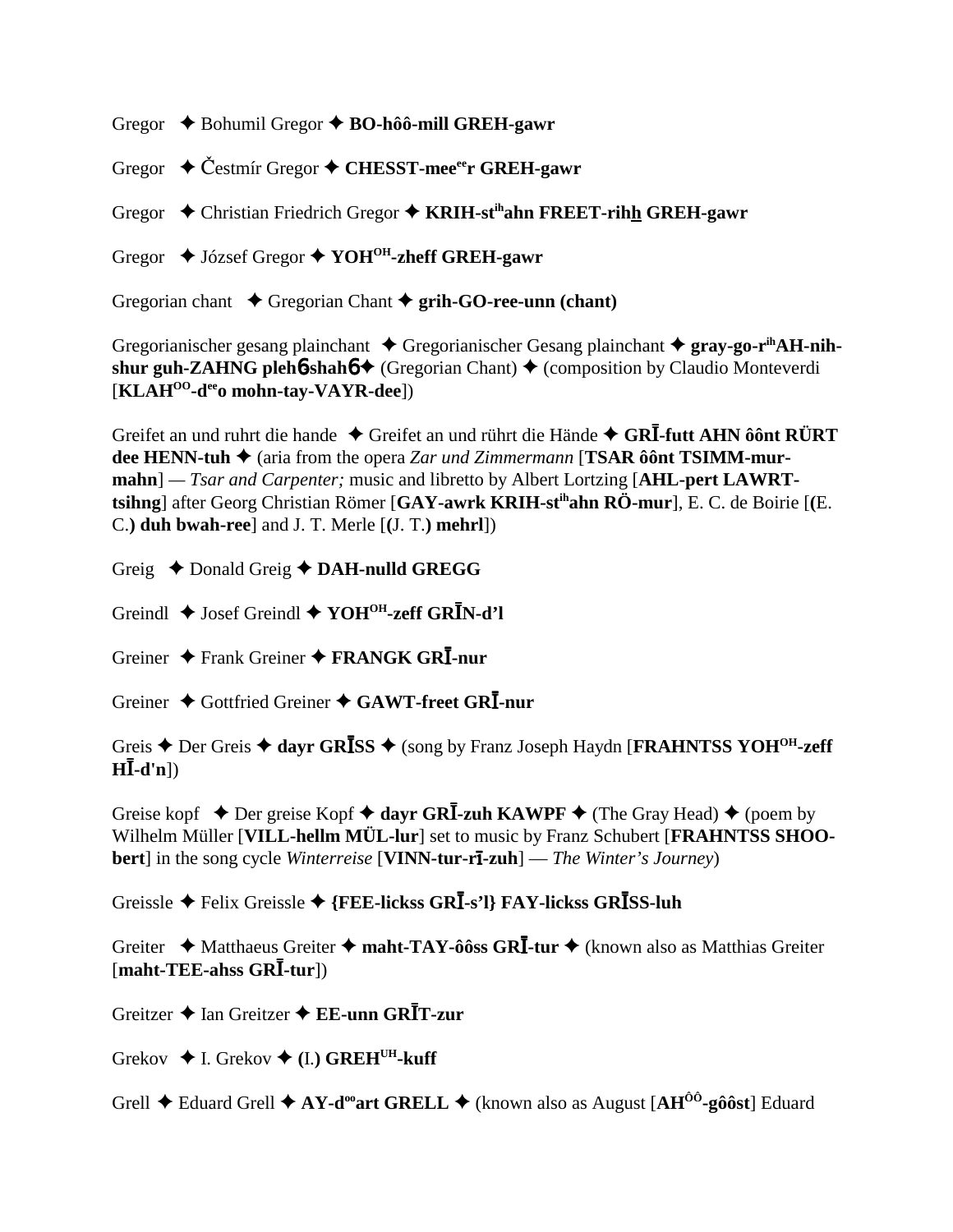Grell)

Grembo a me  $\triangle$  In grembo a me  $\triangle$  **een GRAYM-bo ah may**  $\triangle$  (excerpt from the opera *L'Africana* [**lah-free-kah-nah**] — *The African Maid*; music by Giacomo Meyerbeer [**JAH-komo M-ur-bayr**]; libretto by Eugène Scribe [**ö-zhenn skreeb**] and François-Joseph Fétis [**frah**6 **swah-zho-zeff fay-tee**])

Gremin  $\triangle$  GRAY-minn  $\triangle$  (character in the opera *Eugen Onegin* or *Yevgeny Onegin* [yevv-**GAY-nee ah-NYAY-ghinn**]; music by Peter Ilyich Tchaikovsky [**p'YAW-t'r ill-YEECH {chahih-KAWF-skee} chay-KAWF-skee**]; libretto by Tchaikovsky and Konstantin Shilovsky [**kahn-stahn-TYEEN shih-LAWF-skee**] after Alexander Sergeyevich Pushkin [**ah-ly ick-SAHNd'r sehr-GAY-yeh-vihch POOSH-kinn**])

Grémont **gray-maw**6

Grenade ariette espagnole  $\triangle$  A Grenade (ariette espagnole)  $\triangle$  ah gruh-nahd (ah-r<sup>ee</sup>ett ess**pah-n'yawl ♦** (song by Gioachino Rossini [**j**<sup>oh</sup>**ah-KEE-no rohss-SEE-nee**])

Grenat  $\triangle$  Birgit Grenat  $\triangle$  beer-zhee greh-nah

Grenvil  $\blacklozenge$  Dottore Grenvil  $\blacklozenge$  doht-TOH-ray GRAYN-veel  $\blacklozenge$  (character in the opera *La traviata* [**lah trah-veeAH-tah**] — *The Worldly Woman*; music by Giuseppe Verdi [**joo-ZAYP**pay VAYR-dee]; libretto by Francesco Maria Piave [frahn-CHAY-sko mah-REE-ah peeAH**vay**] after Alexandre Dumas [**ah-leck-sahb-dr' dü-mah**])  $\blacklozenge$  (dottore = doctor)

Gresak Jozef Grešák **YO-seff greh-SHAHAHK**

Gresnick Antoine-Frédéric Gresnick **ah**6**-twahn freh-deh-rick gress-nick**

Gretchaninoff  $\blacklozenge$  Alexander Gretchaninoff  $\blacklozenge$  {a-ligg-ZANN-dur grett-CHAH-nih-nawf} uh-**Pick-SAHN-d'r greh-CHAH-n<sup>y</sup>ih-nuff** ◆ (known also as Alexander Tikhonovich [**T<sup>Y</sup>EE-kuhnuh-vihch**] Gretchaninoff)

Gretchaninov  $\triangle$  Alexander Gretchaninov  $\triangle$  uh-l<sup>y</sup>ick-SAHN-d'r greh-CHAH-n<sup>y</sup>ih-nuff  $\triangle$ (known also as Alexander Tikhonovich [**TYEE-kuh-nuh-vihch**] Grechaninov)

Gretchen am spinnrade  $\blacklozenge$  Gretchen am Spinnrade  $\blacklozenge$  GRETT-hunn ahm SHPINN-rah-duh  $\blacklozenge$ (Gretchen at the Spinning Wheel)  $\blacklozenge$  (poem by Johann Wolfgang von Goethe [**YO-hahn**] **VAWLF-gahng fawn GÖ-tuh**] set to music by Franz Schubert [**FRAHNTSS SHOO-bert**])

Gretry André-Ernest-Modeste Grétry **ah**6**-dray-ehr-nesst-maw-desst gray-tree**

Grever María Grever **mah-REE-ah gray-VEHR**

Grevillius  $\triangle$  Nils Grevillius  $\triangle$  **NEELSS** greh-VEEL-l<sup>ih</sup>üss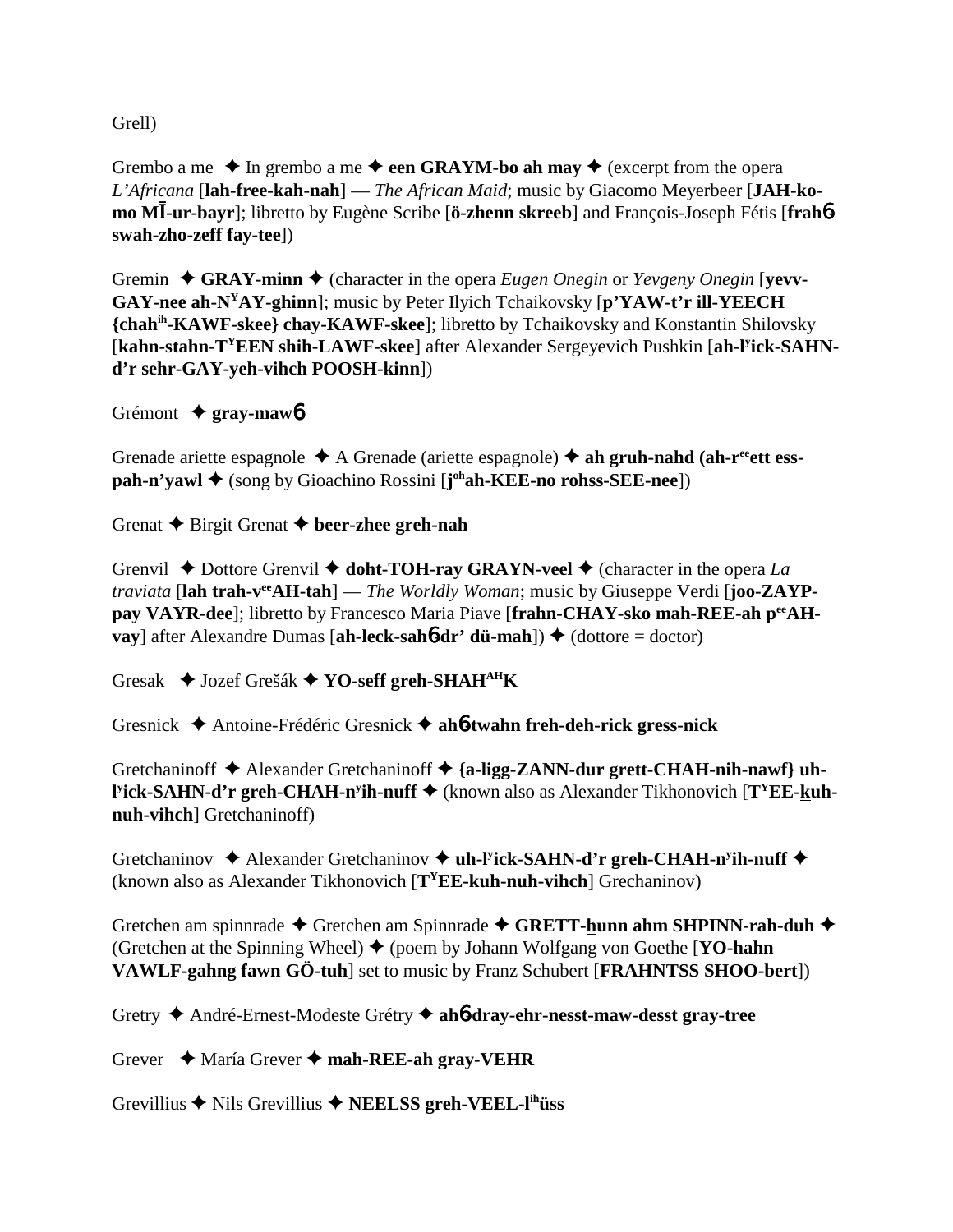Grey Madeleine Grey **mah-d'lenn gray**

Gribbin Deirdre Gribbin **DIHR-druh GRIBB-binn**

Grider  $\triangle$  Rufus Grider  $\triangle$  ROO-fuss GRI-dur

Griebling long  $\triangle$  Karen Jean Griebling-Long  $\triangle$  KA-runn JEEN GREEB-lihng-LAWNG

Grieg  $\triangle$  Edvard Grieg  $\triangle$  **EDD-var GREEG**  $\triangle$  (known also as Edvard Hagerup Grieg [**EDDvar HAH-guh-rewp GREEG**])

Grieg  $\rightarrow$  Nina Grieg  $\rightarrow$  **NEE-nuh GREEG** 

Griend  $\blacklozenge$  Koos van de Griend  $\blacklozenge$  KOH<sup>OH</sup>SS funn duh KREENT

Griepenkerl Friedrich Konrad Griepenkerl **FREET-rihh KAWN-raht GREE-punn-kerl**

Griepenkerl Wolfgang Robert Griepenkerl **VAWLF-gahng ROHOH-bert GREE-punnkerl**

Griesbach  $\blacklozenge$  John Henry Griesbach  $\blacklozenge$  JAHN HENN-ree GREESS-bahk

Griesbacher Peter Griesbacher **PAY-tur GREESS-bah-kur**

Grieux  $\triangle$  Des Grieux  $\triangle$  day gr<sup>ee</sup>ö  $\triangle$  (character in the opera *Manon Lescaut* [mah-naw6 less**ko**]; music by Giacomo Puccini [**JAH-ko-mo poo-CHEE-nee**]; libretto by Domenico Oliva [doh-MAY-nee-ko o-LEE-vah] and Luigi Illica [l<sup>oo</sup>EE-jee eel-LEE-kah] after Antoine-François Prévost [**ah**6**-twahn-frah**6**-swah pray-vo**]; additional contributions to the libretto by Marco Praga [**MAR-ko PRAH-gah**], Ruggero Leoncavallo [**rood-JAY-ro lay-ohn-kah-VAHL-lo**], Giulio Ricordi [**JOO-l<sup>ee</sup>o ree-KOHR-dee**], and Puccini)

Grieux o manon  $\triangleleft$  Ah! Des Grieux! - O Manon  $\triangleleft$  ah! day gr<sup>ee</sup>ö! - o mah-naw $\phi \triangleleft$  (duet from the opera *Manon* [**mah-naw**6]; music by Jules Massenet [**zhül {mahss-s'nay} mahss-s'neh**]; libretto by Henri Meilhac [**ah**6**-ree meh-yack**] and Philippe Gille [**fee-leep zheel**] after Antoine-François Prévost [**ah**6**-twahn-frah**6**-swah pray-vo**])

Griffes Charles Tomlinson Griffes **CHAH-rullz TAHM-l'n-s'n GRIFF-fuss**

Griffes  $\triangle$  Elliot Griffes  $\triangle$  ELL-l<sup>ee</sup>utt GRIFF-fuss  $\triangle$  (the last name is also spelled Griffis [**GRIFF-fuss**])

Grignon **→** Juan Lamote de Grignon → h<sup>oo</sup>AHN lah-MO-tay day gree-n'YAWN

Grignon y ribas  $\triangle$  Ricardo Lamote de Grignon y Ribas  $\triangle$  ree-KAR-doh lah-MO-tay day gree- $\mathbf{n'YAWN}$  ee REE-bahss  $\blacklozenge$  (the first name has also been spelled Ricard [**ree-KARD**])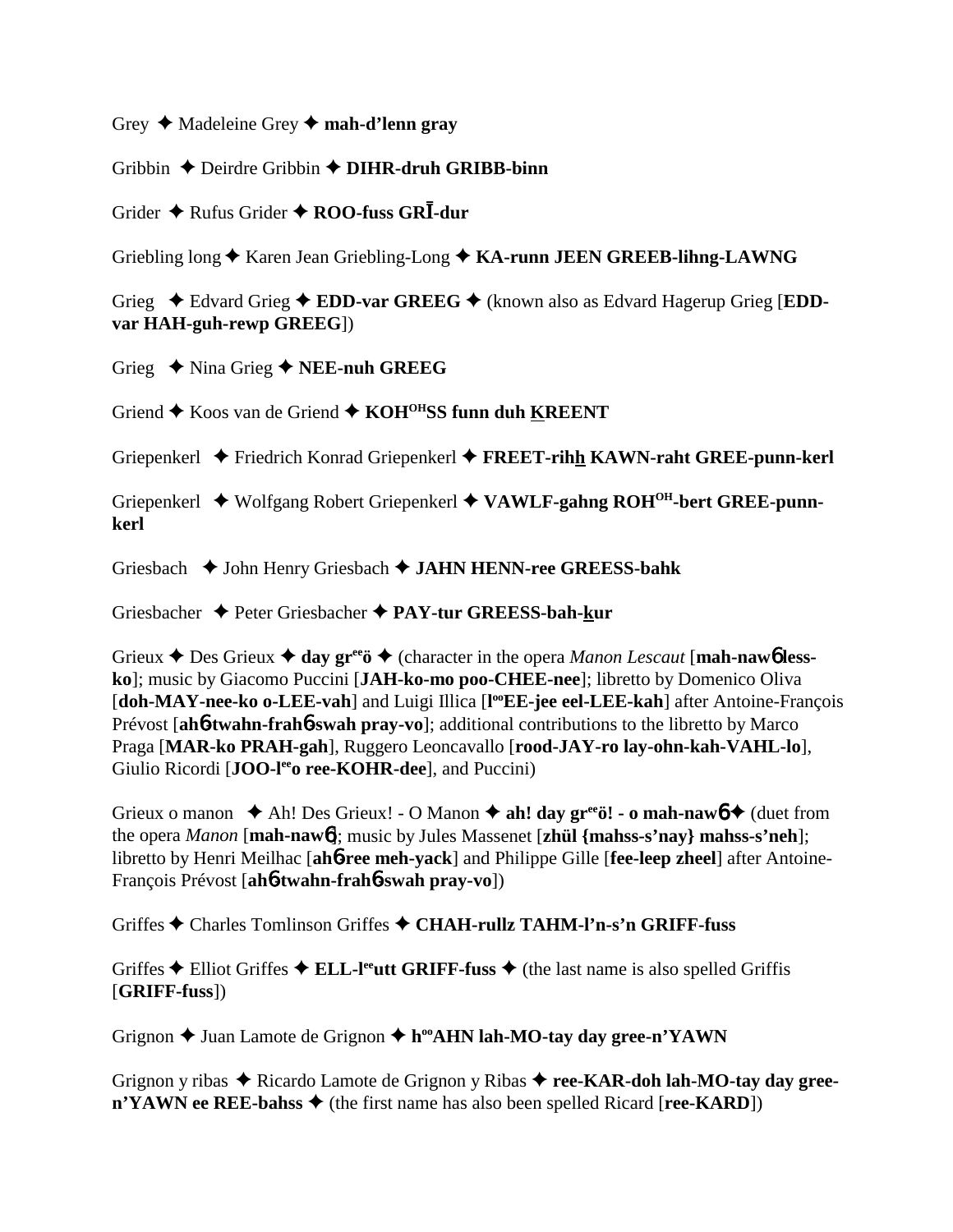Grigny  $\triangle$  Nicolas de Grigny  $\triangle$  nee-kaw-lah duh gree-n'vee

Grigoris  $\triangle$  GRIH-gaw-riss  $\triangle$  (character in the opera  $\check{R}$ ecké Pašije [<sup>R</sup>SHETTSS-keh<sup>eh</sup> PAHshih-yeh] — The Greek Passion; music by Bohuslav Martinů [BO-hôô-slahf MAR-t'ih-noo<sup>oo</sup>]; libretto by Martinu after Nikos Kazantzakis [NEE-kawss kah-zahnt-ZI-kiss])

Grigoriu  $\triangle$  Theodor Grigoriu  $\triangle$  t<sup>eh</sup>aw-DAWR gree-GAW-r<sup>ee</sup>00

Grillo  $\div$  El Grillo  $\div$  ell GREE-l'vo  $\div$  (composition by Josquin Despréz [zhawss-keho day $pray)$ 

Grillparzer ◆ Franz Grillparzer ◆ FRAHNTSS GRILL-par-tsur

Grimace  $\rightarrow$  gree-mahss  $\rightarrow$  (French pronunciation)

Grimaldi ◆ Nicolo Grimaldi ◆ NEE-ko-lo gree-MAHL-dee

Grimau  $\triangle$  Pablo Esteve y Grimau  $\triangle$  PAHV-lo ess-TEH-vay ee grih-M $\bullet$ W<sup>w</sup>  $\triangle$  (the second name is also spelled Estebe [ess-TEH-vay])

Grimgerde  $\triangleq$  grimm-GHEHR-tuh  $\triangleq$  (one of the Walkuren [vahl-KÜ-runn] — mythical maidens of Odin who choose the heroes to be slain in battle and who conduct their souls into the hall of Odin — a character in the opera *Die Walküre* [dee vahl-KÜ-ruh], music and libretto by Richard Wagner [RIH-hart VAHG-nur])

Griminelli ← Andrea Griminelli ← ahn-DRAY-ah gree-mee-NAYL-lee

Grimm  $\triangle$  Carl Hugo Grimm  $\triangle$  KARL h'YOO-go GRIMM

Grimm  $\div$  Friedrich Melchior, Baron von Grimm  $\div$  FREET-rihh MELL-h<sup>ih</sup>awr, bah-ROHN fawn GRIMM

Grimm  $\triangle$  Heinrich Grimm  $\triangle$  H $\bar{I}$ N-rihh GRIMM

Grimm  $\rightarrow$  Julius Otto Grimm  $\rightarrow$  YOO-I<sup>ih</sup>ôôss AWT-toh GRIMM

Grimm  $\triangle$  Karl Grimm  $\triangle$  KARL GRIMM

Grimm  $\triangle$  Louis Grimm  $\triangle$  LOO-ee GRIMM  $\triangle$  (known also as Karl Konstantin [KARL] **KAWN-stahn-tinn**] Louis Grimm)  $\blacklozenge$  (Louis is also transcribed as the German Ludwig [LOOT $vihh])$ 

Grinblat ◆ Romuald Grinblat ◆ rah-m<sup>ôô</sup>AHLT GREEN-blutt

Gripenberg  $\triangle$  Bertel Gripenberg  $\triangle$  BAR-tell GREE-penn-bary'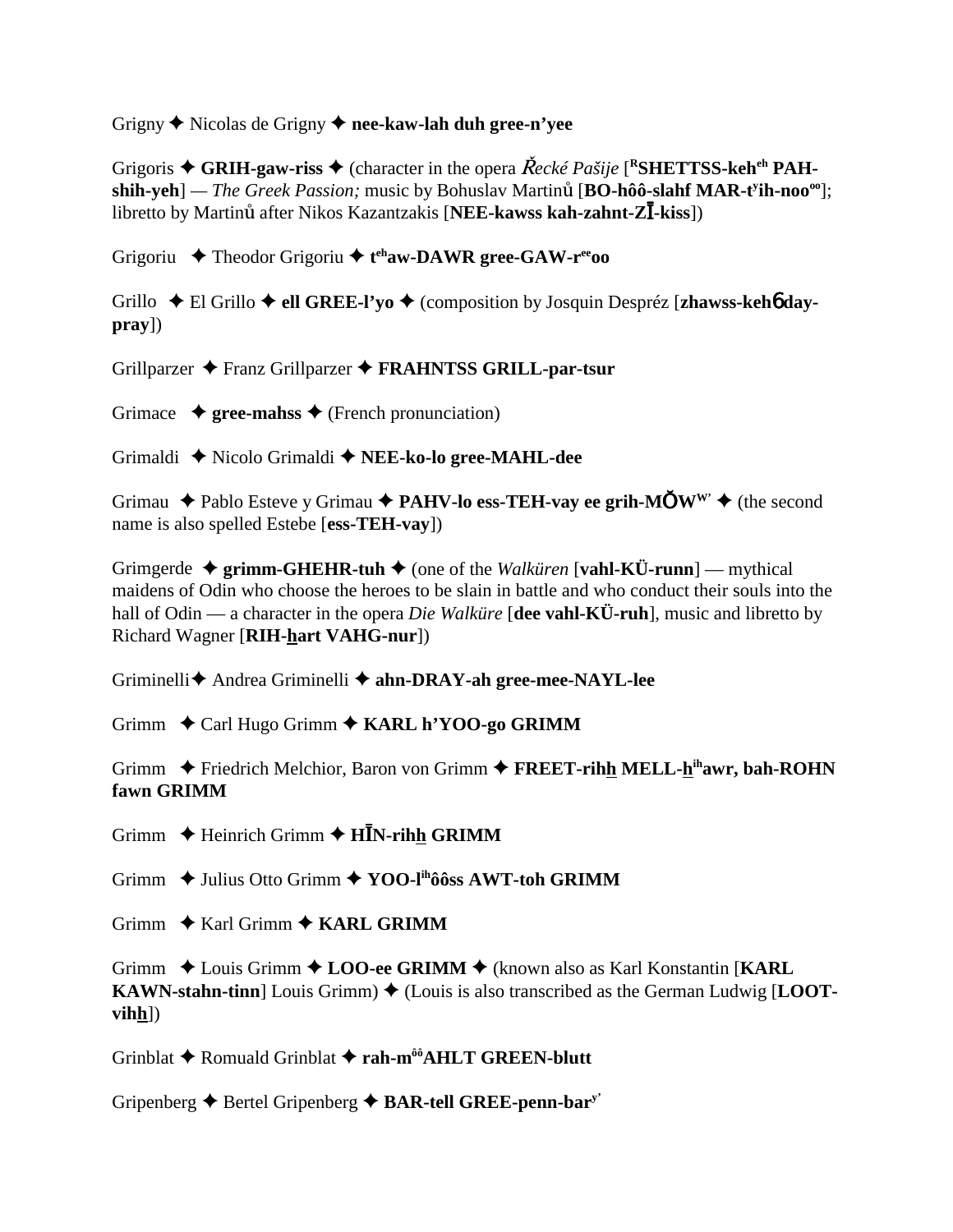Grisar  $\triangle$  Albert Grisar  $\triangle$  ahl-ber kree-zar

Grisart  $\triangle$  Charles Jean Baptiste Grisart  $\triangle$  sharl zhaho bah-teest gree-sar

Griselle  $\triangle$  Thomas Griselle  $\triangle$  TAH-muss grih-ZELL

Grishkat ◆ Hans Grishkat ◆ HAHNSS GRIHSH-kaht ◆ (known also as Hans Adolf Karl Willy [AH<sup>AH</sup>-dawlf KARL VILL-lee] Grishkat)

Grisi  $\triangle$  Giuditta Grisi  $\triangle$  joo-DEET-tah GREE-zee

Grisi ◆ Giulia Grisi ◆ JOO-lee ah GREE-zee

Grist  $\triangle$  Reri Grist  $\triangle$  REH-ree GRISST

Griswold ♦ Putnam Griswold ♦ PUTT-numm GRIZZ-wawld

Grito deja en el viento une sombra de cipres  $\triangle$  El grito deja en el viento une sombra de ciprés  $\triangle$ ell GREE-toh DAY-hah ayn ell vee-AYN-toh oo-nah SAWM-brah day see-PRAYSS ◆ (The Cry Leaves a Cypress Shadow in the Wind)  $\triangle$  (excerpt from the *Concerto pour violoncelle* et orchestre  $N^{\circ}$  2 [kaw**6-sehr-toh pôôr v<sup>ee</sup>aw-law6-sell av awr-kess-tr'**  $N^{\circ}$  2] — Concerto for Violoncello and Orchestra No. 2 — by Cristóbal Halffter [kreess-TOH-vahl ahlf-TEHR]) ◆ ("une" should be "una")

Grizzell  $\triangle$  Paul Grizzell  $\triangle$  PAWL grizz-ZELL

Grob prandl  $\triangle$  Gertrud Grob-Prandl  $\triangle$  GHEHR-troot GROHP-PRAHN-d'l

Grocheo  $\rightarrow$  Johannes de Grocheo  $\rightarrow$  zhaw-ahn-ness duh graw-sh'o

Groenewold  $\blacklozenge$  Ulla Groenewold  $\blacklozenge$  UL-luh KROO-nuh-wahlt

Grofe  $\div$  Ferde Grofé  $\div$  FUR-dee gro-FAY  $\div$  (known also as Ferdinand Rudolph von Grofé [FUR-duh-nannd ROO-dawlf vahn gro-FAY])

Grobe  $\bigstar$  GRO-uh

Groll  $\blacklozenge$  Walter Hagen-Groll  $\blacklozenge$  VAHL-tur HAH-gunn-GRAWL

Grondahl  $\triangle$  Agathe Backer-Grøndahl  $\triangle$  ah-GAH-tuh BAH-kur-GRÖN-dahl  $\triangle$  (known also as Agathe Ursula [ew-SHEW-lah] Backer-Grøndahl)

Grondahl ◆ Launy Grøndahl ◆ LAH<sup>00</sup>-nee GRÖN-da<sup>1</sup>

Groningen  $\triangle$  Stefan van Groningen  $\triangle$  steh-FAHN funn KRO-nihng-unn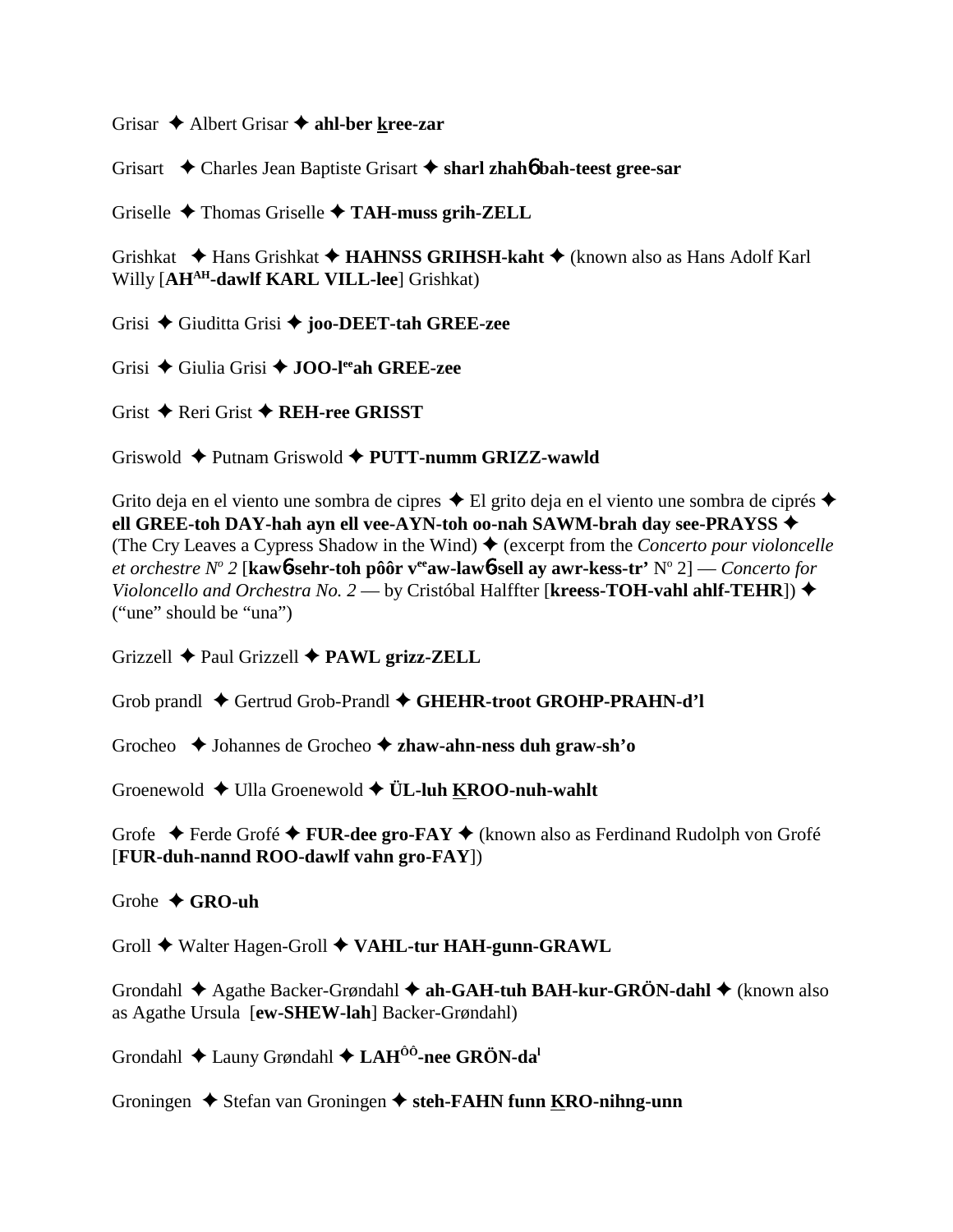Gronostay  $\rightarrow$  Uwe Gronostay  $\rightarrow$  **OO-vuh GRO-no-sti** 

Gronroos  $\triangle$  Walton Grönroos  $\triangle$  VAHL-tawn GRÖN-roh<sup>oh</sup>ss

Groocock  $\blacklozenge$  Joseph Groocock  $\blacklozenge$  JO-zuff GROO-kahk

Groos  $\blacklozenge$  K. Groos  $\blacklozenge$  (K.) GROHSS

Groot  $\triangle$  Cor de Groot  $\triangle$  KAWR duh KROH<sup>OH</sup>T

Groote  $\div$  Steven De Groote  $\div$  STEE-vunn dee GROOT

Grosbayne  $\triangle$  Benjamin Grosbayne  $\triangle$  BENN-juh-munn GROHSS-bayn

Grosheim ♦ Georg Christoph Grosheim ♦ GAY-awrk KRIH-stawf GRAW-shim

Grosjean  $\triangle$  Ernest Grosjean  $\triangle$  ehr-nesst graw-zhahb

Grosjean  $\triangle$  Jean Romary Grosjean  $\triangle$  zhaho raw-mah-ree graw-zhaho

Grosse fuge b dur  $\triangle$  Grosse Fuge B dur  $\triangle$  GROHSS-suh FOO-guh BAY DOOR  $\triangle$  (Great Fugue in B Flat Major)  $\blacklozenge$  (composition from *Quartet No. 13 for 2 Violins, Viola and 'Cello in B* Flat Major by Johann Sebastian Bach [YO-hahn {suh-BASS-t<sup>ih</sup>unn BAHK} zay-BAH-st<sup>ih</sup>ahn **BAHK])** 

Grosse messe  $\triangle$  Grosse Messe  $\triangle$  GROHSS-suh MESS-suh  $\triangle$  (Great Mass)  $\triangle$  (Mass set to music by various composers)

Grosser herr und starker konig  $\triangle$  Grosser Herr und starker König  $\triangle$  GROSS-sur HEHR ôônt **SHTAR-kur KÖ-nihh**  $\blacklozenge$  (Great Lord and Mighty King)  $\blacklozenge$  (aria from the *Christmas Oratorio* by Johann Sebastian Bach [YO-hahn {suh-BASS-t<sup>ih</sup>unn BAHK} zay-BAH-st<sup>ih</sup>ahn BAHK])

Grosses schauspielhaus  $\triangle$  Grosses Schauspielhaus  $\triangle$  GROHSS-suss SHAH<sup>00</sup>-shpeel-hah<sup>00</sup>ss

Grossi  $\triangle$  Andrea Grossi  $\triangle$  ahn-DRAY-ah GROHSS-see

Grosskopf ◆ Erhard Grosskopf ◆ EHR-hart GRAWSS-kawpf

Grossmachtige prinzessin  $\triangle$  Grossmächtige Prinzessin  $\triangle$  GROHSS-mehh-tih-guh prinn-**TSESS-sinn**  $\blacklozenge$  (excerpt from the opera Ariadne auf Naxos [ah-r<sup>ih</sup>AHT-nuh ah<sup>ôô</sup>f NAHKsawss]; music by Richard Strauss [RIH-hart SHTRAH<sup>00</sup>SS] and libretto by Hugo von Hofmannsthal [HOO-go fawn HAWF-mahn-stahl])

Grossmann  $\triangle$  Ferdinand Grossmann  $\triangle$  FEHR-tee-nahnt GRAWSS-mahn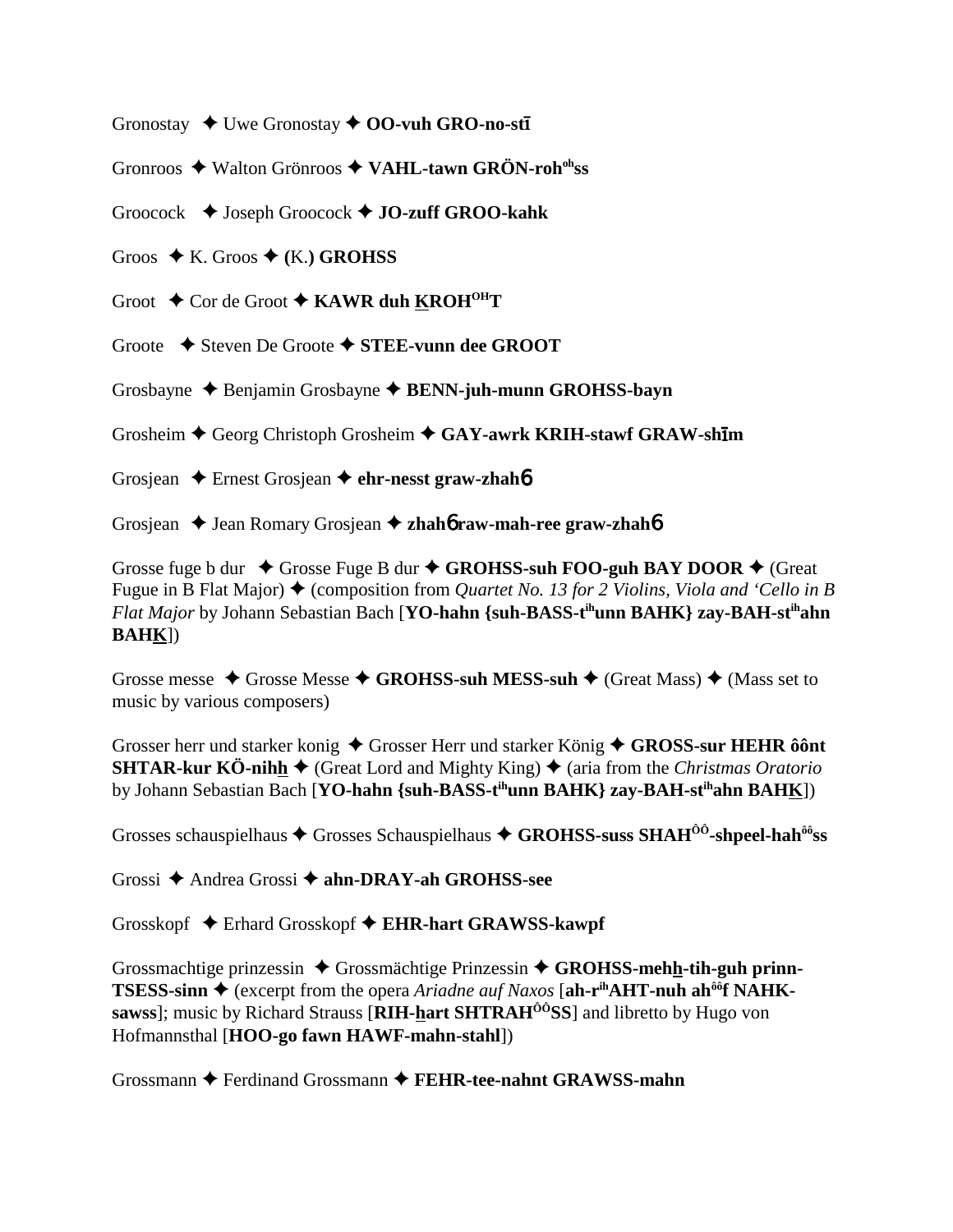Grosvenor  $\triangle$  Ralph L. Grosvenor  $\triangle$  RA<sup>L</sup>F L. GRO-vuh-nur

Grosz  $\blacklozenge$  Wilhelm Grosz  $\blacklozenge$  VILL-hellm GRAWSS  $\blacklozenge$  (known also as Will Grosz [VILL **GRAWSS**])

Groth  $\triangle$  Klaus Groth  $\triangle$  KLAH<sup>ôô</sup>SS GRAWT

Grove  $\triangle$  Stefans Grové  $\triangle$  STAY-fahnss gro-VAY

Groven  $\triangle$  Eivind Groven  $\triangle$  A<sup>IH</sup>-vinn GROO-venn

Grovlez  $\triangle$  Gabriel Grovlez  $\triangle$  gah-br<sup>ee</sup> ell grawy-lay  $\triangle$  (known also as Gabriel Marie [mah-ree] Grovlez)

Grozavescu  $\triangleq$  Trajan Grozăvescu  $\triangleq$  trah-ZHAHN graw-zuh-VESS-koo

Grua ◆ Carlo Luigi Pietro Grua ◆ KAR-lo l<sup>oo</sup>EE-jee p<sup>ee</sup>AY-tro GROO-ah

Grua  $\triangle$  Carlo Pietro Grua  $\triangle$  KAR-lo p<sup>ee</sup> AY-tro GROO-ah  $\triangle$  (known also as Carlo Alisio Pietro Grua [KAR-lo ah-LEE-z<sup>ee</sup>o peeAY-tro GROO-ah])

Grua  $\triangle$  Franz Paul Grua  $\triangle$  FRAHNTSS PAH<sup> $\hat{o}$ ôL GROO-ah  $\triangle$  (known also as Francesco da</sup> Paula Grua [frahn-CHAY-sko dah PAH<sup>00</sup>-lah GROO-ah] and Francesco da Paolo [PAH<sup>0</sup>-lo] Grua)

Grube  $\triangle$  Christian Grube  $\triangle$  KRIH-st<sup>ee</sup> ahn GROO-buh

Gruber ◆ Franz Xaver Gruber ◆ FRAHNTSS KSAH-vur GROO-bur

- Gruber  $\triangle$  Georg Gruber  $\triangle$  GAY-awrk GROO-bur
- Gruber  $\triangleq$  Heinz Karl Gruber  $\triangleq$  HINTSS KARL GROO-bur
- Gruberova  $\triangle$  Edita  $\triangle$  EH-d<sup>y</sup>ih-tuh GRÔÔ-beh-raw-vah<sup>ah</sup>
- Gruenberg  $\triangle$  Erich Gruenberg  $\triangle$  {EH-rick GROON-burg} AY-rihh GRÜN-perk
- Gruenberg  $\triangle$  Eugene Gruenberg  $\triangle$  {yôô-JEEN GROON-burg} oy-GAY-nuh GRÜN-perk
- Gruenberg  $\triangle$  Louis Gruenberg  $\triangle$  LOO-uss GROON-burg
- Gruhn  $\triangle$  Nora Gruhn  $\triangle$  NO-ruh GROON
- Grumiaux  $\triangleq$  Arthur Grumiaux  $\triangleq$  ar-tür grü-m<sup>ee</sup>o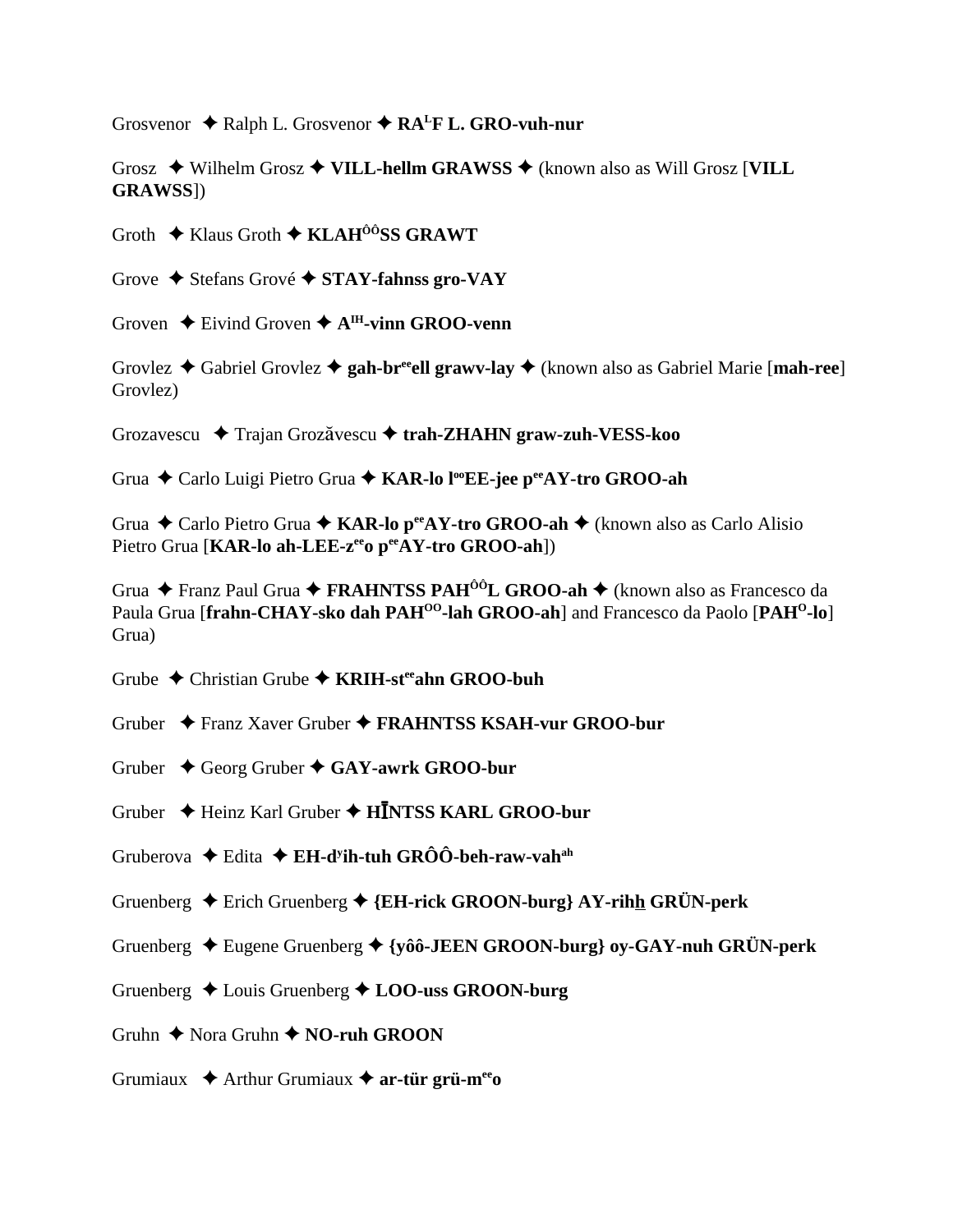Grummer ◆ Elisabeth Grümmer ◆ av-LEE-zah-bett GRÜM-mur

Grummer Paul Grümmer  $\triangle$  PAH<sup> $\hat{0}$ O<sup>†</sup>L GRÜM-mur</sup>

Grun  $\blacklozenge$  Jakob Grün  $\blacklozenge$  YAH<sup>AH</sup>-kawp GRÜN

Grunbaum  $\triangle$  Therese Grünbaum  $\triangle$  tay-RAY-zuh GRÜN-bah<sup>ôô</sup>m

Grund  $\blacklozenge$  Friedrich Wilhelm Grund  $\blacklozenge$  FREET-rihh VILL-hellm GRÔÔNT

Grune du gras  $\triangle$  Grüne, du Gras!  $\triangle$  GRÜ-nuh, doo GRAHSS!  $\triangle$  (Grow Green, Young Grass!)  $\triangleq$  (excerpt from *Mährische Duette* [MAY-rih-shuh doo-ETT-tuh] — *Moravian Duets* — by Antonín Dvořák [AHN-taw-n<sup>y</sup>ee<sup>ee</sup>n d'VAW-'shah<sup>ah</sup>k])

Grunenwald  $\triangleleft$  Jean-Jacques Grunenwald  $\triangleleft$  zhah**ó-zhack GROO-nunn-vahlt** 

Gruner hegge  $\triangleleft$  Odd Grüner-Hegge  $\triangleleft$  AWD GRÜ-nur-HEGG-guh  $\triangleleft$  (Grüner has also been spelled Grünner  $[GR\ddot{U}N\text{-}\text{nur}])$ 

Grunfeld ◆ Alfred Grünfeld ◆ AHL-frayt GRÜN-fellt

Grunfeld  $\triangle$  Heinrich Grünfeld  $\triangle$  HIN-rihh GRÜN-fellt

Grunn  $\triangle$  John Homer Grunn  $\triangle$  JAHN HO-mur GROON

Grunner hegge  $\triangleleft$  Odd Grünner-Hegge  $\triangleleft$  AWD GRÜN-nur HEGG-guh  $\triangleleft$  (Grünner has also been spelled Grüner)

Grunsky  $\div$  Karl Grunsky  $\div$  KARL GRÔÔN-skee

Grunwald  $\blacklozenge$  Grünwald  $\blacklozenge$  GRÜN-vahlt

Grunwald  $\blacklozenge$  Hugo Grunwald  $\blacklozenge$  {h'YOO-go GROON-wahld} HOO-go GRÔÔN-vahlt

Grupo de musica alfonso x el sabio ◆ Grupo de Música "Alfonso X El Sabio" ◆ GROO-po day MOO-see-kah ahl-FAWN-so X ell SAH- $v^{ee}$ o  $\triangle$  (Alfonso [ahl-FAWN-so] the 10th El Sabio [ell SAH-v<sup>ee</sup><sub>0</sub>] Music Ensemble)

Grupo huancara  $\bullet$  Grupo Huancara  $\bullet$  GROO-po h<sup>oo</sup>ahn-KAH-rah  $\bullet$  (Huancara Folk Ensemble)

Gruppe  $\triangle$  Otto Friedrich Gruppe  $\triangle$  AWT-toh FREET-rihh GRÔÔP-puh

Gruppe  $\triangle$  Paulo Mesdag Gruppe  $\triangle$  PAW-lo muh-DAGG GROOP-puh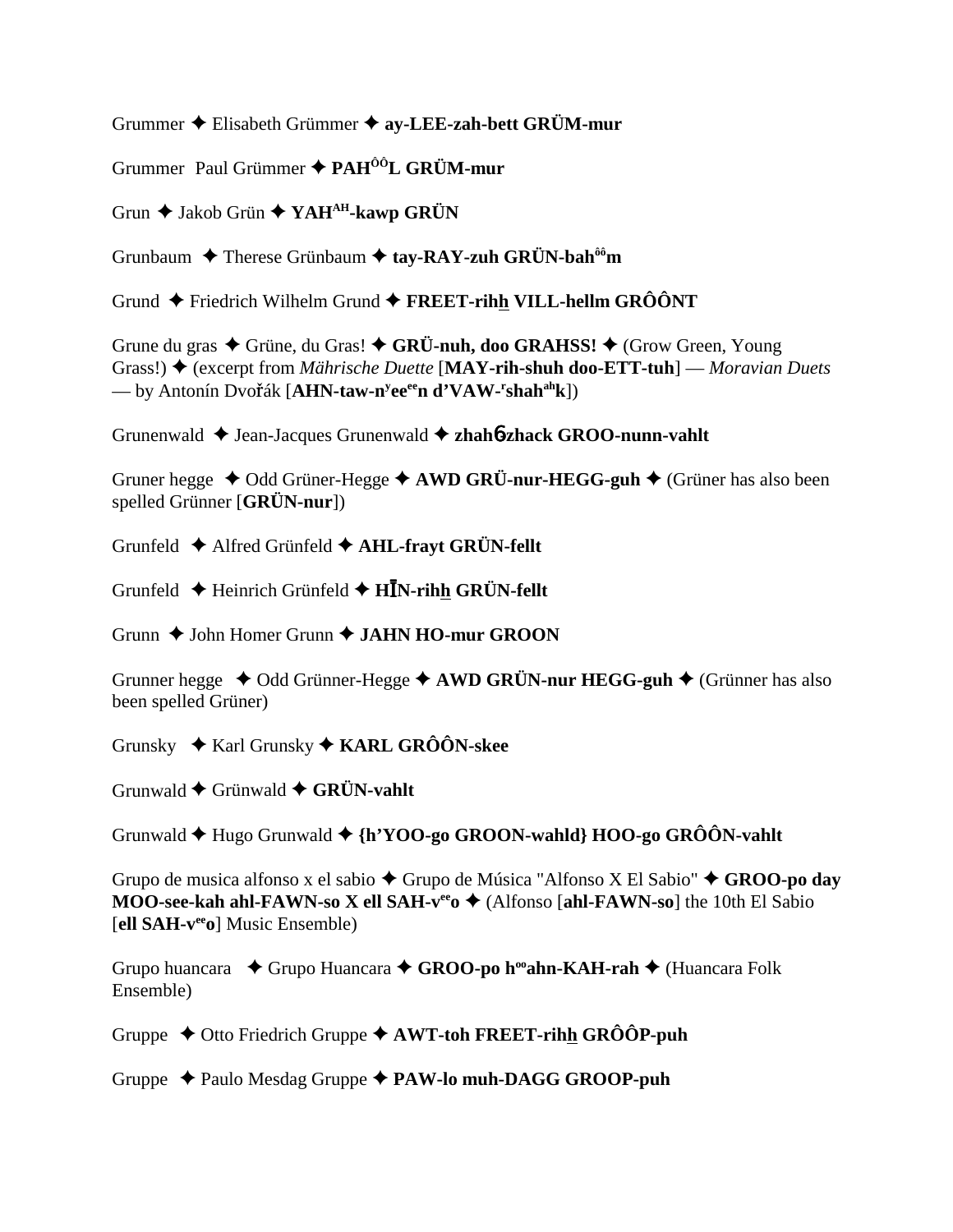Gruppe aus dem tartarus  $\triangle$  Gruppe aus dem Tartarus  $\triangle$  GRÔÔP-puh ah<sup>ôô</sup>ss daym TAR-tah**rôôss ♦** (Group from Tartarus) ♦ (poem by Friedrich von Schiller [FREET-rihh fawn SHILL**lur**] set to music by Franz Schubert [**FRAHNTSS SHOO-bert**])

Gruss Hans Grüss **HAHNSS GRÜSS**

Gruss euch gott alle miteinander  $\triangle$  Grüss euch Gott, alle miteinander  $\triangle$  GRÜSS ovh GAWT, **AHL-luh mitt-ī-NAHN-tur ♦** (excerpt from the operetta *Der Vogelhändler* [dayr FO-gull**hennt-lur**] — *The Bird Merchant*; music by Karl Zeller [**KARL TSELL-lur**]; libretto by Moritz West [**MO-rittss VESST**] and Ludvig Held [**LOOT-vihh HELLT**] after Varin [**vah-reh**6] and Biéville [**beeay-veel**])

Gruss mir mein wien  $\triangle$  Grüss mir mein Wien  $\triangle$  GRÜSS MEER m**In VEEN**  $\triangle$  (excerpt from the operetta *Gräfin Mariza* [**GRAY-finn mah-REE-tsah**]; music by Imre [**IMM-reh**] Kálmán [**KAHAHL-mahahn**]; libretto by Julius Brammer [**YOO-lihôôss BRAHM-mur**] and Alfred Grünwald [AHL-fravt GRÜN-vahlt])  $\blacklozenge$  (Imre is known also as Emmerich [**EMM-meh-rihh**])

Grutzmacher Friedrich Grützmacher **FREET-rihh GRÜTSS-mah-kur** (known also as Friedrich Wilhelm Ludwig [**VILL-hellm LOOT-vihh**] Grützmacher

Gryaznoy  $\triangleq$  gr'yahz-NOY  $\triangleq$  (character in the opera *The Tsar's Bride*; music by Nicolai Rimsky-Korsakov [**ny ee-kah-LAHIH REEM-skee-KAWR-suh-kuff**]); libretto by Il'ya Fyodorovich Tyumenev [**ill-YAH f'YAW-duh-ruh-vihch t'yôô-MAY-neff**] after Lev Alexandrovich Mey [**LYEFF uh-ly ick-SAHN-druh-vihch MAY**])

Guadagni Gaetano Guadagni **gahay-TAH-no gooah-DAH-n'yee**

Guadagnini  $\blacklozenge$  Giovanni Battista Guadagnini  $\blacklozenge$  jo-VAHN-nee baht-TEE-stah g<sup>oo</sup>ah-dah**n'YEE-nee**

Guadagnini Giuseppe Guadagnini **joo-ZAYP-pay gooah-dah-n'YEE-nee**

Guadagnini ◆ Lorenzo Guadagnini ◆ lo-RAYN-tso g<sup>oo</sup>ah-dah-n'YEE-nee

Guadagnini Paolo Guadagnini **PAHO-lo gooah-dah-n'YEE-nee**

Guadagno ◆ Anton Guadagno ◆ {**ANN-tunn g<sup>oo</sup>ah-DAH-no**} **AHN-tohn g<sup>oo</sup>ah-DAH-n'yo** 

Guadiana  $\triangleq$  **g**<sup>oo</sup>**ah-d<sup>ee</sup>AH-nah**  $\triangleq$  (apparently an apellation for Antonio Suarez [**ahn-TOH-n<sup>ee</sup>o sooah-REHTH**] in the *Misa flamenca* [**MEE-sah flah-MAYN-kah**] — *Flamenco* [**flah-MENNko**] *Mass* — by Paco Peña [**PAH-ko PAY-n'yah**])

Gualdo ◆ John Gualdo ◆ JAHN g<sup>oo</sup>AHL-doh ◆ (known also as Giovanni Gualdo [**jo-VAHNnee gooAHL-doh**])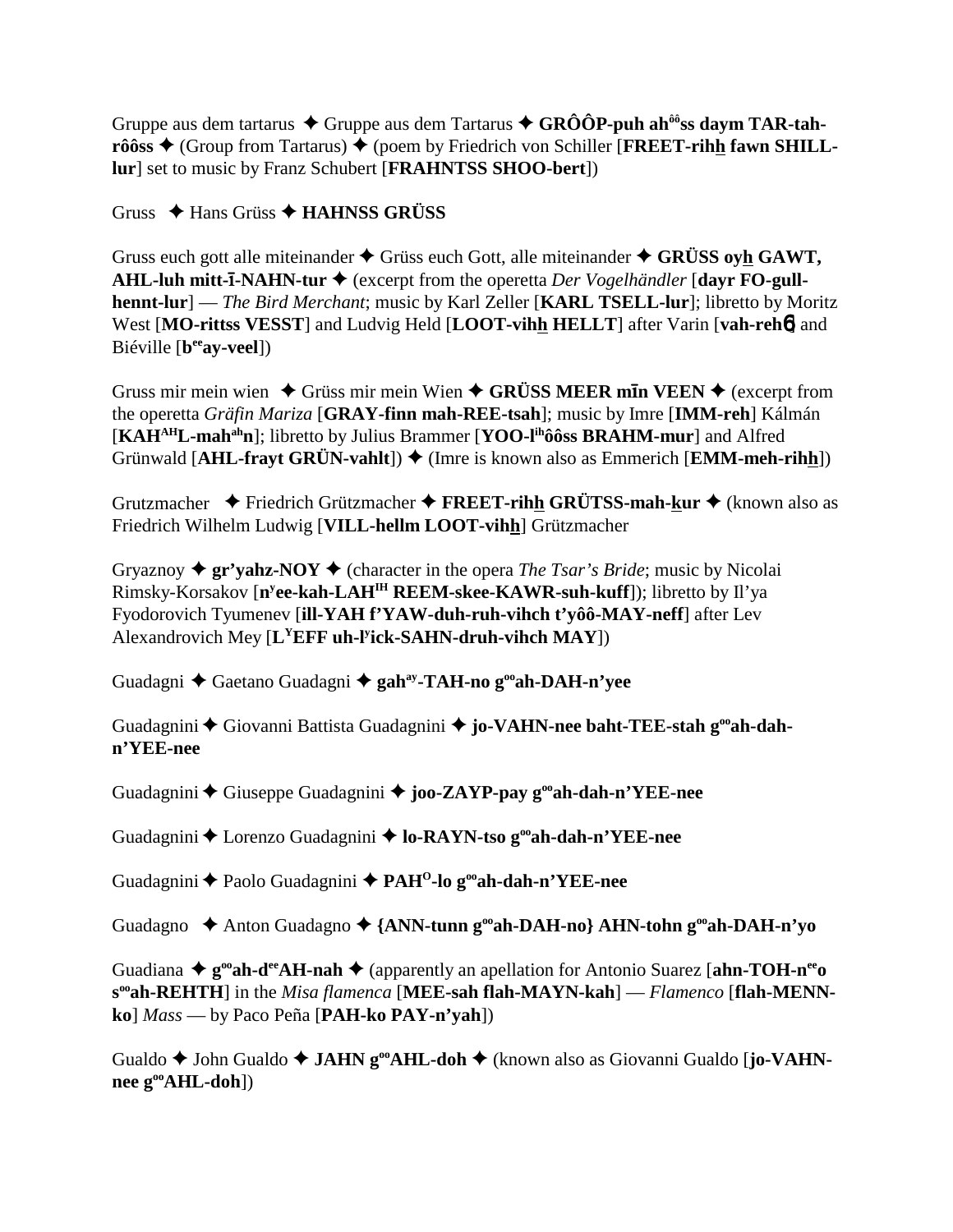Gualtier malde caro nome  $\blacklozenge$  Gualtier Maldè ... Caro nome  $\blacklozenge$  g<sup>ü</sup>ahl-t<sup>ee</sup>ay mahl-deh ... KAH-ro **NO-may**  $\blacklozenge$  (Gualtier Maldè, the name of him I love so much)  $\blacklozenge$  (aria featuring Gilda [**JEELdah**] in the opera Rigoletto [**ree-go-LAYT-toh**]; music by Giuseppe Verdi [**joo-ZAYP-pay VAYR-dee**]; libretto by Francesco Maria Piave [**frahn-CHAY-sko mah-REE-ah peeAH-vay** after Victor Hugo [**{VICK-tur h'YOO-go} veek-tawr ü-go**])

Guami Francesco Guami **frahn-CHAY-sko gooAH-mee**

Guami **→** Gioseffo Guami → **jo-ZAYF-fo g<sup>oo</sup>AH-mee** → (known also as Giuseppe [**joo-ZAYPpay**] Guami)

Guarani  $\triangle$  O Guaraní  $\triangle$  o g<sup>oo</sup>ah-ruh-NEE  $\triangle$  (The Guaraní)  $\triangle$  (an opera, with music by Antônio Carlos Gomes [**ah**6**-TOH-nihôô KAH-lôôss GO-meess**]; libretto by Antonio Scalvini [**ahn-TAW-neeo skahl-VEE-nee**] and Carlo D'Ormeville [**kar-lo dawrm-veel**] after José de Alencar [zho-ZAY jah-lenn-KAR])  $\blacklozenge$  (the opera is known also as *Il Guarany* [eel  $g^{\text{oo}}$ ah-rah-**NEE**])

Guarany  $\triangle$  Il Guarany  $\triangle$  eel g<sup>oo</sup>ah-rah-NEE  $\triangle$  (The Guarany)  $\triangle$  (an opera, with music by Antônio Carlos Gomes [**ah**6**-TOH-nihôô KAH-lôôss GO-meess**]; libretto by Antonio Scalvini [**ahn-TAW-neeo skahl-VEE-nee**] and Carlo D'Ormeville [**kar-lo dawrm-veel**] after José de Alencar [zho-ZAY jah-lenn-KAR])  $\blacklozenge$  (the opera is known also as *O Guaraní* [o  $g^{\omega}$ ah-ruh-**NEE**])

Guarda che bianca luna **→** Guarda, che bianca luna ◆ g<sup>oo</sup>AR-dah, kay b<sup>ee</sup>AHN-kah LOO-nah  $\triangle$  (Do Not Approach the Urn)  $\triangle$  (poem by Jacopo Andrea Vittorelli  $\triangle$  [**yah-KO-po ahn-DRAY-ah veet-toh-RAYL-lee**] set to music by Franz Schubert [**FRAHNTSS SHOO-bert**])

Guarda sorella  $\blacklozenge$  Ah guarda, sorella  $\blacklozenge$  **ah g<sup>oo</sup>AR-dah, so-RAYL-lah**  $\blacklozenge$  (aria from Act I of the opera *Così fan tutte* [**ko-ZEE fahn TOOT-tay**] — *All Women Do the Same*; music by Wolfgang Amadeus Mozart [**VAWLF-gahng ah-mah-DAY-ôôss MO-tsart**] and libretto by Lorenzo da Ponte [**lo-RAYN-tso dah POHN-tay**])

Guardiano ◆ Padre Guardiano ◆ **PAH-dray g<sup>oo</sup>ar-d<sup>ee</sup>AH-no ◆** (Father Superior) ◆ (character in the opera *La forza del destino* [**lah FOHR-tsah dayl day-STEE-no**] — *The Force of Destiny;* music by Giuseppe Verdi [**joo-ZAYP-pay VAYR-dee**]; libretto by Francesco Maria Piave [**frahn-CHAY-sko mah-REE-ah peeAH-vay**] after Angel P. De Saavedra [**ahn-HELL (**P.**) day sah-VAY-drah**])

Guarini  $\blacklozenge$  Giovanni Battista Guarini  $\blacklozenge$  [**jo-VAHN-nee baht-TEESS-tah g<sup>oo</sup>ah-REE-nee**])

Guarino Carmine Guarino **kar-MEE-nay gooah-REE-no**

Guarino Piero Guarino **peeAY-ro gooah-REE-no**

Guarneri Andrea Guarneri **ahn-DRAY-ah gooar-NAY-ree**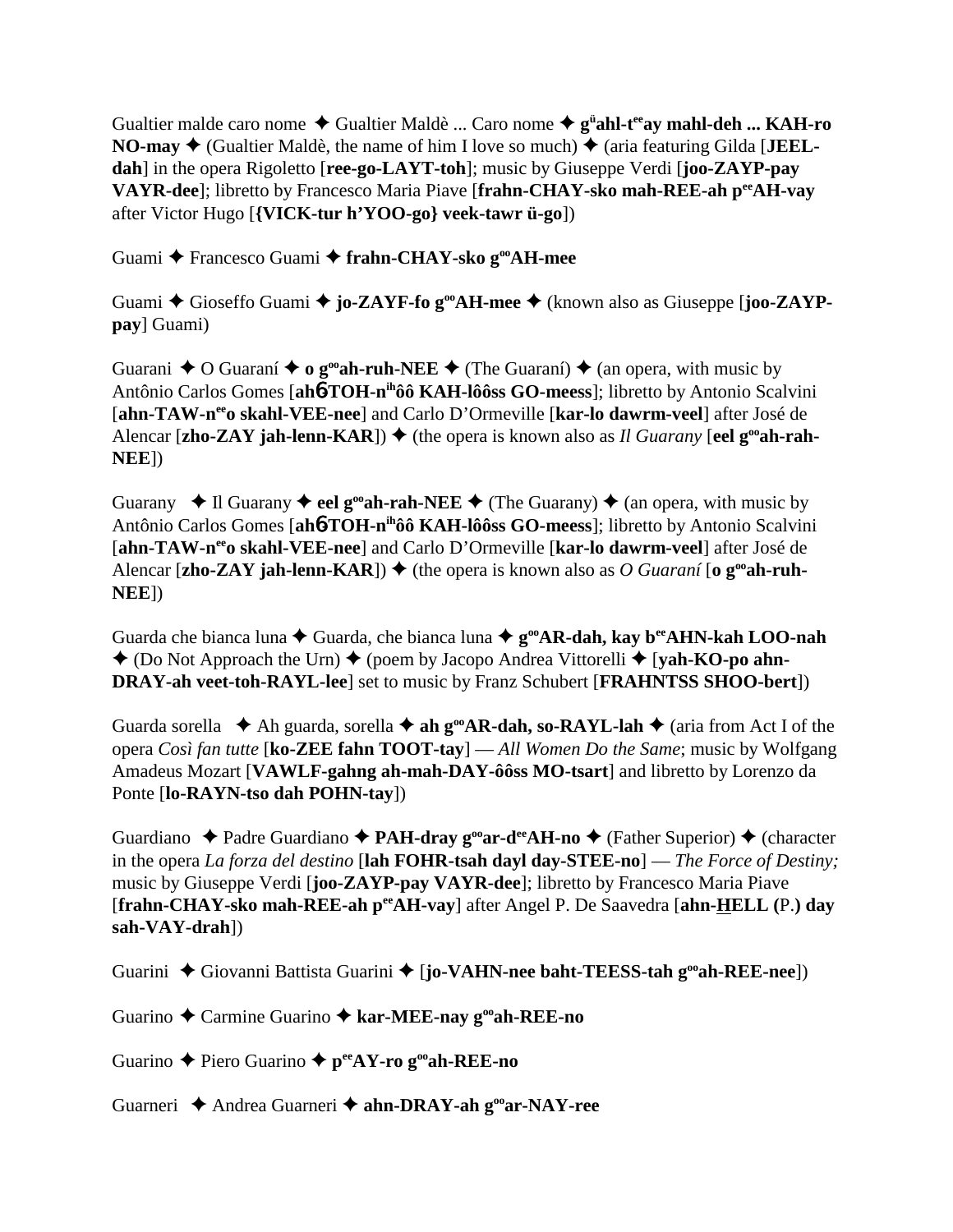Guarneri ◆ Giuseppe Antonio Guarneri ◆ joo-ZAYP-pay ahn-TAW-n<sup>ee</sup>o g<sup>oo</sup>ar-NAY-ree ◆ (known also as Bartolomeo [**bar-to-lo-MAY-o**] Giuseppe Antonio Guarneri and Giuseppe del Gesù [**dayl jay-ZOO**] Guarneri)

Guarneri Giuseppe Giovanni Battista Guarneri **joo-ZAYP-pay jo-VAHN-nee baht-TEEstah gooar-NAY-ree**

Guarneri ◆ Pietro Giovanni Guarneri ◆ p<sup>ee</sup>AY-tro jo-VAHN-nee g<sup>oo</sup>ar-NAY-ree

Guarneri quartet  $\triangle$  Guarneri Quartet  $\triangle$  g<sup>oo</sup>ar-NAY-ree (Quartet)

Guarnieri **←** Antonio Guarnieri ← ahn-TAW-n<sup>ee</sup>o g<sup>oo</sup>ar-n<sup>ee</sup>AY-ree

Guarnieri ◆ Camargo Guarnieri ◆ kah-MAH-gôô g<sup>oo</sup>ah-n<sup>ih</sup>EH-ree ◆ (known also as Mozart [**maw-ZAR-chee**] Camargo Guarnieri)

Guarnieri **←** E. Guarnieri ← (E.)  $g^{\text{o}}$ **ar-n**<sup>ee</sup>**AY-ree** 

Guarrera Frank Guarrera **FRANGK gooar-REH-rah**

Guastafeste  $\triangle$  Joseph Guastafeste  $\triangle$  JO-zuff g<sup>oo</sup>ah-stah-FESS-tuh

Guastalla Claudio Guastalla **KLAHOO-deeo gooah-STAHL-lah**

Guastavino Carlos Guastavino  **KAR-lawss gooahss-tah-VEE-no**

Guba Vladimir Guba **vlah-DYEE-mihr gôô-BAH**

Gubaidulina  $\blacklozenge$  Sofia Gubaidulina  $\blacklozenge$  sah-FEE-uh  $\blacklozenge$  (known also as Sofia Asgatovna [ahss**gah-TAWF-nuh**] Gubaidulina)

Gubrud  $\triangle$  Irene Gubrud  $\triangle$  **I**-reen GOO-brôôd  $\triangle$  (known also as Irene Ann [ANN] Gubrud)

Guccio **→ GOO-cho →** (character in the opera *Gianni Schicchi* [JAHN-nee SKEEK-kee]; music by Giacomo Puccini [**JAH-ko-mo poo-CHEE-nee**] and libretto by Giovacchino Forzano [**jo-vahk-KEE-no fohr-TSAH-no**])

Gudehus Heinrich Gudehus **HN-rihh GOO-duh-hôôss**

Gudmundsen holmgreen ◆ Pelle Gudmundsen-Holmgreen ◆ PILL-luh GOOTH-munn-sunn-**HAHLM-greh<sup>eh</sup>n** 

Gueden Hilde Gueden **HILL-tuh GÜ-dunn**

Guedes de freitas branco ◆ Frederico Guedes de Freitas Branco ◆ freh-deh-REE-kôô GHEH-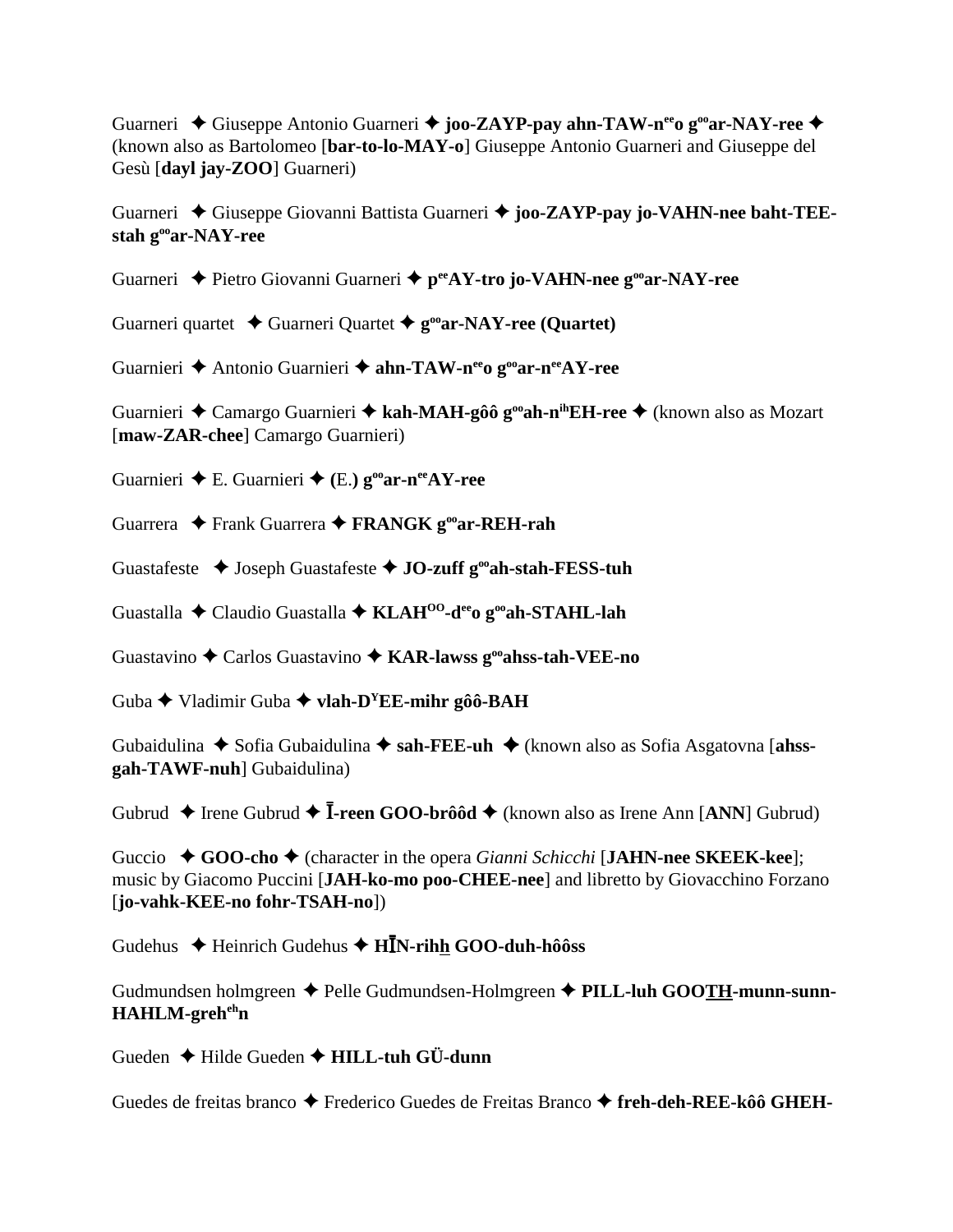**dehsh duh FRAY-tush BRA**6**-kôô** (known also as Frederico de Freitas)

Guedron **←** Pierre Guédron ← p<sup>ee</sup>ehr gay-draw6

Guelfi Giangiacomo Guelfi **jahn-JAH-ko-mo gooAYL-fee**

Guenievre  $\triangle$  Guenièvre  $\triangle$  gheh-n<sup>ee</sup>ch-vr'  $\triangle$  (character in the lyric drama *Le roi Arthus* [luh **r'wah ar-tüss**] — *King Arthur;* words and music by Ernest Chausson [**ehr-nesst shohss-saw**6]) (alternative spellings of the name are Guinèvre [**ghee-neh-vr**'] and Guinevere [**ghee-neh-vur**])  $\triangle$  (anglicized as Guinevere  $[\mathbf{g}^{\text{oo}}\mathbf{H}\mathbf{-nuh}\cdot\mathbf{vi}^{\text{uh}}\mathbf{r}]$ )

Guenin Marie-Alexandre Guénin **mah-ree-ah-leck-sah**6**-dr' gay-neh**6

Guenot Louis Guenot **l ôôee gheh-no**

Guenther **↓** Felix Guenther ♦ {FEE-lickss GUNN-thur} FAY-leekss GÜN-tur

Gueranger **→** Dom Prosper Louis Pascal Guéranger **→ dawm prawss-pay l<sup>ôô</sup>ee pahss-kahl gay-rah**6**-zhay**

Guerau **←** Francisco Guerau ← frahn-THEESS-ko g<sup>oo</sup>av-RAH<sup>OO</sup>

Guerra peixe César Guerra-Peixe **SEH-zur GAY-huh-PAY-shuh**

Guerre Élisabeth Jacquet de la Guerre **ay-lee-zah-bett zhah-keh duh lah ghehr**

Guerre Elizabeth-Claude Jacquet de la Guerre **eh-lee-zah-bett-klohd zhack-keh duh lah ghehr**

Guerre  **→** Michel de la Guerre → mee-shell duh lah ghehr

Guerrero Francisco Guerrero **frahn-THEESS-ko gayr-RAY-ro**

Guerrero Jacinto Guerrero **hah-SEEN-toh gayr-RAY-ro**

Guerrini **←** Guido Guerrini ← g<sup>oo</sup>EE-doh g<sup>oo</sup>ayr-REE-nee

Guerrini **←** Paolo Guerrini ← PAH<sup>O</sup>-lo g<sup>oo</sup>ayr-REE-nee ← (known also as Paolo Antigono [**ahn-tee-GO-no**] Guerrini)

Guezec Jean-Pierre Guézec **zhah**6**-peeehr gay-zeck**

Guglielmi **←** Pietro Alessandro Guglielmi ← p<sup>ee</sup>AY-tro ah-layss-SAHN-dro goo-l<sup>ee</sup>AYL-mee

Guglielmi Pietro Carlo Guglielmi **peeAY-tro KAR-lo goo-leeAYL-mee**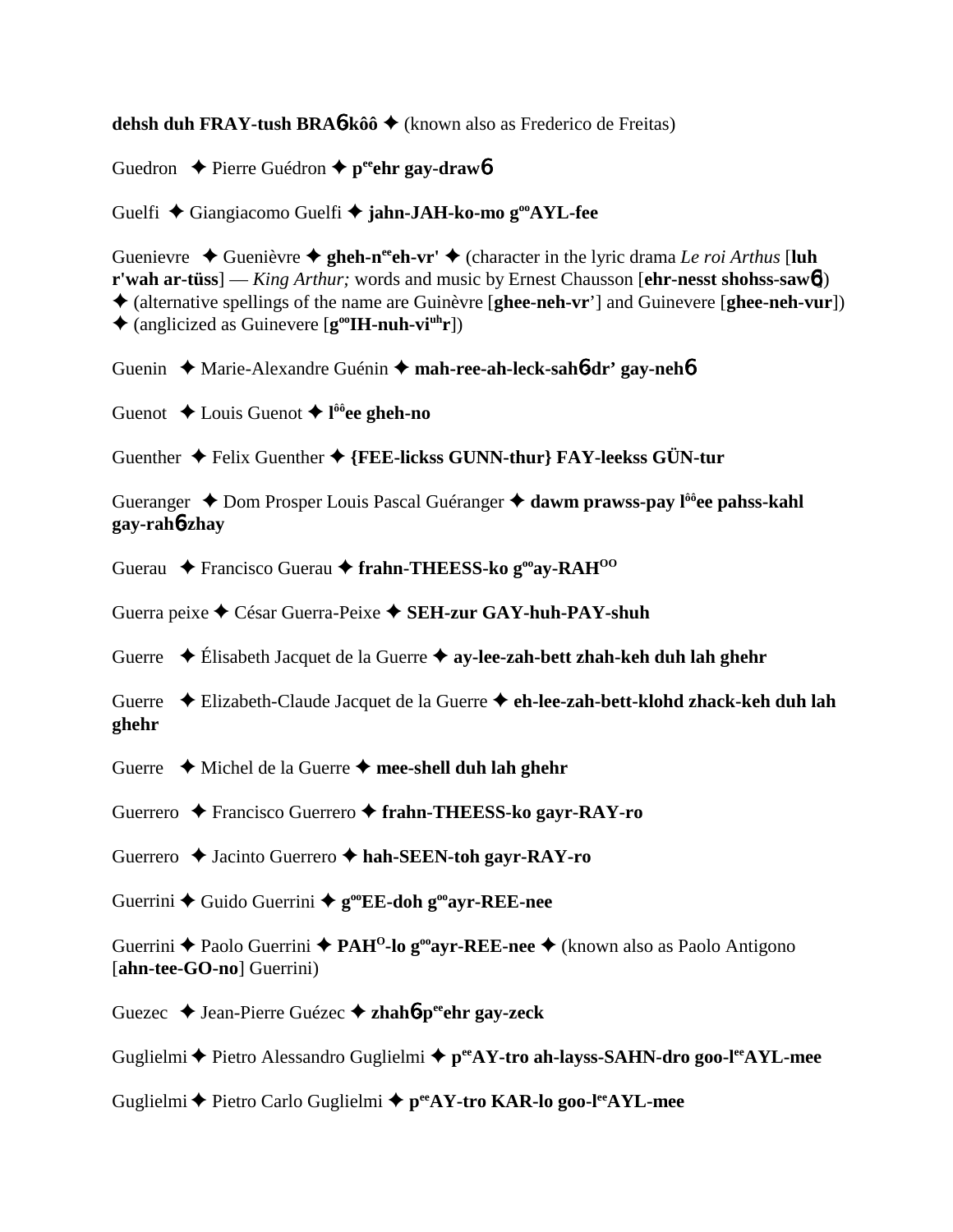Guglielmo  $\triangle$  goo-l<sup>ee</sup>AYL-mo  $\triangle$  (character in the opera *Così fan tutte* [ko-ZEE fahn TOOT**tay**] — *All Women Do the Same*; music by Wolfgang Amadeus Mozart [**VAWLF-gahng ahmah-DAY-ôôss MO-tsart**] and libretto by Lorenzo da Ponte [**lo-RAYN-tso dah POHN-tay**])

Guglielmo tell  $\blacklozenge$  Guglielmo Tell  $\blacklozenge$  **goo-l<sup>ee</sup>AYL-mo TELL**  $\blacklozenge$  (William Tell)  $\blacklozenge$  (an opera, with music by Gioachino Rossini [**j**<sup>oh</sup>**ah-KEE-no rohss-SEE-nee**]; libretto by Étienne de Jouy [**ay**t<sup>ee</sup>enn duh zhôô<sup>ee</sup>], Hippolyte-Louis-Florent Bis [eep-paw-leet-l<sup>ôô</sup>ee-flaw-rah6 bee], and others, after Friedrich von Schiller [**FREET-rihh fawn SHILL-lur**])

Gui **←** Vittorio Gui ← veet-TOH-r<sup>ee</sup> GOO-ee

Guide  $\triangle$  Richard de Guide  $\triangle$  ree-shar deh gh<sup>ü</sup>eed

Guidetti Giovanni Domenico Guidetti **jo-VAHN-nee doh-MAY-nee-ko gooee-DAYT-tee**

Guido aretinus  $\blacklozenge$  Guido Aretinus  $\blacklozenge$  **g**<sup>oo</sup>**EE-doh ah-RAY-tih-nôôss**  $\blacklozenge$  (known also as Guido d'Arezzo [**gooEE-doh dah-RAYT-tso**])

Guido darezzo **→** Guido d'Arezzo → g<sup>oo</sup>EE-doh dah-RAYT-tso → (known also as Guido Aretinus [**ah-RAY-tih-nôôss**])

Guignon **→** Jean-Pierre Guignon → zhah**6**-p<sup>ee</sup>ehr ghee-n'vawb → (known also as Giovanni Pietro Ghignone [**jo-VAHN-nee**  $p^{ee}AY$ -tro ghee-n'YO-nay])

Guilbert Yvette Guilbert **ee-vett gheel-behr**

Guildford **GHILL-furd**

 $\mathbf{G}$ uile ◆ Helen Guile ◆ **HEH-lunn GH** $\bar{\mathbf{I}}^{\text{UH}}\mathbf{L}$ 

Guilfoyle **←** Ronan Guilfoyle ← **RO-nunn GHILL-foyl** 

Guilhelm ix  $\blacklozenge$  Guilhelm IX  $\blacklozenge$  gheel-ellm (IX)

Guillard Nicolas-François Guillard **nee-kaw-lah-frah**6**-swah ghee-yar**

Guillaume tell  $\blacklozenge$  Guillaume Tell  $\blacklozenge$  ghee-yohm tell  $\blacklozenge$  (William Tell)  $\blacklozenge$  (an opera, with music by Gioachino Rossini [**j**<sup>oh</sup>**ah-KEE-no rohss-SEE-nee**]; libretto by Étienne de Jouy [ay-t<sup>ee</sup>enn duh **zhôôee**], Hippolyte-Louis-Florent Bis [**eep-paw-leet-lôôee-flaw-rah**6 **bee**], Armand Marrast [**ar**mah**6** mahr-rah], and Adolphe Crémieux [ah-dawlf kray-mee o after Friedrich von Schiller [**FREET-rihh fawn SHILL-lur**])

Guillelmus de mascaudio **ghee-LELL-môôss day mahss-KAHOO-deeo** (known also as Guillaume de Machaut [**ghee-yohm duh mah-sho**]  $\blacklozenge$  (the last name is also spelled Machault, Machau, and Mauchault, all pronounced **mah-sho**)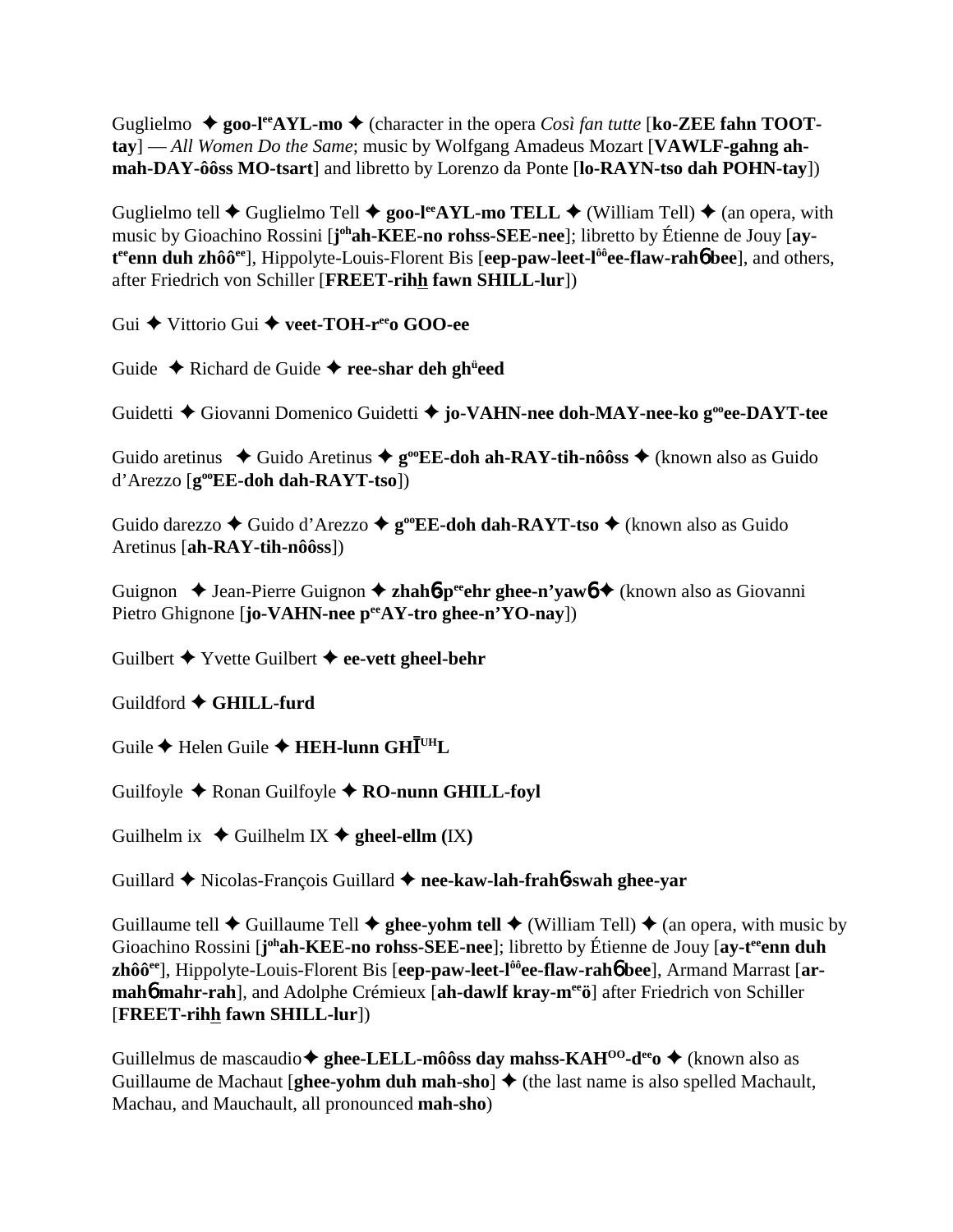Guillemain ◆ Louis-Gabriel Guillemain ◆ l<sup>ôô</sup>ee-gah-br<sup>ee</sup>ell ghee-yuh-meh**<sup>6</sup>** 

Guillou **→** Jean Guillou **→ zhahó ghee-yôô** 

Guilmant  $\triangle$  Alexandre Guilmant  $\triangle$  ah-leck-sah**6-dr' gheel-mah6**  $\triangle$  (known also as Félix [fay**leekss**] Alexandre Guilmant)

## Guinand **ghee-nah**6

Guinevere  $\triangle$  ghee-neh-vur  $\triangle$  (character in the lyric drama *Le roi Arthus* [luh r'wah ar-tüss] — *King Arthur*; words and music by Ernest Chausson [**ehr-nesst shohss-saw**6])  $\triangle$  (alternative spellings of the name are Guenièvre [**gheh-n<sup>ee</sup>eh-vr**'] and Guinevre [**ghee-neh-vr'**])  $\triangle$ (anglicized as Guinevere [**gôôIH-nuh-viuhr**])

Guinevere  $\triangleq g^{0,0}$ **H-nuh-vi<sup>nh</sup>r**  $\triangleq$  (anglicized spelling and pronunciation of the name of a character in the lyric drama *Le roi Arthus* [**luh r'wah ar-tüss**] — *King Arthur;* words and music by Ernest Chausson [**ehr-nesst shohss-saw6**]) **→** (French spellings and pronunciations of the name include Guenièvre [gheh-n<sup>ee</sup>eh-vr'], Guinevre [ghee-neh-vr'], and Guinevere [ghee-neh**vur**])

Guinevre  $\triangle$  Guinèvre  $\triangle$  ghee-neh-vr'  $\triangle$  (character in the lyric drama *Le roi Arthus* [luh r'wah **ar-tüss**] — *King Arthur;* words and music by Ernest Chausson [**ehr-nesst shohss-saw**6]) (alternative spellings of the name are Guenièvre [**gheh-n<sup>ee</sup>ch-vr**'] and Guinevere [**ghee-neh-vur**]) (anglicized as Guinevere [**gôôIH-nuh-viuhr**])

Guion **←** David Guion **← DAY-vudd gh<sup>ee</sup>AWN ←** (known also as David Wendell Fentress [**WENN-dull FENN-truss**] Guion)

Guiraud Ernest Guiraud **ehr-nesst ghee-ro**

Guitare festival  $\triangle$  ghee-tar fess-tee-vahl  $\triangle$  (Guitar Festival)

Gulak artemovsky  $\triangle$  Semyon Stepanovich Gulak-Artemovsky  $\triangle$  seem-YAWN st<sup>y</sup>eh-PAH**nuh-vihch gôô-LAHK-ar-TYAW-muff-skee**

Gulbins **→** Max Gulbins ◆ MAHKSS GÔÔL-binnss

Gulbranson Ellen Gulbranson **ELL-lenn GÜL-brahn-sawn**

Gulda Friedrich Gulda **FREET-rihh GÔÔL-tah**

Gulevitch  $\blacklozenge$  E. A. Gulevitch  $\blacklozenge$  (E. A.) **gôô-L<sup>Y</sup>AY-vihch** 

Guller Youra Guller **YÔÔ-rah GÔÔL-lur**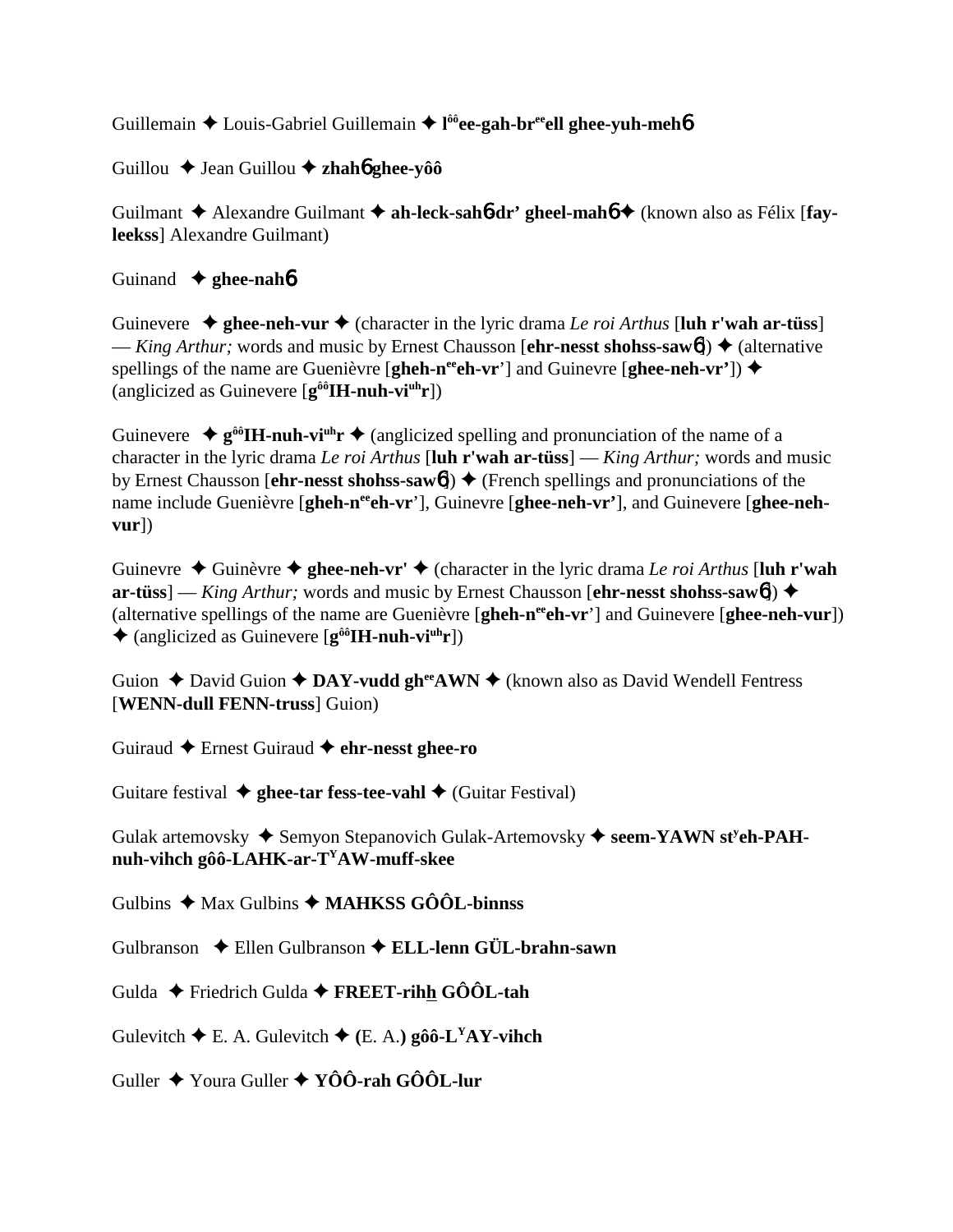- Gulli ◆ Franco Gulli ◆ FRAHN-ko GOOL-lee
- Gullino  $\triangle$  Walter Gullino  $\triangle$  VAHL-tur gôôl-LEE-no
- Gulnick  $\blacklozenge$  Jes Gulnick  $\blacklozenge$  YESS GÜL-nick
- Gulyas  $\triangle$  Dénes Gulyás  $\triangle$  DAY-nesh GÔÔL-yah<sup>ah</sup>sh
- Gumbert  $\triangle$  Ferdinand Gumbert  $\triangle$  FEHR-tee-nahnt GOOM-pert
- Gumpelzhaimer  $\triangle$  Adam Gumpelzhaimer  $\triangle$  AH<sup>AH</sup>-dahm GÔÔM-puhl-tsah<sup>ih</sup>-mur
- Gumpert  $\div$  Friedrich Adolf Gumpert  $\div$  FREET-rihh AH<sup>AH</sup>-dawlf GOOM-pert
- Gumprecht  $\blacklozenge$  Armand J. Gumprecht  $\blacklozenge$  AR-munnd J. GÔÔM-preckt
- Gumprecht  $\blacklozenge$  Otto Gumprecht  $\blacklozenge$  AWT-toh GÔÔM-prehht
- Gund  $\triangle$  GÔÔNT
- Gundry  $\triangleleft$  Inglis Gundry  $\triangleleft$  IHNG-g'lz GUNN-dree

Gunes  $\triangle$  Rusen Gunes  $\triangle$  ROO-z'n g'YOONZ

Gungl  $\triangle$  Joseph Gungl  $\triangle$  JO-zuff GÔÔNG'l  $\triangle$  (known also as József Gungl [YO-zheff]  $G\hat{O} \hat{O} N G' l$ ])

Gunsbourg  $\triangle$  Raoul Gunsbourg  $\triangle$  rahOWL GOONZ-bohrg

Gunther  $\triangle$  GÔÔN-tur  $\triangle$  (character in the opera *Götterdämmerung* [GÖT-tur-temm-muh- $\hat{\textbf{r}}$  rôông] — Twilight of the Gods; music and libretto by Richard Wagner [RIH-hart VAHG-nur]; libretto after Siegfrieds Tod [ZEEK-freetss TOHT] — Siegfried's Death)

Gunther pichler  $\triangle$  Günther Pichler  $\triangle$  GÜN-tur PIHH-lur

Guntner  $\triangle$  Kurt Guntner  $\triangle$  KÔÔRT GÔÔNT-nur

Guntram  $\div$  GÔÔNT-rahm  $\div$  (an opera, with words and music by Richard Strauss [RIH-hart] SHTRAH<sup>ÔÔ</sup>SS])

Gura ← Eugen Gura ← oy-GAYN GOO-rah

Gura → Hermann Gura → HEHR-mahn GOO-rah

Guridi  $\triangle$  Jésus Guridi  $\triangle$  **HAY-sooss goo-REE-thee**  $\triangle$  (known also as Jésus Guridi Bidaola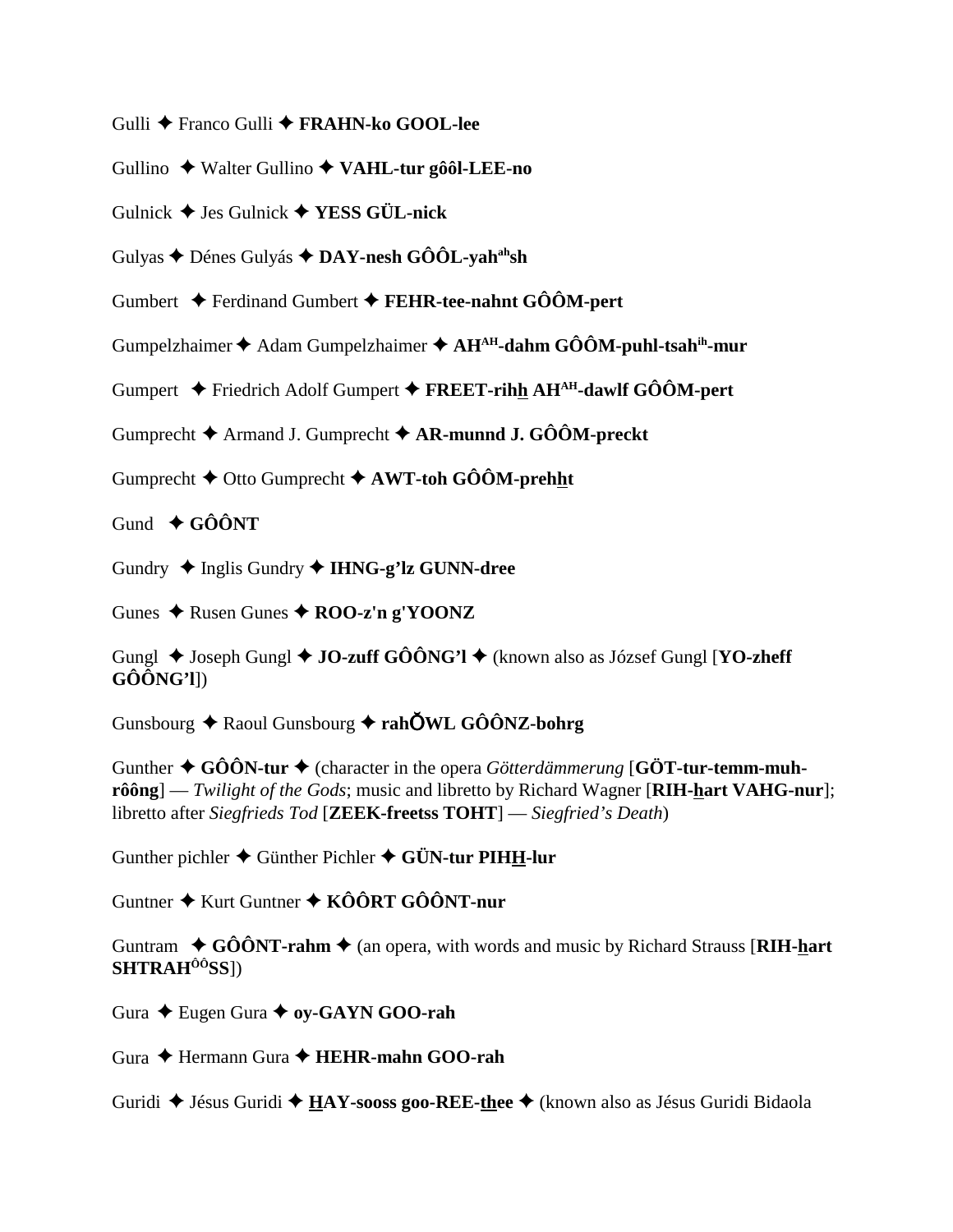[bee-thah-O-lah])

Gurlitt  $\triangle$  Cornelius Gurlitt  $\triangle$  kawr-NAY-l<sup>ih</sup>ôôss GÔÔR-litt

Gurlitt  $\blacklozenge$  Manfred Gurlitt  $\blacklozenge$  MAHN-frayt GÔÔR-litt

Gurlitt  $\blacklozenge$  Wilibald Gurlitt  $\blacklozenge$  VEE-lee-bahlt GÔÔR-litt

Gurnemanz  $\bullet$  GÔÔR-nuh-mahntss  $\bullet$  (character in the opera *Parsifal* [PAR-zih-fahl], music and libretto by Richard Wagner [RIH-hart VAHG-nur])

Gurney  $\triangle$  Ivor Gurney  $\triangle$  **I**-vur GUR-nee  $\triangle$  (known also as Ivor Bertie [BUR-tee] Gurney)

Gurrelieder  $\triangle$  GÔÔR-ruh-lee-dur  $\triangle$  (songs by Arnold Schoenberg [AR-nawlt SHÖN-pehrk] based on poems by Jens Peter Jacobsen [YENNSS PEE-tuh YAH-kawp-sunn] entitled Songs of Gurre  $[G\hat{O} \hat{O} R$ -ruh], derived from an old Danish saga)

Gursching  $\triangle$  Albrecht Gürsching  $\triangle$  AHL-brehht GÜR-shihng

Gurtner  $\triangle$  Christian Gurtner  $\triangle$  KRIH-st<sup>ih</sup>ahn GÔÔRT-nur

Guschlbauer  $\triangle$  Theodor Guschlbauer  $\triangle$  TAY-o-doh<sup>oh</sup>r GÔÔSH'l-pah<sup>ôô</sup>-ur

Gusey  $\triangle$  Stanislay D. Gusey  $\triangle$  stah-n<sup>y</sup>ih-SLAHF (D.) GOO-seff

Gusikoff  $\triangle$  Michel Gusikoff  $\triangle$  mih-SHELL GOO-zih-kawf

Gussakovsky  $\triangle$  Apollon Gussakovsky  $\triangle$  ah-pahl-LAWN gôôss-sah-KAWF-skee

Gustavson  $\triangle$  Eva Gustavson  $\triangle$  EE-vuh GUH-stuff-s'n

Gustl  $\triangle$  GÔÔST'l  $\triangle$  (character in the operetta Das Land des Lächelns [dahss LAHNT dess **LEH-hullnss**] — *The Land of Smiles*; music by Franz Lehár [**FRAHNZ leh-HAH<sup>AH</sup>R**]; lyrics by Victor Léon [veek-tawr lav-awb], Ludwig Herzer [LOOT-vihh HEHR-tsur], and Fritz Löhner [FRITTSS LÖ-nur])

Gut yontef aykh kinder  $\triangle$  Gut-Yontef, Aykh Kinder  $\triangle$  gôôt-YAHN-teff, ahk KINN-der  $\triangle$ (We Come to You Children — poem by S. Tsesler  $[(S.)$  TSESS-lehr] set to music by L. Dreytsel  $[(L.) DR\bar{I} - tsell])$ 

Gutche  $\triangle$  Gene Gutche  $\triangle$  JEEN GÔÔT-shuh  $\triangle$  (known also as Romeo Maximilian Eugene Ludwig Gutsche [RO-may-o mahk-see-MEE-l<sup>ih</sup>ahn oy-GAY-nuh LOOT-vihh GÔÔT-shuh])

Gute nacht  $\blacklozenge$  Gute Nacht  $\blacklozenge$  GOO-tuh NAHKT  $\blacklozenge$  (Good Night)  $\blacklozenge$  (poem by Wilhelm Müller [VILL-hellm MÜL-lur] set to music by Franz Schubert [FRAHNTSS SHOO-bert] in the song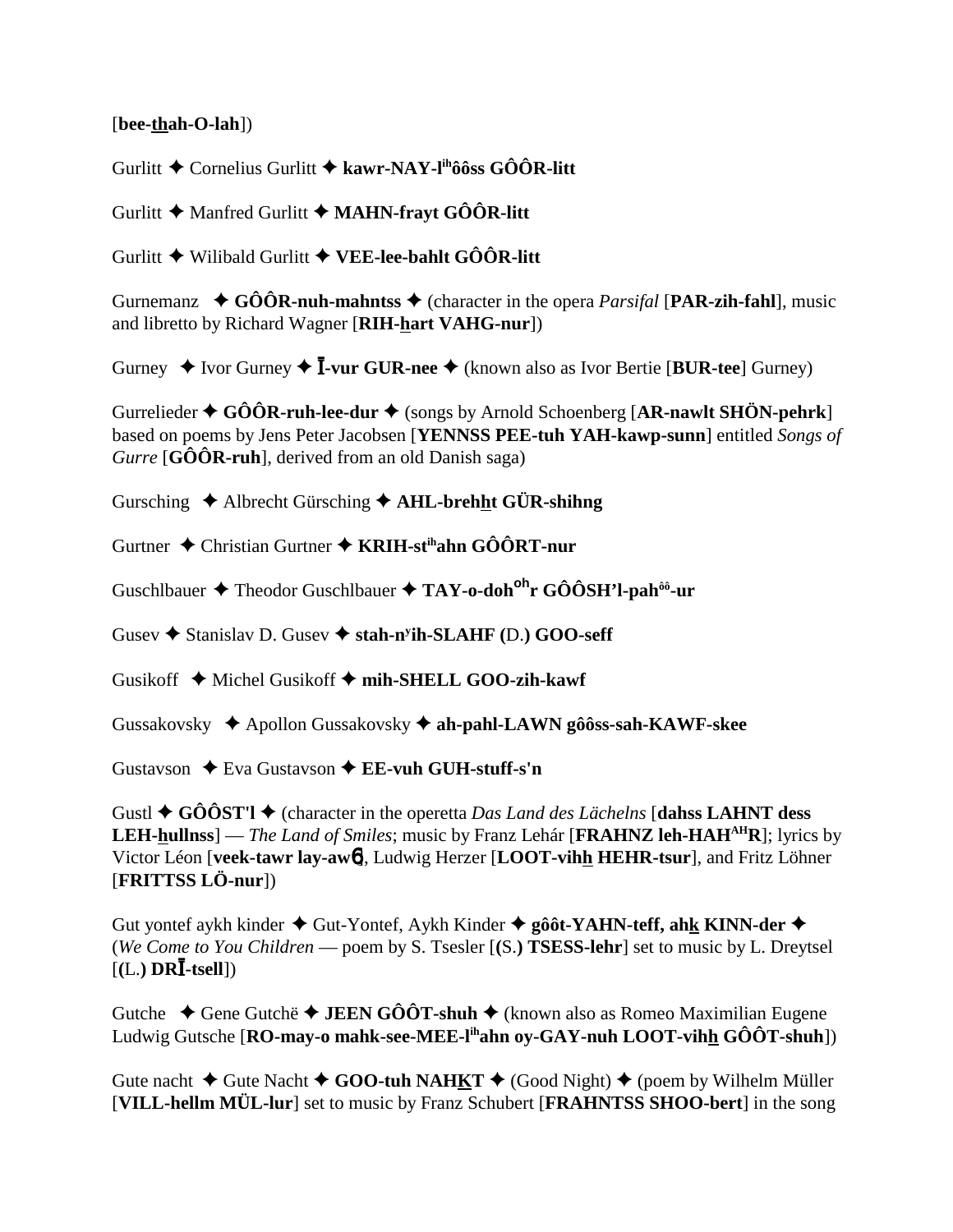cycle *Winterreise* [**VINN-tur-r**-**-zuh**] — *A Winter's Journey*)

Guten abend euch allen  $\triangle$  Guten Abend, euch allen  $\triangle$  GOO-tunn AH-bunnt, oyh AHL-lunn (dance song from Jütland [**YÜT-lahnt**])

Guten abend mein tausiger schatz **→** Guten Abend, mein tausiger Schatz ◆ GOO-tunn AH<sup>AH</sup>**bunnt, mīn TAH<sup>ôô</sup>-zih-gur SHAHTSS ♦** (folk song arranged by Johannes Brahms [yo-**HAHN-nuss {BRAHMZ} BRAHAHMSS**])

Guten morgen s ist sankt valentinstag ◆ Guten Morgen, 's ist Sankt Valentinstag ◆ GOO-tunn **MAWR-gunn, zisst ZAHNGKT FAH-lenn-tinnss-tahk ♦ (Good Morning, It's Saint** Valentine's Day) ◆ (poem by William Shakespeare [**WILL-l<sup>ih</sup>umm SHAYK-spih<sup>uh</sup>r**] set to music by Richard Strauss [**RIH-hart SHTRAHÔÔSS**])

Guten raht  $\triangle$  Ein guten Raht  $\triangle$  **In GOO-tunn RAHT**  $\triangle$  (I will give some good advice)  $\triangle$ (composition by Orlando de Lassus) [**awr-lah**6**-doh duh lahss-sü**])

Guth  $\triangle$  John Guth  $\triangle$  **JAHN GOOTH** 

Gutheil schoder  $\triangle$  Marie Gutheil-Schoder  $\triangle$  mah-REE GOO-t**īl-SHO-dur** 

Gutierrez **→** Antonio García Gutiérrez → ahn-TOH-n<sup>ee</sup>o gar-THEE-ah goo-t<sup>ee</sup>AYR-rehth

Gutierrez Elsa Gutiérrez **ELL-sah goo-teeAYR-rehth**

Gutierrez **→** Gonzalo Gutiérrez → gawn-THAH-lo goo-t<sup>ee</sup>AYR-rehth

Gutierrez  $\triangle$  Horacio Gutiérrez  $\triangle$  {ho-RAY-sho goo-t<sup>ee</sup>EHR-ruzz} o-RAH-s<sup>ee</sup>o goo-t<sup>ee</sup>AYR**ress**

Gutierrez **←** Lalo Gutiérrez ← LAH-lo goo-t<sup>ee</sup>AYR-rehth

Gutierrez heras ◆ Joaquín Gutiérrez Heras ◆ ho-ah-KEEN goo-t<sup>ee</sup>AYR-ress AY-rahss

Gutmann Adolph Gutmann **AH-dawlf GÔÔT-mahn**

Gutrune  $\triangleq$  gôô-TROO-nuh  $\triangleq$  (character in the opera *Götterdämmerung* [GÖT-tur-temm**muh-rôông**] — *Twilight of the Gods;* music and libretto by Richard Wagner [**RIH-hart VAHGnur**]; libretto after *Siegfrieds Tod* [**ZEEK-freetss TOHT**] — *Siegfried's Death*)

Gutsche ◆ Romeo Maximilian Eugene Ludwig Gutsche ◆ **RO-may-o mahk-see-MEE-l<sup>ih</sup>ahn oy-GAY-nuh LOOT-vihh GÔÔT-shuh ♦** (known also as Gene Gutchë [**JEEN GÔÔT-shuh**])

Gutstein  $\textcolor{red}{\bigstar}$  Ernst Gutstein  $\textcolor{red}{\bigstar}$  EHRNST GÔÔT-sht**īn**